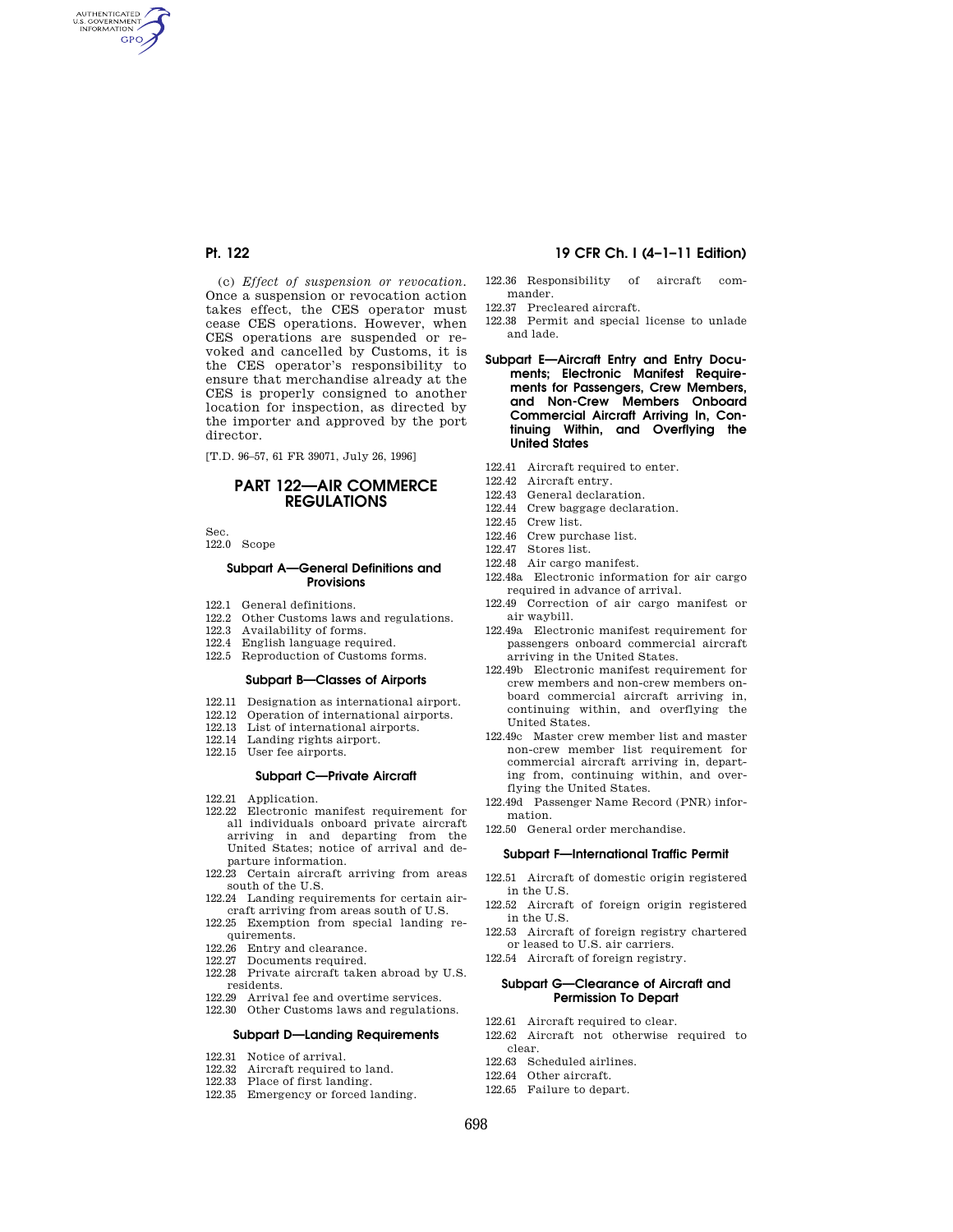## U.S. Customs and Border Protection, DHS; Treasury **Primition and Australian Pt. 122**

122.66 Clearance or permission to depart denied.

- **Subpart H—Documents Required for Clearance and Permission To Depart; Electronic Manifest Requirements for Passengers, Crew Members, and Non-Crew Members Onboard Commercial Aircraft Departing From the United States**
- 122.71 Aircraft departing with no commercial export cargo.
- 122.72 Aircraft departing with commercial export cargo.
- 122.73 General declaration and air cargo manifest.
- 122.74 Incomplete (pro forma) manifest.
- 122.75 Complete manifest.
- 122.75a Electronic manifest requirement for passengers onboard commercial aircraft departing from the United States.
- 122.75b Electronic manifest requirement for crew members and non-crew members onboard commercial aircraft departing from the United States.
- 122.76 Shipper's Export Declarations and inspection certifications.
- 122.77 Clearance certificate.
- 122.78 Entry or withdrawal for exportation or for transportation and exportation.
- 122.79 Shipments to U.S. possessions.
- 122.80 Verification of statement.

#### **Subpart I—Procedures for Residue Cargo and Stopover Passengers**

- 122.81 Application.
- 122.82 Bond requirements.
- 122.83 Forms required.
- 122.84 Intermediate airport.
- 122.85 Final airport.
- 122.86 Substitution of aircraft.
- 122.87 Other requirements.
- 122.88 Aircraft carrying domestic (stopover) passengers.

#### **Subpart J—Transportation in Bond and Merchandise in Transit**

- 122.91 Application.
- 
- 122.92 Procedure at port of origin. 122.93 Procedure at destination or expor-
- tation airport.
- 122.94 Certificate of lading for exportation.
- 122.95 Other provisions.

#### **Subpart K—Accompanied Baggage in Transit**

122.101 Entry of accompanied baggage. 122.102 Inspection of baggage in transit.

## **Subpart L—Transit Air Cargo Manifest (TACM) Procedures**

- 122.111 Application.
- 122.112 Definitions.
- 122.113 Form for transit air cargo manifest procedures.
- 122.114 Contents.
- 122.115 Labeling of cargo.
- 122.116 Identification of manifest sheets. 122.117 Requirements for transit air cargo
- transport. 122.118 Exportation from port of arrival.
- 122.119 Transportation to another U.S. port.
- 122.120 Transportation to another port for exportation.

### **Subpart M—Aircraft Liquor Kits**

- 122.131 Application.
- 122.132 Sealing of aircraft liquor kits.
- 122.133 Stores list required on arrival.
- 122.134 When airline does not have in-bond liquor storeroom.
- 122.135 When airline has in-bond liquor storeroom.
- 122.136 Outgoing stores list.
- 122.137 Certificate of use.

#### **Subpart N—Flights to and From the U.S. Virgin Islands**

- 122.141 Definitions.
- 122.142 Flights between the U.S. Virgin Islands and a foreign area.
- 122.143 Flights from the U.S. to the U.S. Virgin Islands.
- 122.144 Flights from the U.S. Virgin Islands to the U.S.

### **Subpart O—Flights to and From Cuba**

- 122.151 Definitions.
- 122.152 Application.
- 122.153 Limitations on airport of entry or departure.
- 122.154 Notice of arrival.
- 122.155 Document to be presented upon arrival.
- 122.156 Release of passengers.
- 122.157 Documents required for clearance.
- 122.158 Other entry and clearance requirements.

### **Subpart P—Public Aircraft [Reserved]**

#### **Subpart Q—Penalties**

- 122.161 In general.
- 122.162 Failure to notify and explain differences in air cargo manifest.
- 122.163 Transit air cargo traveling to U.S. ports.
- 122.164 Transportation to another port for exportation.
- 122.165 Air cabotage.
- 122.166 Arrival, departure, discharge, and documentation.
- 122.167 Aviation smuggling.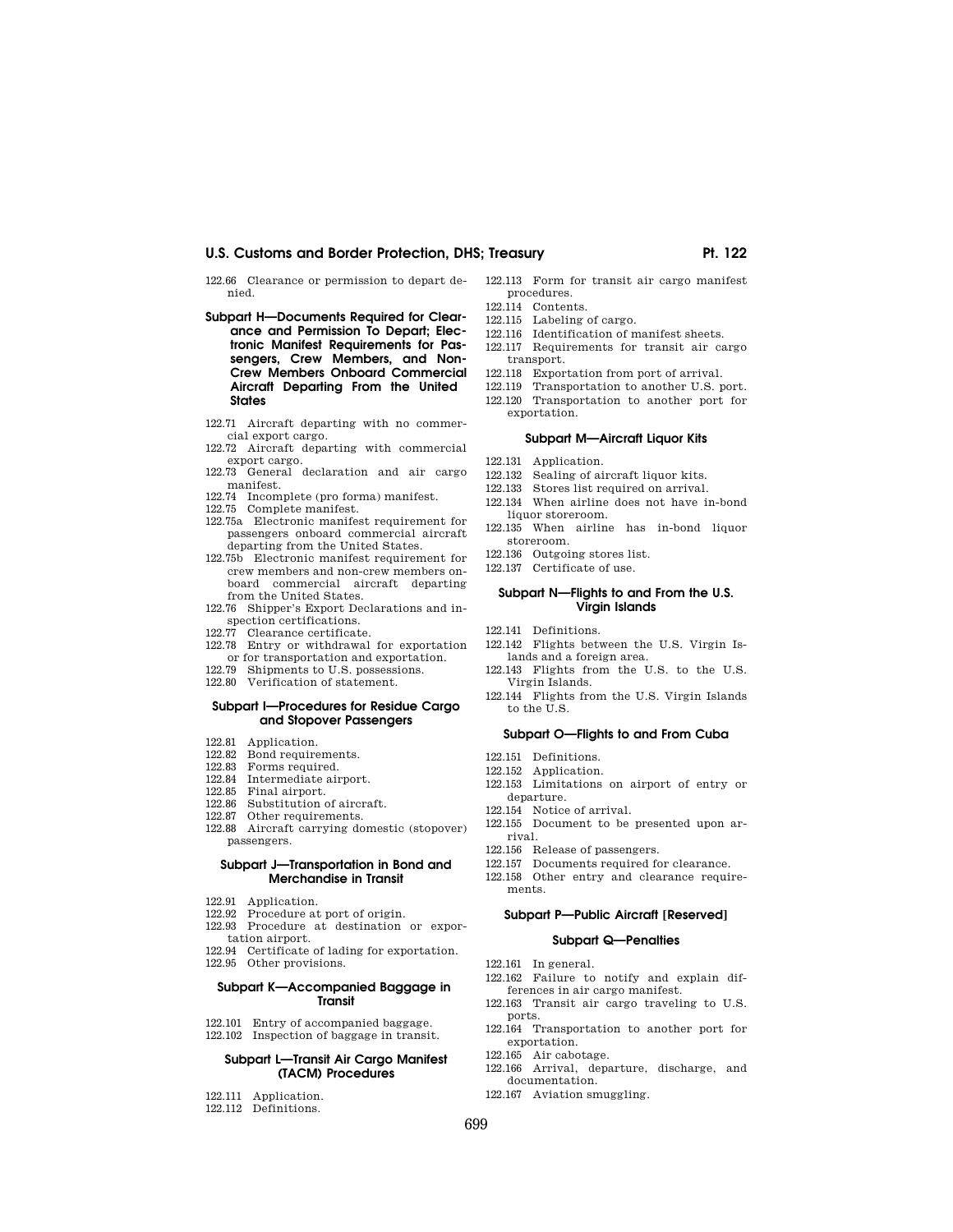#### **Subpart R—Air Carrier Smuggling Prevention Program**

- 122.171 Description of program.
- 122.172 Eligibility.
- 122.173 Application procedures.
- 122.174 Operational procedures.
- 122.175 Exemption from penalties.
- 122.176 Removal from ACSPP.

#### **Subpart S—Access to Customs Security Areas**

122.181 Definition of Customs security area.

122.182 Security provisions.

- 122.183 Denial of access.
- 122.184 Change of identification; change in circumstances of employee; additional employer responsibilities.
- 122.185 Report of loss or theft of Customs access seal.
- 122.186 Presentation of Customs access seal by other person.
- 122.187 Revocation or suspension of access.
- 122.188 Issuance of temporary Customs access seal.
- 122.189 Bond liability.

AUTHORITY: 5 U.S.C. 301; 19 U.S.C. 58b, 66, 1431, 1433, 1436, 1448, 1459, 1590, 1594, 1623, 1624, 1644, 1644a, 2071 note.

Section 122.22 is also issued under 46 U.S.C. 60105.

Section 122.49a also issued under 8 U.S.C. 1101, 1221, 19 U.S.C. 1431, 49 U.S.C. 44909.

Section 122.49b also issued under 8 U.S.C. 1221, 19 U.S.C. 1431, 49 U.S.C. 114, 44909.

Section 122.49c also issued under 8 U.S.C. 1221, 19 U.S.C. 1431, 49 U.S.C. 114, 44909.

Section 122.49d also issued under 49 U.S.C. 44909(c)(3).

Section 122.75a also issued under 8 U.S.C. 1221, 19 U.S.C. 1431.

Section 122.75b also issued under 8 U.S.C. 1221, 19 U.S.C. 1431, 49 U.S.C. 114.

SOURCE: T.D. 88–12, 53 FR 9292, Mar. 22, 1988, unless otherwise noted.

#### **§ 122.0 Scope.**

(a) *Applicability.* The regulations in this part relate to the entry and clearance of aircraft and the transportation of persons and cargo by aircraft, and are applicable to all air commerce.

(b) *Authority of Other Agencies.* Nothing in this part is intended to divest or diminish authority and operational control that are vested in the FAA or any other agency, particularly with respect to airspace and aircraft safety.

[CBP Dec. 08-43, 73 FR 68309, Nov. 18, 2008]

## **§ 122.0 19 CFR Ch. I (4–1–11 Edition)**

## **Subpart A—General Definitions and Provisions**

## **§ 122.1 General definitions.**

The following definitions apply in this part, unless otherwise stated:

(a) *Aircraft*. An "aircraft" is any device now known, or hereafter invented, used or designed for navigation or flight in the air. It does not include hovercraft.

(b) *Aircraft commander.* An ''aircraft commander'' is any person serving on an aircraft who is in charge or has command of its operation and navigation.

(c) *Agent.* An ''agent'' is any person who is authorized to act for or in place of:

(1) An owner or operator of a scheduled airline by written authority; or

(2) An owner or operator of a nonscheduled airline, by power of attorney.

The authority to act shall be in writing and satisfactory to the port director.

(d) *Commercial aircraft.* A ''commercial aircraft'' is any aircraft transporting passengers and/or cargo for some payment or other consideration, including money or services rendered.

(e) *International airport.* An ''international airport'' is any airport designated by:

(1) The Secretary of the Treasury or the Commissioner of Customs as a port of entry for aircraft arriving in the U.S. from any place outside thereof and for the merchandise carried on such aircraft;

(2) The Attorney General as a port of entry for aliens arriving on such aircraft; and

(3) The Secretary of Health and Human Services as a place for quarantine inspection.

(f) *Landing rights airport.* A ''landing rights airport'' is any airport, other than an international airport or user fee airport, at which flights from a foreign area are given permission by Customs to land.

(g) *Preclearance*. "Preclearance" is the examination and inspection of air travelers and their baggage, at the request of an airline, at foreign places where Customs personnel are stationed for that purpose. Preclearance may be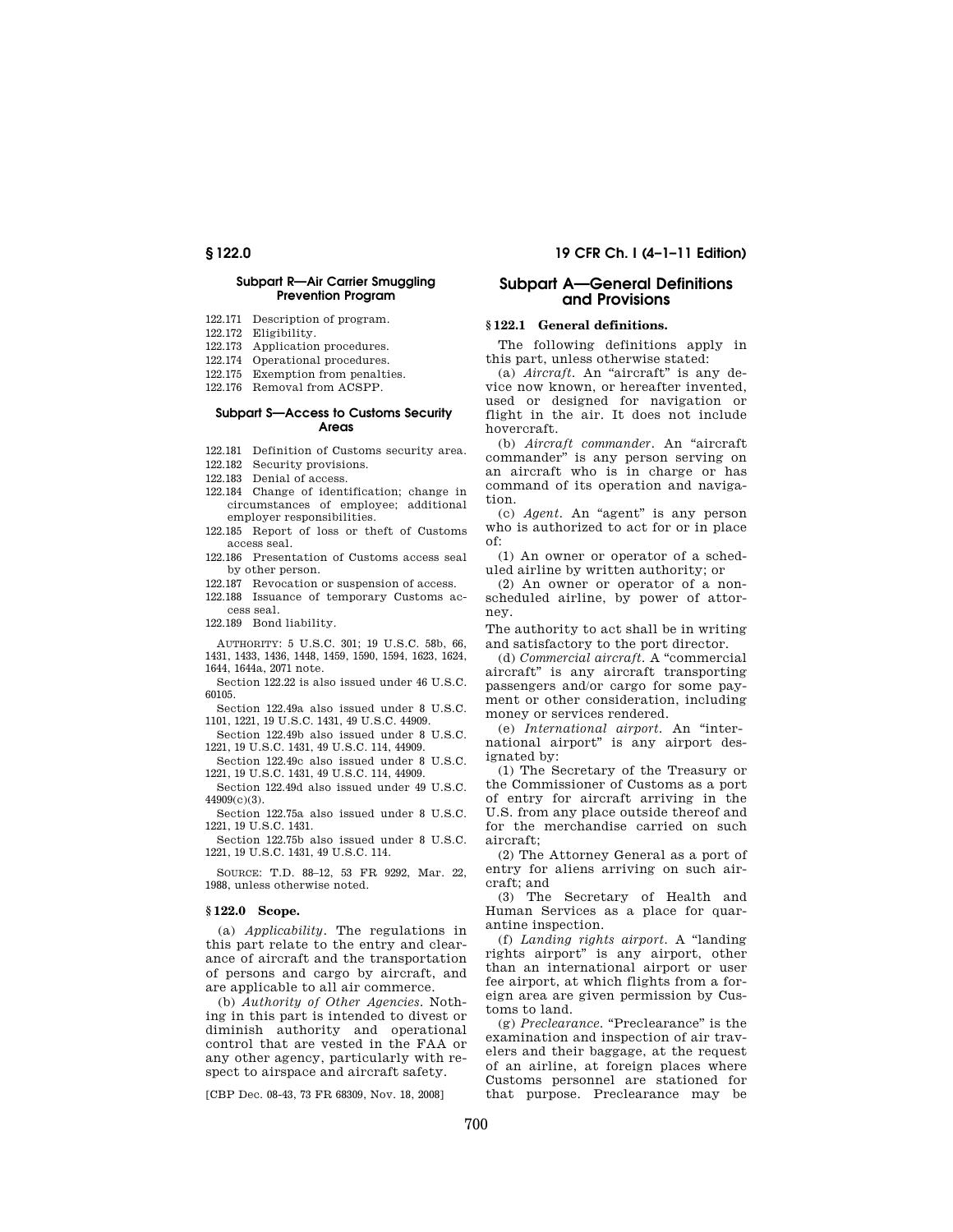used only for air travelers and their baggage, not for merchandise.

(h) *Private aircraft.* A ''private aircraft'' is any aircraft engaged in a personal or business flight to or from the U.S. which is not:

(1) Carrying passengers and/or cargo for commercial purposes;

(2) Leaving the U.S. carrying neither passengers nor cargo in order to lade passengers and/or cargo in a foreign area for commercial purposes; or

(3) Returning to the U.S. carrying neither passengers nor cargo in ballast after leaving with passengers and/or cargo for commercial purposes;

(i) *Public aircraft.* A ''public aircraft'', is any aircraft owned by, or under the complete control and management of the U.S. government or any of its agencies, or any aircraft owned by or under the complete control and management of any foreign government which exempts public aircraft of the U.S. from arrival, entry and clearance requirements similar to those provided in subpart C of this part, but not including any government owned aircraft engaged in carrying persons or property for commercial purposes. This definition applies if the aircraft is:

(1) Manned entirely by members of the armed forces or civil service of such government, or by both;

(2) Transporting only property of such government, or passengers traveling on official business of such government; or

(3) Carrying neither passengers nor cargo.

(i) *Residue cargo.* "Residue cargo" is any cargo on board an aircraft arriving in the U.S. from a foreign area if the:

(1) Final delivery airport in the U.S. is not the port of arrival; or

(2) Cargo remains on board the aircraft and travels from port to port in the U.S., for final delivery in a foreign area.

(k) *Scheduled airline.* A ''scheduled airline'' is any individual, partnership, corporation or association:

(1) Engaged in air transportation under regular schedules to, over, away from, or within the U.S.; and

(2) Holding a Foreign Air Carrier Permit or a Certificate of Public Convenience and Necessity, issued by the Department of Transportation pursuant to 14 CFR parts 201 and 213.

(l) *United States.* Except when used in another context, "U.S." means the territory of the several States, the District of Columbia, and Puerto Rico, including the territorial waters and overlying airspace.

(m) *User fee airport.* A ''user fee airport'' is an airport so designated by Customs. Flights from a foreign area may be granted permission to land at a user fee airport rather than at an international airport or a landing rights airport. An informational listing of user fee airports is contained in §122.15.

[T.D. 88–12, 53 FR 9292, Mar. 22, 1988, as amended by T.D. 88–16, 53 FR 10371, Mar. 31, 1988; T.D. 92–90, 57 FR 43397, Sept. 21, 1992; T.D. 93–66, 58 FR 44130, Aug. 19, 1993]

#### **§ 122.2 Other Customs laws and regulations.**

Except as otherwise provided for in this chapter, and insofar as such laws and regulations are applicable, aircraft arriving or having arrived from or departing for any foreign port or place, and the persons and merchandise, including baggage, carried thereon, shall be subject to the laws and regulations applicable to vessels to the extent that such laws and regulations are administered or enforced by Customs, as provided in 19 U.S.C. 1644 and 1644a.

[T.D. 88–12, 53 FR 9292, Mar. 22, 1988, as amended by T.D. 98–74, 63 FR 51288, Sept. 25, 1998]

## **§ 122.3 Availability of forms.**

The forms mentioned in this part may be purchased from the director of port of entry. A small quantity of each form is set aside by port directors for free distribution and official use.

#### **§ 122.4 English language required.**

A translation in the English language shall be attached to the original and each copy of any form or document written or printed in a foreign language.

#### **§ 122.5 Reproduction of Customs forms.**

(a) *Specifications.* Subject to approval by Customs, the forms mentioned in this part may be printed by private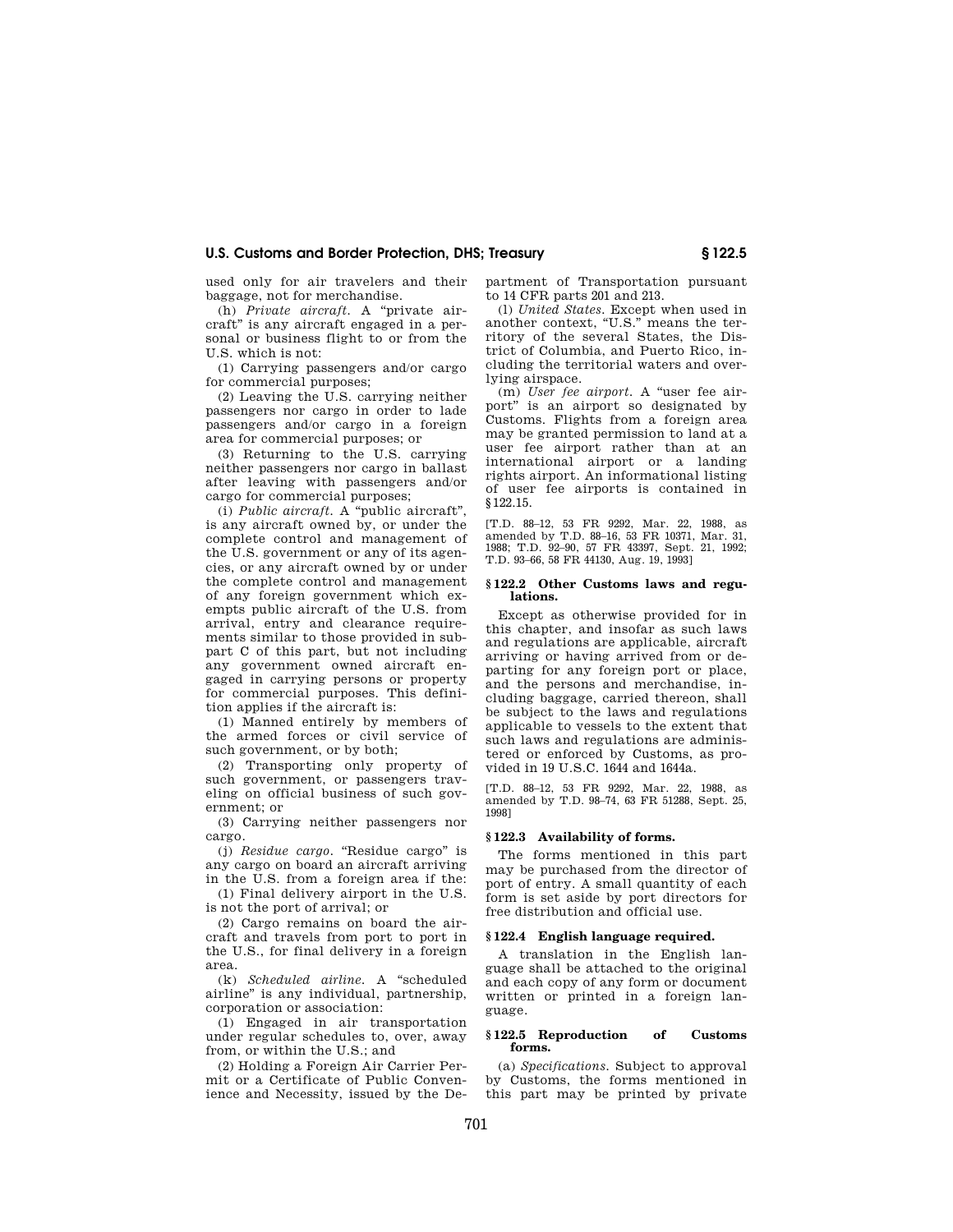parties if the specified size, wording arrangement, style and size of type, and quality of paper are used.

(b) *Exceptions.* Port directors may accept privately printed copies of the General Declaration (Customs Form 7507) and air cargo manifest (Customs Form 7509) which are different from the official forms. The privately printed forms shall include all information required on the official forms. The differences allowed are:

(1) *General Declaration.* Customs Form 7507 may be printed in several languages, so long as the form includes an English version. The instructions on the reverse side of the official form may be omitted.

(2) *Air cargo manifest.* Customs Form 7509 may be changed to allow for additional information used by the airline.

### **Subpart B—Classes of Airports**

#### **§ 122.11 Designation as international airport.**

(a) *Procedure.* International airports, as defined in §122.1(e), will be designated after due investigation to establish that sufficient need exists in any port to justify such designation and to determine the airport best suited for such purpose. In each case, a specific airport will be chosen. International airports will be publicly owned, unless circumstances require otherwise

(b) *Withdrawal of designation.* The designation as an international airport may be withdrawn for any of the following reasons:

(1) The amount of business clearing through the airport does not justify maintenance of inspection equipment and personnel;

(2) Proper facilities are not provided or maintained by the airport;

(3) The rules and regulations of the Federal Government are not followed; or

(4) Some other location would be more useful.

(c) *Providing office space to the Federal Government.* Each international airport shall provide, without cost to the Federal Government, proper office and other space for the sole use of Federal officials working at the airport. A suitable paved loading area shall be sup-

## **§ 122.11 19 CFR Ch. I (4–1–11 Edition)**

plied by each airport at a place convenient to the office space. The loading area shall be kept for the use of aircraft entering or clearing through the airport.

#### **§ 122.12 Operation of international airports.**

(a) *Entry, clearance and charges.* International airports are open to all aircraft for entry and clearance at no charge by Customs. However, charges may be assessed by the airport for commercial or private use of the airport.

(b) *Servicing of aircraft.* When an aircraft enters or clears through an international airport, it shall be promptly serviced by airport personnel solely on the basis of order of arrival or readiness for departure. Servicing charges imposed by the airport operators shall not be greater than the schedule of charges in effect at the airport in question.

(c) *FAA rules; denial of permission to land*—(1) *Federal Aviation Administration.* International airports must follow and enforce any requirements for airport operations, including airport rules that are set out by the Federal Aviation Administration in 14 CFR part 91.

(2) *Customs and Border Protection.*  CBP, based on security or other risk assessments, may limit the locations where aircraft entering the United States from a foreign port or place may land. Consistent with §122.32(a) of this Title, CBP has the authority to deny aircraft permission to land in the United States, based upon security or other risk assessments.

(3) *Commercial aircraft.* Permission to land at an international airport may be denied to a commercial aircraft if advance electronic information for incoming foreign cargo aboard the aircraft has not been received as provided in §122.48a except in the case of emergency or forced landings.

(4) *Private Aircraft.* Permission to land at an international airport will be denied if the pilot of a private aircraft arriving from a foreign port or place fails to submit an electronic manifest and notice of arrival pursuant to §122.22, except in the case of emergency or forced landings.

(d) *Additional requirements.* Additional requirements may be put into effect at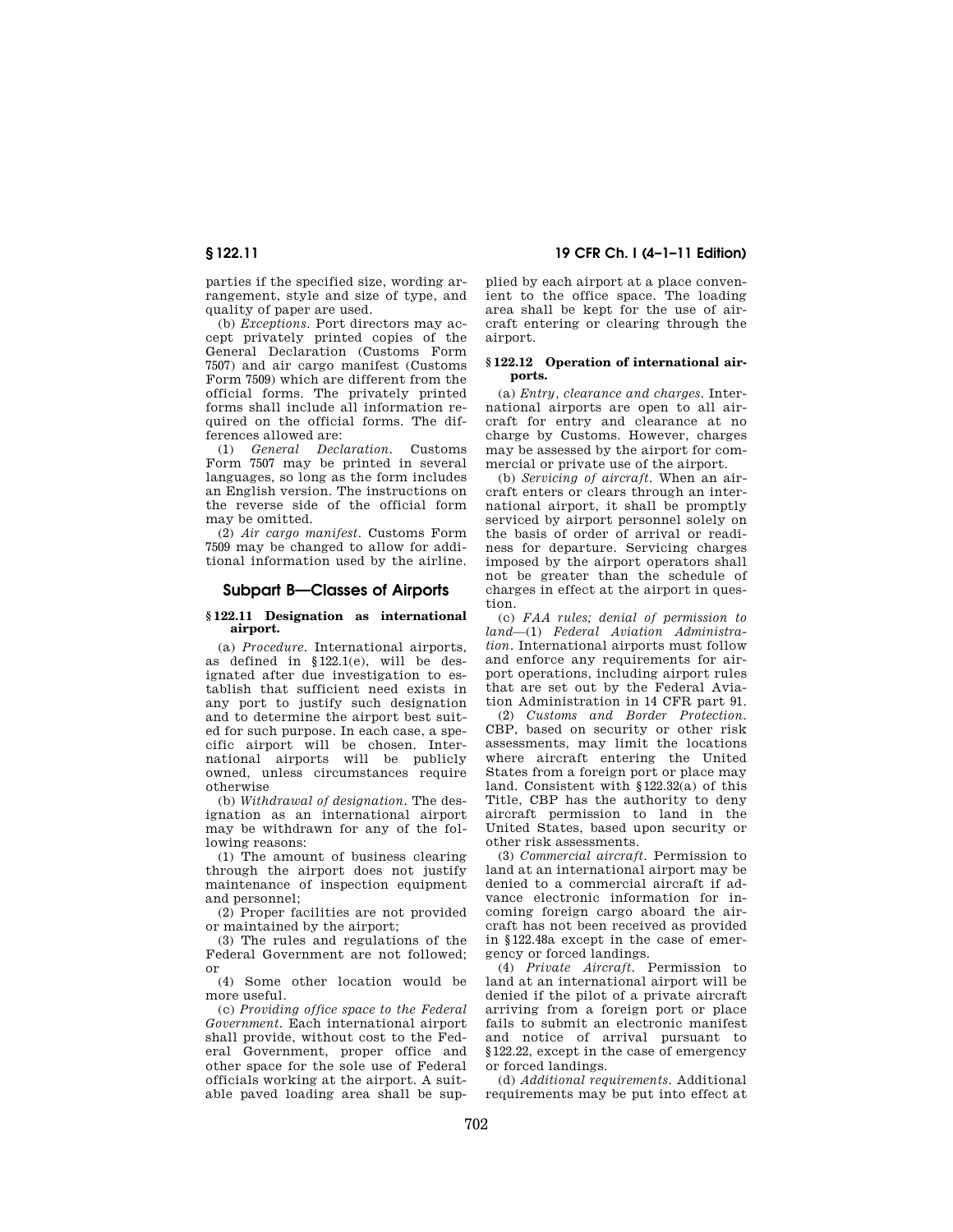a particular airport as the needs of the Customs port served by the airport demand.

[T.D. 88–12, 53 FR 9292, Mar. 22, 1988, as amended by CBP Dec. 03–32, 68 FR 68170, Dec. 5, 2003; CBP Dec. 08-43, 73 FR 68309, Nov. 18, 2008]

#### **§ 122.13 List of international airports.**

The following is a list of international airports of entry designated by the Secretary of the Treasury.

#### *Location and Name*

Albany, N.Y.—Albany County Airport

Baudette, Minn.—Baudette International Airport

Bellingham, Wash.—Bellingham International Airport

Brownsville, Tex.—Brownsville International Airport

Burlington, Vt.—Burlington International Airport

Calexico, Calif.—Calexico International Airport

Caribou, Maine—Caribou Municipal Airport

Chicago, Ill.—Midway Airport

Cleveland, Ohio—Cleveland Hopkins International Airport

Cut Bank, Mont.—Cut Bank Airport

Del Rio, Tex.—Del Rio International Airport Detroit, Mich.—Detroit City Airport Detroit, Mich.—Detroit Metropolitan Wayne

County Airport Douglas, Ariz.—Bisbee-Douglas International

Airport

Duluth, Minn.—Duluth International Airport Duluth, Minn.—Sky Harbor Airport

El Paso, Tex.—El Paso International Airport Fort Lauderdale, Fla.—Fort Lauderdale-Hol-

lywood International Airport

Friday Harbor, Wash.—Friday Harbor Seaplane Base

Grand Forks, N. Dak.—Grand Forks International Airport

Great Falls, Mont.—Great Falls International Airport

Havre, Mont.—Havre City-County Airport

Houlton, Maine—Houlton International Airport

International Falls, Minn.—Falls International Airport

Juneau, Alaska—Juneau Municipal Airport Juneau, Alaska—Juneau Harbor Seaplane Base

Ketchikan, Alaska—Ketchikan Harbor Seaplane Base

Key West, Fla.—Key West International Airport

Laredo, Tex.—Laredo International Airport

Massena, N.Y.—Richards Field Maverick, Tex.—Maverick County Airport

McAllen, Tex.—Miller International Airport

Miami, Fla.—Chalk Seaplane Base

Miami, Fla.—Miami International Airport

Minot, N.Dak.—Minot International Airport Nogales, Ariz.—Nogales International Airport

Ogdensburg, N.Y.—Ogdensburg Harbor

- Ogdensburg, N.Y.—Ogdensburg International Airport
- Oroville, Wash.—Dorothy Scott Airport Oroville, Wash.—Dorothy Scott Seaplane Base
- Pembina, N.Dak.—Pembina Municipal Airport
- Port Huron, Mich.—St. Clair County International Airport

Port Townsend, Wash.—Jefferson County International Airport

Ranier, Minn.—Ranier Internatioal Seaplane Base

Rochester, N.Y.—Rochester-Monroe County Airport

Rouses Point, N.Y.—Rouses Point Seaplane Base

San Diego, Calif.—San Diego International Airport (Lindbergh Field)

Sandusky, Ohio—Griffing-Sandusky Airport Sault Ste. Marie, Mich.—Sault Ste. Marie City-County Airport

Seattle, Wash.—King County International Airport

Seattle, Wash.—Lake Union Air Service (Seaplanes)

Tampa, Fla.—Tampa International Airport

Tucson, Ariz.—Tucson International Airport

Watertown, N.Y.—Watertown New York International Airport

West Palm Beach, Fla.—Palm Beach International Airport

Williston, N. Dak.—Sloulin Field International Airport

Wrangell, Alaska—Wrangell Seaplane Base Yuma, Ariz.—Yuma International Airport

[T.D. 88–12, 53 FR 9292, Mar. 22, 1988, as amended by T.D. 96–44, 61 FR 25778, May 23, 1996; T.D. 99–40, 64 FR 18566, Apr. 15, 1999]

#### **§ 122.14 Landing rights airport.**

(a) *Permission to land.* Permission to land at a landing rights airport may be given as follows:

(1) *Scheduled flight.* The scheduled aircraft of a scheduled airline may be allowed to land at a landing rights airport. Permission is given by the director of the port, or his representative, at the port nearest to which first landing is made.

(i) *Additional flights, charters or changes in schedule—Scheduled aircraft.*  If a new carrier plans to set up a new flight schedule, or an established carrier makes changes in its approved schedule, landing rights may be granted by the port director.

(ii) *Additional or charter flight.* If a carrier or charter operator wants to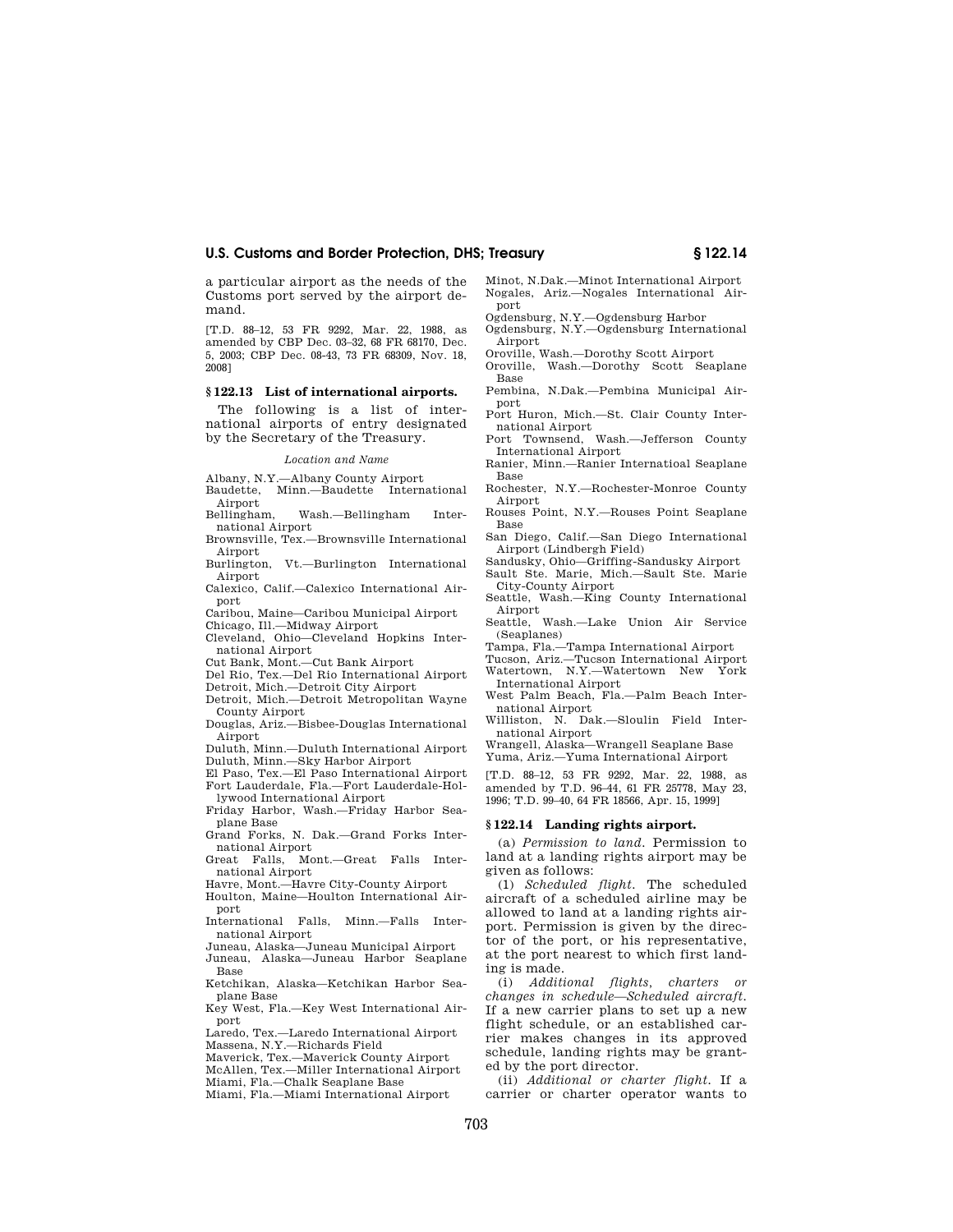begin operating or to add flights, application must be made to the port director for landing rights. All requests must be made not less than 48 hours before the intended time of arrival, except in emergencies. If the request is oral, it must be put in writing before or at the time of arrival.

(2) *Private aircraft.* The pilots of private aircraft are required to secure permission to land from CBP following transmission of the advance notice of arrival via an electronic data interchange system approved by CBP, pursuant to §122.22. Prior to departure as defined in §122.22(a), from a foreign port or place, the pilot of a private aircraft must receive a message from CBP that landing rights have been granted for that aircraft at a particular airport.

(3) *Other aircraft.* Following advance notice of arrival pursuant to §122.31, all other aircraft may be allowed to land at a landing rights airport by the director of the port of entry or station nearest the first place of landing.

(4) *Denial or withdrawal of landing rights.* Permission to land at a landing rights airport may be denied or permanently or temporarily withdrawn for any of the following reasons:

(i) Appropriate and/or sufficient Federal Government personnel are not available;

(ii) Proper inspectional facilities or equipment are not available at, or maintained by, the requested airport;

(iii) The entity requesting the landing rights has a history of failing to abide by appropriate instructions given by a CBP officer;

(iv) Reasonable grounds exist to believe that applicable Federal rules and regulations pertaining to safety, including cargo safety and security, CBP, or other inspectional activities may not be adhered to; or

(v) CBP has deemed it necessary to deny landing rights to an aircraft.

(5) *Appeal of denial or withdrawal of landing rights for commercial scheduled aircraft as defined in section 122.1(d).* In the event landing rights are denied or subsequently permanently withdrawn by CBP, within 30 days of such decision, the affected party may file a written appeal with the Assistant Commis-

**§ 122.14 19 CFR Ch. I (4–1–11 Edition)** 

sioner, Office of Field Operations, Headquarters.

(6) *Emergency or forced landing.* Permission to land is not required for an emergency or forced landing (covered under §122.35).

(b) *Payment of expenses.* In the case of an arrival at a location outside the limits of a port of entry, the owner, operator or person in charge of the aircraft must pay any added charges for inspecting the aircraft, passengers, employees and merchandise when landing rights are given (see §§24.17 and 24.22(e) of this chapter).

(c) *Payment of expenses.* In the case of an arrival at a location outside the limits of a port of entry, the owner, operator or person in charge of the aircraft shall pay any added charges for inspecting the aircraft, passengers, employees and merchandise when landing rights are given (see §§24.17 and 24.22(e) of this chapter).

(d) *Denial or withdrawal of landing rights.* Permission to land at a landing rights airport may be denied or withdrawn for any of the following reasons:

(1) Appropriate and/or sufficient Federal Government personnel are not available;

(2) Proper inspectional facilities or equipment are not available at, or maintained by, the requested airport;

(3) The entity requesting services has failed to abide by appropriate instructions of a Customs officer;

(4) Advance cargo information has not been received as provided in §122.48a;

(5) Other reasonable grounds exist to believe that Federal rules and regulations pertaining to safety, including cargo safety and security, and Customs, or other inspectional activities have not been followed; or

(6) The granting of the requested landing rights would not be in the best interests of the Government.

(e) *Appeal of denial or withdrawal.* In the event landing rights are denied or withdrawn by the port director, a written appeal of the decision may be made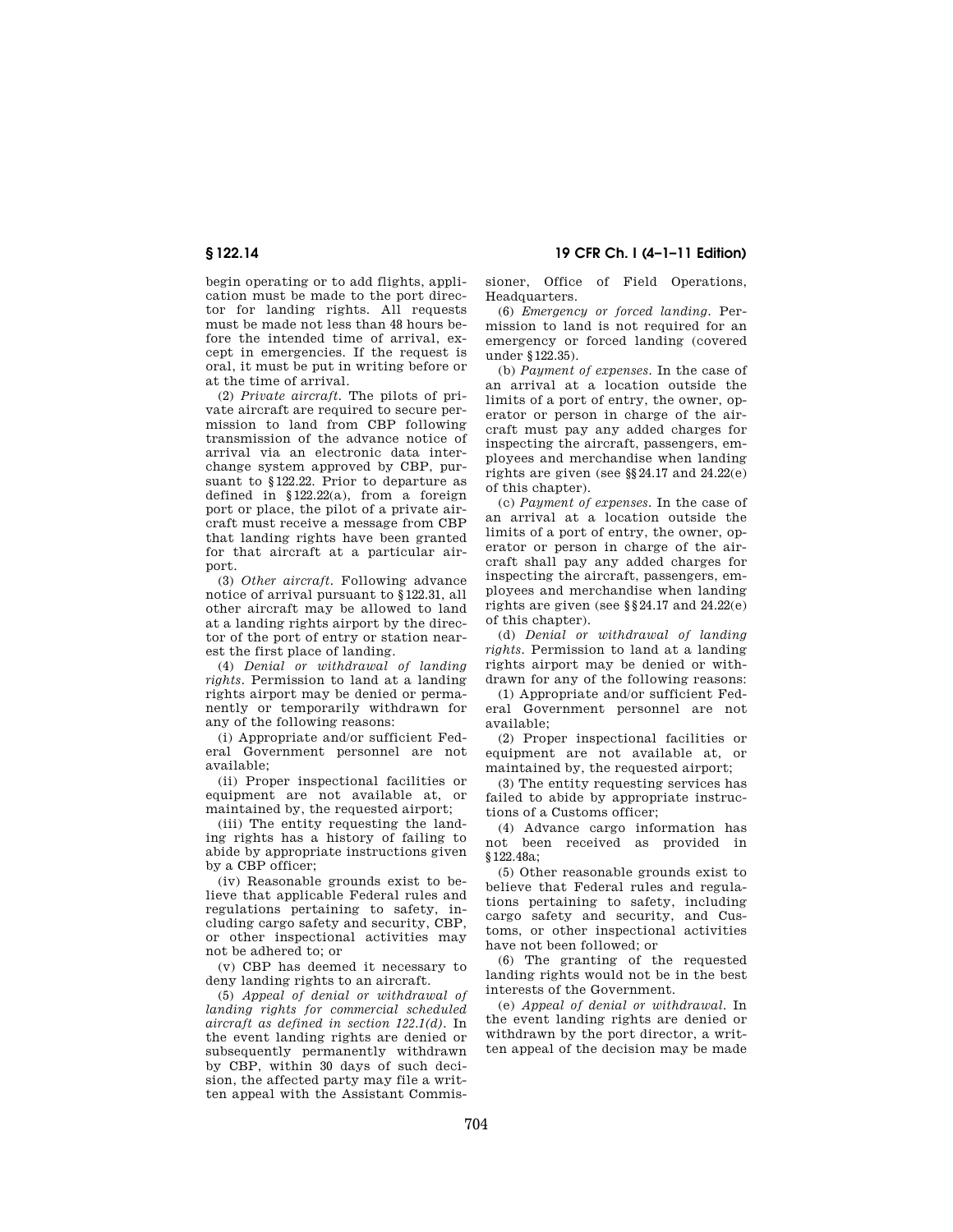to the Assistant Commissioner, Office of Field Operations, Headquarters.

[T.D. 88–12, 53 FR 9292, Mar. 22, 1988. Redesignated and amended by T.D. 92–90, 57 FR 43397, Sept. 21, 1992; T.D. 95–77, 60 FR 50020, Sept. 27, 1995; T.D. 99–27, 64 FR 13675, Mar. 22, 1999; CBP Dec. 03–32, 68 FR 68170, Dec. 5, 2003; CBP Dec. 08-43, 73 FR 68309, Nov. 18, 2008]

#### **§ 122.15 User fee airports.**

(a) *Permission to land.* The procedures for obtaining permission to land at a user fee airport are the same procedures as those set forth in §122.14 for landing rights airports.

(b) *List of user fee airports.* The following is a list of user fee airports designated by the Commissioner of Customs in accordance with 19 U.S.C. 58b. The list is subject to change without notice. Information concerning service at any user fee airport can be obtained by calling the airport or its authority directly.

| Location                                                                                                                           | Name                                                                                                                                                                                            |  |  |  |  |
|------------------------------------------------------------------------------------------------------------------------------------|-------------------------------------------------------------------------------------------------------------------------------------------------------------------------------------------------|--|--|--|--|
| Addison. Texas<br>Ardmore, Oklahoma<br>Bakersfield, Cali-                                                                          | Addison Airport.<br>Ardmore Industrial Airpark.<br>Meadows Field Airport.                                                                                                                       |  |  |  |  |
| fornia.<br>Bedford, Massachu-<br>setts.                                                                                            | L.G. Hanscom Field.                                                                                                                                                                             |  |  |  |  |
| Broomfield, Colo-<br>rado.                                                                                                         | Jefferson County Airport.                                                                                                                                                                       |  |  |  |  |
| Carlsbad, California<br>Daytona Beach,<br>Florida.                                                                                 | McClellan-Palomar Airport.<br>Daytona Beach International Airport.                                                                                                                              |  |  |  |  |
| Decatur, Illinois<br>Egg Harbor Town-<br>ship, New Jersey.                                                                         | Decatur Airport.<br>Atlantic City International Airport.                                                                                                                                        |  |  |  |  |
| Englewood, Colo-<br>rado.                                                                                                          | Centennial Airport.                                                                                                                                                                             |  |  |  |  |
| Fort Worth, Texas<br>Fresno, California<br>Gypsum, Colorado<br>Harlingen, Texas<br>Hillsboro, Oregon<br>Johnson City, New<br>York. | Fort Worth Alliance Airport.<br>Fresno Yosemite International Airport.<br>Eagle County Regional Airport.<br>Valley International Airport.<br>Hillsboro Airport.<br>Binghamton Regional Airport. |  |  |  |  |
| Lansing, Michigan<br>Leesburg, Florida<br>Lexington, Kentucky<br>Manchester, New<br>Hampshire.                                     | Capital Region International Airport.<br>Leesburg Regional Airport.<br>Blue Grass Airport.<br>Manchester Airport.                                                                               |  |  |  |  |
| Mascoutah, Illinois<br>McKinney, Texas<br>Melbourne, Florida<br>Mesa, Arizona<br>Midland, Texas<br>Morristown, New<br>Jersey.      | MidAmerica St. Louis Airport.<br>Collin County Regional Airport.<br>Melbourne Airport.<br>Williams Gateway Airport.<br>Midland International Airport.<br>Morristown Municipal Airport.          |  |  |  |  |
| Moses Lake, Wash-<br>ington.<br>Myrtle Beach, South<br>Carolina.                                                                   | Grant County International Airport.<br>Myrtle Beach International Airport.                                                                                                                      |  |  |  |  |
| Orlando, Florida<br>Palm Springs, Cali-<br>fornia.                                                                                 | Orlando Executive Airport.<br>Palm Springs International Airport.                                                                                                                               |  |  |  |  |

| Location                                                                                             | Name                                                                                                                                    |  |  |  |  |
|------------------------------------------------------------------------------------------------------|-----------------------------------------------------------------------------------------------------------------------------------------|--|--|--|--|
| Rochester, Min-<br>nesota.                                                                           | Rochester International Airport.                                                                                                        |  |  |  |  |
| Rogers, Arkansas<br>St. Augustine, Flor-<br>ida.                                                     | Rogers Municipal Airport.<br>St. Augustine Airport.                                                                                     |  |  |  |  |
| San Bernardino.<br>California.                                                                       | San Bernardino International Airport.                                                                                                   |  |  |  |  |
| San Antonio, Texas                                                                                   | Kelly Field Annex.                                                                                                                      |  |  |  |  |
| Sarasota, Florida                                                                                    | Sarasota/Bradenton International<br>Air-<br>port.                                                                                       |  |  |  |  |
| Scottsdale, Arizona                                                                                  | Scottsdale Airport.                                                                                                                     |  |  |  |  |
| Sugar Land, Texas<br>Trenton, New Jer-<br>sey.                                                       | Sugar Land Regional Airport.<br>Trenton Mercer Airport.                                                                                 |  |  |  |  |
| Victorville, California<br>Waterford, Michigan<br>Waukegan, Illinois<br>West Chicago, Illi-<br>nois. | Southern California Logistics Airport.<br>Oakland County International Airport.<br>Waukegan Regional Airport.<br>Dupage County Airport. |  |  |  |  |
| Wheeling, Illinois<br>Yoder, Indiana<br>Ypsilanti, Michigan                                          | Chicago Executive Airport.<br>Fort Wayne International Airport.<br>Willow Run Airport.                                                  |  |  |  |  |
|                                                                                                      |                                                                                                                                         |  |  |  |  |

(c) *Withdrawal of designation.* The designation as a user fee airport shall be withdrawn under either of the following circumstances:

(1) If either Customs or the airport authority gives 120 days written notice of termination to the other party; or

(2) If any amounts due to be paid to Customs are not paid on a timely basis.

[T.D. 92–90, 57 FR 43397]

EDITORIAL NOTE: For FEDERAL REGISTER citations affecting §122.15, see the List of CFR Sections Affected, which appears in the Finding Aids section of the printed volume and at www.fdsys.gov.

## **Subpart C—Private Aircraft**

### **§ 122.21 Application.**

This subpart applies to all private aircraft as defined in §122.1(h). No other provisions of this part apply to private aircraft, except where stated in this subpart.

#### **§ 122.22 Electronic manifest requirement for all individuals onboard private aircraft arriving in and departing from the United States; notice of arrival and departure information.**

(a) *Definitions.* For purposes of this section:

*Departure.* "Departure" means the point at which the aircraft is airborne and the aircraft is en route directly to its destination.

*Departure Information.* ''Departure Information'' refers to the data elements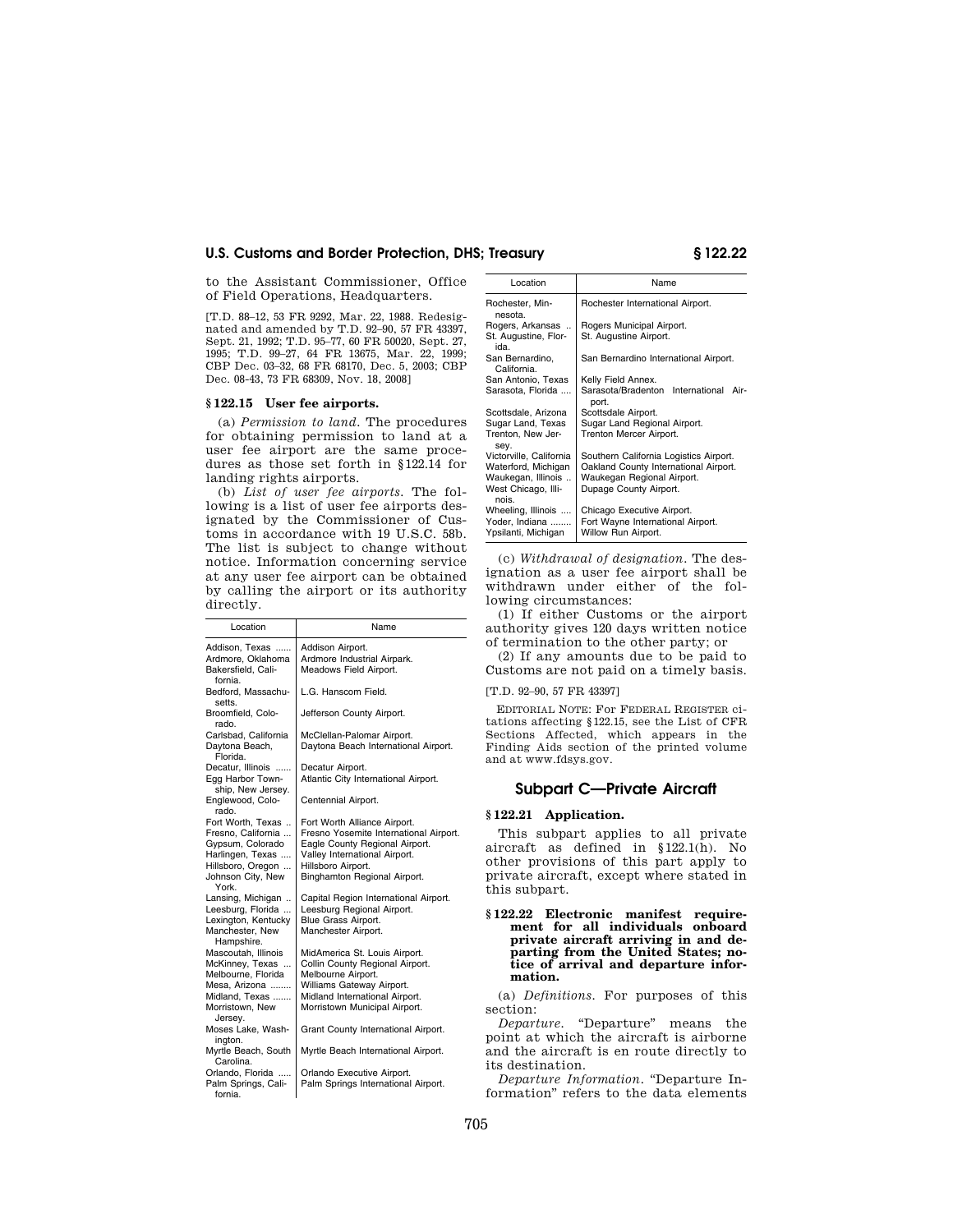that are required to be electronically submitted to CBP pursuant to paragraph (c)(4) of this section.

*Pilot.* "Pilot" means the individual(s) responsible for operation of an aircraft while in flight.

*Travel Document.* ''Travel Document'' means U.S. Department of Homeland Security approved travel documents.

*United States.* "United States" means the continental United States, Alaska, Hawaii, Puerto Rico, the Virgin Islands of the United States, Guam and the Commonwealth of the Northern Mariana Islands.

(b) *Electronic manifest requirement for all individuals onboard private aircraft arriving in the U.S.; notice of arrival*—(1) *General requirement.* The private aircraft pilot is responsible for ensuring the notice of arrival and manifest information regarding each individual onboard the aircraft are transmitted to CBP. The pilot is responsible for the submission, accuracy, correctness, timeliness, and completeness of the submitted information, but may authorize another party to submit the information on their behalf. Except as provided in paragraph (b)(7) of this section, all data must be transmitted to CBP by means of an electronic data interchange system approved by CBP and must set forth the information specified in this section. All data pertaining to the notice of arrival for the aircraft and the manifest data regarding each individual onboard the aircraft must be transmitted at the same time via an electronic data interchange system approved by CBP.

(2) *Time for submission.* The private aircraft pilot is responsible for ensuring that the information specified in paragraphs (b)(3) and (b)(4) of this section is transmitted to CBP:

(i) For flights originally destined for the United States, any time prior to departure of the aircraft, but no later than 60 minutes prior to departure of the aircraft from the foreign port or place; or

(ii) For flights not originally destined to the United States, but diverted to a U.S. port due to an emergency, no later than 30 minutes prior to arrival; in cases of non-compliance, CBP will take into consideration that the carrier was not equipped to make the transmission and the circumstances of the emergency situation.

(3) *Manifest data required.* For private aircraft arriving in the United States the following identifying information for each individual onboard the aircraft must be submitted:

(i) Full name (last, first, and, if available, middle);

(ii) Date of birth;

(iii) Gender (F=female; M=male);

(iv) Citizenship;

(v) Country of residence;

(vi) Status on board the aircraft;

(vii) DHS-Approved travel document type (e.g. passport; alien registration card, etc.);

(viii) DHS-Approved travel document number, if a DHS-approved travel document is required;

(ix) DHS-Approved travel document country of issuance; if a DHS-approved travel document is required;

(x) DHS-Approved travel document expiration date, where applicable;

(xi) Alien registration number, where applicable;

(xii) Address while in the United States (number and street, city, state, and zip code). This information is required for all travelers including crew onboard the aircraft.

(4) *Notice of arrival.* The advance notice of arrival must include the following information about the aircraft and where applicable, the pilot:

(i) Aircraft tail number;

(ii) Type of Aircraft;

(iii) Call sign (if available);

(iv) CBP issued decal number (if available);

(v) Place of last departure (ICAO airport code, when available);

(vi) Date of aircraft arrival;

(vii) Estimated time of arrival;

(viii) Estimated time and location of crossing U.S. border/coastline;

(ix) Name of intended U.S. airport of first landing (as listed in §122.24 if applicable, unless an exemption has been granted under §122.25, or the aircraft was inspected by CBP Officers in the U.S. Virgin Islands);

(x) Owner/Lessees name (if individual: Last, first, and, if available, middle; or business entity name, if applicable);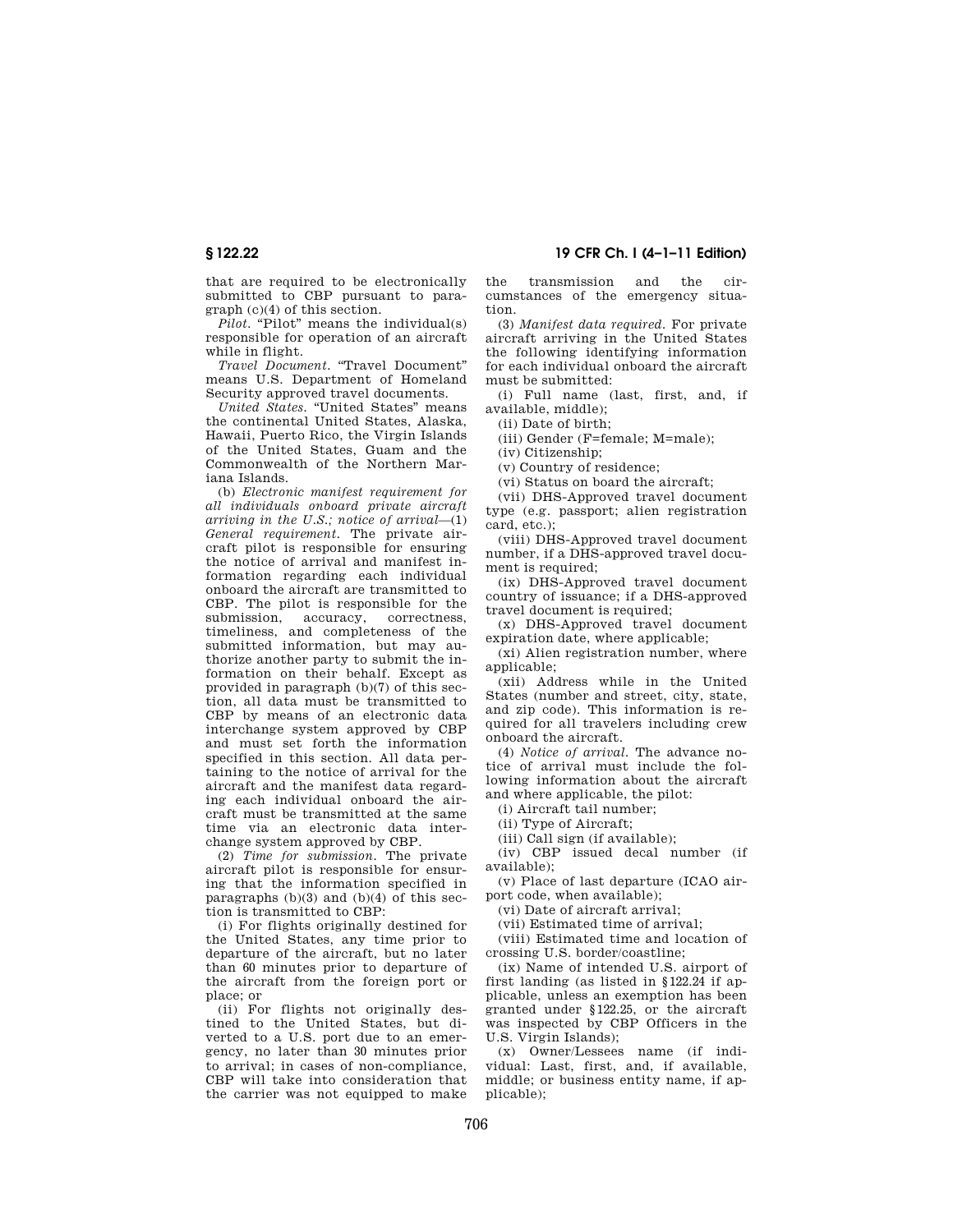(xi) Owner/Lessees address (number and street, city, state, zip/postal code, country, telephone number, fax number, and email address);

(xii) Pilot/Private aircraft pilot name (last, first, middle, if available);

(xiii) Pilot license number;

(xiv) Pilot street address (number and street, city, state, zip/postal code, country, telephone number, fax number, and email address);

(xv) Country of issuance of pilot's license;

(xvi) Operator name (for individuals: last, first, and if available, middle; or business entity name, if applicable);

(xvii) Operator street address (number and street, city, state, zip code, country, telephone number, fax number, and e-mail address);

(xviii) Aircraft color(s);

(xix) Complete Itinerary (foreign airports landed at within past 24 hours prior to landing in United States); and

(xx) 24-hour Emergency point of contact (e.g., broker, dispatcher, repair shop, or other third party contact or individual who is knowledgeable about this particular flight) name (first, last, middle, if available) and phone number.

(5) *Reliable facilities.* When reliable means for giving notice are not available (for example, when departure is from a remote place) a landing must be made at a foreign place where notice can be sent prior to coming into the United States.

(6) *Permission to land.* Prior to departure from the foreign port or place, the pilot of a private aircraft must receive a message from DHS approving landing within the United States, and follow any instructions contained therein prior to departure. Once DHS has approved departure, and the pilot has executed all instructions issued by DHS, the aircraft is free to depart with the intent of landing at the designated U.S. port of entry.

(7) *Changes to manifest.* The private aircraft pilot is obligated to make necessary changes to the arrival manifest after transmission of the manifest to CBP. If changes to an already transmitted manifest are necessary, an updated and amended manifest must be resubmitted to CBP. Only amendments regarding flight cancellation, expected time of arrival (ETA) or changes in arrival location, to an already transmitted manifest may be submitted telephonically, by radio, or through existing processes and procedures. On a limited case-by-case basis, CBP may permit a pilot to submit or update notice of arrival and arrival/departure manifest information telephonically when unforeseen circumstances preclude submission of the information via eAPIS. Under such circumstances, CBP will manually enter the notice of arrival and arrival/departure manifest information provided by the pilot and the pilot is required to wait for CBP screening and approval to depart. Changes in ETA and arrival location must be coordinated with CBP at the new arrival location to ensure that resources are available to inspect the arriving aircraft. If a subsequent manifest is submitted less than 60 minutes prior to departure to the United States, the private aircraft pilot must receive approval from CBP for the amended manifest containing added passenger information and/or changes to information that were submitted regarding the aircraft and all individuals onboard the aircraft, before the aircraft is allowed to depart the foreign location, or the aircraft may be, as appropriate, diverted from arriving in the United States, or denied permission to land in the United States. If a subsequent, amended manifest is submitted by the pilot, any approval to depart the foreign port or location previously granted by CBP as a result of the original manifest's submission is invalid.

(8) *Pilot responsibility for comparing information collected with travel document.*  The pilot collecting the information described in paragraphs  $(b)(3)$  and  $(b)(4)$ of this section is responsible for comparing the travel document presented by each individual to be transported onboard the aircraft with the travel document information he or she is transmitting to CBP in accordance with this section in order to ensure that the information is correct, the document appears to be valid for travel purposes, and the individual is the person to whom the travel document was issued.

(c) *Electronic manifest requirement for all individuals onboard private aircraft*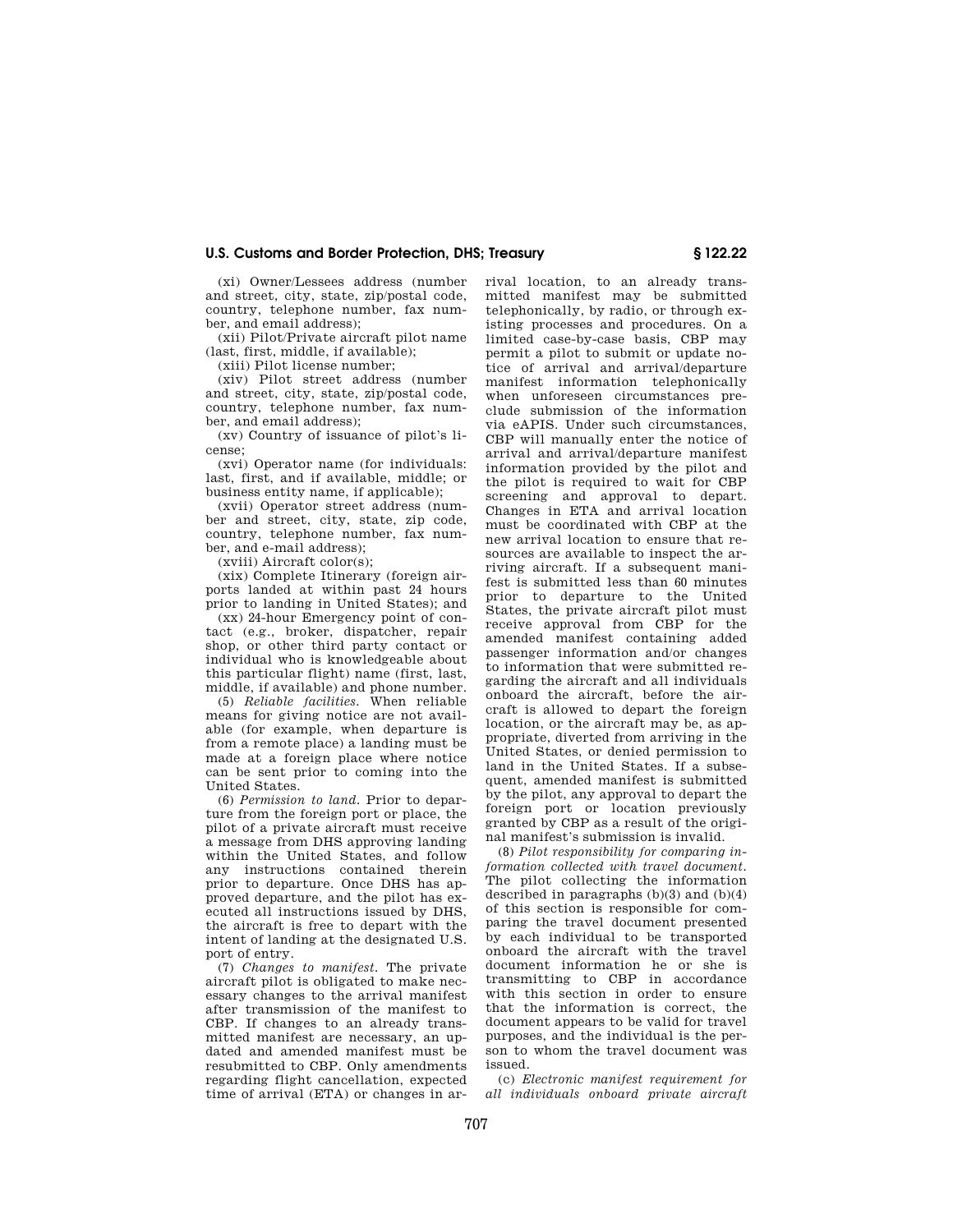*departing from the United States; departure information*—(1) *General requirement.* The private aircraft pilot is responsible for ensuring that information regarding private aircraft departing the United States, and manifest data for all individuals onboard the aircraft is timely transmitted to CBP. The pilot is responsible for the accuracy, correctness, timeliness, and completeness of the submitted information, but may authorize another party to submit the information on their behalf. Data must be transmitted to CBP by means of an electronic data interchange system approved by CBP, and must set forth the information specified in paragraph  $(c)(3)$  and  $(c)(4)$  of this section. All data pertaining to the aircraft, and all individuals onboard the aircraft must be transmitted at the same time. On a limited case-by-case basis, CBP may permit a pilot to submit or update notice of arrival and arrival/departure manifest information telephonically to CBP when unforeseen circumstances preclude submission of the information via eAPIS. Under such circumstances, CBP will manually enter the notice of arrival and arrival/departure manifest information provided by the pilot and the pilot is required to wait for CBP screening and approval to depart.

(2) *Time for submission.* The private aircraft pilot must transmit the electronic data required under paragraphs  $(c)(3)$  and  $(c)(4)$  of this section to CBP any time prior to departing the United States, but no later than 60 minutes prior to departing the United States.

(3) *Manifest data required.* For private aircraft departing the United States the following identifying information for each individual onboard the aircraft must be submitted:

(i) Full name (last, first, and, if available, middle);

(ii) Date of birth;

(iii) Gender (F=female; M=male);

(iv) Citizenship;

(v) Country of residence;

(vi) Status on board the aircraft;

(vii) DHS-Approved travel document type (e.g. passport; alien registration card, etc.);

(viii) DHS-Approved travel document number;

## **§ 122.22 19 CFR Ch. I (4–1–11 Edition)**

(ix) DHS-Approved travel document country of issuance, if a DHS-Approved travel document is required;

(x) DHS-approved travel document expiration date, where applicable;

(xi) Alien registration number, where applicable;

(xii) Address while in the United States (number and street, city, state, and zip/postal code). This information is required for all travelers including crew onboard the aircraft.

(4) *Notice of Departure information.*  For private aircraft and pilots departing the United States, the following departure information must be submitted by the pilot:

(i) Aircraft tail number;

(ii) Type of Aircraft;

(iii) Call sign (if available);

(iv) CBP issued decal number (if available);

(v) Place of last departure (ICAO airport code, when available);

(vi) Date of aircraft departure;

(vii) Estimated time of departure;

(viii) Estimated time and location of crossing U.S. border/coastline;

(ix) Name of intended foreign airport of first landing (ICAO airport code, when available);

(x) Owner/Lessees name (if individual: last, first, and, if available, middle; or business entity name if applicable);

(xi) Owner/Lessees street address (number and street, city, state, zip/ postal code, country, telephone number, fax number, and email address);

(xii) Pilot/Private aircraft pilot name (last, first and, if available, middle);

(xiii) Pilot license number;

(xiv) Pilot street address (number and street, city, state, zip/postal code, country, telephone number, fax number, and email address);

(xv) Country of issuance of pilot's license;

(xvi) Operator name (if individual: last, first, and if available, middle; or business entity name, if applicable);

(xvii) Operator street address (number and street, city, state, zip/postal code, country, telephone number, fax number, and email address);

(xviii) 24-hour Emergency point of contact (e.g., broker, dispatcher, repair shop, or other third party contact, or individual who is knowledgeable about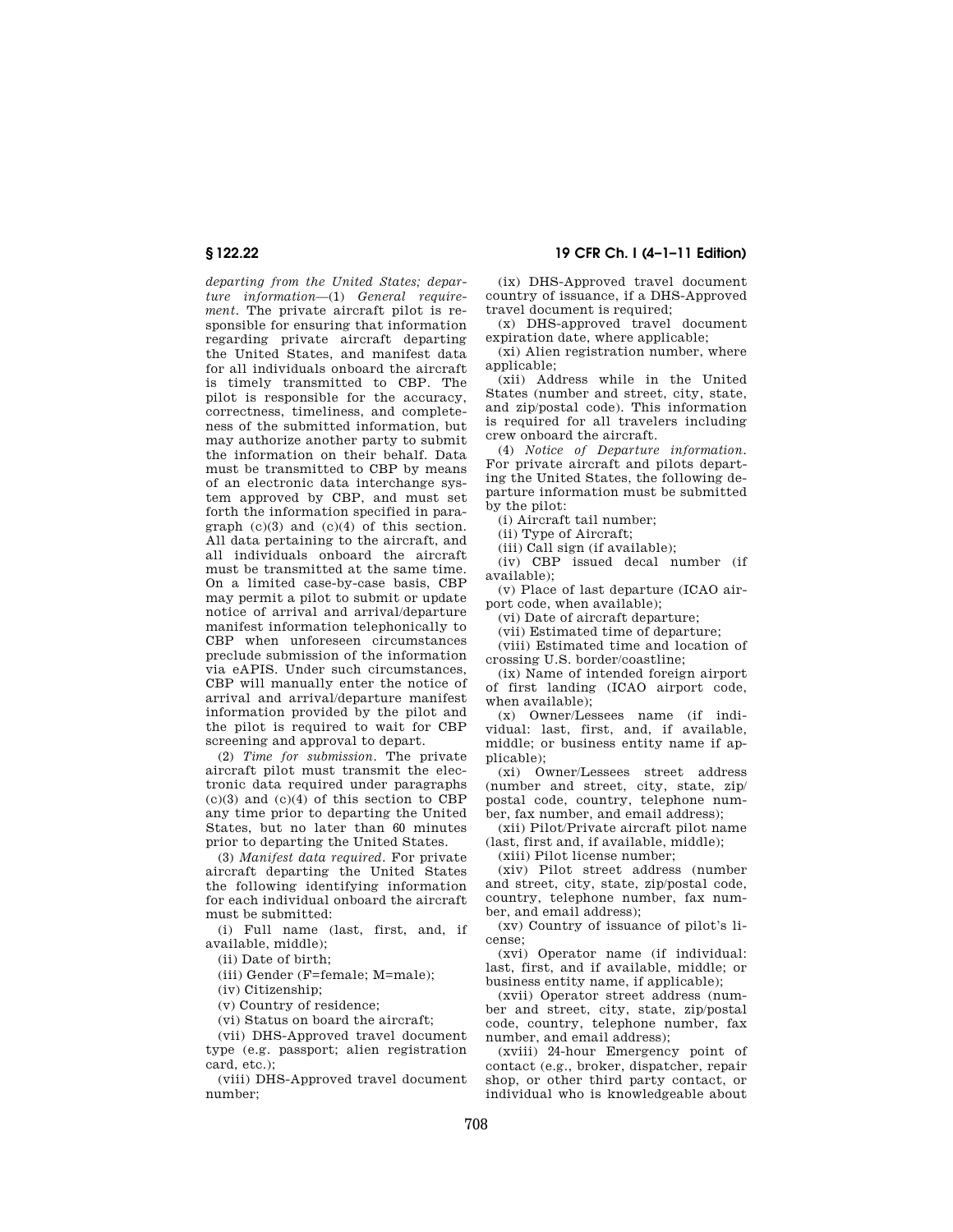this particular flight) name (last, first, middle, if available) and phone number; (xix) Aircraft color(s); and

(xx) Complete itinerary (intended foreign airport destinations for 24 hours following departure).

(5) *Permission to depart.* Prior to departure for a foreign port or place, the pilot of a private aircraft must receive a message from DHS approving departure from the United States and follow any instructions contained therein. Once DHS has approved departure, and the pilot has executed all instructions issued by DHS, the aircraft is free to depart.

(6) *Changes to manifest.* If any of the data elements change after the manifest is transmitted, the private aircraft pilot must update the manifest and resubmit the amended manifest to CBP. Only amendments regarding flight cancellation, expected time of departure or changes in departure location, to an already transmitted manifest may be submitted telephonically, by radio, or through existing processes and procedures. If an amended manifest is submitted less than 60 minutes prior to departure, the private aircraft pilot must receive approval from CBP for the amended manifest containing added passenger information and/or changes to information that were submitted regarding the aircraft before the aircraft is allowed to depart the U.S. location, or the aircraft may be denied clearance to depart from the United States. If a subsequent amended manifest is submitted by the pilot, any clearance previously granted by CBP as a result of the original manifest's submission is invalid.

(7) *Pilot responsibility for comparing information collected with travel document.*  The pilot collecting the information described in paragraphs  $(c)(3)$  and  $(c)(4)$ of this section is responsible for comparing the travel document presented by each individual to be transported onboard the aircraft with the travel document information he or she is transmitting to CBP in accordance with this section in order to ensure that the information is correct, the document appears to be valid for travel purposes, and the individual is the person to whom the travel document was issued.

[CBP Dec. 08-43, 73 FR 68310, Nov. 18, 2008]

#### **§ 122.23 Certain aircraft arriving from areas south of the U.S.**

(a) *Application.* (1) This section sets forth particular requirements for certain aircraft arriving from south of the United States. This section is applicable to all aircraft except:

(i) Public aircraft;

(ii) Those aircraft operated on a regularly published schedule, pursuant to a certificate of public convenience and necessity or foreign aircraft permit issued by the Department of Transportation, authorizing interstate, overseas air transportation; and

(iii) Those aircraft with a seating capacity of more than 30 passenges or a maximum payload capacity of more than 7,500 pounds which are engaged in air transportation for compensation or hire on demand. (See 49 U.S.C. App. 1372 and 14 CFR part 298).

 $(2)$  The term "place" as used in this section means anywhere outside of the inner boundary of the Atlantic (Coastal) Air Defense Identification Zone (ADIZ) south of 30 degrees north latitude, anywhere outside of the inner boundary of the Gulf of Mexico (Coastal) ADIZ, or anywhere outside of the inner boundary of the Pacific (Coastal) ADIZ south of 33 degrees north latitude.

(b) *Notice of arrival.* All aircraft to which this section applies arriving in the Continental United States via the U.S./Mexican border or the Pacific Coast from a foreign place in the Western Hemisphere south of 33 degrees north latitude, or from the Gulf of Mexico and Atlantic Coasts from a place in the Western Hemisphere south of 30 degrees north latitude, from any place in Mexico, from the U.S. Virgin Islands, or [notwithstanding the definition of "United States" in  $$122.1(1)]$ from Puerto Rico, must furnish a notice of intended arrival. Private aircraft must transmit an advance notice of arrival as set forth in §122.22 of this part. Other than private aircraft, all aircraft to which this section applies must communicate to CBP notice of arrival at least one hour before crossing the U.S. coastline. Such notice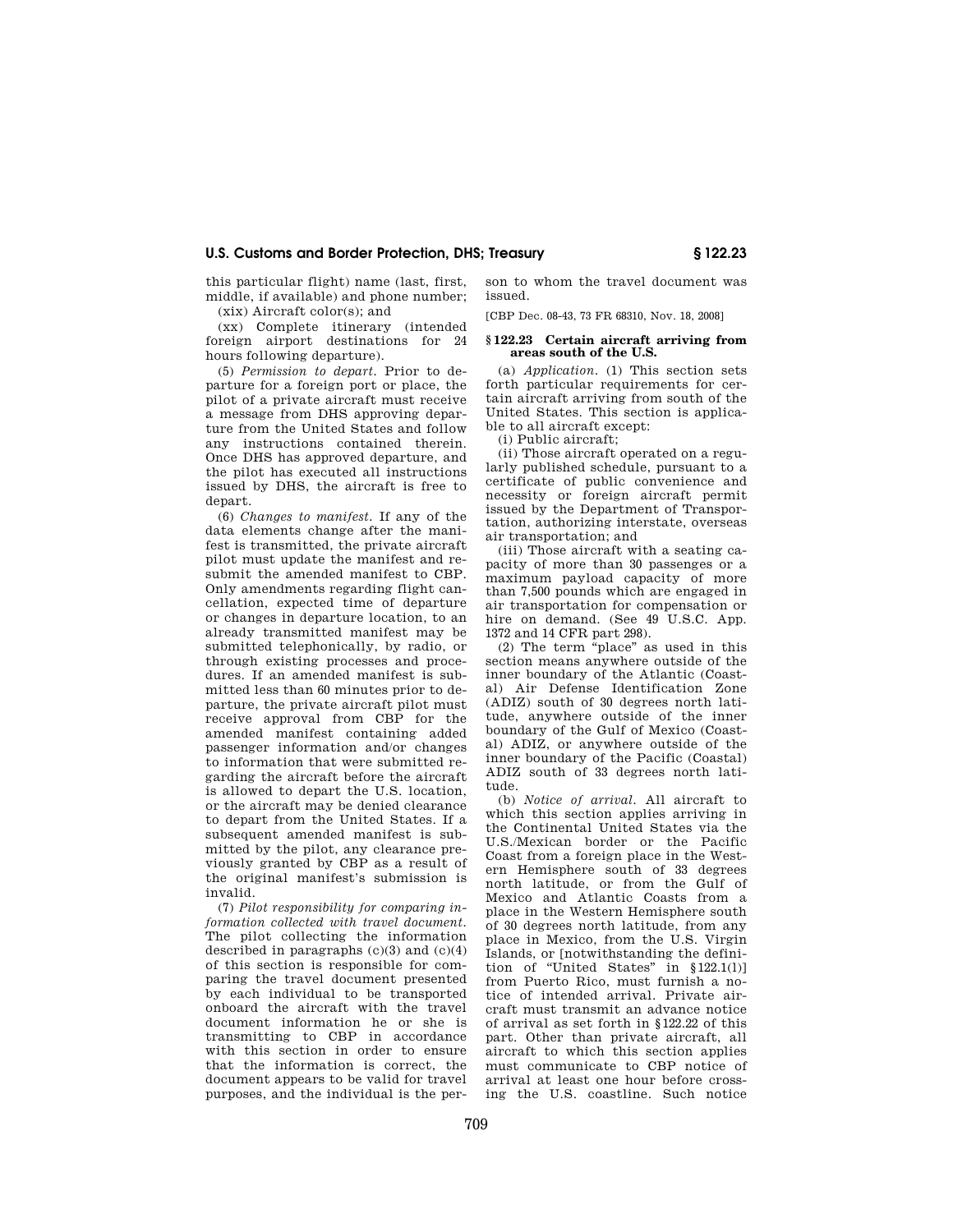must be communicated to CBP by telephone, radio, other method or the Federal Aviation Administration in accordance with paragraph (c) of this section.

(c) *Contents of notice.* The advance notice of arrival shall include the following:

(1) Aircraft registration number;

(2) Name of aircraft commander;

(3) Number of U.S. citizen passengers;

(4) Number of alien passengers;

(5) Place of last departure;

(6) Estimated time and location of crossing U.S. border/coastline;

(7) Estimated time of arrival;

(8) Name of intended U.S. airport of first landing, as listed in §122.24, unless an exemption has been granted under §122.25, or the aircraft has not landed in foreign territory or is arriving directly from Puerto Rico, or the aircraft was inspected by Customs officers in the U.S. Virgin Islands.

[T.D. 88–12, 53 FR 9292, Mar. 22, 1988, as amended at CBP Dec. 08-43, 73 FR 68312, Nov. 18, 2008]

#### **§ 122.24 Landing requirements for certain aircraft arriving from areas south of U.S.**

(a) *In general.* Certain aircraft arriving from areas south of the United States that are subject to §122.23 are required to furnish a notice of intended arrival in compliance with §122.23. Subject aircraft must land for CBP processing at the nearest designated airport to the border or coastline crossing point as listed under paragraph (b) unless exempted from this requirement in accordance with §122.25. In addition to the requirements of this section, pilots of aircraft to which §122.23 is applicable must comply with all other landing and notice of arrival requirements. This requirement shall not apply to those aircraft which have not landed in foreign territory or are arriving directly from Puerto Rico, if the aircraft was inspected by CBP officers in the U.S. Virgin Islands, or otherwise precleared by CBP officers at designated preclearance locations.

(b) *List of designated airports.* Private aircraft required to furnish a notice of intended arrival in compliance with §122.23 shall land for Customs processing at the nearest designated air-

## **§ 122.24 19 CFR Ch. I (4–1–11 Edition)**

port to the border or coastline crossing point as listed in this paragraph unless exempted from this requirement in accordance with §122.25. In addition to the requirements of this section, private aircraft commanders must comply with all other landing and notice of arrival requirements. This requirement shall not apply to private aircraft which have not landed in foreign territory or are arriving directly from Puerto Rico or if the aircraft was inspected by Customs officers in the U.S. Virgin Islands.

| Location                                                                                                                                                     | Name                                                                                                                                                                                                                                                                                                                                       |  |  |  |
|--------------------------------------------------------------------------------------------------------------------------------------------------------------|--------------------------------------------------------------------------------------------------------------------------------------------------------------------------------------------------------------------------------------------------------------------------------------------------------------------------------------------|--|--|--|
| Beaumont, Tex<br>Brownsville, Tex<br>Calexico, Calif<br>Corpus Christi,<br>Tex.                                                                              | Jefferson County Airport.<br>Brownsville International Airport.<br>Calexico International Airport.<br>Corpus Christi International Airport.                                                                                                                                                                                                |  |  |  |
| Del Rio, Tex<br>Douglas, Ariz<br>Douglas, Ariz<br>Eagle Pass, Tex<br>El Paso, Tex<br>Fort Lauderdale.<br>Fla.                                                | Del Rio International Airport.<br>Bisbee-Douglas International Airport.<br>Douglas Municipal Airport.<br>Eagle Pass Municipal Airport.<br>El Paso International Airport.<br>Fort Lauderdale Executive Airport.                                                                                                                             |  |  |  |
| Fort Lauderdale,<br>Fla.                                                                                                                                     | Fort Lauderdale-Hollywood International<br>Airport.                                                                                                                                                                                                                                                                                        |  |  |  |
| Fort Pierce, Fla<br>Houston, Tex<br>Key West, Fla<br>Laredo, Tex<br>McAllen, Tex<br>Miami, Fla<br>Miami, Fla<br>Miami, Fla<br>Midland, TX<br>New Orleans, La | St. Lucie County Airport.<br>William P. Hobby Airport.<br>Key West International Airport.<br>Laredo International Airport.<br>Miller International Airport.<br>Miami International Airport.<br>Opa-Locka Airport.<br>Tamiami Airport.<br>Midland International Airport.<br>Orleans<br>International<br>New<br>Airport<br>(Moissant Field). |  |  |  |
| New Orleans, La<br>Nogales, Ariz<br>Presidio, Tex<br>San Antonio Tex<br>San Diego, Calif<br>Santa Teresa, N.<br>Mex.                                         | New Orleans Lakefront Airport.<br>Nogales International Airport.<br>Presidio-Lely International Airport.<br>San Antonio International Airport.<br>Brown Field.<br>Santa Teresa Airport.                                                                                                                                                    |  |  |  |
| Tampa, Fla<br>Tucson. Ariz<br>West Palm Beach.<br>Fla.                                                                                                       | Tampa International Airport.<br>Tucson International Airport.<br>Palm Beach International Airport.                                                                                                                                                                                                                                         |  |  |  |
| Wilmington, NC<br>Yuma, Ariz                                                                                                                                 | New Hanover County Airport<br>Yuma International Airport.                                                                                                                                                                                                                                                                                  |  |  |  |

[T.D. 88–12, 53 FR 9292, Mar. 22, 1988, as amended by 89–2, Dec. 21, 1988; T.D. 89–2, 53 FR 51272, Dec. 21, 1988; T.D. 89–44, 54 FR 14214, Apr. 10, 1989; T.D. 93–67, 58 FR 44444, Aug. 23, 1993; T.D. 94–34, 59 FR 16122, Apr. 6, 1994; T.D. 97–35, 62 FR 24815, May 7, 1997; CBP Dec. 08- 01, 73 FR 12262, Mar. 7, 2008; CBP Dec. 08-43, 73 FR 68312, Nov. 18, 2008]

#### **§ 122.25 Exemption from special landing requirements.**

(a) *Request.* Any company or individual that has operational control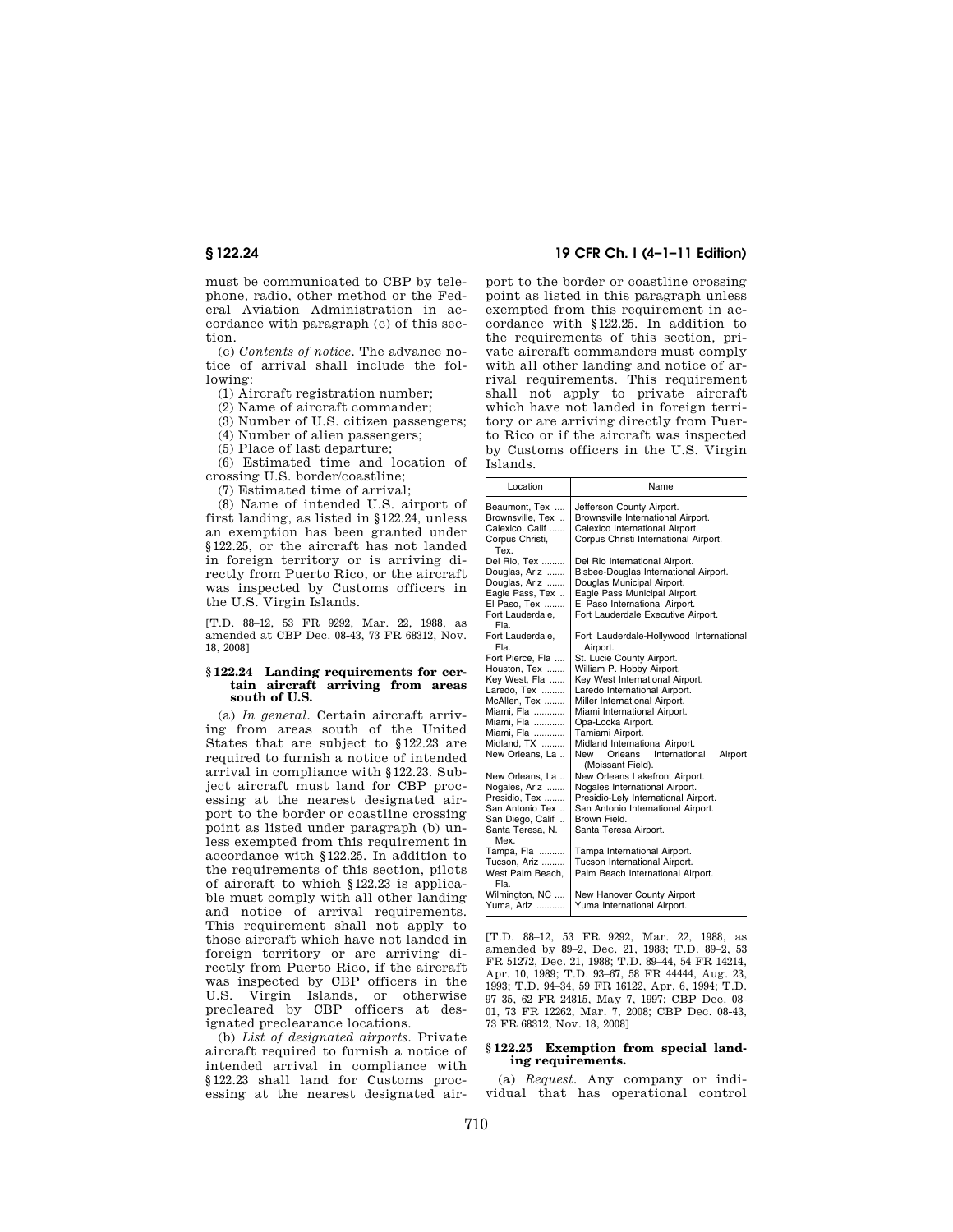over an aircraft required to give advance notice of arrival under §122.23 may request an exemption from the landing requirements in §122.24. Single overflight exemptions may be granted to entities involved in air ambulance type operations when emergency situations arise and in cases involving the non-emergency transport of persons seeking medical treatment in the U.S. All approvals of requests for overflight exemptions and the granting of authority to be exempted from the landing requirements are at the discretion of the port director. Exemptions may allow aircraft to land at any airport in the U.S. staffed by Customs. Aircraft traveling under an exemption shall continue to follow advance notice and general landing rights requirements.

(b) *Procedure.* An exemption request shall be made to the port director at the airport at which the majority of Customs overflight processing is desired by the applicant. Except for air ambulance operations and other flights involving the non-emergency transport of persons seeking medical treatment in the U.S., the requests shall be signed by an officer of the company or by the requesting individual and be notarized or witnessed by a Customs officer. The requests shall be submitted:

(1) At least 30 days before the anticipated first arrival, if the request is for an exemption covering a number of flights over a period of one year, or

(2) At least 15 days before the anticipated arrival, if the request is for a single flight, or

(3) In cases involving air ambulance operations when emergency situations arise and other flights involving the non-emergency transport of persons seeking medical treatment in the U.S., if time permits, at least 24 hours prior to departure. If this cannot be accomplished, Customs will allow receipt of the overflight exemption application up to departure time. In cases of extreme medical emergency, Customs will accept overflight exemption requests in flight through a Federal Aviation Administration Flight Service Station.

(c) *Content of request.* All requests for exemption from special landing requirements, with the exception of those for air ambulance operations and

other flights involving the non-emergency transport of persons seeking medical treatment in the U.S., shall include the following information. Requests for exemptions for air ambulance operations and other flights involving the non-emergency transport of persons for medical treatment in the U.S. shall include the following information except for paragraphs (c)(5) and (c)(6) of this section:

(1) Aircraft registration number(s) and manufacturer's serial number(s) for all aircraft owned or operated by the applicant that will be utilizing the overflight exemption;

(2) Identification information for each aircraft including class, manufacturer, type, number, color scheme, and type of engine (e.g., turbojet, turbofan, turboprop, reciprocating, helicopter, etc.);

(3) A statement that the aircraft is equipped with a functioning mode C (altitude reporting) transponder which will be in use during overflight, that the overflights will be made in accord with instrument flight rules (IFR), and that the overflights will be made at altitudes above 12,500 feet mean sea level (unless otherwise instructed by Federal Aviation Administration controllers);

(4) Name and address of the applicant operating the aircraft, if the applicant is a business entity, the address of the headquarters of the business (include state of incorporation if applicable), and the names, addresses, Social Security numbers (if available), and dates of birth of the company officer or individual signing the application. If the aircraft is operated under a lease, include the name, address, Social Security number (if available), and date of birth of the owner if an individual, or the address of the headquarters of the business (include state of incorporation if applicable), and the names, addresses, Social Security numbers, and dates of birth of the officers of the business;

(5) Individual, signed applications from each usual or anticipated pilot or crewmember for all aircraft for which an overflight exemption is sought stating name, address, Social Security number (if available), Federal Aviation Administration certificate number (if applicable), and place and date of birth;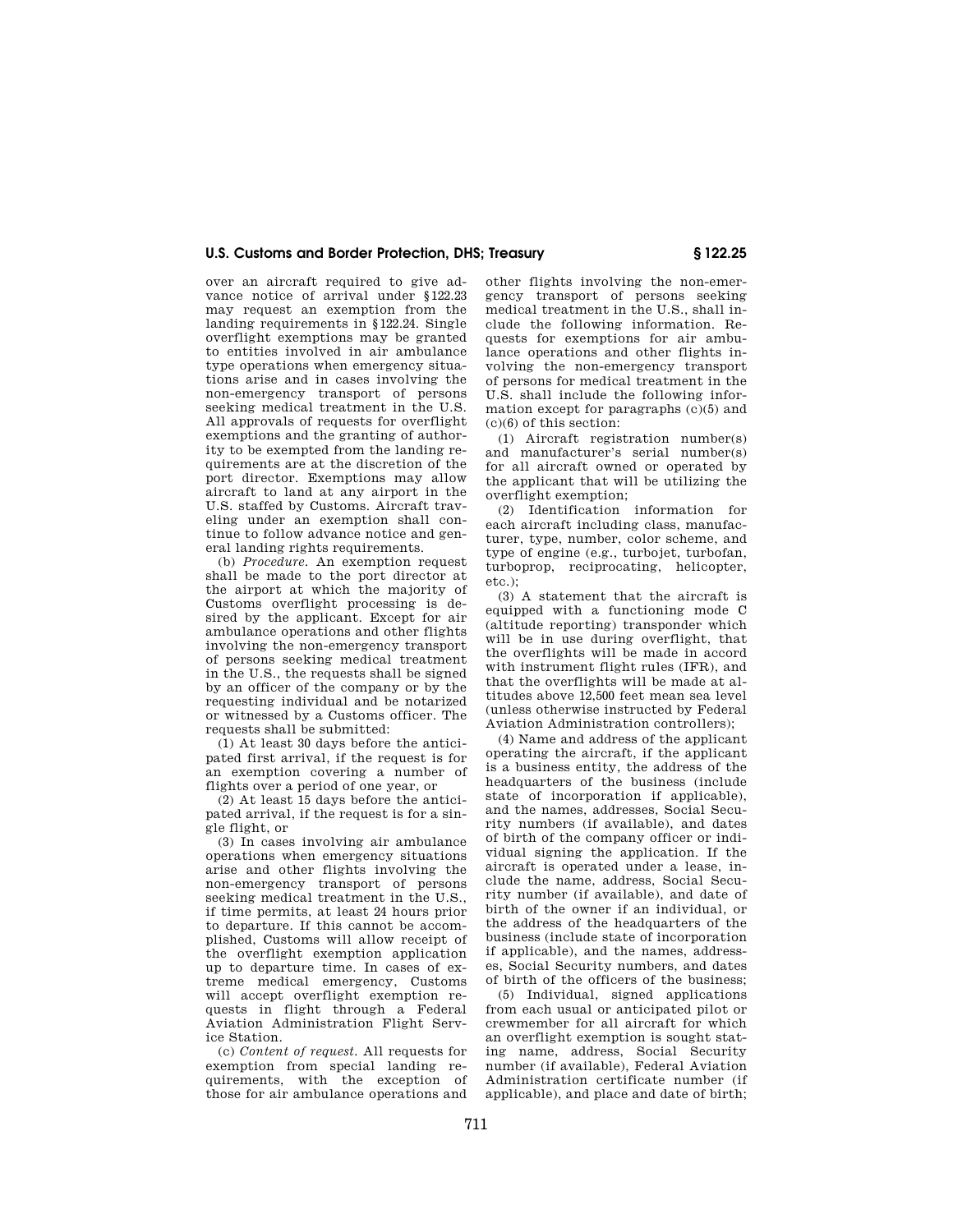(6) A statement from the individual signing the application that the pilot(s) and crewmember(s) responding to paragraph (c)(5) of this section are those intended to conduct overflights, and that to the best of the individual's knowledge, the information supplied in response to paragraph (c)(5) of this section is accurate;

(7) Names, addresses, Social Security numbers (if applicable), and dates of birth for all usual or anticipated passengers. An approved passenger must be on board to utilize the overflight exemptions.

NOTE: Where the Social Security number is requested, furnishing of the SSN is voluntary. The authority to collect the SSN is 19 U.S.C. 66, 1433, 1459 and 1624. The primary purpose for requesting the SSN is to assist in ascertaining the identity of the individual so as to assure that only law-abiding persons will be granted permission to land at interior airports in the U.S. without first landing at one of the airports designated in §122.24. The SSN will be made available to Customs personnel on a need-to-know basis. Failure to provide the SSN may result in a delay in processing of the application;

(8) Description of the usual or anticipated baggage or cargo if known, or the actual baggage or cargo;

(9) Description of the applicant's usual business activity;

(10) Name(s) of the airport(s) of intended first landing in the U.S. Actual overflights will only be permitted to specific approved airports;

(11) Foreign place or places from which flight(s) will usually originate; and

(12) Reasons for request for overflight exemption.

(d) *Procedure following exemption.* (1) If an aircraft subject to §122.23 is granted an exemption from the landing requirements as provided in this section, the aircraft commander shall notify Customs at least 60 minutes before:

(i) Crossing into the U.S. over a point on the Pacific Coast north of 33 degrees north latitude; or

(ii) Crossing into the U.S. over a point of the Gulf of Mexico or Atlantic Coast north of 30 degrees north latitude; or

(iii) Crossing into the U.S. over the Southwestern land border (defined as U.S.-Mexican border

**§ 122.25 19 CFR Ch. I (4–1–11 Edition)** 

Brownsville, Texas, and San Diego, California). Southwestern land border crossings must be made while flying in Federal Aviation Administration published airways.

(2) The notice shall be given to a designated airport specified in §122.24. The notice may be furnished directly to Customs by telephone, radio or other means, or may be furnished through the Federal Aviation Administration to Customs. If notice is furnished pursuant to this paragraph, notice pursuant to §§122.23 and 122.24 is unnecessary.

(3) All overflights must be conducted pursuant to an instrument flight plan filed with the Federal Aviation Administration or equivalent foreign aviation authority prior to the commencement of the overflight.

(4) The owner or aircraft commander of an aircraft subject to §122.23 granted an exemption from the landing requirements must:

(i) Notify Customs of a change of Federal Aviation Administration or other (foreign) registration number for the aircraft;

(ii) Notify Customs of the sale, theft, modification or destruction of the aircraft;

(iii) Notify Customs of changes of usual or anticipated pilots or crewmembers as specified in paragraph (c)(5) of this section. Every pilot and crewmember participating in an overflight must have prior Customs approval either through initial application and approval, or through a supplemental application submitted by the new pilot or crewmember and approved by Customs before commencement of the pilot's or crewmember's first overflight.

(iv) Request permission from Customs to conduct an overflight to an airport not listed in the initial overflight application as specified in paragraph  $(c)(10)$  of this section. The request must be directed to the port director who approved the initial request for an overflight exemption.

(v) Retain copies of the initial request for an overflight exemption, all supplemental applications from pilots or crewmembers, and all requests for additional landing privileges as well as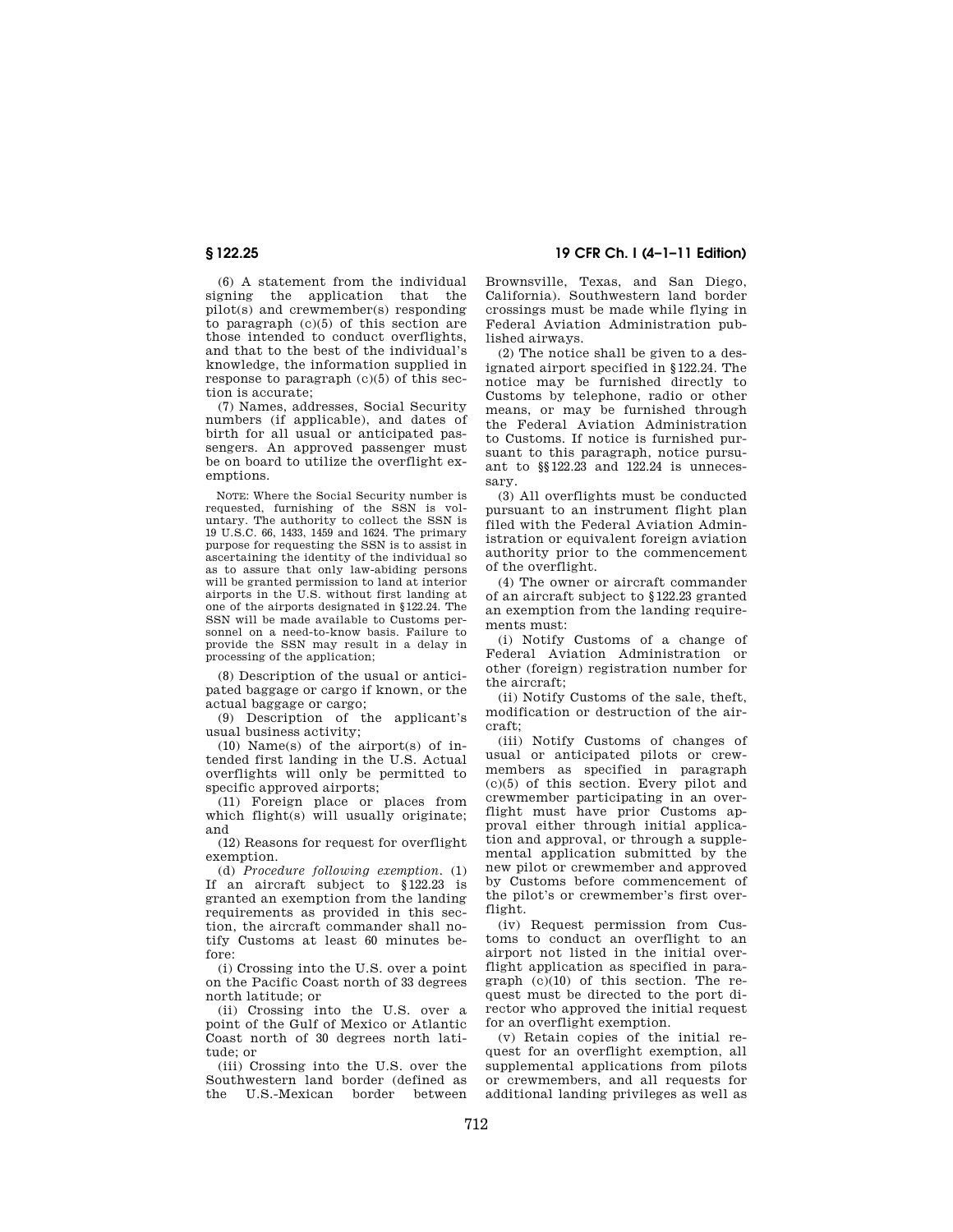a copy of the letter from Customs approving each of these requests. The copies must be carried on board any aircraft during the conduct of an overflight.

(5) The notification specified in paragraph (d)(4) of this section must be given to Customs within 5 working days of the change, sale, theft, modification, or destruction, or before a flight for which there is an exemption, whichever occurs earlier.

(e) *Inspection of aircraft having or requesting overflight exemption.* Applicants for overflight exemptions must agree to make the subject aircraft available for inspection by Customs to determine if the aircraft is capable of meeting Customs requirements for the proper conduct of an overflight. Inspections may be conducted during the review of an initial application or at any time during the term of an overflight exemption.

[T.D. 89–24, 53 FR 5429, Feb. 3, 1989, as amended by T.D. 89–24, 53 FR 6884 and 6988, Feb. 15, 1989; CBP Dec. 08-43, 73 FR 68312, Nov. 18, 2008]

### **§ 122.26 Entry and clearance.**

Private aircraft, as defined in §122.1(h), arriving in the United States as defined in §122.22, are not required to formally enter. No later than 60 minutes prior to departure from the United States as defined in §122.22, to a foreign location, manifest data for each individual onboard a private aircraft and departure information must be submitted as set forth in §122.22(c). Private aircraft must not depart the United States to travel to a foreign location until CBP confirms receipt of the appropriate manifest and departure information as set forth in §122.22(c), and grants electronic clearance via electronic mail or telephone.

[CBP Dec. 08-43, 73 FR 68312, Nov. 18, 2008]

#### **§ 122.27 Documents required.**

(a) *Crewmembers and passengers.* Crewmembers and passengers on a private aircraft arriving in the U.S. shall make baggage declarations as set forth in part 148 of this chapter. An oral declaration of articles acquired in foreign areas shall be made, unless a written

declaration on Customs Form 6059–B is found necessary by inspecting officers.

(b) *Cargo.* (1) On arrival, cargo and unaccompanied baggage not carried for hire aboard a private aircraft may be listed on a baggage declaration on Customs Form 6059–B, and shall be entered. If the cargo or unaccompanied baggage is not listed on a baggage declaration, it shall be entered in the same manner as cargo carried for hire into the U.S.

(2) On departure, when a private aircraft leaves the U.S. carrying cargo not for hire, the Bureau of Census (15 CFR part 30) and the Export Administration Regulations (15 CFR parts 730 through 774) and any other applicable export laws shall be followed. A foreign landing certificate or certified copy of a foreign Customs entry is required as proof of exportation if the cargo includes:

(i) Merchandise valued at more than \$500.00; or

(ii) More than one case of alcoholic beverages withdrawn from a Customs bonded warehouse or otherwise in bond for direct exportation by private aircraft.

A foreign landing certificate, when required, shall be produced within six months from the date of exportation and shall be signed by a revenue officer of the foreign country to which the merchandise is exported, unless it is shown that the country has no Customs administration, in which case the certificate may be signed by the consignee or by the vessel's agent at the place of landing.

(c) *Pilot certificate/license, certificate of registration*—(1) *Pilot certificate/license.* A commander of a private aircraft arriving in the U.S. must present for inspection a valid pilot certificate/license, medical certificate, authorization, or license held by that person, when presentation for inspection is requested by a Customs officer.

(2) *Certificate of registration.* A valid certificate of registration for private aircraft which are U.S.-registered must also be presented upon arrival in the U.S., when presentation for inspection is requested by a Customs officer. A socalled ''pink slip'' is a duplicate copy of the Aircraft Registration Application (FAA Form AC 8050–1), and does not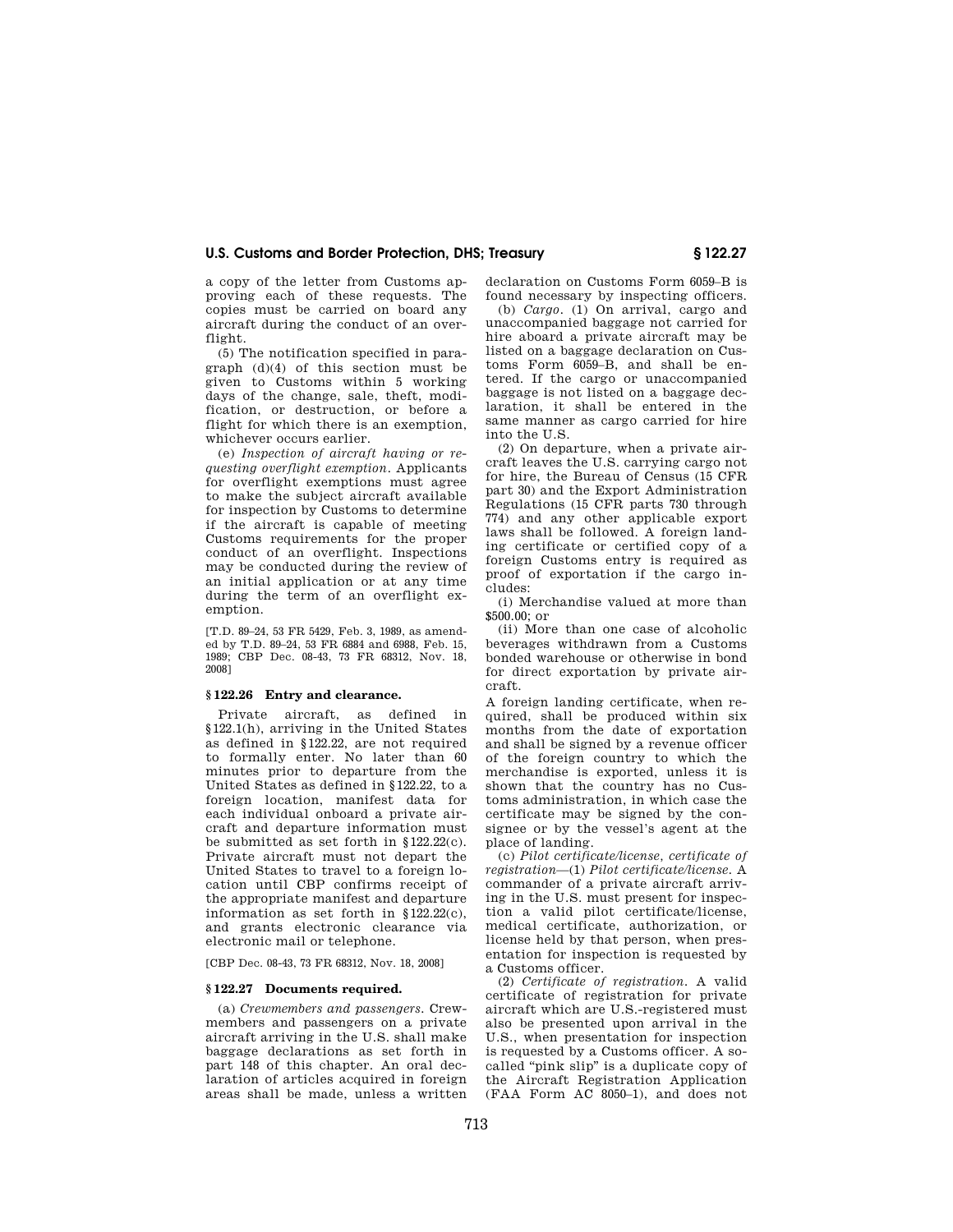constitute a valid certificate of registration authorizing travel internationally.

[T.D. 88–12, 53 FR 9292, Mar. 22, 1988, as amended by T.D. 91–61, 56 FR 32086, July 15, 1991; CBP Dec. 04–28, 69 FR 52599, Aug. 27, 2004]

#### **§ 122.28 Private aircraft taken abroad by U.S. residents.**

An aircraft belonging to a resident of the U.S. which is taken to a foreign area for non-commercial purposes and then returned to the U.S. by the resident shall be admitted under the conditions and procedures set forth in §148.32 of this chapter. Repairs made abroad, and accessories purchased abroad shall be included in the baggage declaration as required by §148.32(c), and may be subject to entry and payment of duty as provided in §148.32.

#### **§ 122.29 Arrival fee and overtime services.**

Private aircraft may be subject to the payment of an arrival fee for services provided as set forth in §24.22 of this chapter. For the procedures to be followed in requesting overtime services in connection with the arrival of private aircraft, see §24.16 of this chapter.

[T.D. 93–85, 58 FR 54286, Oct. 21, 1993]

#### **§ 122.30 Other Customs laws and regulations.**

Sections 122.2 and 122.161 apply to private aircraft.

## **Subpart D—Landing Requirements**

### **§ 122.31 Notice of arrival.**

(a) *Application.* Except as provided in paragraph (b) of this section, all aircraft entering the United States from a foreign area must give advance notice of arrival.

(b) *Exceptions for scheduled aircraft of a scheduled airline.* Advance notice is not required for aircraft of a scheduled airline arriving under a regular schedule. The regular schedule must have been filed with the port director for the airport where the first landing is made.

(c) *Giving notice of arrival*—(1) *Procedure*—(i) *Private aircraft.* The pilot of a private aircraft must give advance no-

**§ 122.28 19 CFR Ch. I (4–1–11 Edition)** 

tice of arrival in accordance with §122.22 of this part.

(ii) *Aircraft arriving from Cuba.* Aircraft arriving from Cuba must follow the advance notice of arrival procedures set forth in §122.154 in subpart O of this part.

(iii) *Certain aircraft arriving from areas south of the United States.* Certain aircraft arriving from areas south of the United States (other than Cuba) must follow the advance notice of arrival procedures set forth in §122.23 of this part.

(iv) *Other aircraft.* The commander of an aircraft not otherwise covered by paragraphs  $(c)(1)(i)$ ,  $(c)(1)(ii)$  and  $(c)(1)(iii)$  of this section must give advance notice of arrival as set forth in paragraph (d) of this section. Notice must be given to the port director at the place of first landing, either:

(A) Directly by radio, telephone, or other method; or

(B) Through Federal Aviation Administration flight notification procedure (see International Flight Information Manual, Federal Aviation Administration).

(2) *Reliable facilities.* When reliable means for giving notice are not available (for example, when departure is from a remote place) a departure must be made at a place where notice can be sent prior to coming into the U.S.

(d) *Contents of notice.* The advance notice of arrival required by aircraft covered in paragraph  $(c)(1)(iv)$  of this section must include the following information:

(1) Type of aircraft and registration number;

(2) Name (last, first, middle, if available) of aircraft commander;

(3) Place of last foreign departure;

(4) International airport of intended landing or other place at which landing has been authorized by CBP;

(5) Number of alien passengers;

(6) Number of citizen passengers; and

(7) Estimated time of arrival.

(e) *Time of notice.* Notice of arrival as required pursuant to  $(c)(1)(iv)$  of this section must be furnished far enough in advance to allow inspecting CBP officers to reach the place of first landing of the aircraft prior to the aircraft's arrival.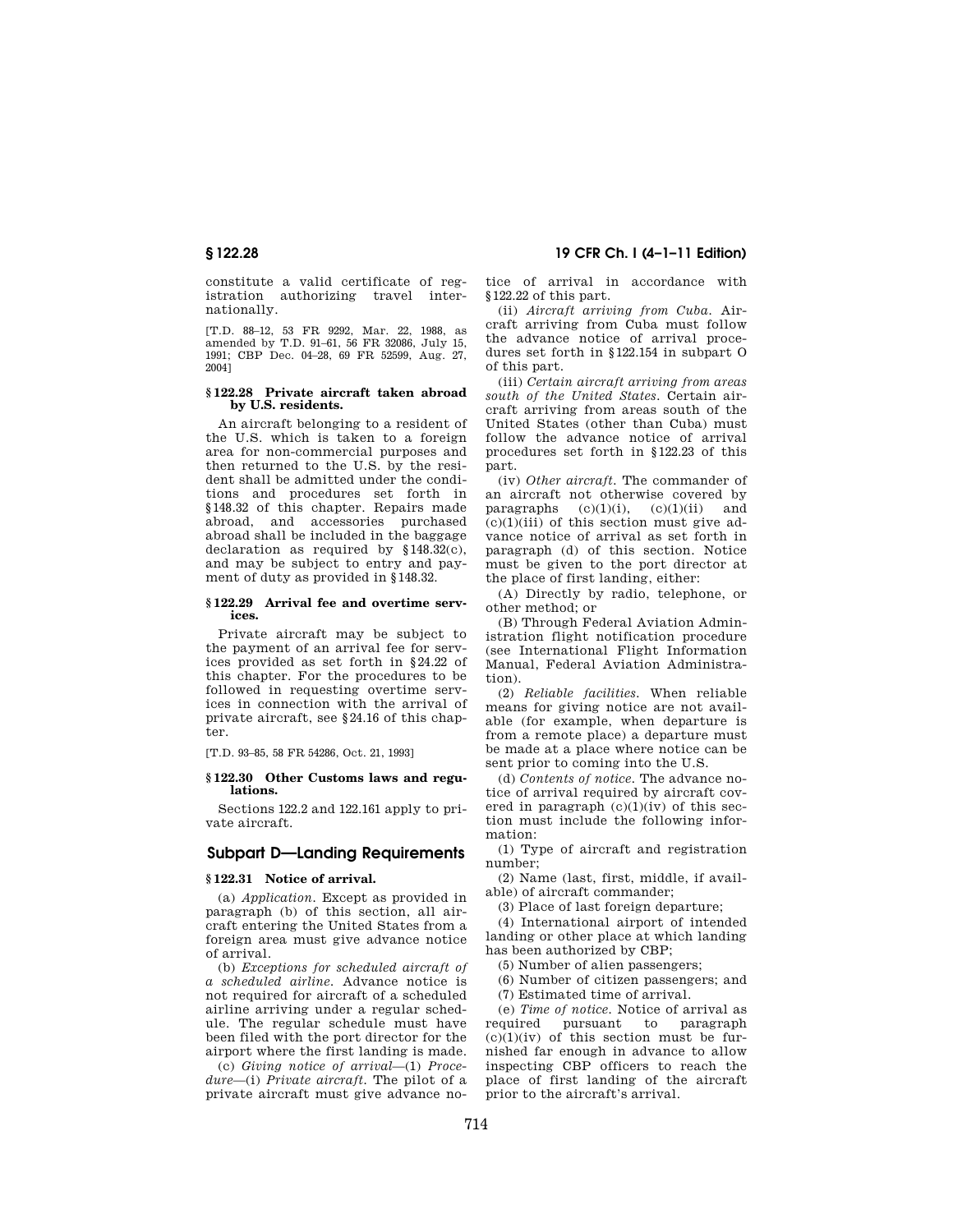(f) *Notice of other Federal agencies.*  When advance notice is received, the port director will inform any other concerned Federal agency.

[CBP Dec. 08-43, 73 FR 68312, Nov. 18, 2008]

#### **§ 122.32 Aircraft required to land.**

(a) Any aircraft coming into the U.S., from an area outside of the U.S., is required to land, unless it is denied permission to land in the U.S. by CBP pursuant to §122.12(c), or is exempted from landing by the Federal Aviation Administration.

(b) *Conditional permission to land.* CBP has the authority to limit the locations where aircraft entering the U.S. from a foreign area may land. As such, aircraft must land at the airport designated in their APIS transmission unless instructed otherwise by CBP or changes to the airport designation are required for aircraft and/or airspace safety as directed by the Federal Aviation Administration (FAA) flight services.

[CBP Dec. 08-43, 73 FR 68313, Nov. 18, 2008]

#### **§ 122.33 Place of first landing.**

(a) The first landing of an aircraft entering the United States from a foreign area will be:

(1) At a designated international airport (see §122.13), provided that permission to land has not been denied pursuant to §122.12(c);

(2) At a landing rights airport if permission to land has been granted (see §122.14); or

(3) At a designated user fee airport if permission to land has been granted (see §122.15).

(b) Permission to land at a landing rights airport or user fee airport is not required for an emergency or forced landing (see §122.35).

[T.D. 92–90, 57 FR 43397, Sept. 21, 1992, as amended by CBP Dec. 03–32, 68 FR 68170, Dec. 5, 2003]

## **§ 122.35 Emergency or forced landing.**

(a) *Application.* This section applies to emergency or forced landings made by aircraft when necessary for safety or the preservation of life or health, when such aircraft are:

(1) Travelling from airport to airport in the U.S. under a permit to proceed (see §§122.52, 122.54 and 122.83(d)), or a Customs Form 7509 (see §122.113); or

(2) Coming into the U.S. from a foreign area.

(b) *Notice.* When an emergency or forced landing is made, notice shall be given:

(1) To the Customs Service at the intended place of first landing, nearest international airport, or nearest port of entry, as soon as possible;

(2) By the aircraft commander, other person in charge, or aircraft owner, who shall make a full report of the flight and the emergency or forced landing.

(c) *Passengers and crewmembers.* The aircraft commander or other person in charge shall keep all passengers and crewmembers in a separate place at the landing area until Customs officers arrive. Passengers and crewmembers may be removed if necessary for safety, or for the purpose of contacting Customs.

(d) *Merchandise and baggage.* The aircraft commander or other person in charge shall keep all merchandise and baggage together and unopened at the landing area until Customs officers arrive. The merchandise and baggage may be removed for safety or to protect property.

(e) *Mail.* Mail may be removed from the aircraft, but shall be delivered at once to an officer or employee of the Postal Service.

#### **§ 122.36 Responsibility of aircraft commander.**

If an aircraft lands in the U.S. and Customs officers have not arrived, the aircraft commander shall hold the aircraft, and any merchandise or baggage on the aircraft for inspection. Passengers and crewmembers shall be kept in a separate place until Customs officers authorize their departure.

### **§ 122.37 Precleared aircraft.**

(a) *Application.* This section applies when aircraft carrying crew, passengers and baggage, or merchandise which has been precleared pursuant to §148.22 of this chapter at a location listed in §101.5 of this chapter and makes an unscheduled or unintended landing at an airport in the U.S.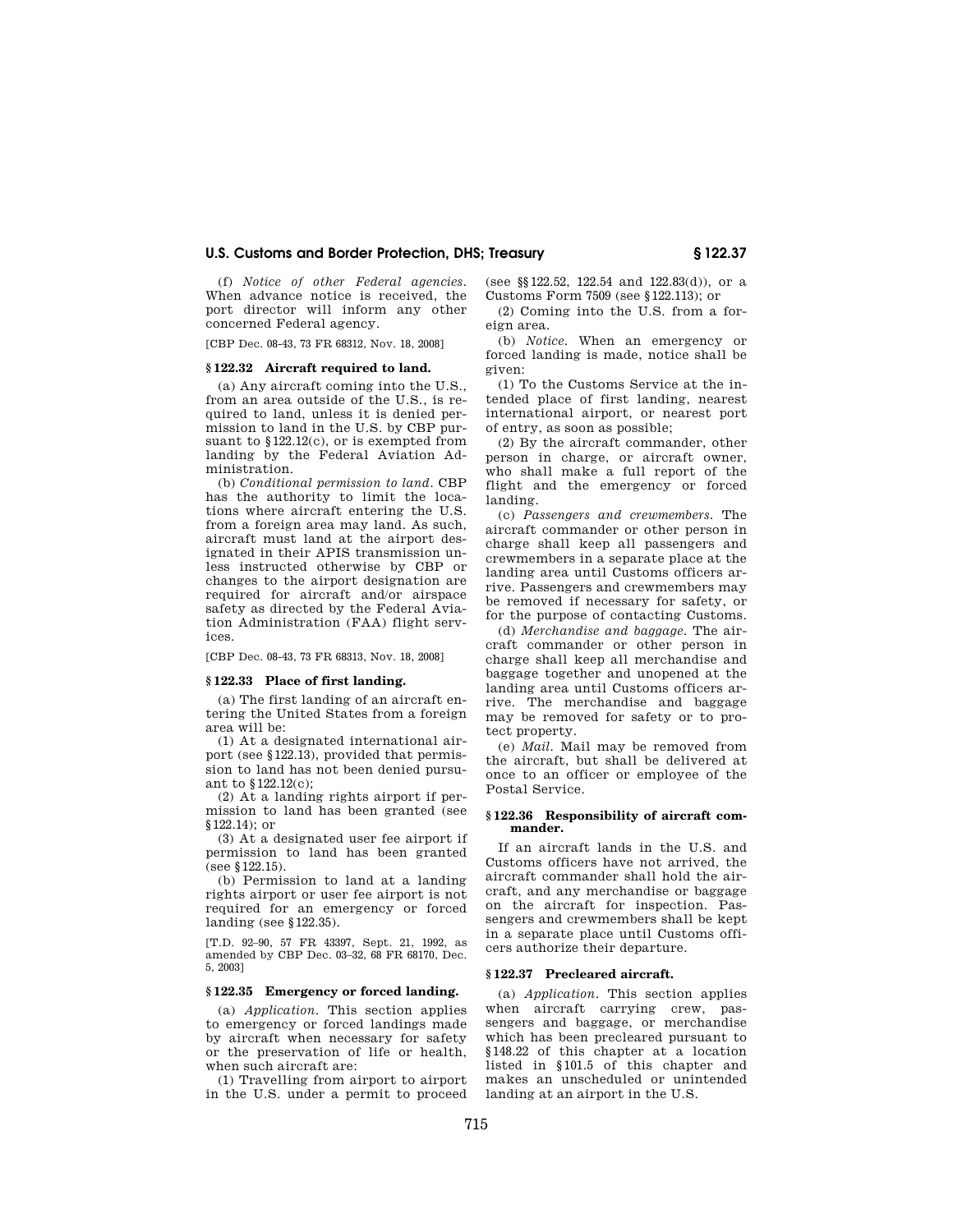(b) *Notice.* The aircraft commander or agent shall give written notice to the Customs office at:

(1) The intended place of unlading; and

(2) The place of preclearance.

(c) *Time of notice.* Notice shall be given within 7 days of the unscheduled or unintended landing unless other arrangements have been made in advance between the carrier and the port director.

#### **§ 122.38 Permit and special license to unlade and lade.**

(a) *Applicability.* Before any passengers, baggage, or merchandise may be unladen or laden aboard on arrival or departure of an aircraft subject to these regulations, a permit and/or special license to unlade or lade shall be obtained from Customs.

(1) *Permit to unlade or lade.* A permit is required to obtain Customs supervision of unlading and lading during official Customs duty hours.

(2) *Special license to unlade or lade.* A special license is required to obtain Customs supervision of unlading and lading at any time not within official Customs duty hours (generally, during overtime hours, Sundays or holidays).

(b) *Authorization required.* A permit or special license shall be required for each arrival and departure unless a term permit or special license has been granted. No permit or special license shall be issued unless the carrier complies with the terminal facilities and employee list requirements of §4.30 of this chapter.

(c) *Term permit or special license.* A term permit or special license may be issued covering all arrivals and departures during a period of up to one year, providing local arrangements have been made to notify Customs before services are needed. The notice shall specify the kinds of services requested. and the exact times they will be needed. No term permit or special license shall be issued, and any term permit or special license already issued shall be revoked, unless the carrier complies with the terminal facilities and employee list requirements of §4.30 of this chapter. In addition, a term permit or special license to unlade or lade already issued will not be applicable to

## **§ 122.38 19 CFR Ch. I (4–1–11 Edition)**

any inbound or outbound flight, with respect to which Customs and Border Protection (CBP) has not received the advance electronic cargo information required, respectively, under §122.48a or  $192.14(b)(1)(ii)$  of this chapter (see paragraph (g) of this section).

(d) *Procedures.* The application for a permit and special license to unlade or lade shall be made by the owner, operator, or agent for an aircraft on Customs Form 3171, and shall be submitted to the port director for the airport where the unlading and lading will take place. The application shall be accompanied by a bond on Customs Form 301, containing the bond conditions set forth in subpart G of part 113 of this chapter, or a cash deposit, unless this requirement is waived under paragraph (e) of this section.

(e) *Waiver of bond.* To insure prompt and orderly clearance of the aircraft, passengers, baggage, or merchandise, the port director may waive the requirement under paragraph (d) of this section that either a bond or a cash deposit be made, if he is convinced the revenue is protected and that all Customs requirements are satisfied.

(f) *Automatic renewal of term permit or special license.* Automatic renewal of a term permit or special license may be requested by the owner, operator, or agent for an aircraft when a bond on Customs Form 301 containing the appropriate bond conditions set forth in subpart G of part 113 of this chapter is on file. The request shall be for successive annual periods which conform to the automatic renewal periods of the bond. An application will be approved by the port director unless specific reasons exist for denial. If a request for automatic renewal is not approved, the port director shall notify the requestor, and shall state the reasons for the denial. To apply for automatic renewal, item 10 on Customs Form 3171 shall be changed by adding the following words after the period of time indicated: ''And automatic annual renewal thereof for so long as the bond is renewed and remains in effect.''

(g) *Advance receipt of electronic cargo information.* The CBP will not issue a permit to unlade or lade cargo upon arrival or departure of an aircraft, and a term permit or special license already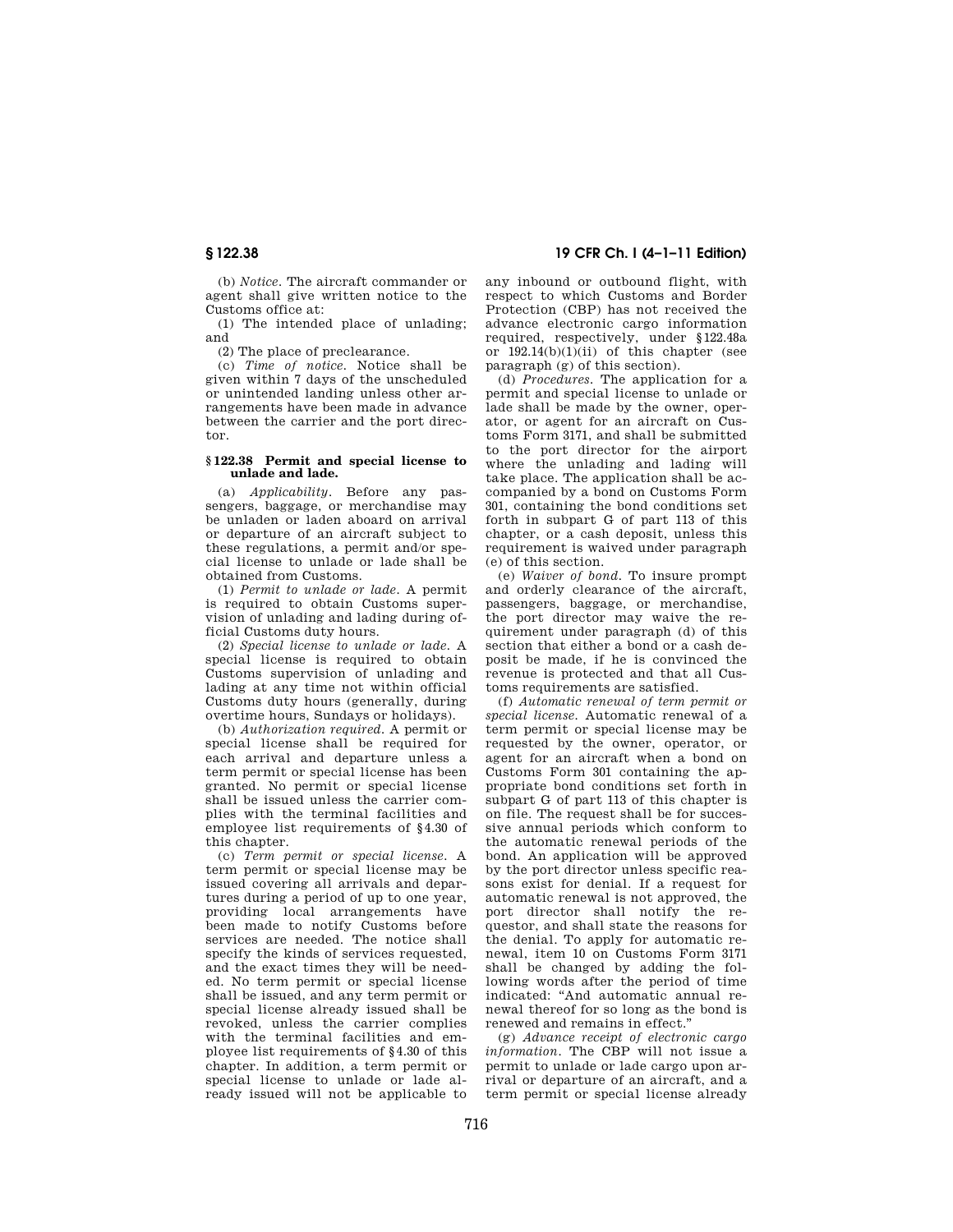issued will not be applicable to any inbound or outbound flight, with respect to which CBP has not received the advance electronic cargo information required, respectively, under §122.48a or 192.14 of this chapter. In cases in which CBP does not receive complete cargo information in the time and manner and in the electronic format required by §122.48a or 192.14 of this chapter, as applicable, CBP may delay issuance of a permit or special license to unlade or lade cargo, and a term permit or special license to unlade or lade already issued may not apply, until all required information is received. The CBP may also decline to issue a permit or special license to unlade or lade, and a term permit or special license already issued may not apply, with respect to the specific cargo for which advance information is not timely received electronically, as specified in §122.48a or  $192.14(b)(1)(ii)$  of this chapter.

[T.D. 88–12, 53 FR 9292, Mar. 22, 1988, as amended by T.D. 94–2, 58 FR 68526, Dec. 28, 1993; CBP Dec. 03–32, 68 FR 68170, Dec. 5, 2003]

## **Subpart E—Aircraft Entry and Entry Documents; Electronic Manifest Requirements for Passengers, Crew Members, and Non-Crew Members Onboard Commercial Aircraft Arriving In, Continuing Within, and Overflying the United States**

#### **§ 122.41 Aircraft required to enter.**

All aircraft coming into the United States from a foreign area must make entry under this subpart except:

(a) Public and private aircraft;

(b) Aircraft chartered by, and transporting only cargo that is the property of, the U.S. Department of Defense (DoD), where the DoD-chartered aircraft is manned entirely by the civilian crew of the air carrier under contract to DoD; and

(c) Aircraft traveling from airport to airport in the U.S. under subpart I, relating to residue cargo procedures.

[T.D. 88–12, 53 FR 9292, Mar. 22, 1988, as amended by CBP Dec. 03–32, 68 FR 68170, Dec. 5, 2003]

## **§ 122.42 Aircraft entry.**

(a) *By whom.* Entry shall be made by the aircraft commander or an agent.

(b) *Place of entry*—(1) *First landing at international airport.* Entry shall be made at the international airport at which first landing is made.

(2) *First landing at another airport.* If the first landing is not at an international airport pursuant to §§122.14, 122.15, or 122.35, the aircraft commander or agent shall make entry at the nearest international airport or port of entry, unless some other place is allowed for the purpose.

(c) *Delivery of forms.* When the aircraft arrives, the aircraft commander or agent shall deliver any required forms to the Customs officer at the place of entry at once.

(d) *Exception to entry requirement.* Except for flights to Cuba (provided for in subpart O of this part), an aircraft of a scheduled airline which stops only for refueling at the first place or arrival in the U.S. shall not be required to enter provided:

(1) That such aircraft departs within 24 hours after arrival;

(2) No cargo, crew, or passengers are off-loaded; and

(3) Landing rights at that airport as either a regular or alternate landing place shall have been previously secured.

[T.D. 88–12, 53 FR 9292, Mar. 22, 1988, as amended at CBP Dec. 10–29, 75 FR 52452, Aug. 26, 2010]

#### **§ 122.43 General declaration.**

(a) *When required.* A general declaration, Customs Form 7507, shall be filed for all aircraft required to enter under §122.41 (Aircraft required to enter).

(b) *Exception.* Aircraft arriving directly from Canada on a flight beginning in Canada and ending in the U.S. need not file a general declaration to enter. Instead, an air cargo manifest (see §122.48) may be filed in place of the general declaration, regardless of whether cargo is on board. The air cargo manifest shall state the following:

I certify to the best of my knowledge and belief that this manifest contains an exact and true account of all cargo on board this aircraft.

717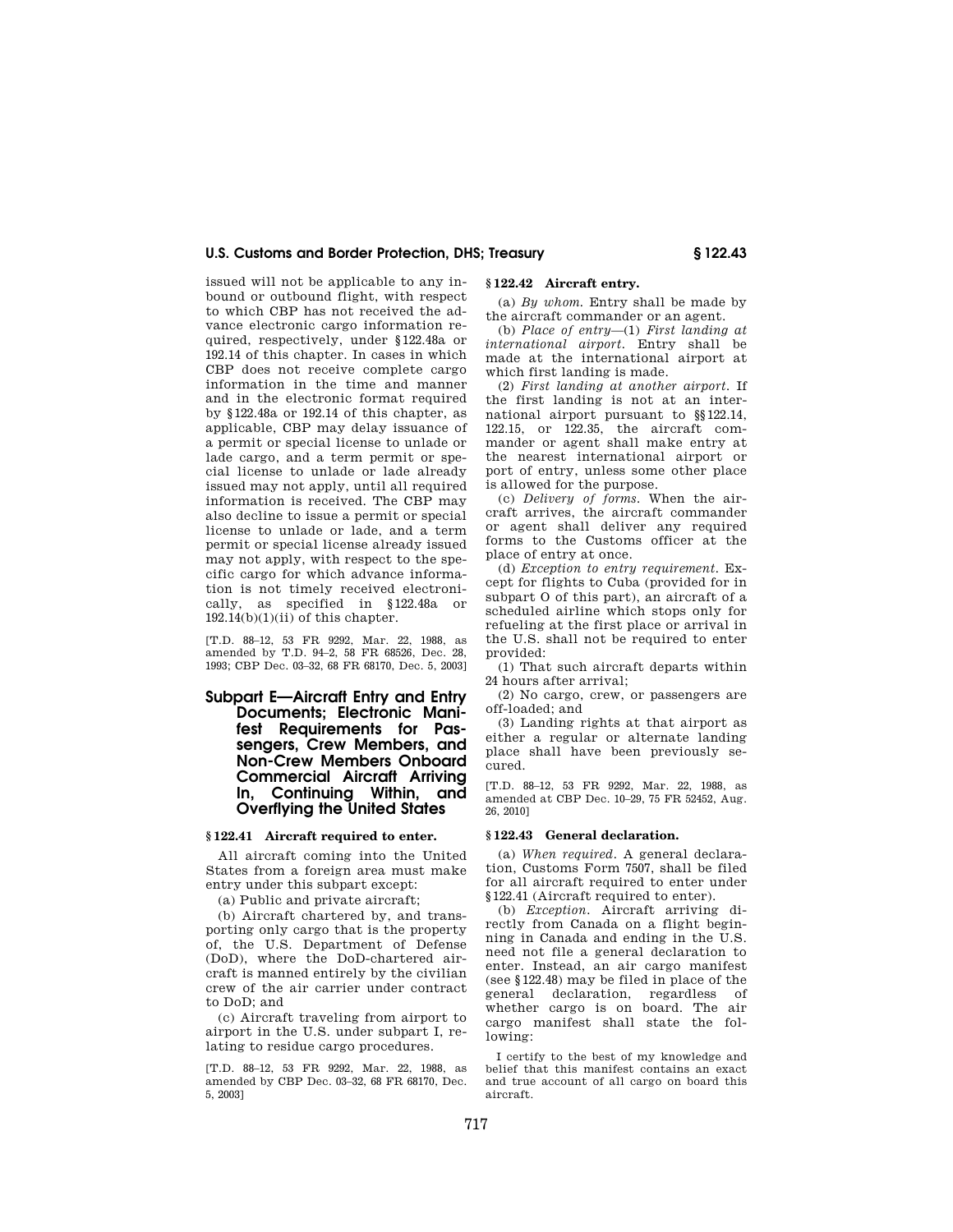Signature<br>(Aircraft Commander or Agent)

(c) *Form.* The general declaration shall be on Customs Form 7507 or on a privately printed form prepared under §122.5. The form shall contain all required information, unless the information is given in some other manner under subpart E of this part.

#### **§ 122.44 Crew baggage declaration.**

If an aircraft enters the U.S. from a foreign area, aircraft crewmembers shall file a crew baggage declaration as provided in subpart G, part 148 of this chapter.

### **§ 122.45 Crew list.**

(a) *When required.* A crew list shall be filed by all aircraft required to enter under §122.41.

(b) *Exception.* No crew list is required for aircraft arriving directly from Canada on a flight beginning in Canada and ending in the U.S. Instead, the total number of crewmembers may be shown on the general declaration.

(c) *Form.* The crew list shall show the full name (last name, first name, middle initial) of each crewmember, either:

(1) On the general declaration in the column headed ''Total Number of Crew''; or

(2) On a separate, clearly marked document.

(d) *Crewmembers returning as passengers.* Crewmembers of any aircraft returning to the U.S. as passengers on a commercial aircraft from a trip on which they were employed as crewmembers shall be listed on the aircraft general declaration or crew list.

### **§ 122.46 Crew purchase list.**

(a) *When required.* A crew purchase list shall be filed with the general declaration for any aircraft required to enter under §122.41.

(b) *Exception.* A crew purchase list is not required for aircraft arriving directly from Canada on a flight beginning in Canada and ending in the U.S. If a written crew declaration is required for the aircraft under subpart G of part 148 of this chapter (Crewmember Declarations and Exemptions), it shall be attached to the air cargo

**§ 122.44 19 CFR Ch. I (4–1–11 Edition)** 

manifest, along with the number of any written crew declarations.

(c) *Form.* If a crewmember enters articles for which a written crew declaration is not required (see subpart G, part 148 of this chapter), the articles shall be listed next to the crewmember's name on the general declaration, or on the attached crew purchase list. Articles listed on a written crew declaration need not be listed on the crew purchase list if:

(1) The crew declaration is attached to the general declaration, or to the crew list which in turn is attached to the general declaration; and

(2) The statement ''Crew purchases as per attached crew declaration'' appears on the general declaration or crew list.

### **§ 122.47 Stores list.**

(a) *When required.* A stores list shall be filed for all aircraft required to enter under §122.41.

(b) *Form.* The aircraft stores shall be listed on the cargo manifest or on a separate list. If the stores are listed on a separate list, the list must be attached to the cargo manifest. The statement "Stores List Attached" must appear on the cargo manifest.

(c) *Contents*—(1) *Required listing.* The stores list shall include all of the following:

(i) Alcoholic beverages, cigars, cigarettes and narcotic drugs, whether domestic or foreign;

(ii) Bonded merchandise arriving as stores;

(iii) Foreign merchandise arriving as stores; and

(iv) Equipment which must be licensed by the Secretary of State (see §122.48(b)).

(2) *Other articles.* In the case of aircraft of scheduled airlines, other domestic supplies and equipment (if not subject to license) and fuel may be dropped from the stores list if the statement ''Domestic supplies and equipment and fuel for immediate flight only, except as noted'' appears on the cargo manifest or on the separate stores list. The stores list shall be attached to the cargo manifest.

(d) *Other statutes.* Section 446, Tariff Act of 1930, as amended (19 U.S.C. 1446), which covers supplies and stores kept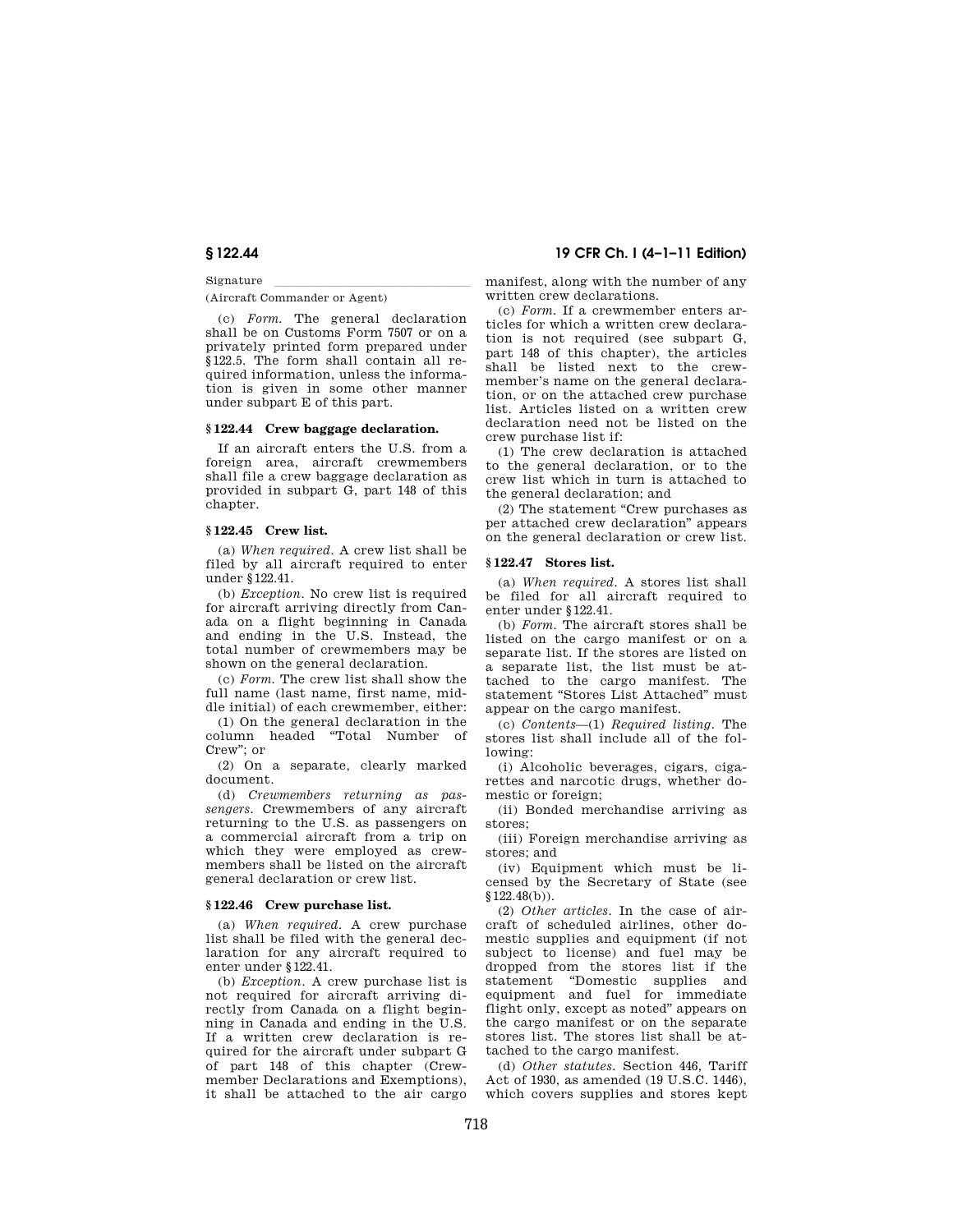on board vessels, applies to aircraft arriving in the U.S. from any foreign area.

## **§ 122.48 Air cargo manifest.**

(a) *When required.* Except as provided in paragraphs (d) and (e) of this section, an air cargo manifest need not be filed or retained aboard the aircraft for any aircraft required to enter under §122.41. However, an air cargo manifest for all cargo on board must otherwise be available for production upon demand. The general declaration must be filed as provided in §122.43.

(b) *Exception.* A cargo manifest is not required for merchandise, baggage and stores arriving from and departing for a foreign country on the same through flight. Any cargo manifest already on board may be inspected. All articles on board which must be licensed by the Secretary of State shall be listed on the cargo manifest. Company mail shall be listed on the cargo manifest.

(c) *Form.* The air cargo manifest, Customs Form 7509, must contain all required information regarding all cargo on board the aircraft, except that a more complete description of the cargo shipped may be provided by attaching to the manifest copies of the air waybills covering the cargo on board, including, if a consolidated shipment, any house air waybills. When copies of air waybills are attached, the statement "Cargo as per air waybills attached'' must appear on the manifest. The manifest must reference an 11 digit air waybill number for each air waybill it covers. The air waybill number must not be used by the issuer for another air waybill for a period of one year after issuance.

(d) *Unaccompanied baggage.* Unaccompanied baggage arriving in the U.S. under a check number from any foreign country by air and presented timely to Customs may be authorized for delivery by the carrier after inspection and examination without preparation of an entry, declaration, or being manifested as cargo. Such baggage must be found to be free of duty or tax under any provision of Chapter 98, HTSUS (19 U.S.C. 1202), and cannot be restricted or prohibited. Unaccompanied checked baggage not presented timely to Customs or presented timely and found by Cus-

toms to be dutiable, restricted, or prohibited may be subject to seizure. Such unaccompanied checked baggage shall be added to the cargo list in columns under the following headings:

| Check<br>No. | Descrip-<br>tion | Where<br>from | Des-<br>tination | Name of<br>exam-<br>ining of-<br>ficer | Dis-<br>posi-<br>tion |
|--------------|------------------|---------------|------------------|----------------------------------------|-----------------------|
|              |                  |               |                  |                                        |                       |

The two columns, headed ''Name of examining officer" and "Disposition," are provided on the cargo manifest for the use of Customs officers. Unaccompained unchecked baggage arriving as air express or freight shall be manifested as other air express or freight.

(e) *Accompanied baggage in transit.*  This section applies when accompanied baggage enters into the U.S. in one aircraft and leaves the U.S. in another aircraft. When passengers do not have access to their baggage while in transit through the U.S., the baggage is considered cargo and shall be listed on Customs Form 7509, Air Cargo Manifest.

[T.D. 88–12, 53 FR 9292, Mar. 22, 1988, as amended by T.D. 89–1, 53 FR 51255, Dec. 21, 1988; T.D. 02–51, 67 FR 55721, Aug. 30, 2002; CBP Dec. 03–32, 68 FR 68170, Dec. 5, 2003]

#### **§ 122.48a Electronic information for air cargo required in advance of arrival.**

(a) *General requirement.* Pursuant to section 343(a), Trade Act of 2002, as amended (19 U.S.C. 2071 note), for any inbound aircraft required to enter under §122.41, that will have commercial cargo aboard, Customs and Border Protection (CBP) must electronically receive from the inbound air carrier and, if applicable, an approved party as specified in paragraph  $(c)(1)$  of this section, certain information concerning the incoming cargo, as enumerated, respectively, in paragraphs  $(d)(1)$  and (d)(2) of this section. The CBP must receive such information no later than the time frame prescribed in paragraph (b) of this section. The advance electronic transmission of the required cargo information to CBP must be effected through a CBP-approved electronic data interchange system.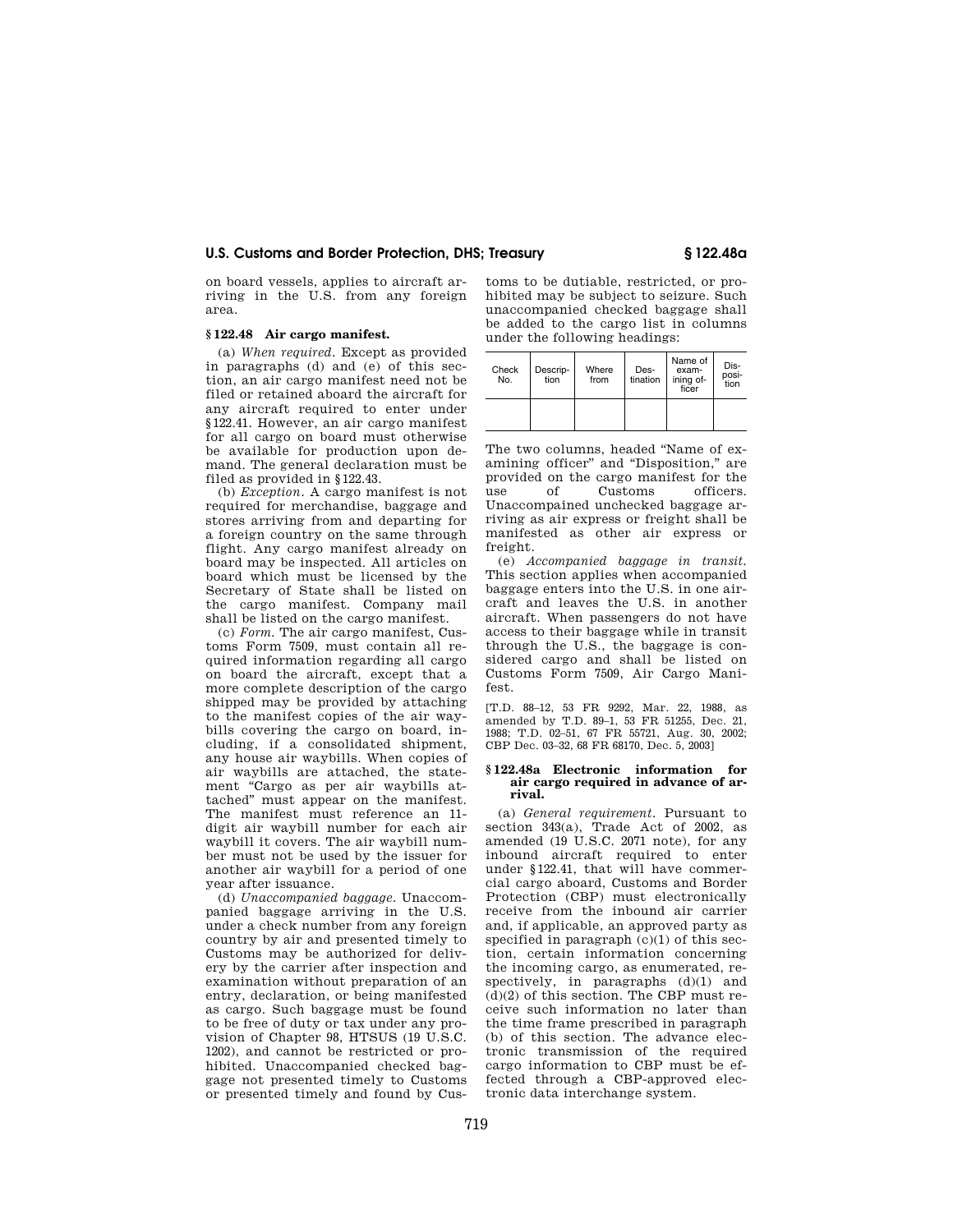**§ 122.48a 19 CFR Ch. I (4–1–11 Edition)** 

(1) *Cargo remaining aboard aircraft; cargo to be entered under bond.* Air cargo arriving from and departing for a foreign country on the same through flight and cargo that is unladen from the arriving aircraft and entered, in bond, for exportation, or for transportation and exportation (see subpart J of this part), are subject to the advance electronic information filing requirement under paragraph (a) of this section.

(2) *Diplomatic Pouches and Diplomatic Cargo.* When goods comprising a diplomatic or consular bag (including cargo shipments, containers, and the like identified as Diplomatic Pouch) that belong to the United States or to a foreign government are shipped under an air waybill, such cargo is subject to the advance reporting requirements, but the description of the shipment as Diplomatic Pouch will be sufficient detail for description. Shipments identified as Diplomatic Cargo, such as office supplies or unaccompanied household goods, are subject to the advance reporting requirements of paragraph (a) of this section.

(b) *Time frame for presenting data*—(1) *Nearby foreign areas.* In the case of aircraft under paragraph (a) of this section that depart for the United States from any foreign port or place in North America, including locations in Mexico, Central America, South America (from north of the Equator only), the Caribbean, and Bermuda, CBP must receive the required cargo information no later than the time of the departure of the aircraft for the United States (the trigger time is no later than the time that wheels are up on the aircraft, and the aircraft is en route directly to the United States).

(2) *Other foreign areas.* In the case of aircraft under paragraph (a) of this section that depart for the United States from any foreign area other than that specified in paragraph (b)(1) of this section, CBP must receive the required cargo information no later than 4 hours prior to the arrival of the aircraft in the United States.

(c) *Party electing to file advance electronic cargo data*—(1) *Other filer.* In addition to incoming air carriers for whom participation is mandatory, one of the following parties meeting the qualifications of paragraph (c)(2) of this section, may elect to transmit to CBP the electronic data for incoming cargo that is listed in paragraph  $(d)(2)$ of this section:

(i) An Automated Broker Interface (ABI) filer (importer or its Customs broker) as identified by its ABI filer code;

(ii) A Container Freight Station/ deconsolidator as identified by its FIRMS (Facilities Information and Resources Management System) code;

(iii) An Express Consignment Carrier Facility as identified by its FIRMS code; or,

(iv) An air carrier as identified by its carrier IATA (International Air Transport Association) code, that arranged to have the incoming air carrier transport the cargo to the United States.

(2) *Eligibility.* To be qualified to file cargo information electronically, a party identified in paragraph (c)(1) of this section must establish the communication protocol required by CBP for properly presenting cargo information through the approved data interchange system. Also, other than a broker or an importer (see  $$113.62(k)(2)$  of this chapter), the party must possess a Customs international carrier bond containing all the necessary provisions of §113.64 of this chapter.

(3) *Nonparticipation by other party.* If another party as specified in paragraph  $(c)(1)$  of this section does not participate in advance electronic cargo information filing, the party that arranges for and/or delivers the cargo shipment to the incoming carrier must fully disclose and present to the carrier the cargo information listed in paragraph  $(d)(2)$  of this section; and the incoming carrier, on behalf of the party, must present this information electronically to CBP under paragraph (a) of this section.

(4) *Required information in possession of third party.* Any other entity in possession of required cargo data that is not the incoming air carrier or a party described in paragraph  $(c)(1)$  of this section must fully disclose and present the required data for the inbound air cargo to either the air carrier or other electronic filer, as applicable, which must present such data to CBP.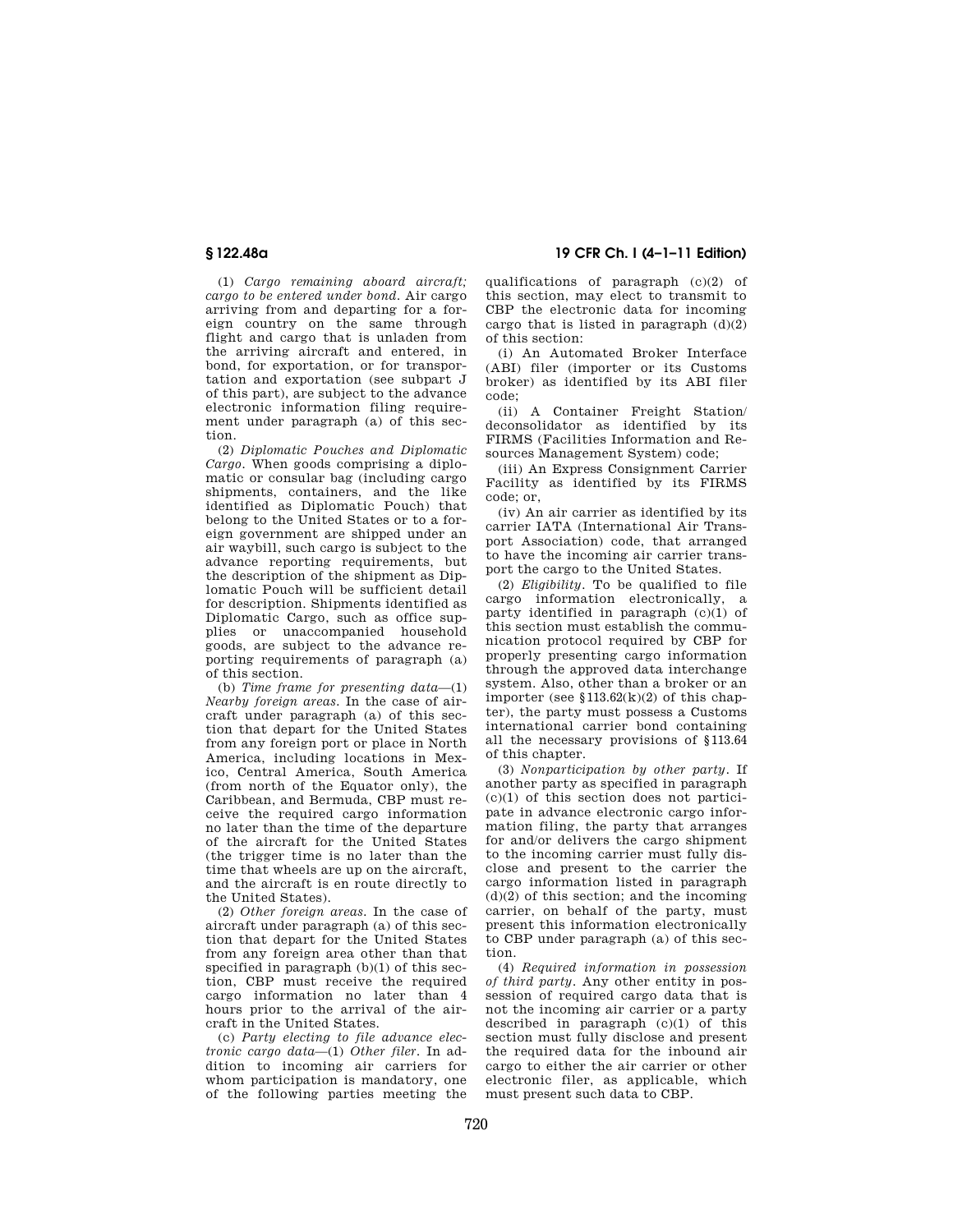(5) *Party receiving information believed to be accurate.* Where the party electronically presenting the cargo information required in paragraph (d) of this section receives any of this information from another party, CBP will take into consideration how, in accordance with ordinary commercial practices, the presenting party acquired such information, and whether and how the presenting party is able to verify this information. Where the presenting party is not reasonably able to verify such information, CBP will permit the party to electronically present the information on the basis of what that party reasonably believes to be true.

(d) *Non-consolidated/consolidated shipments.* For non-consolidated shipments, the incoming air carrier must transmit to CBP all of the information for the air waybill record, as enumerated in paragraph (d)(1) of this section. For consolidated shipments: the incoming air carrier must transmit to CBP the information listed in paragraph  $(d)(1)$ of this section that is applicable to the master air waybill; and the air carrier must transmit cargo information for all associated house air waybills as enumerated in paragraph (d)(2) of this section, unless another party as described in paragraph (c)(1) of this section electronically transmits this information directly to CBP.

(1) *Cargo information from air carrier.*  The incoming air carrier must present to CBP the following data elements for inbound air cargo (an ''M'' next to any listed data element indicates that the data element is mandatory in all cases; a ''C'' next to the listed data element indicates that the data element is conditional and must be transmitted to CBP only if the particular information pertains to the inbound cargo):

(i) Air waybill number (M) (The air waybill number is the International Air Transport Association (IATA) standard 11-digit number);

(ii) Trip/flight number (M);

(iii) Carrier/ICAO (International Civil Aviation Organization) code (M) (The approved electronic data interchange system supports both 3- and 2-character ICAO codes, provided that the final digit of the 2-character code is not a numeric value);

(iv) Airport of arrival (M) (The 3 alpha character ICAO code corresponding to the first airport of arrival in the Customs territory of the United States (for example, Chicago O'Hare = ORD; Los Angeles International  $Airport = LAX$ );

(v) Airport of origin (M) (The 3-alpha character ICAO code corresponding to the airport from which a shipment began its transportation by air to the United States (for example, if a shipment began its transportation from Hong Kong (HKG), and it transits through Narita, Japan (NRT), en route to the United States, the airport of origin is HKG, not NRT));

(vi) Scheduled date of arrival (M);

(vii) Total quantity based on the smallest external packing unit (M) (for example, 2 pallets containing 50 pieces each would be considered as 100, not 2);

(viii) Total weight (M) (may be expressed in either pounds or kilograms);

(ix) Precise cargo description (M) (for consolidated shipments, the word ''Consolidation'' is a sufficient description for the master air waybill record; for non-consolidated shipments, a precise cargo description or the 6-digit Harmonized Tariff Schedule (HTS) number must be provided (generic descriptions, specifically those such as "FAK" ("freight of all kinds"), "general cargo", and "STC" ("said to contain") are not acceptable));

(x) Shipper name and address (M) (for consolidated shipments, the identity of the consolidator, express consignment or other carrier, is sufficient for the master air waybill record; for non-consolidated shipments, the name of the foreign vendor, supplier, manufacturer, or other similar party is acceptable (and the address of the foreign vendor, etc., must be a foreign address); by contrast, the identity of a carrier, freight forwarder or consolidator is not acceptable);

(xi) Consignee name and address (M) (for consolidated shipments, the identity of the container station, express consignment or other carrier is sufficient for the master air waybill record; for non-consolidated shipments, the name and address of the party to whom the cargo will be delivered is required. with the exception of "FROB" (Foreign Cargo Remaining On Board); this party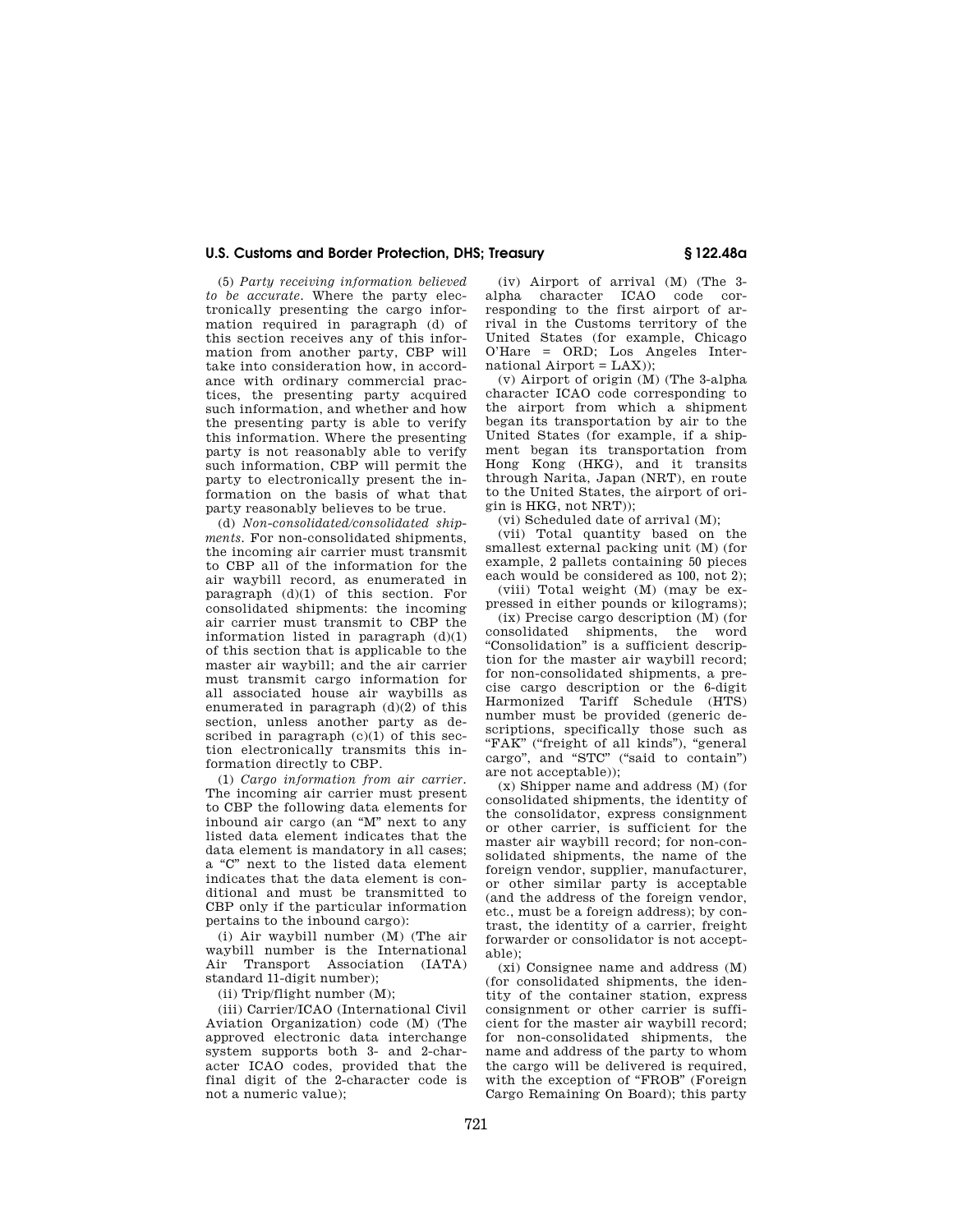**§ 122.48a 19 CFR Ch. I (4–1–11 Edition)** 

need not be located at the arrival or destination port);

(xii) Consolidation identifier (C);

(xiii) Split shipment indicator (C) (see paragraph (d)(3) of this section for the specific data elements that must be presented to CBP in the case of a split shipment);

(xiv) Permit to proceed information (C) (this element includes the permitto-proceed destination airport (the 3 alpha character ICAO code corresponding to the permit-to-proceed destination airport); and the scheduled date of arrival at the permit-to-proceed destination airport);

(xv) Identifier of other party which is to submit additional air waybill information (C):

(xvi) In-bond information (C) (this data element includes the destination airport; the international/domestic identifier (the in-bond type indicator); the in-bond control number, if there is one (C); and the onward carrier identifier, if applicable (C)); and

(xvii) Local transfer facility (C) (this facility is a Container Freight Station as identified by its FIRMS code, or the warehouse of another air carrier as identified by its carrier code).

(2) *Cargo information from carrier or other filer.* The incoming air carrier must present the following additional information to CBP for the incoming cargo, unless another party as specified in paragraph (c)(1) of this section elects to present this information directly to CBP. Information for all house air waybills under a single master air waybill consolidation must be presented electronically to CBP by the same party. (An "M" next to any listed data element indicates that the data element is mandatory in all cases; a "C" next to any listed data element indicates that the data element is conditional and must be transmitted to CBP only if the particular information pertains to the inbound cargo):

(i) The master air waybill number and the associated house air waybill number (M) (the house air waybill number may be up to 12 alphanumeric characters (each alphanumeric character that is indicated on the paper house air waybill document must be included in the electronic transmission;

alpha characters may not be eliminated));

(ii) Foreign airport of origin (M) (The 3-alpha character ICAO code corresponding to the airport from which a shipment began its transportation by air to the United States (for example, if a shipment began its transportation from Hong Kong (HKG), and it transits through Narita, Japan (NRT), en route to the United States, the airport of origin is HKG, not NRT));

(iii) Cargo description (M) (a precise description of the cargo or the 6-digit Harmonized Tariff Schedule (HTS) number must be provided);

(iv) Total quantity based on the smallest external packing unit (M) (for example, 2 pallets containing 50 pieces each would be considered as 100, not 2);

(v) Total weight of cargo (M) (may be expressed in either pounds or kilograms);

(vi) Shipper name and address (M) (the name of the foreign vendor, supplier, manufacturer, or other similar party is acceptable (and the address of the foreign vendor, etc., must be a foreign address); by contrast, the identity of a carrier, freight forwarder or consolidator is not acceptable);

(vii) Consignee name and address (M) (the name and address of the party to whom the cargo will be delivered in the United States, with the exception of ''FROB'' (Foreign Cargo Remaining On Board); this party need not be located at the arrival or destination port); and

(viii) In-bond information (C) (this data element includes the destination airport; the international/domestic identifier (the in-bond type indicator); the in-bond control number, if there is one (C); and the onward carrier identifier, if applicable (C)).

(3) *Additional cargo information from air carrier; split shipment.* When the incoming air carrier elects to transport cargo covered under a single consolidated air waybill on more than one aircraft as a split shipment (see §141.57 of this chapter), the carrier must report the following additional information for each house air waybill covered under the consolidation (An ''M'' next to any listed data element indicates that the data element is mandatory in all cases; a "C" next to any listed data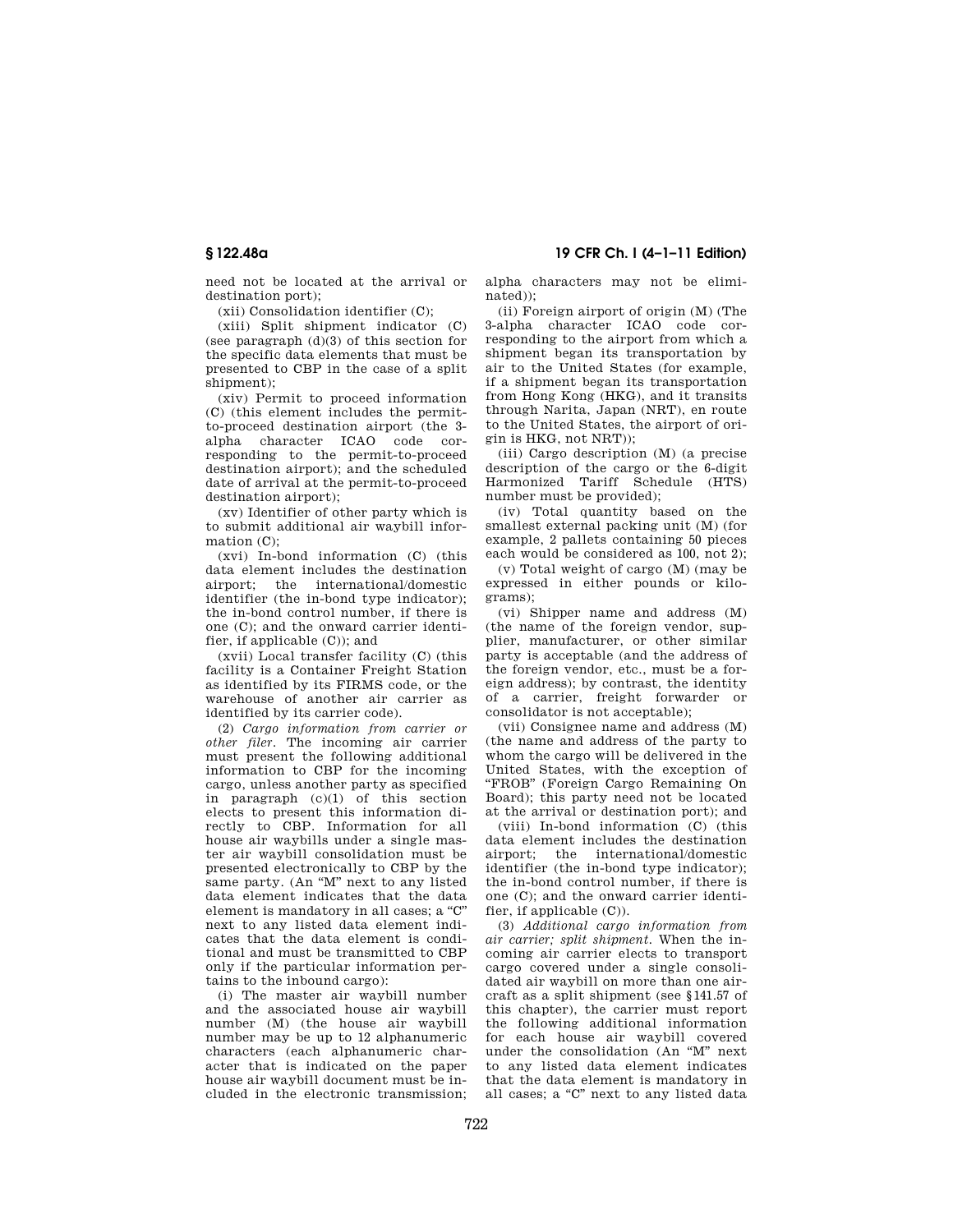element indicates that the data element is conditional and must be transmitted to CBP only if the particular information pertains to the inbound cargo):

(i) The master and house air waybill number (M) (The master air waybill number is the IATA standard 11-digit number; the house air waybill number may be up to 12 alphanumeric characters (each alphanumeric number that is indicated on the paper house air waybill must be included in the electronic transmission; alpha characters may not be eliminated));

(ii) The trip/flight number (M);

(iii) The carrier/ICAO code (M) (The approved electronic data interchange system supports both 3- and 2-character ICAO codes, provided that the final digit of the 2-character code is not a numeric value);

(iv) The airport of arrival (M) (The 3 alpha character ICAO code corresponding to the first airport of arrival in the Customs territory of the United States (for example, Chicago O'Hare = ORD; Los Angeles International  $Airport = LAX$ );

(v) The airport of origin (M) (The 3 alpha character ICAO code corresponding to the airport from which a shipment began its transportation by air to the United States (for example, if a shipment began its transportation from Hong Kong (HKG), and it transits through Narita, Japan (NRT), en route to the United States, the airport of origin is HKG, not NRT));

(vi) Scheduled date of arrival (M);

(vii) The total quantity of the cargo covered by the house air waybill based on the smallest external packing unit (M) (For example, 2 pallets containing 50 pieces each would be considered as 100, not  $2$ );

(viii) The total weight of the cargo covered by the house air waybill (M) (May be expressed in either pounds or kilograms);

(ix) Description (M) (This description should mirror the precise level of cargo description information that is furnished to the incoming carrier by the other electronic filer, if applicable (see paragraph  $(c)(1)$  of this section));

(x) Permit-to-proceed information (C) (This element includes the permit-toproceed destination airport (the 3alpha character ICAO code corresponding to the permit-to-proceed destination airport); and the scheduled date of arrival at the permit-to-proceed destination airport);

(xi) Boarded quantity (C) (The quantity of the cargo covered by the house air waybill (see paragraph (d)(3)(vii) of this section) that is included in the incoming portion of the split shipment); and

(xii) Boarded weight (C) (The weight of the cargo covered by the house air waybill (see paragraph (d)(3)(viii) of this section) that is included in the incoming portion of the split shipment).

[CBP Dec. 03–32, 68 FR 68170, Dec. 5, 2003, as amended at CBP Dec. 08–46, 73 FR 71782, Nov. 25, 2008; CBP Dec. 09–39, 74 FR 52677, Oct. 14, 2009]

#### **§ 122.49 Correction of air cargo manifest or air waybill.**

(a) *Shortages*—(1) *Reporting.* Shortages (merchandise listed on the manifest or air waybill but not found) shall be reported to the port director by the aircraft commander or agent. The report shall be made:

(i) On a Customs Form 5931, filled out and signed by the importer and the importing or bonded carrier; or

(ii) On a Customs Form 5931, filled out and signed by the importer alone under §158.3 of this chapter; or

(iii) On a copy of the cargo manifest, which shall be marked ''Shortage Declaration," and must list the merchandise involved and the reasons for the shortage.

(2) *Time to file.* Shortages shall be reported within the time set out in part 158 of this chapter, or within 30 days of aircraft entry.

(3) *Evidence.* The aircraft commander or agent shall supply proof of the claim that:

(i) Shortage merchandise was not imported, or was properly disposed of; or

(ii) That corrective action was taken. This proof shall be kept in the carrier file for one year from the date of aircraft entry.

(b) *Overages*—(1) *Reporting.* Overages (merchandise found but not listed on the manifest or air waybill) shall be reported to the port director by the aircraft commander or agent. The report shall be made: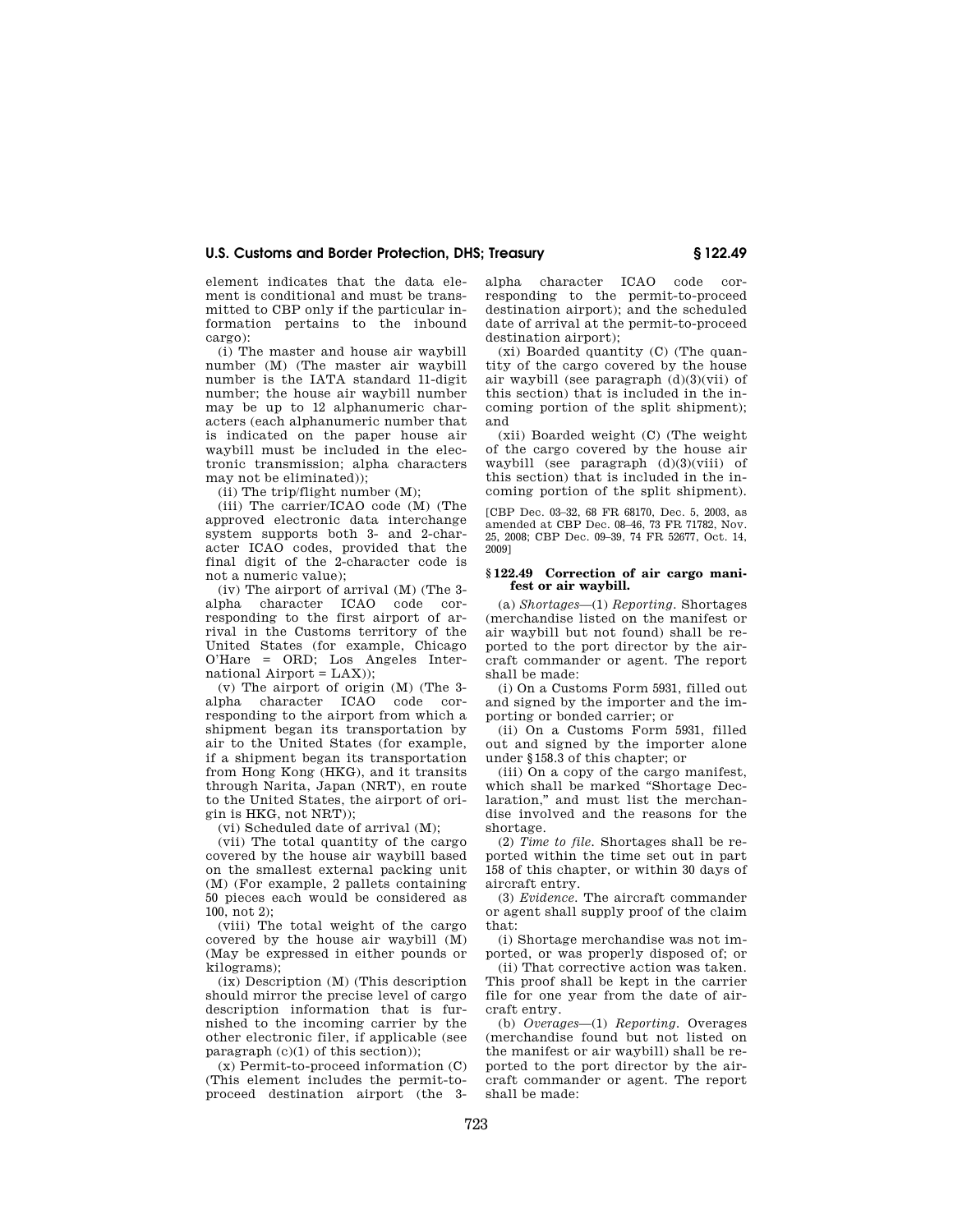(i) On a Customs Form 5931; or

(ii) On a separate copy of the cargo manifest which is marked "Post Entry" and lists the overage merchandise and the reason for the overage.

(2) *Time to file.* Overages shall be reported within 30 days of aircraft entry.

(3) *Evidence.* Satisfactory proof of the reasons for the overage shall be kept on file by the carrier for one year from the date of the report.

(c) *Statement on cargo manifest.* If the air cargo manifest is used to report shortages or overages, the Shortages Declaration or Post Entry must include the signed statement of the aircraft commander or agent as follows:

I declare to the best of my knowledge and belief that the discrepancy described herein occurred for the reason stated. I also certify that evidence to support the explanation of the discrepancy will be retained in the carrier's files for a period of at least one year and will be made available to Customs on demand.

# Signature<br>(Aircraft Commander or Agent)

(d) *Notice by port director.* The port director shall immediately notify the aircraft commander or agent of any shortages or overages that were not reported by the aircraft commander or agent. Notice shall be given by sending a copy of Customs Form 5931 to the aircraft commander or agent, or in any other appropriate way. The aircraft commander or agent shall make a satisfactory reply within 30 days of entry of the aircraft or receipt of the notice, whichever is later.

(e) *Correction not required.* A correction in the manifest or air waybill is not required if:

(1) The port director is satisfied that the difference between the quantity of bulk merchandise listed on the manifest or air waybill, and the quantity unladen, is the usual difference caused by absorption or loss of moisture, temperature, faulty weighing at the airport, or other such reason; and

(2) The marks or numbers on merchandise packages are different from the marks or numbers listed on the cargo manifest for those packages if the quantity and description of the merchandise is given correctly.

(f) *Statutes applicable.* If an aircraft arrives in the U.S. from a foreign area

## **§ 122.49a 19 CFR Ch. I (4–1–11 Edition)**

with merchandise and unaccompanied baggage for which a manifest or air waybill must be filed, section 584 (concerning manifest violations), Tariff Act of 1930, as amended (19 U.S.C. 1584, applies.

[T.D. 88–12, 53 FR 9292, Mar. 22, 1988, as amended by T.D. 98–74, 63 FR 51288, Sept. 25, 1998]

#### **§ 122.49a Electronic manifest requirement for passengers onboard commercial aircraft arriving in the United States.**

(a) *Definitions.* The following definitions apply for purposes of this section:

*Appropriate official.* "Appropriate official'' means the master or commanding officer, or authorized agent, owner, or consignee, of a commercial aircraft; this term and the term "carrier" are sometimes used interchangeably.

*Carrier.* See ''Appropriate official.''

Commercial aircraft. "Commercial aircraft'' has the meaning provided in §122.1(d) and includes aircraft engaged in passenger flight operations, allcargo flight operations, and dual flight operations involving the transport of both cargo and passengers.

*Crew Member.* "Crew member" means a person serving on board an aircraft in good faith in any capacity required for normal operation and service of the flight. In addition, the definition of "crew member" applicable to this section should not be applied in the context of other customs laws, to the extent this definition differs from the meaning of "crew member" contemplated in such other customs laws.

*Departure.* "Departure" means the point at which the wheels are up on the aircraft and the aircraft is en route directly to its destination.

*Emergency.* "Emergency" means, with respect to an aircraft arriving at a U.S. port due to an emergency, an urgent situation due to a mechanical, medical, or security problem affecting the flight, or to an urgent situation affecting the non-U.S. port of destination that necessitates a detour to a U.S. port.

*Passenger.* "Passenger" means any person, including a Federal Aviation Administration (FAA) Aviation Security Inspector with valid credentials and authorization, being transported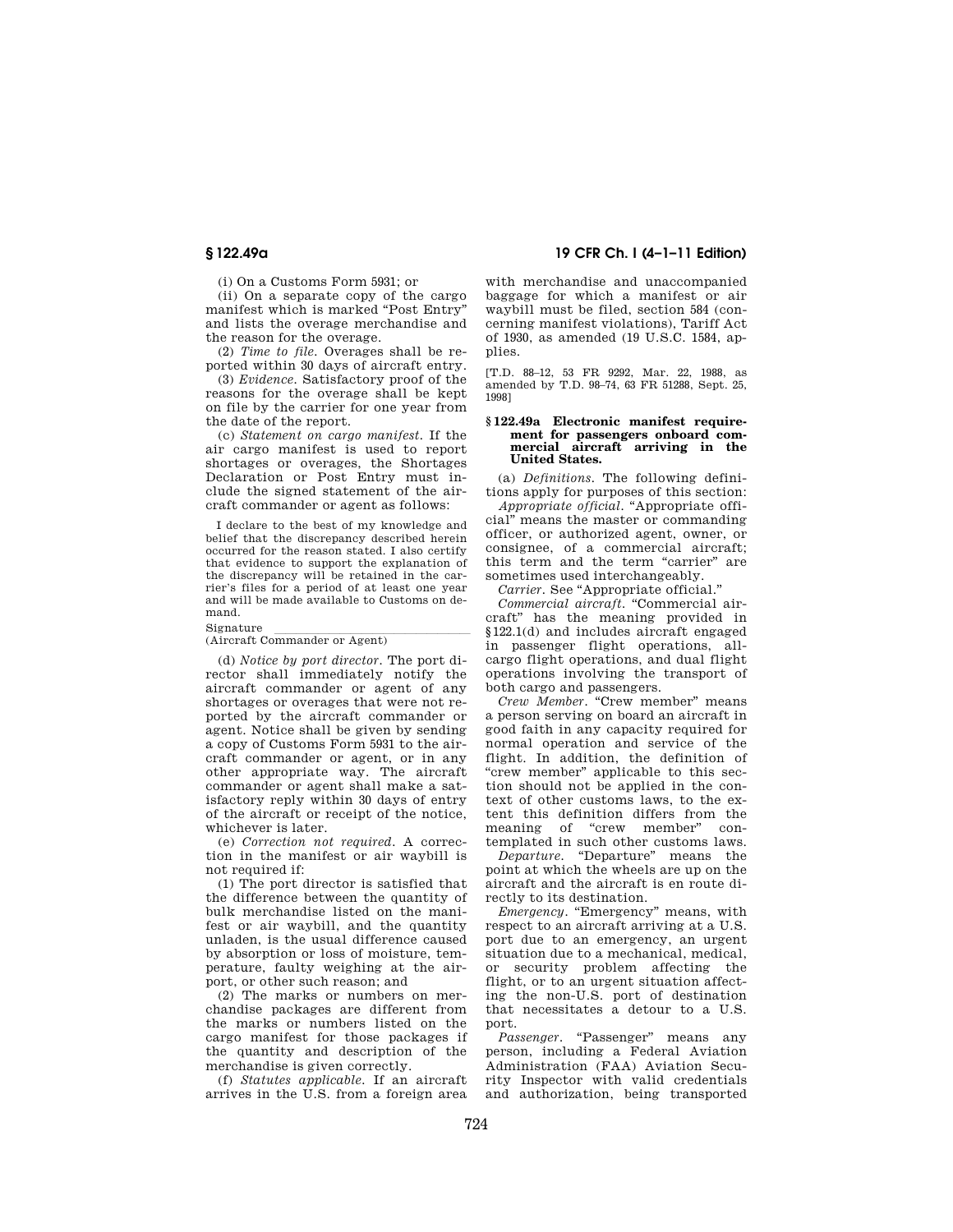on a commercial aircraft who is not a crew member.

*Securing the aircraft.* "Securing the aircraft'' means the moment the aircraft's doors are closed and secured for flight.

*United States.* "United States" means the continental United States, Alaska, Hawaii, Puerto Rico, Guam, the Commonwealth of the Northern Mariana Islands (beginning November 28, 2009), and the Virgin Islands of the United States.

(b) *Electronic arrival manifest*—(1) *General* (i)—*Basic requirement.* Except as provided in paragraph (c) of this section, an appropriate official of each commercial aircraft (carrier) arriving in the United States from any place outside the United States must transmit to the Advance Passenger Information System (APIS; referred to in this section as the Customs and Border Protection (CBP) system), the electronic data interchange system approved by CBP for such transmissions, an electronic passenger arrival manifest covering all passengers checked in for the flight. A passenger manifest must be transmitted separately from a crew member manifest required under §122.49b if transmission is in U.S. EDIFACT format. The passenger manifest must be transmitted to the CBP system at the place and time specified in paragraph (b)(2) of this section, in the manner set forth under paragraph (b)(1)(ii) of this section.

(ii) *Transmission of manifests.* A carrier required to make passenger arrival manifest transmissions to the CBP system under paragraph  $(b)(1)(i)$  of this section must make the required transmissions, covering all passengers checked in for the flight, in accordance with either paragraph  $(b)(1)(ii)(A)$ ,  $(B)$ ,  $(C)$ , or  $(D)$  of this section, as follows:

(A) *Non-interactive batch transmission option.* A carrier that chooses not to transmit required passenger manifests by means of a CBP-certified interactive electronic transmission system under paragraph  $(b)(1)(ii)(B)$ ,  $(C)$ , or  $(D)$  of this section must make batch manifest transmissions in accordance with this paragraph  $(b)(1)(ii)(A)$  by means of a non-interactive electronic transmission system approved by CBP. The carrier may make a single, complete

batch manifest transmission containing the data required under paragraph (b)(3) of this section for all passengers checked in for the flight or two or more partial batch manifest transmissions, each containing the required data for the identified passengers and which together cover all passengers checked in for the flight. After receipt of the manifest information, the CBP system will perform an initial security vetting of the data and send to the carrier by a non-interactive transmission method a ''not-cleared'' instruction for passengers identified as requiring additional security analysis and a ''selectee'' instruction for passengers requiring secondary screening (e.g., additional examination of the person and/or his baggage) under applicable Trans-<br>portation Security Administration portation Security Administration (TSA) requirements. The carrier must designate as a ''selectee'' any passenger so identified during initial security vetting, in accordance with applicable TSA requirements. The carrier must not issue a boarding pass to, or load the baggage of, any passenger subject to a "not-cleared" instruction and must contact TSA to seek resolution of the "not-cleared" instruction by providing, if necessary, additional relevant information relative to the ''not-cleared'' passenger. TSA will notify the carrier if the "not-cleared" passenger is cleared for boarding or downgraded to ''selectee'' status based on the additional security analysis.

(B) *Interactive batch transmission option.* A carrier, upon obtaining CBP certification, in accordance with paragraph  $(b)(1)(ii)(E)$  of this section, may make manifest transmissions by means of an interactive electronic transmission system configured for batch transmission of data and receipt from the CBP system of appropriate messages. A carrier operating under this paragraph must make transmissions by transmitting a single, complete batch manifest containing the data required under paragraph (b)(3) of this section for all passengers checked in for the flight or two or more partial batch manifests, each containing the required data for the identified passengers and which together cover all passengers checked in for the flight. In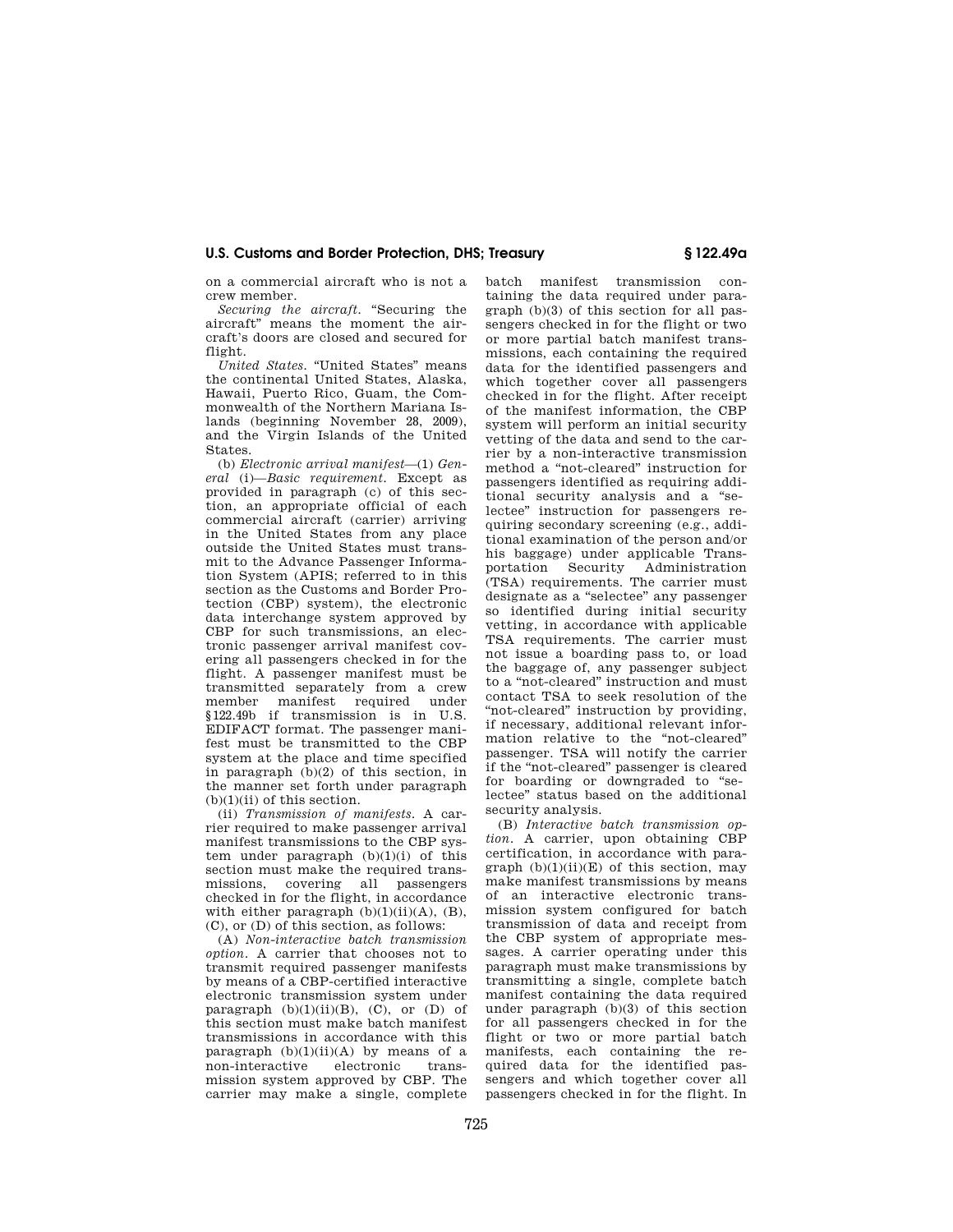the case of connecting passengers arriving at the connecting airport already in possession of boarding passes for a U.S.-bound flight whose data have not been collected by the carrier, the carrier must transmit all required manifest data for these passengers when they arrive at the gate, or some other suitable place designated by the carrier, for the flight. After receipt of the manifest information, the CBP system will perform an initial security vetting of the data and send to the carrier by interactive electronic transmission, as appropriate, a "cleared" instruction for passengers not matching against the watch list, a ''not-cleared'' instruction for passengers identified as requiring additional security analysis, and a "selectee" instruction for passengers who require secondary screening (e.g., additional examination of the person and/or his baggage) under applicable TSA requirements. The carrier must designate as a ''selectee'' any passenger so identified during initial security vetting, in accordance with applicable TSA requirements. The carrier must not issue a boarding pass to, or load the baggage of, any passenger subject to a "not-cleared" instruction and, in the case of connecting passengers (as described in this paragraph), the carrier must not board or load the baggage of any such passenger until the CBP system returns a "cleared" or "selectee'' response for that passenger. Where a "selectee" instruction is received for a connecting passenger, the carrier must ensure that such passenger undergoes secondary screening before boarding. The carrier must seek resolution of a "not-cleared" instruction by contacting TSA and providing, if necessary, additional relevant information relative to the ''not-cleared'' passenger. Upon completion of the additional security analysis, TSA will notify the carrier if a "not-cleared" passenger is cleared for boarding or downgraded to ''selectee'' status based on the additional security analysis. No later than 30 minutes after the securing of the aircraft, the carrier must transmit to the CBP system a message reporting any passengers who checked in but were not onboard the flight. The message must identify the passengers by a unique identifier selected or devised by

## **§ 122.49a 19 CFR Ch. I (4–1–11 Edition)**

the carrier or by specific passenger data (e.g., name) and may contain the unique identifiers or data for all passengers onboard the flight or for only those passengers who checked in but were not onboard the flight.

(C) *Interactive individual passenger information transmission option.* A carrier, upon obtaining CBP certification, in accordance with paragraph  $(b)(1)(ii)(E)$ of this section, may make manifest transmissions by means of an interactive electronic transmission system configured for transmitting individual passenger data for each passenger and for receiving from the CBP system appropriate messages. A carrier operating under this paragraph must make such transmissions as individual passengers check in for the flight or, in the case of connecting passengers arriving at the connecting airport already in possession of boarding passes for a U.S. bound flight whose data have not been collected by the carrier, as these connecting passengers arrive at the gate, or some other suitable place designated by the carrier, for the flight. With each transmission of manifest information by the carrier, the CBP system will perform an initial security vetting of the data and send to the carrier by interactive electronic transmission, as appropriate, a ''cleared'' instruction for passengers not matching against the watch list, a ''not-cleared'' instruction for passengers identified as requiring additional security analysis, and a ''selectee'' instruction for passengers requiring secondary screening (e.g., additional examination of the person and/or his baggage) under applicable TSA requirements. The carrier must designate as a ''selectee'' any passenger so identified during initial security vetting, in accordance with applicable TSA requirements. The carrier must not issue a boarding pass to, or load the baggage of, any passenger subject to a ''notcleared'' instruction and, in the case of connecting passengers (as described in this paragraph), must not board or load the baggage of any such passenger until the CBP system returns a ''cleared'' or ''selectee'' response for that passenger. Where a "selectee" instruction is received by the carrier for a connecting passenger, the carrier must ensure that secondary screening of the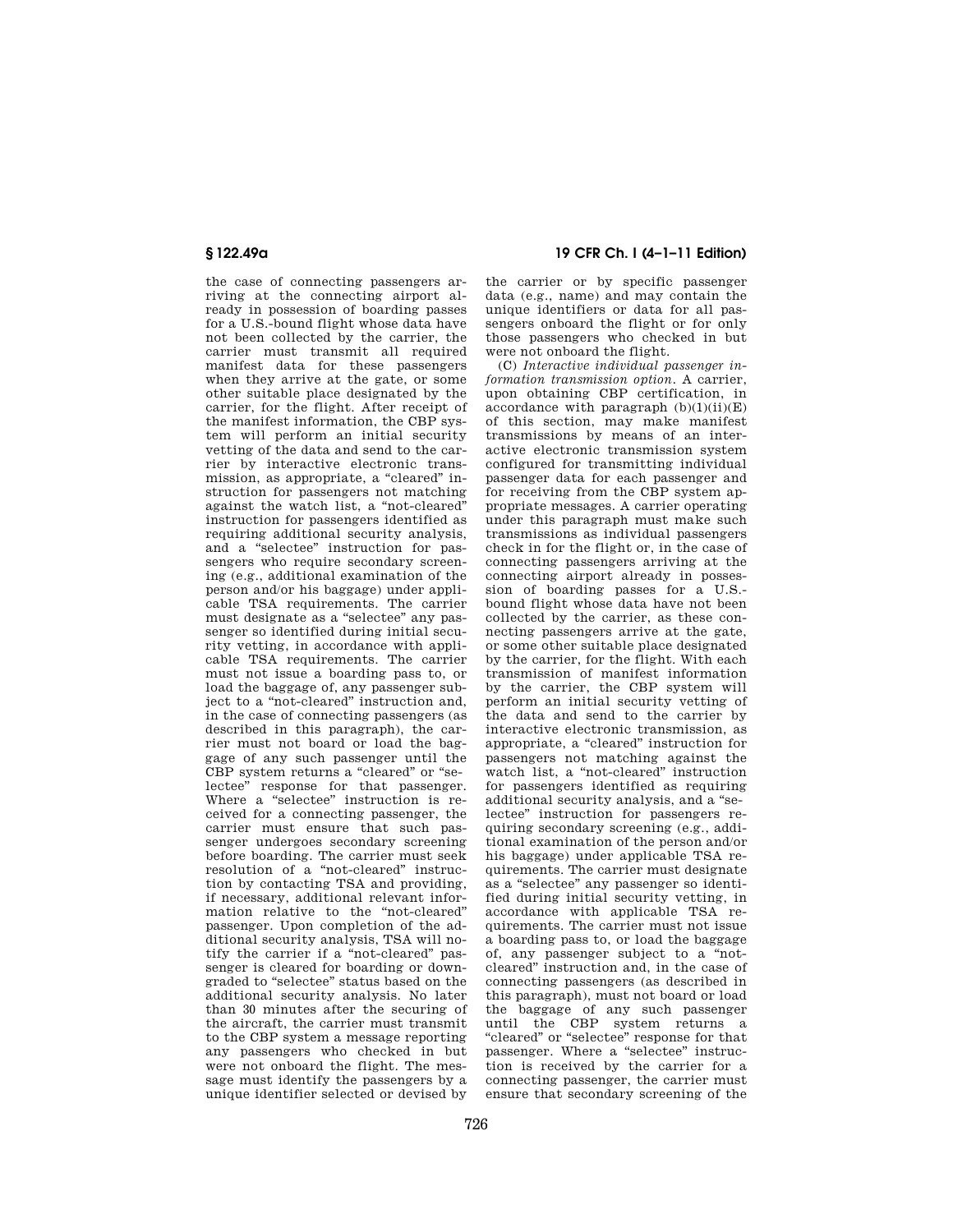passenger is conducted before boarding. The carrier must seek resolution of a "not-cleared" instruction by contacting TSA and providing, if necessary, additional relevant information relative to the "not-cleared" passenger. Upon completion of the additional security analysis, TSA will notify the carrier if a 'not-cleared" passenger is cleared for boarding or downgraded to ''selectee'' status based on the additional security analysis. No later than 30 minutes after the securing of the aircraft, the carrier must transmit to the CBP system a message reporting any passengers who checked in but were not onboard the flight. The message must identify the passengers by a unique identifier selected or devised by the carrier or by specific passenger data (name) and may contain the unique identifiers or data for all passengers onboard the flight or for only those passengers who checked in but were not onboard the flight.

(D) *Combined use of interactive methods.* If certified to do so, a carrier may make transmissions under both paragraphs  $(b)(1)(ii)(B)$  and  $(C)$  of this section for a particular flight or for different flights

(E) *Certification.* Before making any required manifest transmissions under paragraph  $(b)(1)(ii)(B)$  or  $(C)$  of this section, a carrier must subject its electronic transmission system to CBP testing, and CBP must certify that the carrier's system is then presently capable of interactively communicating with the CBP system for effective transmission of manifest data and receipt of appropriate messages in accordance with those paragraphs.

(2) *Place and time for submission.* The appropriate official specified in para $graph (b)(1)(i)$  of this section (carrier) must transmit the arrival manifest or manifest data as required under paragraphs  $(b)(1)(i)$  and  $(ii)$  of this section to the CBP system (CBP Data Center, CBP Headquarters), in accordance with the following:

(i) For manifests transmitted under paragraph  $(b)(1)(ii)(A)$  or  $(B)$  of this section, no later than 30 minutes prior to the securing of the aircraft;

(ii) For manifest information transmitted under paragraph  $(b)(1)(ii)(C)$  of this section, no later than the securing of the aircraft;

(iii) For flights not originally destined to the United States but diverted to a U.S. port due to an emergency, no later than 30 minutes prior to arrival; in cases of non-compliance, CBP will take into consideration whether the carrier was equipped to make the transmission and the circumstances of the emergency situation; and

(iv) For an aircraft operating as an air ambulance in service of a medical emergency, no later than 30 minutes prior to arrival; in cases of non-compliance, CBP will take into consideration whether the carrier was equipped to make the transmission and the circumstances of the emergency situation.

(3) *Information required.* Except as provided in paragraph (c) of this section, the electronic passenger arrival manifest required under paragraph (b)(1) of this section must contain the following information for all passengers, except that the information specified in paragraphs  $(b)(iv)$ ,  $(v)$ ,  $(x)$ , (xii), (xiii), and (xiv) of this section must be included on the manifest only on or after October 4, 2005:

(i) Full name (last, first, and, if available, middle);

(ii) Date of birth;

(iii) Gender ( $F = \text{female}$ ;  $M = \text{male}$ );

(iv) Citizenship;

(v) Country of residence;

(vi) Status on board the aircraft;

(vii) Travel document type  $(e.g., P =$ passport:  $A =$ alien registration card);

(viii) Passport number, if a passport is required;

(ix) Passport country of issuance, if a passport is required;

(x) Passport expiration date, if a passport is required;

(xi) Alien registration number, where applicable;

(xii) Address while in the United States (number and street, city, state, and zip code), except that this information is not required for U.S. citizens, lawful permanent residents, or persons who are in transit to a location outside the United States;

(xiii) Passenger Name Record locator, if available;

(xiv) International Air Transport Association (IATA) code of foreign port/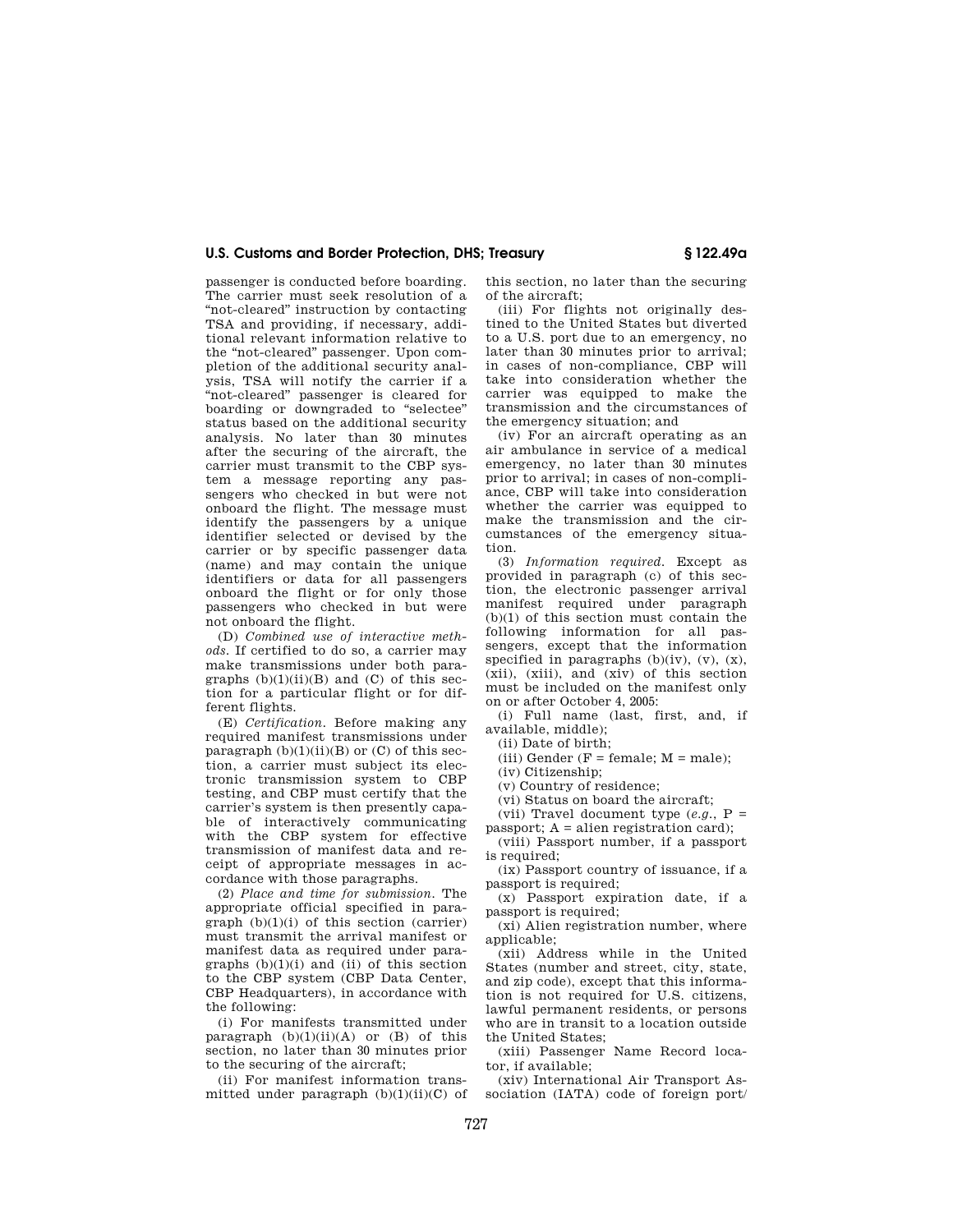place where transportation to the United States began (foreign port code);

(xv) IATA code of port/place of first arrival (arrival port code);

(xvi) IATA code of final foreign port/ place of destination for in-transit passengers (foreign port code);

(xvii) Airline carrier code;

(xviii) Flight number; and

(xix) Date of aircraft arrival.

(c) *Exception.* The electronic passenger arrival manifest specified in paragraph (b)(1) of this section is not required for active duty U.S. military personnel being transported as passengers on arriving Department of Defense commercial chartered aircraft.

(d) *Carrier responsibility for comparing information collected with travel document.* The carrier collecting the information described in paragraph (b)(3) of this section is responsible for comparing the travel document presented by the passenger with the travel document information it is transmitting to CBP in accordance with this section in order to ensure that the information is correct, the document appears to be valid for travel to the United States, and the passenger is the person to whom the travel document was issued.

(e) *Sharing of manifest information.* Information contained in the passenger manifests required by this section that is received by CBP electronically may, upon request, be shared with other Federal agencies for the purpose of protecting national security. CBP may also share such information as otherwise authorized by law.

[CBP Dec. 05–12, 70 FR 17852, Apr. 7, 2005, as amended by CBP Dec. 07–64, 72 FR 48342, Aug. 23, 2007; CBP Dec. No. 09–02, 74 FR 2836, Jan. 16, 2009; CBP Dec. 09–14, 74 FR 25388, May 28, 2009]

#### **§ 122.49b Electronic manifest require**ment for crew members and non**crew members onboard commercial aircraft arriving in, continuing within, and overflying the United States.**

(a) *Definitions.* The definitions set forth below apply for purposes of this section. The definitions set forth in §122.49a(a), other than those for the terms set forth below, also apply for purposes of this section:

## **§ 122.49b 19 CFR Ch. I (4–1–11 Edition)**

*All-cargo flight.* ''All-cargo flight'' means a flight in operation for the purpose of transporting cargo which has onboard only ''crew members'' and ''noncrew members'' as defined in this paragraph.

*Carrier.* In addition to the meaning set forth in  $$122.49a(a)$ , "carrier" includes each entity that is an ''aircraft operator'' or ''foreign air carrier'' with a security program under 49 CFR part 1544, 1546, or 1550 of the Transportation Security Administration regulations.

*Crew member.* "Crew member" means a pilot, copilot, flight engineer, airline management personnel authorized to travel in the cockpit, cabin crew, and<br>relief crew (also known as (also known as "deadheading crew"). However, for all other purposes of immigration law and documentary evidence required under the Immigration and Nationality Act (8 U.S.C. 1101, *et seq.*), ''crew member'' (or ''crewman'') means a person serving onboard an aircraft in good faith in any capacity required for the normal operation and service of the flight (8 U.S.C.  $1101(a)(10)$  and  $(a)(15)(D)$ , as applicable). In addition, the definition of 'crew member" applicable to this section should not be applied in the context of other customs laws, to the extent this definition differs from the meaning of "crew member" contemplated in such other customs laws.

*Flight continuing within the United States.* "Flight continuing within the United States'' refers to the domestic leg of a flight operated by a foreign air carrier that originates at a foreign port or place, arrives at a U.S. port, and then continues to a second U.S. port.

*Flight overflying the United States.*  ''Flight overflying the United States'' refers to a flight departing from a foreign port or place that enters the territorial airspace of the U.S. en route to another foreign port or place.

*Non-crew member.* ''Non-crew member'' means air carrier employees and their family members and persons traveling onboard a commercial aircraft for the safety of the flight (such as an animal handler when animals are onboard). The definition of "non-crew member" is limited to all-cargo flights. (On a passenger or dual flight (passengers and cargo), air carrier employees, their family members, and persons onboard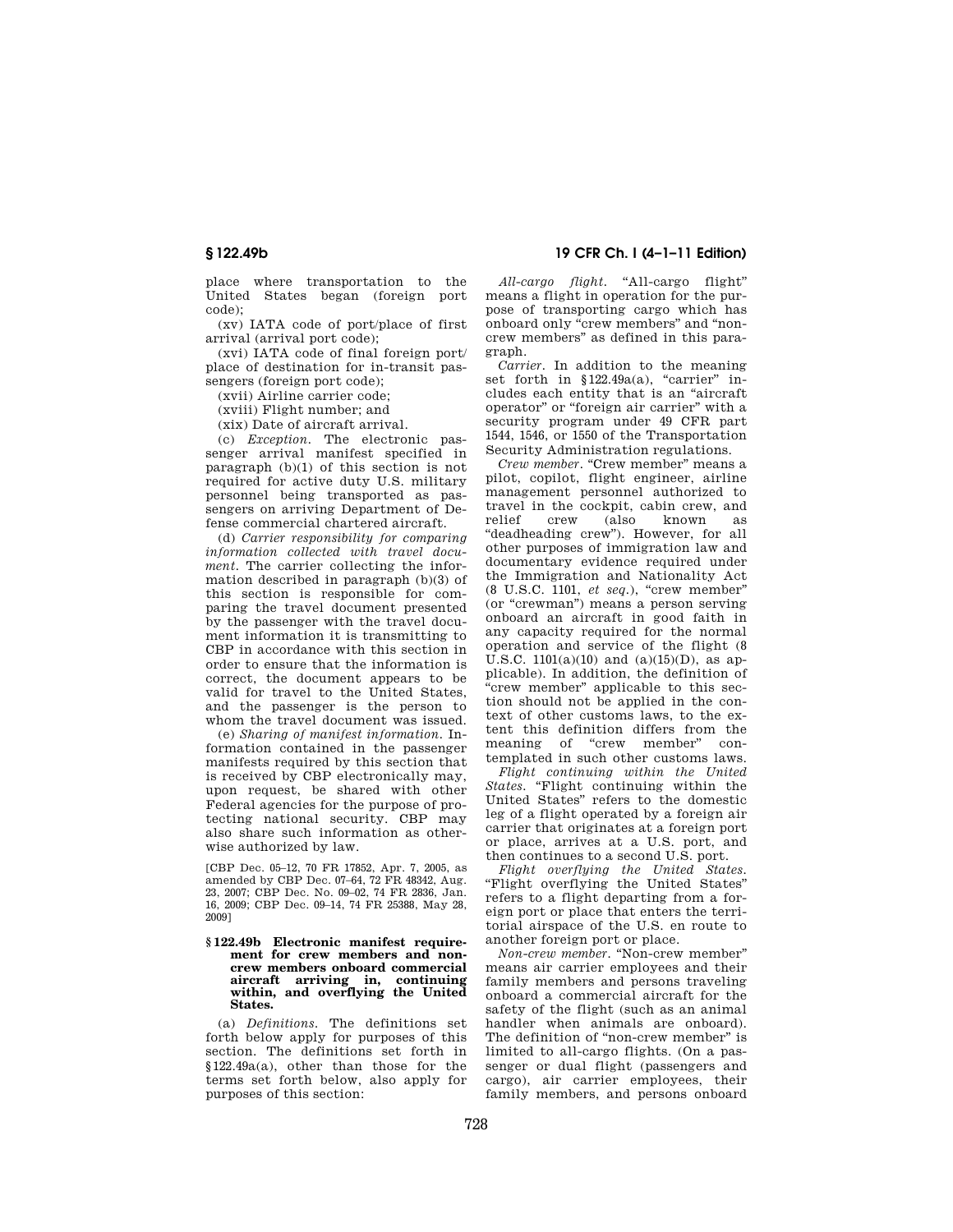for the safety of the flight are considered passengers.)

*Territorial airspace of the United*  States. "Territorial airspace of the United States'' means the airspace over the United States, its territories, and possessions, and the airspace over the territorial waters between the United States coast and 12 nautical miles from the coast.

(b) *Electronic arrival manifest*—(1) *General requirement.* Except as provided in paragraph (c) of this section, an appropriate official of each commercial aircraft operating a flight arriving in or overflying the United States, from a foreign port or place, or continuing within the United States after arriving at a U.S. port from a foreign port or place, must transmit to Customs and Border Protection (CBP) an electronic crew member manifest and, for allcargo flights only, an electronic noncrew member manifest covering any crew members and non-crew members onboard. Each manifest must be transmitted to CBP at the place and time specified in paragraph (b)(2) of this section by means of an electronic data interchange system approved by CBP and must set forth the information specified in paragraph (b)(3) of this section. Where both a crew member manifest and a non-crew member manifest are required with respect to an allcargo flight, they must be combined in one manifest covering both crew members and non-crew members. Where a passenger arrival §122.49a and a crew member arrival manifest under this section are required, they must be transmitted separately if the transmission is in US EDIFACT format.

(2) *Place and time for submission; certification; changes to manifest.* (i) *Place and time for submission.* The appropriate official specified in paragraph (b)(1) of this section must transmit the electronic manifest required under paragraph (b)(1) of this section to the CBP Data Center, CBP Headquarters:

(A) With respect to aircraft arriving in and overflying the United States, no later than 60 minutes prior to departure of the aircraft from the foreign port or place of departure, and with respect to aircraft continuing within the United States, no later than 60 minutes prior to departure from the U.S. port of arrival;

(B) For a flight not originally destined to arrive in the United States but diverted to a U.S. port due to an emergency, no later than 30 minutes prior to arrival; in cases of noncompliance, CBP will take into consideration that the carrier was not equipped to make<br>the transmission and the cirtransmission and the cumstances of the emergency situation; and

(C) For an aircraft operating as an air ambulance in service of a medical emergency, no later than 30 minutes prior to arrival;

(ii) *Certification.* Except as provided in paragraph (c) of this section, the appropriate official, by transmitting the manifest as required under paragraph (b)(1) of this section, certifies that the flight's crew members and non-crew members are included, respectively, on the master crew member list or master non-crew member list previously submitted to CBP in accordance with §122.49c. If a crew member or non-crew member on the manifest is not also included on the appropriate master list, the flight may be, as appropriate, denied clearance to depart, diverted from arriving in the United States, or denied clearance to enter the territorial airspace of the United States.

(iii) *Changes to manifest.* The appropriate official is obligated to make necessary changes to the crew member or non-crew member manifest after transmission of the manifest to CBP. Necessary changes include adding a name, with other required information, to the manifest or amending previously submitted information. If changes are submitted less than 60 minutes before scheduled flight departure, the air carrier must receive approval from TSA before allowing the flight to depart or the flight may be, as appropriate, denied clearance to depart, diverted from arriving in the United States, or denied clearance to enter the territorial airspace of the United States.

(3) *Information required.* The electronic crew member and non-crew member manifests required under paragraph  $(b)(1)$  of this section must contain the following information for all crew members and non-crew members, except that the information specified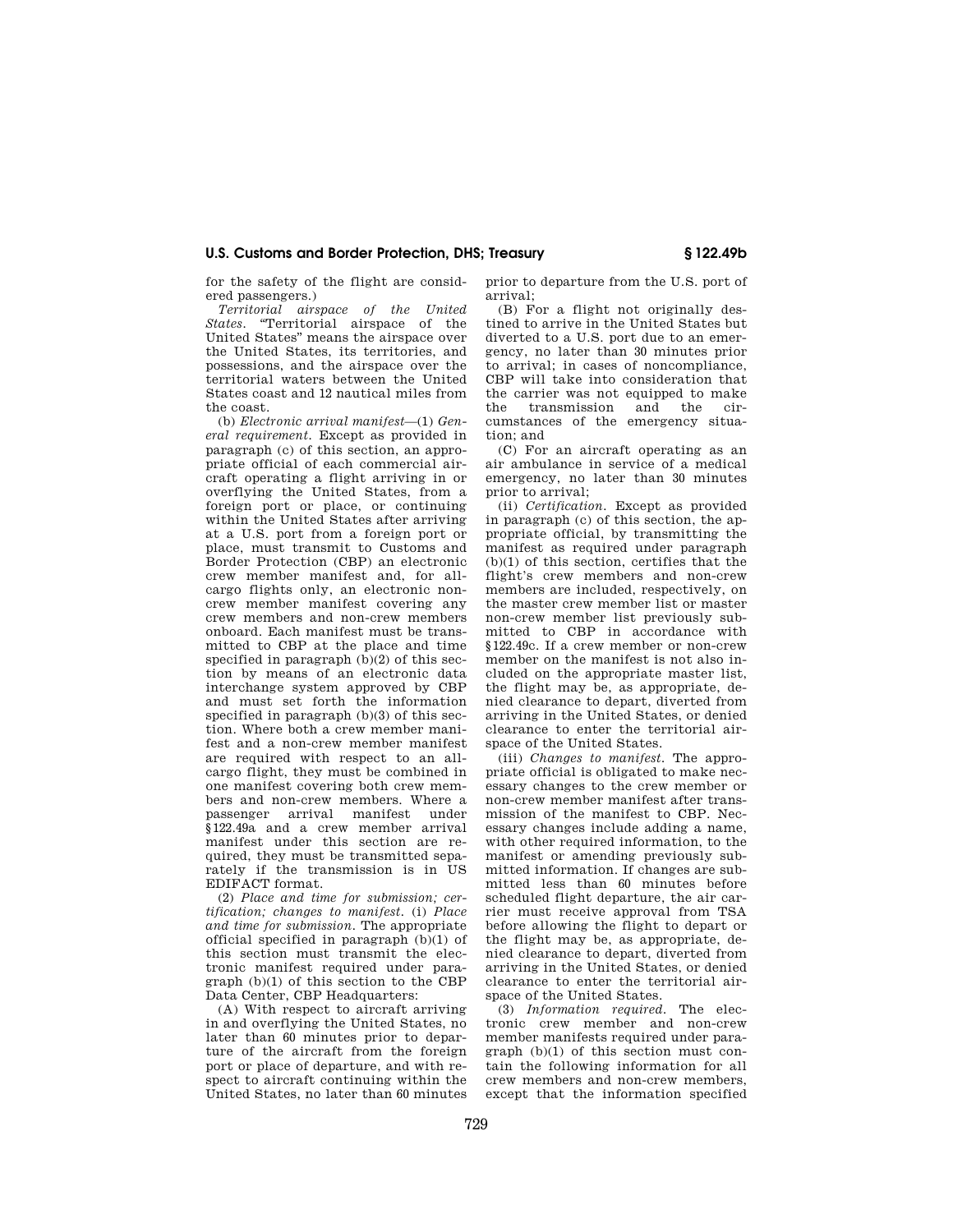in paragraphs (b)(iii), (v), (vi), (vii), (xiii), (xv), and (xvi) of this section must be included on the manifest only on or after October 4, 2005:

(i) Full name (last, first, and, if available, middle);

(ii) Date of birth;

(iii) Place of birth (city, state—if applicable, country);

(iv) Gender ( $F = \text{female}$ ;  $M = \text{male}$ );

(v) Citizenship;

(vi) Country of residence;

(vii) Address of permanent residence;

(viii) Status on board the aircraft; (ix) Pilot certificate number and

country of issuance (if applicable);

(x) Travel document type  $(e.g., P =$  $passport$ ;  $A = alien registration card$ ;

(xi) Passport number, if a passport is required:

(xii) Passport country of issuance, if a passport is required;

(xiii) Passport expiration date, if a passport is required;

(xiv) Alien registration number, where applicable;

(xv) Passenger Name Record locator, if available;

(xvi) International Air Transport Association (IATA) code of foreign port/ place where transportation to the United States began or where the transportation destined to the territorial airspace of the United States began (foreign port code);

(xvii) IATA code of port/place of first arrival (arrival port code);

(xviii) IATA code of final foreign port/place of destination for (foreign port code);

(xix) Airline carrier code;

(xx) Flight number; and

(xxi) Date of aircraft arrival.

(c) *Exceptions.* The electronic crew member or non-crew member manifest requirement specified in paragraph (b)(1) of this section is subject to the following conditions:

(1) Federal Aviation Administration (FAA) Aviation Safety Inspectors with valid credentials and authorization are not subject to the requirement, but the manifest requirement of §122.49a applies to these inspectors on flights arriving in the United States, as they are considered passengers on arriving flights;

(2) For crew members traveling onboard an aircraft chartered by the U.S.

## **§ 122.49b 19 CFR Ch. I (4–1–11 Edition)**

Department of Defense that is arriving in the United States, the provisions of this section apply regarding electronic transmission of the manifest, except that:

(i) The manifest certification provision of paragraph  $(b)(2)(ii)$  of this section is inapplicable; and

(ii) The TSA manifest change approval requirement of paragraph  $(b)(2)(iii)$  of this section is inapplicable;

(3) For crew members traveling onboard an aircraft chartered by the U.S. Department of Defense that is continuing a flight within the United States or overflying the United States, the manifest is not required;

(4) For non-crew members traveling onboard an all-cargo flight chartered by the U.S. Department of Defense that is arriving in the United States, the manifest is not required, but the manifest requirement of §122.49a applies to these persons, as, in this instance, they are considered passengers on arriving flights; and

(5) For non-crew members traveling onboard an all-cargo flight chartered by the U.S. Department of Defense that is continuing a flight within the United States or overflying the United States, the manifest is not required.

(d) *Carrier responsibility for comparing information collected with travel document.* The carrier collecting the information described in paragraph (b)(3) of this section is responsible for comparing the travel document presented by the crew member or non-crew member with the travel document information it is transmitting to CBP in accordance with this section in order to ensure that the information is correct, the document appears to be valid for travel to the United States, and the crew member or non-crew member is the person to whom the travel document was issued.

(e) *Sharing of manifest information.* Information contained in the crew member and non-crew member manifests required by this section that is received by CBP electronically may, upon request, be shared with other Federal agencies for the purpose of protecting national security. CBP may also share such information as otherwise authorized by law.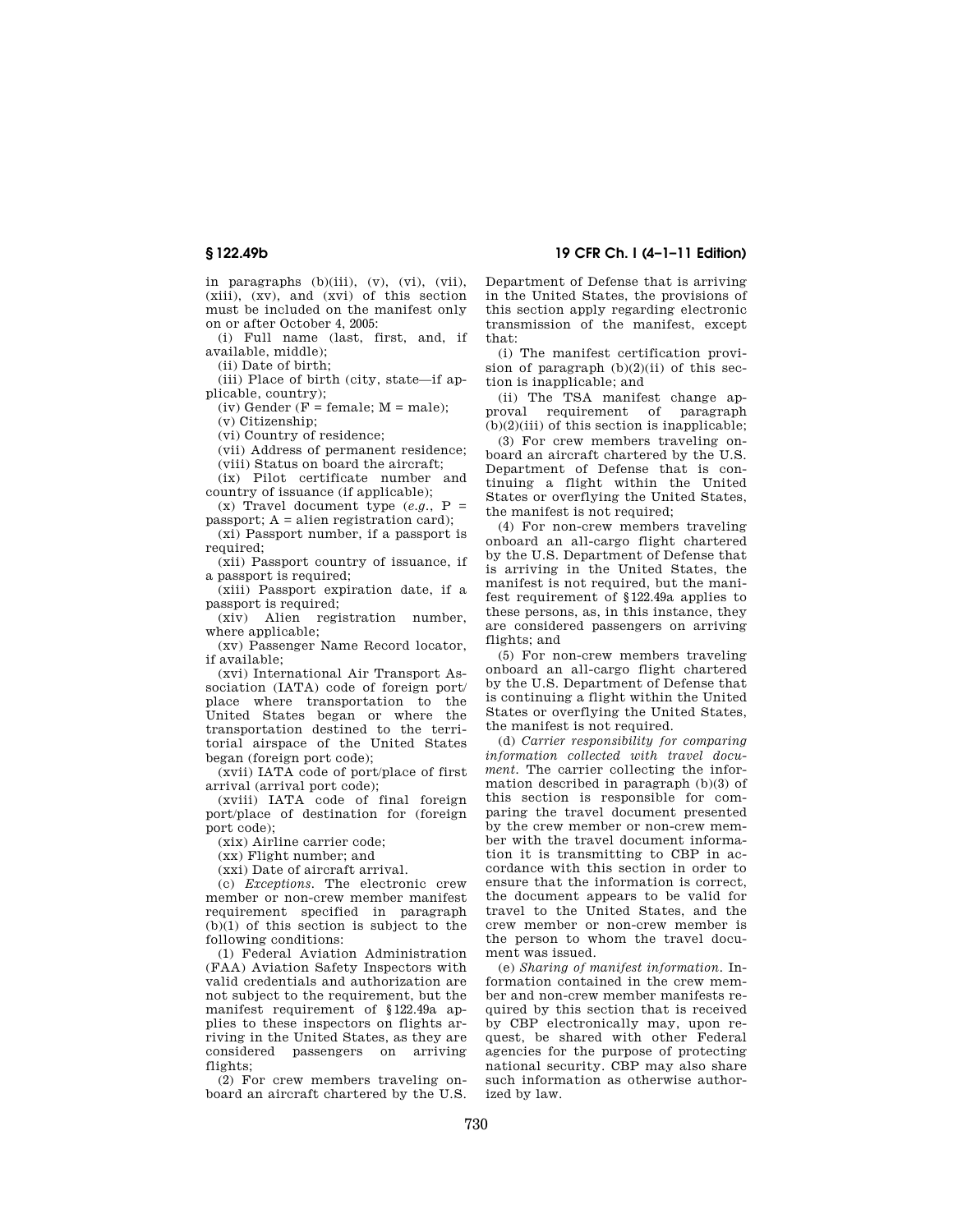(f) *Superseding amendments issued by TSA.* One or more of the requirements of this section may be superseded by specific provisions of, amendments to, or alternative procedures authorized by TSA for compliance with an aviation security program, emergency amendment, or security directive issued by the TSA to an air carrier subject to 49 CFR part 1544, 1546, or 1550. The provisions or amendments will have superseding effect only for the air carrier to which issued and only for the period of time specified in the provision or amendment.

[CBP Dec. 05–12, 70 FR 17852, Apr. 7, 2005]

#### **§ 122.49c Master crew member list and master non-crew member list requirement for commercial aircraft arriving in, departing from, continuing within, and overflying the United States.**

(a) *General requirement.* Air carriers subject to the provisions of §122.49b and §122.75b, with respect to the flights covered in those sections, must electronically transmit to Customs and Border Protection (CBP), by means of an electronic data interchange system approved by CBP, a master crew member list and a master non-crew member list containing the information set forth in paragraph (c) of this section covering, respectively, all crew members and non-crew members operating and servicing its flights. The initial transmission of a list must be made at least two days in advance of any flight a crew member or non-crew member on the list will be operating, serving on, or traveling on and must contain the information set forth in paragraph (c) of this section. After review of the master crew list and the master noncrew list by TSA, TSA will advise the carrier of any crew members or noncrew members that must be removed from the list. Only those persons on the TSA-approved master crew and master non-crew lists will be permitted to operate, serve on, or travel on flights covered by this section. Until a carrier becomes a participant in the CBP-approved electronic interchange system, it must submit the required information in a format provided by TSA.

(b) *Changes to master lists.* After the initial transmission of the master crew member and non-crew member lists to CBP, the carrier is obligated to update the lists as necessary. To add a name to either list, along with the required information set forth in paragraph (c) of this section, or to add or change information relative to a name already submitted, the carrier must transmit the information to CBP at least 24 hours in advance of any flight the added or subject crew member or noncrew member will be operating, serving on, or traveling on. A carrier must submit deletions from the lists as expeditiously as possible.

(c) *Master list information.* The electronic master crew lists required under paragraph (a) of this section must contain the following information with respect to each crew member or non-crew member that operates, serves on, or travels on a carrier's flights that are covered by this section except that the information specified in paragraphs (c)(4), (5), (6), (7), and (10) of this section must be included on the manifest only on or after October 4, 2005:

(1) Full name (last, first, and, if available, middle);

(2) Gender;

(3) Date of birth;

(4) Place of birth (city, state—if applicable, and country);

(5) Citizenship;

(6) Country of residence;

(7) Address of permanent residence;

(8) Passport number, if passport required;

(9) Passport country of issuance, if passport required;

(10) Passport expiration date, if passport required;

(11) Pilot certificate number and country of issuance, if applicable;

(12) Status onboard the aircraft.

(d) *Exception.* The master crew member and non-crew member list requirements of this section do not apply to aircraft chartered by the U.S. Department of Defense.

(e) *Superseding amendments issued by TSA.* One or more of the requirements of this section may be superseded by specific provisions of, amendments to, or alternative procedures authorized by TSA for compliance with an aviation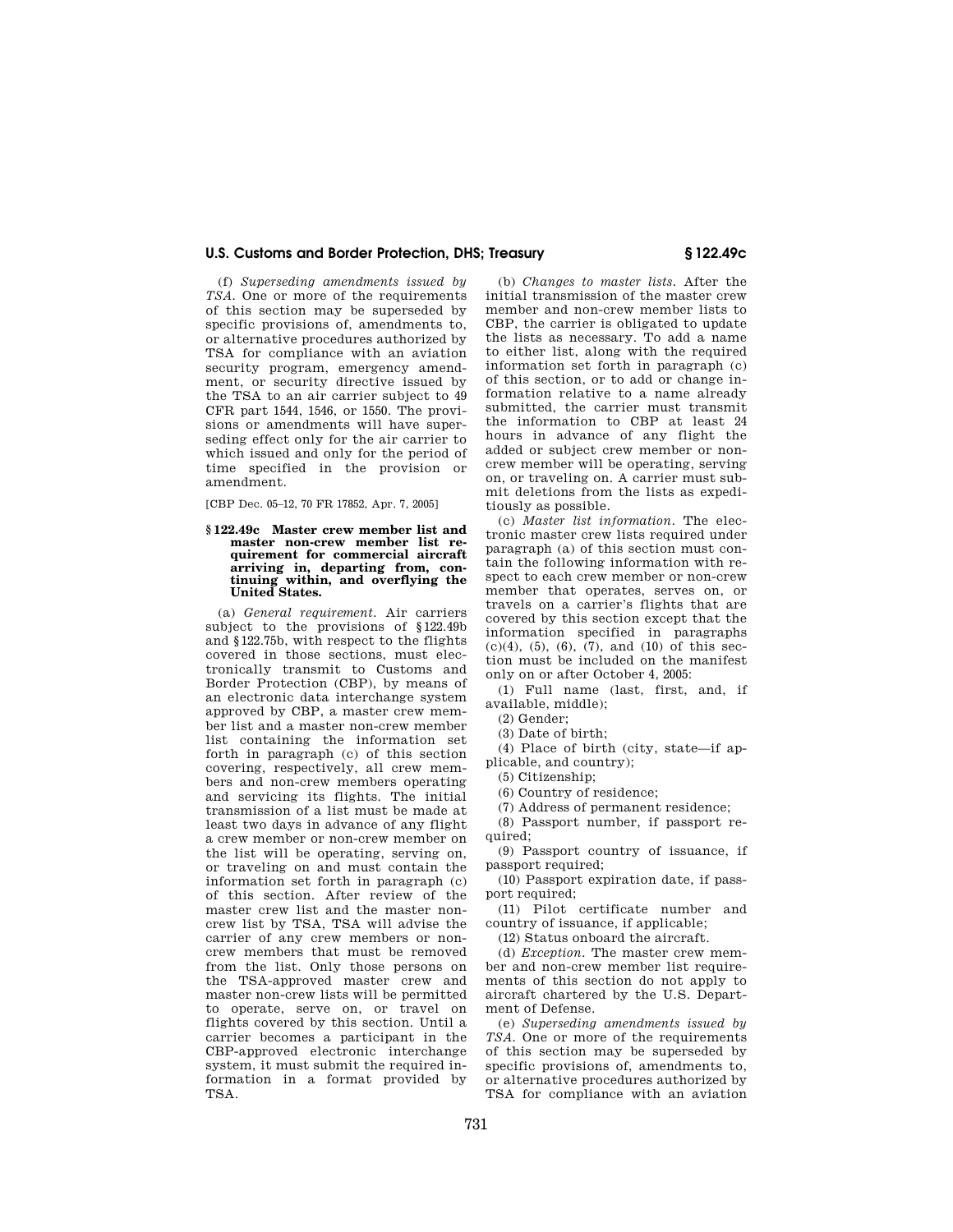security program, emergency amendment, or security directive issued by the TSA to an air carrier subject to the provisions of 49 CFR part 1544, 1546, or 1550. The amendments will have superseding effect only for the air carrier to which issued and only for the period of time specified in the amendment.

[CBP Dec. 05–12, 70 FR 17854, Apr. 7, 2005]

#### **§ 122.49d Passenger Name Record (PNR) information.**

(a) *General requirement.* Each air carrier, foreign and domestic, operating a passenger flight in foreign air transportation to or from the United States, including flights to the United States where the passengers have already been pre-inspected or pre-cleared at the foreign location for admission to the U.S., must, upon request, provide Customs with electronic access to certain Passenger Name Record (PNR) information, as defined and described in paragraph (b) of this section. In order to readily provide Customs with such access to requested PNR information, each air carrier must ensure that its electronic reservation/departure control systems correctly interface with the U.S. Customs Data Center, Customs Headquarters, as prescribed in paragraph (c)(1) of this section.

(b) *PNR information defined; PNR information that Customs may request*—(1) *PNR information defined.* Passenger Name Record (PNR) information refers to reservation information contained in an air carrier's electronic reservation system and/or departure control system that sets forth the identity and travel plans of each passenger or group of passengers included under the same reservation record with respect to any flight covered by paragraph (a) of this section.

(2) *PNR data that Customs may request.*  The air carrier, upon request, must provide Customs with electronic access to any and all PNR data elements relating to the identity and travel plans of a passenger concerning any flight under paragraph (a) of this section, to the extent that the carrier in fact possesses the requested data elements in its reservation system and/or departure control system. There is no requirement that the carrier collect any PNR information under this paragraph, that

**§ 122.49d 19 CFR Ch. I (4–1–11 Edition)** 

the carrier does not otherwise collect on its own and maintain in its electronic reservation/departure control systems.

(c) *Required carrier system interface with Customs Data Center to facilitate Customs retrieval of requested PNR data*— (1) *Carrier requirements for interface with Customs.* Within the time specified in paragraph (c)(2) of this section, each air carrier must fully and effectively interface its electronic reservation/departure control systems with the U.S. Customs Data Center, Customs Headquarters, in order to facilitate Customs ability to retrieve needed Passenger Name Record data from these electronic systems. To effect this interface between the air carrier's electronic reservation/departure control systems and the Customs Data Center, the carrier must:

(i) Provide Customs with an electronic connection to its reservation system and/or departure control system. (This connection can be provided directly to the Customs Data Center, Customs Headquarters, or through a third party vendor that has such a connection to Customs.);

(ii) Provide Customs with the necessary airline reservation/departure control systems' commands that will enable Customs to:

(A) Connect to the carrier's reservation/departure control systems;

(B) Obtain the carrier's schedules of flights;

(C) Obtain the carrier's passenger flight lists; and

(D) Obtain data for all passengers listed for a specific flight; and

(iii) Provide technical assistance to Customs as required for the continued full and effective interface of the carrier's electronic reservation/departure control systems with the Customs Data Center, in order to ensure the proper response from the carrier's systems to requests for data that are made by Customs.

(2) *Time within which carrier must interface with Customs Data Center to facilitate Customs access to requested PNR data.* Any air carrier which has not taken steps to fully and effectively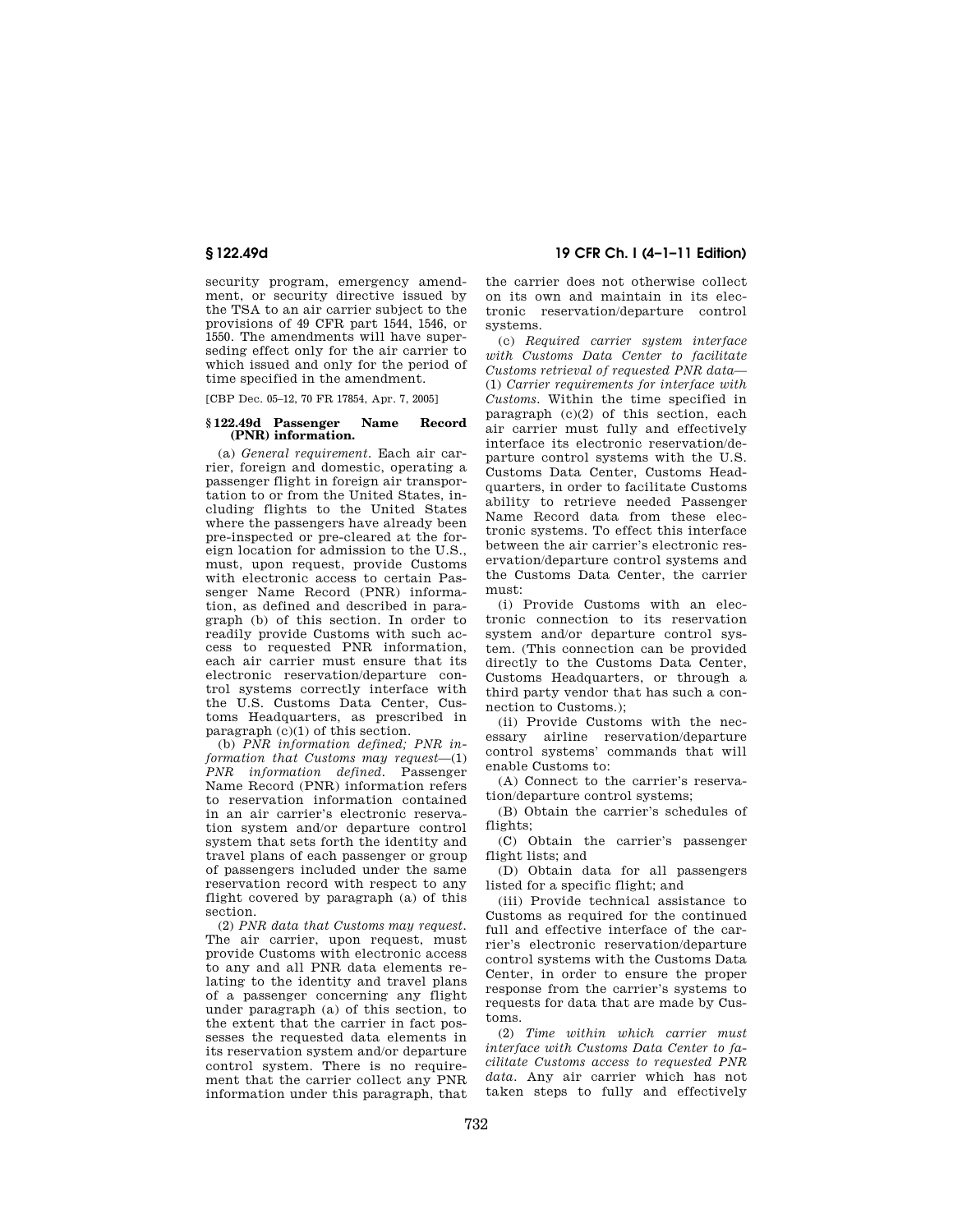interface its electronic reservation/departure control systems with the Customs Data Center must do so, as prescribed in paragraphs  $(c)(1)(i)-(c)(1)(iii)$ of this section, within 30 days from the date that Customs contacts the carrier and requests that the carrier effect such an interface. After being contacted by Customs, if an air carrier determines it needs more than 30 days to properly interface its automated database with the Customs Data Center, it may apply in writing to the Assistant Commissioner, Office of Field Operations (OFO) for an extension. Following receipt of the application, the Assistant Commissioner, OFO, may, in writing, allow the carrier an extension of this period for good cause shown. The Assistant Commissioner's decision as to whether and/or to what extent to grant such an extension is within the sole discretion of the Assistant Commissioner and is final.

(d) *Sharing of PNR information with other Federal agencies.* Passenger Name Record information as described in paragraph (b)(2) of this section that is made available to Customs electronically may, upon request, be shared with other Federal agencies for the purpose of protecting national security (49 U.S.C. 44909(c)(5)). Customs may also share such data as otherwise authorized by law.

[T.D. 02–33, 67 FR 42712, June 25, 2002. Redesignated by CBP Dec. 05–12, 70 FR 17852, Apr. 7, 2005]

#### **§ 122.50 General order merchandise.**

(a) Any merchandise or baggage regularly landed but not covered by a permit for its release shall be allowed to remain at the place of unlading until the fifteenth calendar day after landing. No later than 20 calendar days after landing, the pilot or owner of the aircraft or the agent thereof shall notify Customs of any such merchandise or baggage for which entry has not been made. Such notification shall be provided in writing or by any appropriate Customs-authorized electronic data interchange system. Failure to provide such notification may result in assessment of a monetary penalty of up to \$1,000 per bill of lading against the pilot or owner of the aircraft or the agent thereof. If the value of the mer-

chandise on the bill is less than \$1,000, the penalty shall be equal to the value of such merchandise.

(b) Any merchandise or baggage that is taken into custody from an arriving carrier by any party under a Customsauthorized permit to transfer or inbond entry may remain in the custody of that party for 15 calendar days after receipt under such permit to transfer or 15 calendar days after arrival at the port of destination. No later than 20 calendar days after receipt under the permit to transfer or 20 calendar days after arrival under bond at the port of destination, the party shall notify Customs of any such merchandise or baggage for which entry has not been made. Such notification shall be provided in writing or by any appropriate Customs-authorized electronic data interchange system. If the party fails to notify Customs of the unentered merchandise or baggage in the allotted time, he may be liable for the payment of liquidated damages under the terms and conditions of his custodial bond (see  $$113.63(c)(4)$  of this chapter).

(c) In addition to the notification to Customs required under paragraphs (a) and (b) of this section, the carrier (or any other party to whom custody of the unentered merchandise has been transferred by a Customs authorized permit to transfer or in-bond entry) shall provide notification of the presence of such unreleased and unentered merchandise or baggage to a bonded warehouse certified by the port director as qualified to receive general order merchandise. Such notification shall be provided in writing or by any appropriate Customs-authorized electronic data interchange system and shall be provided within the applicable 20-day period specified in paragraph (a) or (b) of this section. It shall then be the responsibility of the bonded warehouse proprietor to arrange for the transportation and storage of the merchandise or baggage at the risk and expense of the consignee. The arriving carrier (or other party to whom custody of the merchandise was transferred by the carrier under a Customs-authorized permit to transfer or in-bond entry) is responsible for preparing a Customs Form (CF) 6043 (Delivery Ticket), or other similar Customs document as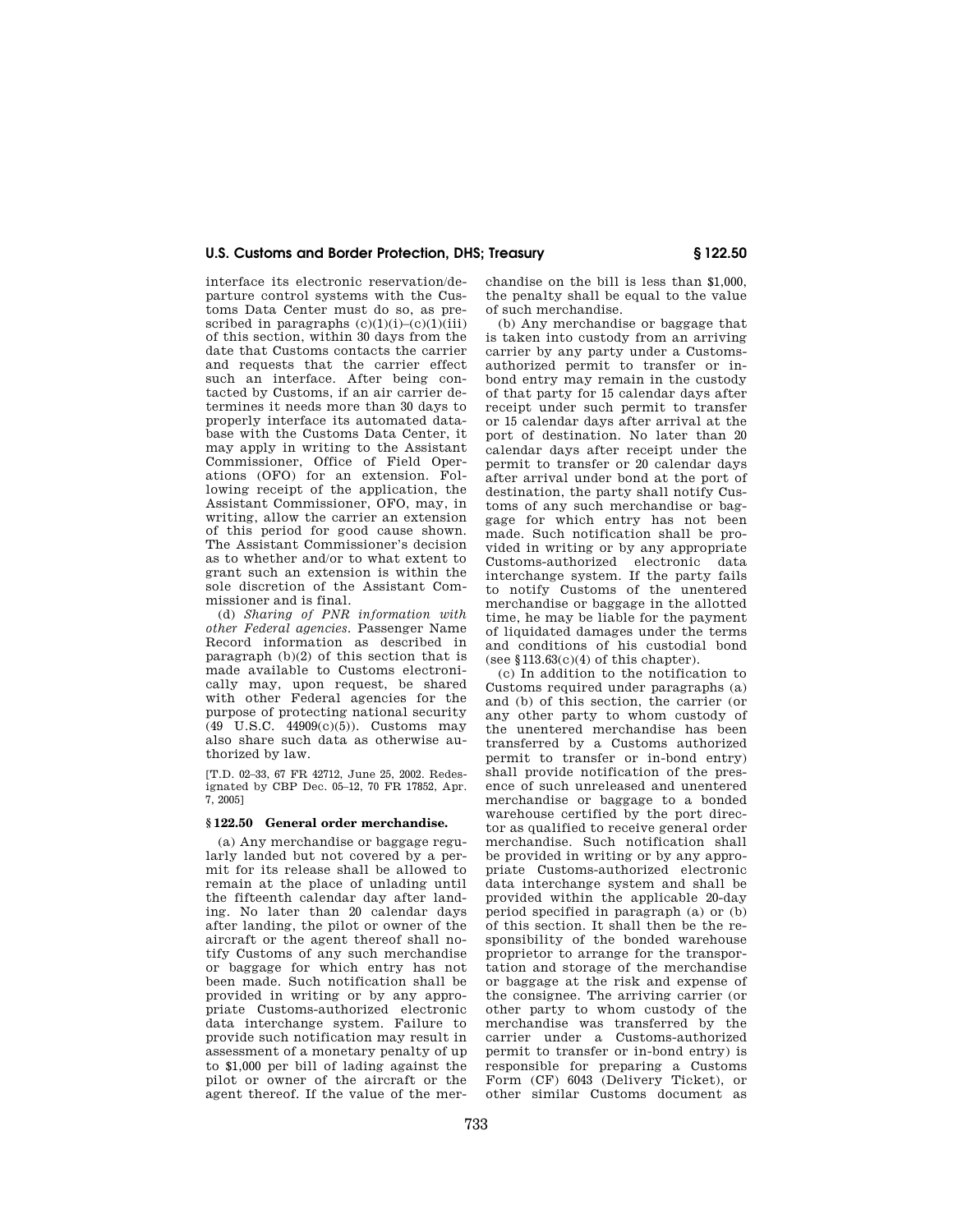designated by the port director or an electronic equivalent as authorized by Customs, to cover the proprietor's receipt of the merchandise and its transport to the warehouse from the custody of the arriving carrier (or other party to whom custody of the merchandise was transferred by the carrier under a Customs-authorized permit to transfer or in-bond entry) (*see* §19.9 of this chapter). Any unentered merchandise or baggage shall remain the responsibility of the carrier, pilot, or person in charge of the importing aircraft, or the agent thereof, or party to whom the merchandise has been transferred under a Customs authorized permit to transfer or in-bond entry, until it is properly transferred from his control in accordance with this paragraph. If the party to whom custody of the unentered merchandise or baggage has been transferred by a Customs-authorized permit to transfer or in-bond entry fails to notify a Customs-approved bonded warehouse of such merchandise or baggage within the applicable 20-calendar-day period, he may be liable for the payment of liquidated damages of \$1,000 per bill of lading under the terms and conditions of his international carrier or custodial bond (see §§113.63(b), 113.63(c) and 113.64(b) of this chapter).

(d) If the carrier or any other party to whom custody of the unentered merchandise has been transferred by a Customs-authorized permit to transfer or in-bond entry fails to timely relinquish custody of the merchandise to a Customs-approved bonded General Order warehouse, the carrier or other party may be liable for liquidated damages equal to the value of that merchandise under the terms and conditions of his international carrier or custodial bond, as applicable.

(e) If the bonded warehouse operator fails to take possession of unentered and unreleased merchandise or baggage within five calendar days after receipt of notification of the presence of such merchandise or baggage under this section, he may be liable for the payment of liquidated damages under the terms and conditions of his custodial bond (see  $$113.63(a)(1)$  of this chapter). If the port director finds that the warehouse proprietor cannot accept the goods because they are required by law to be

## **§ 122.51 19 CFR Ch. I (4–1–11 Edition)**

exported or destroyed (*see* §127.28 of this chapter), or for other good cause, the goods will remain in the custody of the arriving carrier or other party to whom the goods have been transferred under a Customs-authorized permit to transfer or in-bond entry. In this event, the carrier or other party will be responsible under bond for exporting or destroying the goods, as necessary (*see*  §§113.63(c)(3) and 113.64(b) of this chapter).

(f) In ports where there is no bonded warehouse authorized to accept general order merchandise, or if merchandise requires specialized storage facilities that are unavailable in a bonded facility, the port director, after having received notice of the presence of unentered merchandise or baggage in accordance with the provisions of this section, shall direct the storage of the merchandise by the carrier or by any other appropriate means.

(g) Merchandise taken into the custody of the port director pursuant to section 490(b), Tariff Act of 1930, as amended (19 U.S.C. 1490(b)), shall be sent to a general order warehouse after 1 day after the day the aircraft arrived, to be held there at the risk and expense of the consignee.

[T.D. 98–74, 63 FR 51288, Sept. 25, 1998, as amended by T.D. 02–65, 67 FR 68033, Nov. 8, 2002]

## **Subpart F—International Traffic Permit**

#### **§ 122.51 Aircraft of domestic origin registered in the U.S.**

After Customs inspection of the aircraft, passengers, baggage and merchandise at the entry airport, commercial aircraft of domestic origin registered in the U.S. may be allowed to proceed to other airports in the U.S. without permit.

#### **§ 122.52 Aircraft of foreign origin registered in the U.S.**

(a) *Application.* This section applies to commercial aircraft (as defined in §122.1(d)) of foreign origin registered in the U.S. and arriving in the U.S. from a foreign area.

(b) *Aircraft entered as an imported article.* If an aircraft covered by this section is entered as an imported article,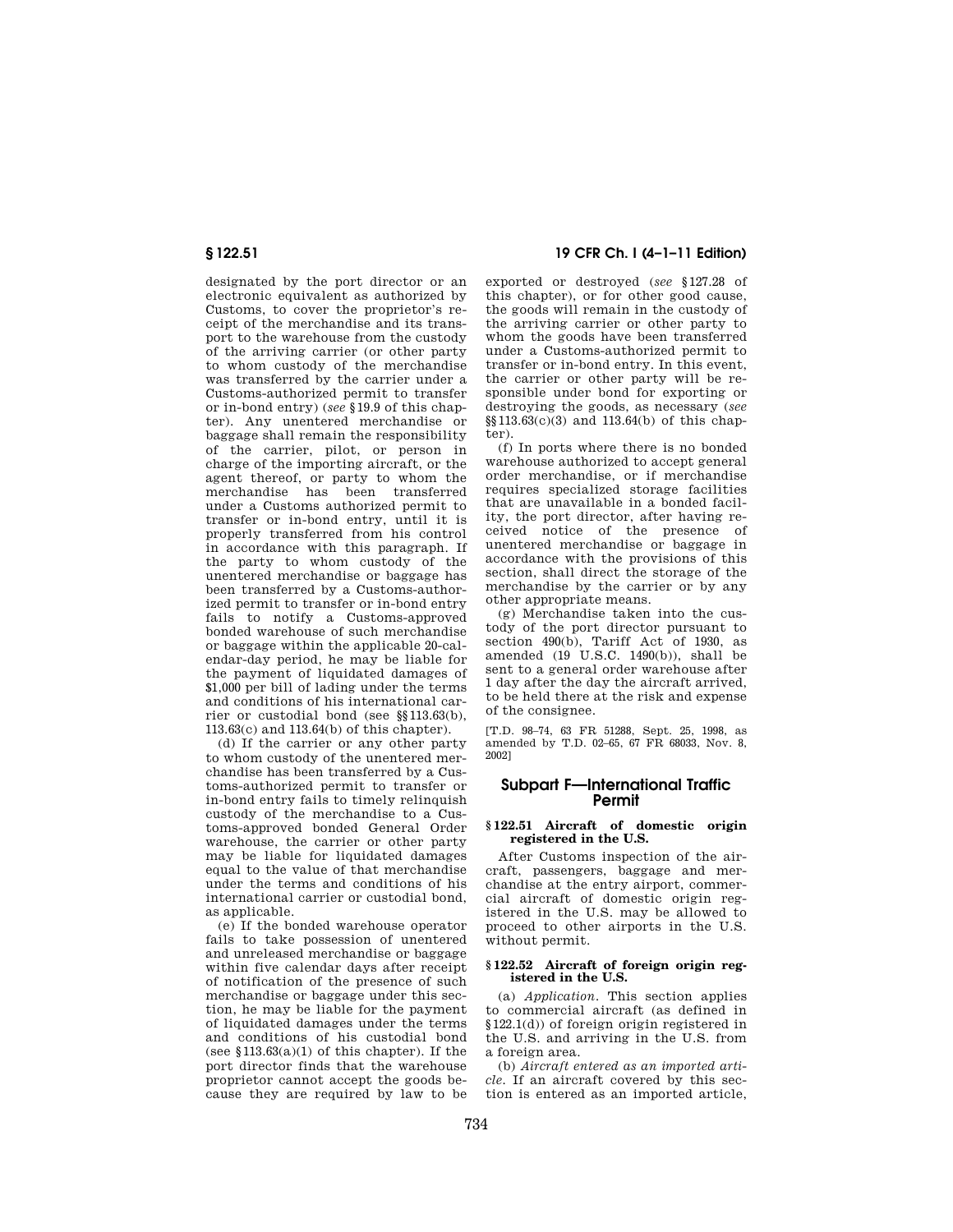and any applicable duty for the aircraft has been paid on a prior arrival, it may be allowed to proceed as other than an imported article. In this instance, the aircraft commander must file a declaration that states the:

(1) Port where entry was made;

(2) Date duty, if any, was paid; and

(3) Number of the entry.

(c) *Aircraft not entered as imported article*—(1) *Treatment as other than an imported article.* A commercial aircraft covered by this section which has not been entered as an imported article may travel from airport to airport in the U.S. without payment of duty. Each commercial aircraft shall proceed under a permit on Customs Form 7507 or 7509, as provided in §122.54. Treatment of the aircraft as other than an imported article shall continue for so long as the aircraft:

(i) Is used only for commercial purposes between the U.S. and foreign areas; and

(ii) Will leave the U.S. for a foreign destination in commercial use or carrying neither passengers nor cargo.

(2) *Treatment as an imported article.*  Any aircraft covered by this section which was not entered as an imported article shall make entry if it:

(i) Is withdrawn from commercial use between the U.S. and foreign areas; or

(ii) Is used in the U.S. in a way not reasonably related to efficient commercial use of the aircraft between the U.S. and foreign areas.

(3) *Aircraft damage and duty payment*—(i) *Substantial damage to commercial aircraft.* If an accident causes substantial damage to a commercial aircraft, no entry or duty payment is required for any part of the wreckage.

(ii) *Less than substantial damage and export.* If an accident does not cause substantial damage to a commercial aircraft, salvageable parts of the wrecked aircraft may be exported. In this circumstance, the aircraft, as a whole or in part, is not considered to be withdrawn from commerical use and is not subject to entry or to duty as imported merchandise.

(iii) *Less than substantial damage and no export.* If an accident does not cause substantial damage to a commercial aircraft and the wrecked aircraft or any salvageable part of it is not exported, then:

(A) Entry is required to be made for the damaged aircraft or any salvageable part of it; and

(B) A duty payment, if applicable, based on the condition of the aircraft following the accident, is required.

#### **§ 122.53 Aircraft of foreign registry chartered or leased to U.S. air carriers.**

Aircraft of foreign registry leased or chartered to a U.S. air carrier, while being operated by the U.S. air carrier under the provisions of the Federal Aviation Administration regulations (14 CFR 121.153), shall be treated as U.S. registered aircraft for purposes of this subpart.

#### **§ 122.54 Aircraft of foreign registry.**

(a) *Application.* For any commercial aircraft of foreign registry arriving in the U.S., the aircraft commander or agent shall file for an international traffic permit when the aircraft;

(1) Is not an imported article; and

(2) Is ferried (proceeds carrying neither passengers nor cargo) from the airport of first arrival to one or more airports in the U.S. (For permit to proceed with residue cargo, passengers, or crewmembers for discharge in the U.S., see subpart I of this part).

(b) *International traffic permit.* The international traffic permit shall be filed on Customs Form 7507 by the carrier or its agent. Customs Form 7509 may be used if the aircraft arrives directly from Canada on a flight beginning in Canada and ending in the U.S. Either form shall show the following information and must be approved by the appropriate Customs officer:

(1) Type of aircraft;

(2) Nationality and registration num-

ber of aircraft; (3) Name and country of aircraft

manufacturer; (4) Name of aircraft commander;

(5) Country from which aircraft arrived;

(6) Name and location of airport where international traffic permit is issued;

(7) Date international traffic permit is issued;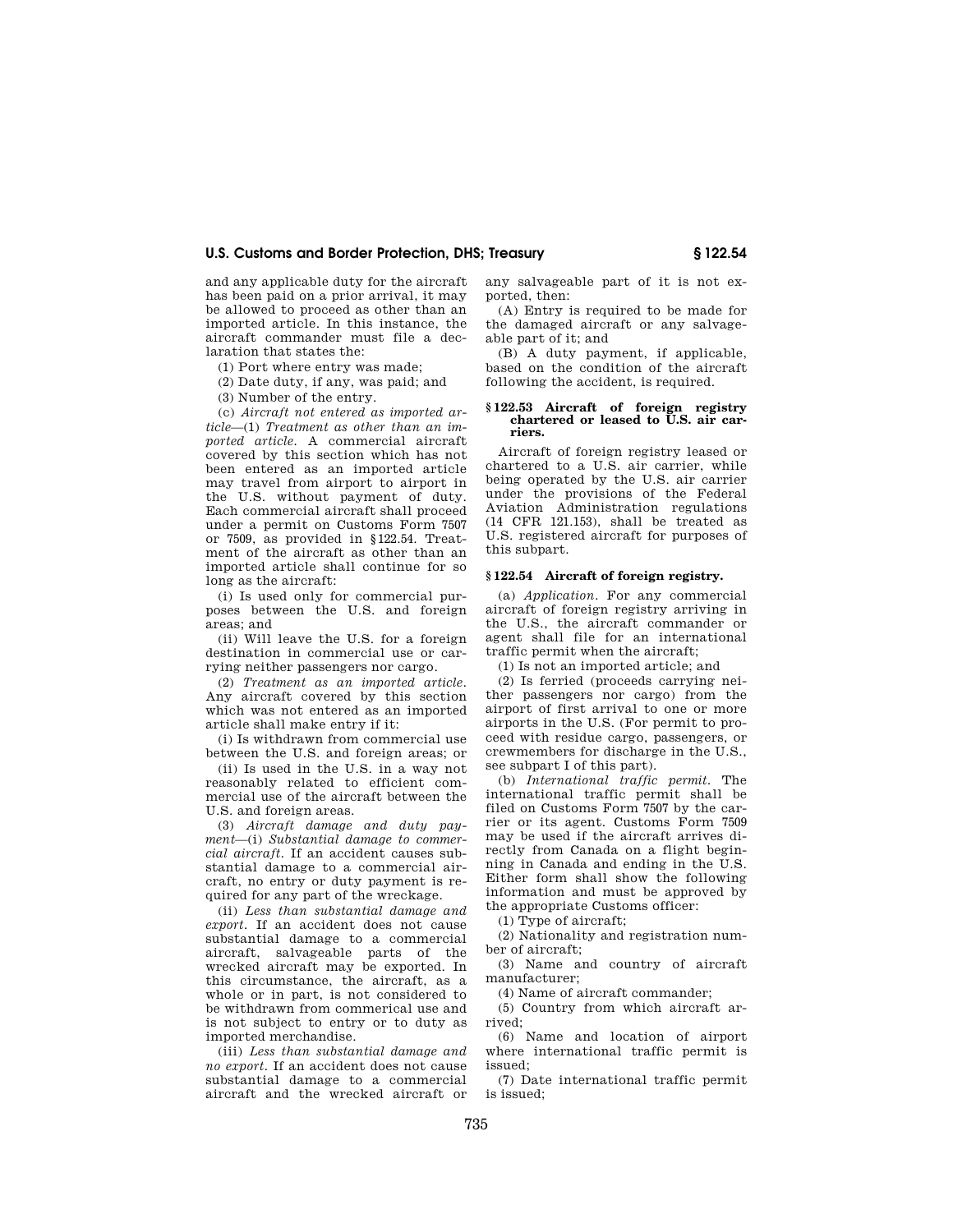(8) Name and location of airport to which aircraft is proceeding;

(9) Purpose of stay in the U.S.;

(10) Signature of Customs officer giving permit.

(c) *Permit on board.* The international traffic permit shall be kept on board the aircraft while in the U.S.

(d) *Intermediate airports.* For each airport at which the aircraft lands, the Customs officer, or airport manager if there is no Customs officer present, shall note the following information on the permit:

(1) Name and location of the airport;

(2) Date and arrival time;

(3) Purpose of the visit;

(4) Name and location of the next airport to be visited; and

(5) Date and time of departure.

(e) *Final airport.* The international traffic permit shall be given to the Customs officer in charge at the airport of final clearance for a foreign destination. Before clearance is given, the Customs officer shall make sure that the aircraft was properly inspected by Customs in the U.S.

(f) *Port of issue.* The international traffic permit shall be returned after final clearance to the director of the port where the permit was issued, to be kept on file.

(g) *Enforcement.* Once the permit to proceed has been issued for an aircraft, the director of the port of issue must receive notice that the aircraft has made final clearance. If notice is not received within 60 days, the port director shall report the matter to the Customs agent in charge of the area for investigation.

## **Subpart G—Clearance of Aircraft and Permission To Depart**

#### **§ 122.61 Aircraft required to clear.**

(a) Private aircraft leaving the United States as defined in §122.22, for a foreign area are required to clear as set forth in §122.26. All other aircraft, except for public aircraft leaving the United States for a foreign area, are required to clear if:

(1) Carrying passengers and/or merchandise for hire; or

(2) Taking aboard or discharging passengers and/or merchandise for hire in a foreign area.

(b) Any aircraft used by members of air travel clubs are required to clear, and foreign aircraft traveling under a permit to proceed shall also clear.

[T.D. 88–12, 53 FR 9292, Mar. 22, 1988, as amended at CBP Dec. 08-43, 73 FR 68313, Nov. 18, 2008]

#### **§ 122.62 Aircraft not otherwise required to clear.**

(a) *Bureau of the Census.* Under Bureau of the Census Regulations (15 CFR part 30), aircraft not required to clear by §122.61 shall obtain permission to depart if carrying merchandise from the U.S. to Puerto Rico or from Puerto Rico to the U.S.

(b) *Bureau of Industry and Security.*  Aircraft leaving the U.S. for a foreign area must be cleared by Customs if a validated license from the Bureau of Industry and Security (Department of Commerce) is required for the aircraft under the Export Administration Regulations (15 CFR parts 730 through 774). Aircraft are not required to clear if the Secretary of Commerce issues a permit allowing departure without clearance.

(c) *Department of State.* Aircraft not covered by Export Administration Regulations are subject to the Department of State export licensing authority as set out in 22 CFR parts 121 and 123. Such aircraft may depart from the U.S. only with the proper Department of State license.

[T.D. 88–12, 53 FR 9292, Mar. 22, 1988, as amended by T.D. 93–61, 58 FR 41425, Aug. 4, 1993; CBP Dec. 04–28, 69 FR 52599, Aug. 27, 2004; 69 FR 54179, Sept. 2, 2004]

### **§ 122.63 Scheduled airlines.**

The aircraft commander or agent shall request clearance or permission to depart for aircraft of scheduled airlines covered by this subpart.

(a) *Clearance at other than airport of final departure.* Aircraft may clear at each airport where merchandise and/or passengers are taken on board for transport outside of the U.S. The clearance applies only to the merchandise and passengers boarding at each place. Clearance shall be requested at the Customs port of entry (regardless of whether it is an international airport) nearest to the place where merchandise and/or passengers are taken on board.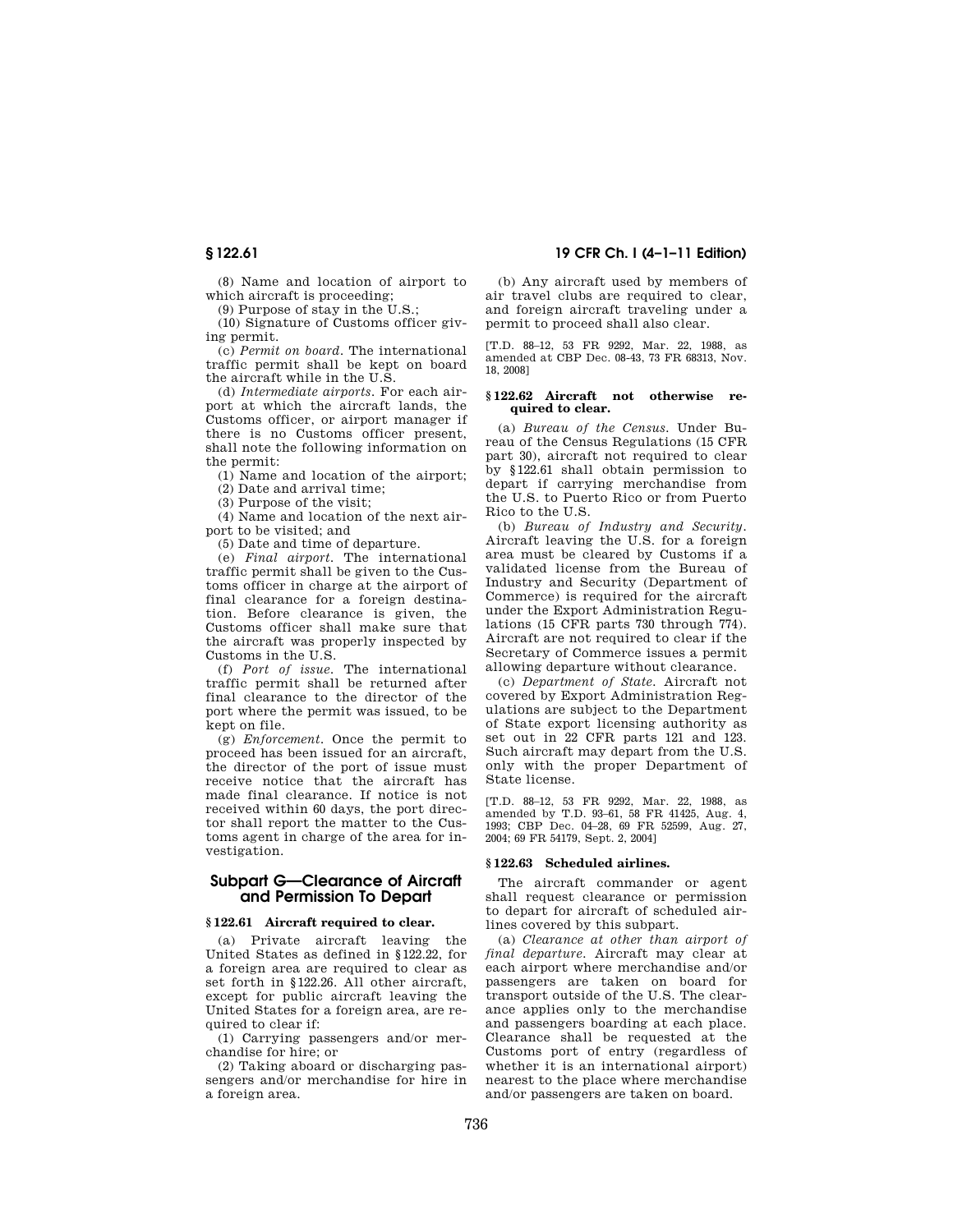(b) *Clearance at final departure airport.*  Clearance or permission to depart may be requested at the Customs port of entry (regardless of whether it is an international airport) nearest the last departure airport.

## **§ 122.64 Other aircraft.**

Clearance or permission to depart shall be requested by the aircraft commander or agent for aircraft covered by this subpart other than those of scheduled airlines. The request must be made to the director of the port of entry (regardless of whether it is an international airport) nearest the final departure airport.

#### **§ 122.65 Failure to depart.**

Once an aircraft has been cleared or given permission to depart it must depart within 72 hours. The aircraft commander or agent shall report promptly to the port director if departure is delayed beyond or cancelled within 72 hours after the aircraft received clearance or permission to depart.

#### **§ 122.66 Clearance or permission to depart denied.**

If advance electronic air cargo information is not received as provided in §192.14 of this chapter, Customs and Border Protection may deny clearance or permission for the aircraft to depart from the United States.

[CBP Dec. 03–32, 68 FR 68173, Dec. 5, 2003]

## **Subpart H—Documents Required for Clearance and Permission To Depart; Electronic Manifest Requirements for Passengers, Crew Members, and Non-Members Commercial Aircraft Departing From the United States**

#### **§ 122.71 Aircraft departing with no commercial export cargo.**

(a) *Application.* This section applies to aircraft departing for foreign territory with no export cargo, but not to those aircraft which are themselves being exported.

(1) Such aircraft may clear by telephone in advance with the director of the port of departure if departing empty or carrying only:

(i) Passengers for hire; or

(ii) Non-commercial cargo for which Shipper's Export Declarations are not required.

(2) If not cleared by telephone, an air cargo manifest containing the following statement, signed by the aircraft commander or agent, shall be submitted to Customs:

I declare to the best of my knowledge and belief that there is no cargo on board this aircraft.

Signature<br>(Aircraft Commander or Agent)

(b) *Timeliness.* The request for telephone clearance must be received by the Customs officer in charge with sufficient time remaining before departure to ensure that Customs may undertake any necessary examination of the aircraft and cargo.

(c) *Documentation.* If clearance is granted by telephone, the aircraft commander is not required to file the documents required by this subpart.

#### **§ 122.72 Aircraft departing with commercial export cargo.**

If an aircraft with export cargo leaves the U.S. for any foreign area, a general declaration, if required, an air cargo manifest and any required Shipper's Export Declarations, shall be filed in accordance with this subpart for all cargo on the aircraft, and for the aircraft itself if exported as merchandise. See §122.79 for special requirements regarding shipments to U.S. possessions.

#### **§ 122.73 General declaration and air cargo manifest.**

(a) *General declaration*—(1) *Form.* The general declaration shall be on Customs Form 7507 and shall show all information required.

(2) *Preparation and filing.* The aircraft commander or agent shall file two copies of the general declaration with Customs at the departure airport.

(3) *Exception.* A general declaration shall not be required if the air cargo manifest, Customs Form 7509, contains the statement shown in paragraph (b) of this section.

(b) *Air cargo manifest*—(1) *Form.* The air cargo manifest shall be on Customs Form 7509, and shall show all information required. If a general declaration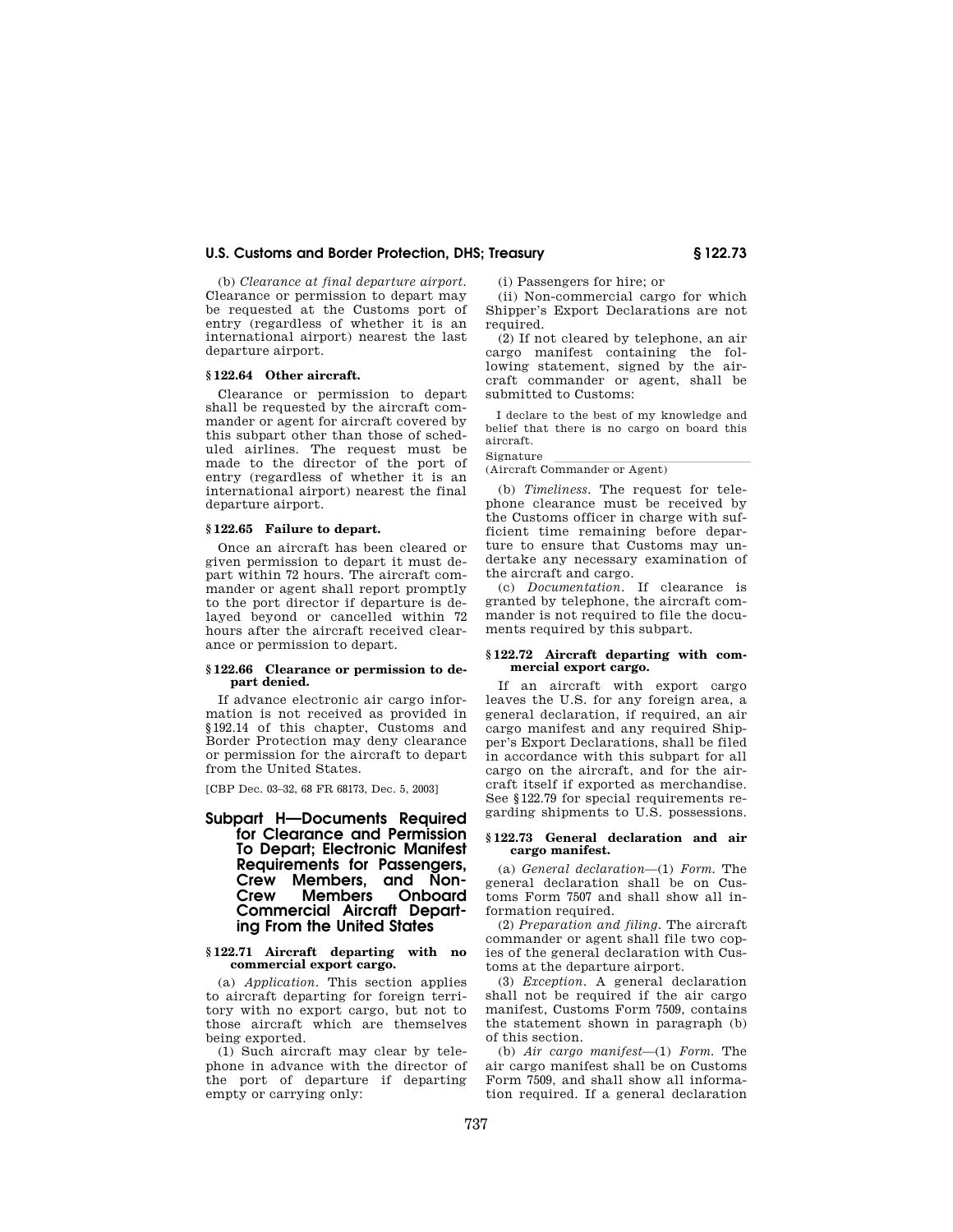is not presented, the following statement, signed by the aircraft commander or agent, shall appear on the form:

I declare that all statements contained in this manifest, including the account of the cargo on board this aircraft, are complete, exact, and true to the best of my knowledge.

Signature<br>(Aircraft Commander or Agent)

(2) *Preparation and filing.* The aircraft commander or agent shall file two copies of the air cargo manifest with the Customs at the departure airport. Three copies of the air cargo manifest shall be filed if the aircraft is covered by §122.77(b). The air cargo manifest must be filed in:

(i) Complete form, with all required Shipper's Export Declarations (see §122.75); or

(ii) Incomplete form (pro forma) under §122.74.

#### **§ 122.74 Incomplete (pro forma) manifest.**

(a) *Application*—(1) *Shipments to foreign countries.* Except for aircraft bound for foreign locations referred to in paragraph (b) of this section, clearance, or permission to depart may be given to an aircraft bound for a foreign location by the Customs at the departure airport before a complete manifest or all required Shipper's Export Declarations have been filed, if a proper bond is filed on Customs Form 301, containing the bond conditions set forth in subpart G of part 113 of this chapter.

(2) *Shipments to Puerto Rico.* As provided in §122.79(b), any required air cargo manifest or Shipper's Export Declarations for direct flights between the U.S. and Puerto Rico shall be filed with the appropriate Customs officer upon arrival in Puerto Rico. If any required manifest or Shipper's Export Declarations are not filed with the appropriate Customs officer within one business day after arrival in Puerto Rico, a proper bond shall be filed at that time on Customs Form 301, containing the bond conditions set forth in subpart G of part 113 of this chapter.

(b) *Exceptions.* An incomplete manifest will not be accepted:

(1) During any time covered by a proclamation of the President that a

**§ 122.74 19 CFR Ch. I (4–1–11 Edition)** 

state of war exists between foreign nations; or

(2) If the aircraft is departing on a flight from the U.S. directly or indirectly to a foreign country listed in §4.75 of this chapter.

In both cases, a complete air cargo manifest and all required Shipper's Export Declarations shall be filed with the port director before the aircraft will be cleared.

(c) *Filing under bond.* An incomplete set of documents may be filed only when accompanied by the proper bond. Under the bond, a complete set of documents shall be filed within whichever of the following time periods is appropriate:

(1) *Shipments to foreign countries.* All required Shipper's Export Declarations and a complete air cargo manifest shall be filed by the airline not later than the fourth business day after clearance (when clearance is required) or departure (when clearance is not required) of the aircraft.

(2) *Shipments to and from Puerto Rico.*  For shipments from the U.S. to Puerto Rico, the complete manifest (when required) and all required Shipper's Export Declarations shall be filed not later than the seventh business day after arrival into Puerto Rico. For shipments from Puerto Rico to the U.S., the complete manifest (when required) and all required Shipper's Export Declarations shall be filed not later than the seventh business day after departure from Puerto Rico.

(3) *Shipments to U.S. possessions.* For shipments between the U.S. or Puerto Rico and possessions of the U.S., a complete manifest and all required Shipper's Export Declarations shall be filed by the airline not later than the seventh business day after departure. See §122.79.

(d) *Declaration required.* A declaration shall be made on the incomplete manifest that:

(1) All required documents will be filed within the 4-day bond period; or

(2) All required documents will be filed within the 7-day bond period.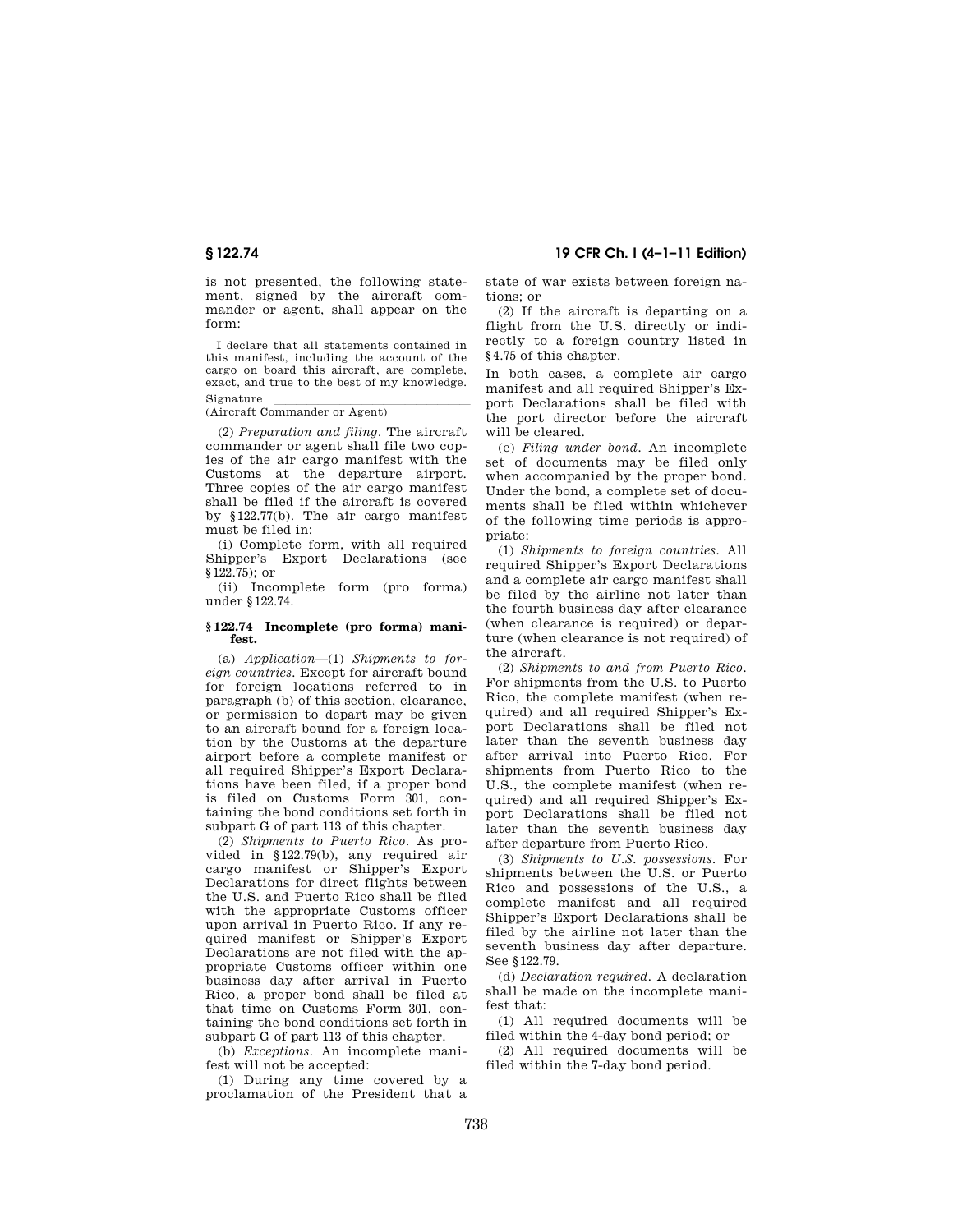Once all documents have been filed, a statement as required by §122.75(b) shall be made.

[T.D. 88–12, 53 FR 9292, Mar. 22, 1988, as amended by T.D. 93–61, 58 FR 41425, Aug. 4, 1993]

### **§ 122.75 Complete manifest.**

(a) *Contents.* A complete air cargo manifest shall list all cargo laden, and show for each item the air waybill number, or marks and numbers on packages and the type of goods carried. If an item does not require a Shipper's Export Declaration, it shall be noted on the air cargo manifest.

(1) *Shipments on an air waybill.* A copy of each air waybill on which shipments are listed may be attached to the air cargo manifest, and the number of the air waybill may be listed on the air cargo manifest. The statement "Cargo as per Air Waybill Attached'' must appear on the air cargo manifest if this is done.

(2) *Direct departure.* This subsection applies only to direct departures of shipments requiring a Shipper's Export Declaration. A copy of each declaration may be attached to the air cargo manifest, and the number of each declaration shall be listed on the air cargo manifest in the column for air waybill numbers. The statement ''Cargo as per Export Declarations Attached'' must appear on the manifest if this is done.

(b) *Statement required.* (1) When all required documents are ready for filing, the following statement must appear on the air cargo manifest, or on the general declaration form if an air cargo manifest is not required:

Attached Shipper's Export Declarations represent a full and complete enumeration and description of the cargo carried in this flight except that listed on the cargo manifest.

(2) If an incomplete set of documents has been filed and is later completed, the following statement shall accompany the Shipper's Export Declarations and any required air cargo manifests:

Attached Shipper's Export Declarations represent a full and complete enumeration and description of the cargo carried on air-<br>craft No.  $\qquad \qquad$  Flight No.  $\qquad$  cleared craft No. \_\_\_\_\_\_\_, Flight No. \_\_\_\_\_\_ cleared<br>direct for \_\_\_\_\_\_\_, on \_\_\_\_\_\_\_ except cargo direct for \_\_\_\_\_, on \_\_\_\_\_\_except cargo<br>listed on any cargo manifest required to be filed for such flight.

Airline<br>Authorized Agent Authorized Agent

### **§ 122.75a Electronic manifest requirement for passengers onboard commercial aircraft departing from the United States.**

(a) *Definitions.* The definitions set forth in §122.49a(a) also apply for purposes of this section.

(b) *Electronic departure manifest*—(1) *General*—(i) *Basic requirement.* Except as provided in paragraph (c) of this section, an appropriate official of each commercial aircraft (carrier) departing from the United States en route to any port or place outside the United States must transmit to the Advance Passenger Information System (APIS; referred to in this section as the Customs and Border Protection (CBP) system), the electronic data interchange system approved by CBP for such transmissions, an electronic passenger departure manifest covering all passengers checked in for the flight. A passenger manifest must be transmitted separately from a crew member manifest required under §122.75b if transmission is in U.S. EDIFACT format. The passenger manifest must be transmitted to the CBP system at the place and time specified in paragraph (b)(2) of this section, in the manner set forth under paragraph  $(b)(1)(ii)$  of this section.

(ii) *Transmission of manifests.* A carrier required to make passenger departure manifest transmissions to the CBP system under paragraph  $(b)(1)(i)$  of this section must make the required transmissions covering all passengers checked in for the flight in accordance with either paragraph  $(b)(1)(ii)(A)$ ,  $(B)$ , (C), or (D) of this section, as follows:

(A) *Non-interactive batch transmission option.* A carrier that chooses not to transmit required passenger manifests by means of a CBP-certified interactive electronic transmission system under paragraph  $(b)(1)(ii)(B)$ ,  $(C)$ , or  $(D)$  of this section must make batch manifest transmissions in accordance with this paragraph  $(b)(1)(ii)(A)$  by means of a non-interactive electronic transmission system approved by CBP. The carrier may make a single, complete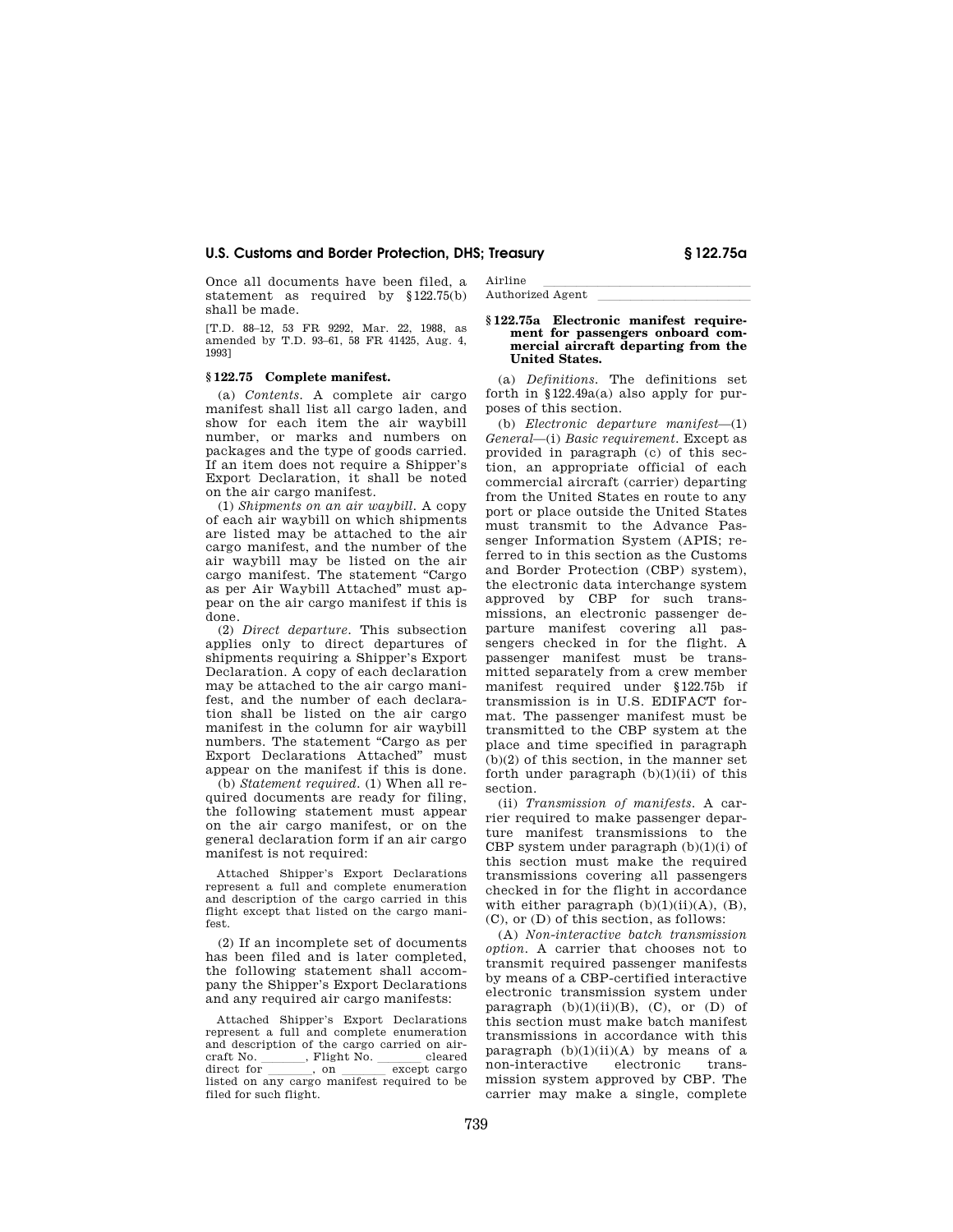batch manifest transmission containing the data required under para- $\sigma$  and (b)(3) of this section for all passengers checked in for the flight or two or more partial batch manifest transmissions, each containing the required data for the identified passengers and which together cover all passengers checked in for the flight. After receipt of the manifest information, the CBP system will perform an initial security vetting of the data and send to the carrier by a non-interactive transmission method a ''not-cleared'' instruction for passengers identified as requiring additional security analysis and a ''selectee'' instruction for passengers requiring secondary screening (e.g., additional examination of the person and/or his baggage) under applicable Transportation Security Administration (TSA) requirements. The carrier must designate as a ''selectee'' any passenger so identified during initial security vetting, in accordance with applicable TSA requirements. The carrier must not issue a boarding pass to, or load the baggage of, any passenger subject to the ''not-cleared'' instruction and must contact the Transportation Security Administration (TSA) to seek resolution of the ''not-cleared'' instruction by providing, if necessary, additional relevant information relative to the "not-cleared" passenger. TSA will notify the carrier if a ''not-cleared'' passenger is cleared for boarding or downgraded to ''selectee'' status based on the additional security analysis.

(B) *Interactive batch transmission option.* A carrier, upon obtaining CBP certification, in accordance with paragraph  $(b)(1)(ii)(E)$  of this section, may make manifest transmissions by means of an interactive electronic transmission system configured for batch transmission of data and receipt from the CBP system of appropriate messages. A carrier operating under this paragraph must make manifest transmissions by transmitting a single, complete batch manifest containing the data required under paragraph  $(b)(3)$  of this section for all passengers checked in for the flight or two or more partial batch manifests, each containing the required data for the identified passengers and which together cover all passengers checked in

## **§ 122.75a 19 CFR Ch. I (4–1–11 Edition)**

for the flight. In the case of connecting passengers arriving at the connecting airport already in possession of boarding passes for a flight departing from the United States whose data have not been collected by the carrier, the carrier must transmit required manifest data for these passengers when they arrive at the gate, or some other suitable place designated by the carrier, for the flight. After receipt of the manifest information, the CBP system will perform an initial security vetting of the data and send to the carrier by interactive electronic transmission, as appropriate, a ''cleared'' instruction for passengers not matching against the watch list, a ''not-cleared'' instruction for passengers identified as requiring additional security analysis, and a ''selectee'' instruction for passengers who require secondary screening (e.g., additional examination of the person and/or his baggage) under applicable TSA requirements. The carrier must designate as a ''selectee'' any passenger so identified during initial security vetting, in accordance with applicable TSA requirements. The carrier must not issue a boarding pass to, or load the baggage of, any passenger subject to a ''notcleared'' instruction and, in the case of connecting passengers (as described in this paragraph), the carrier must not board or load the baggage of any such passenger until the CBP system returns a "cleared" or "selectee" response for that passenger. Where a "selectee" instruction is received for a connecting passenger, the carrier must ensure that such passenger undergoes secondary screening before boarding. The carrier must seek resolution of a ''not-cleared'' instruction by contacting TSA and providing, if necessary, additional relevant information relative to the "notcleared'' passenger. Upon completion of the additional security analysis, TSA will notify the carrier if a "not-cleared" passenger is cleared for boarding or downgraded to ''selectee'' status based on the additional security analysis. No later than 30 minutes after the securing of the aircraft, the carrier must transmit to the CBP system a message reporting any passengers who checked in but were not onboard the flight. The message must identify the passengers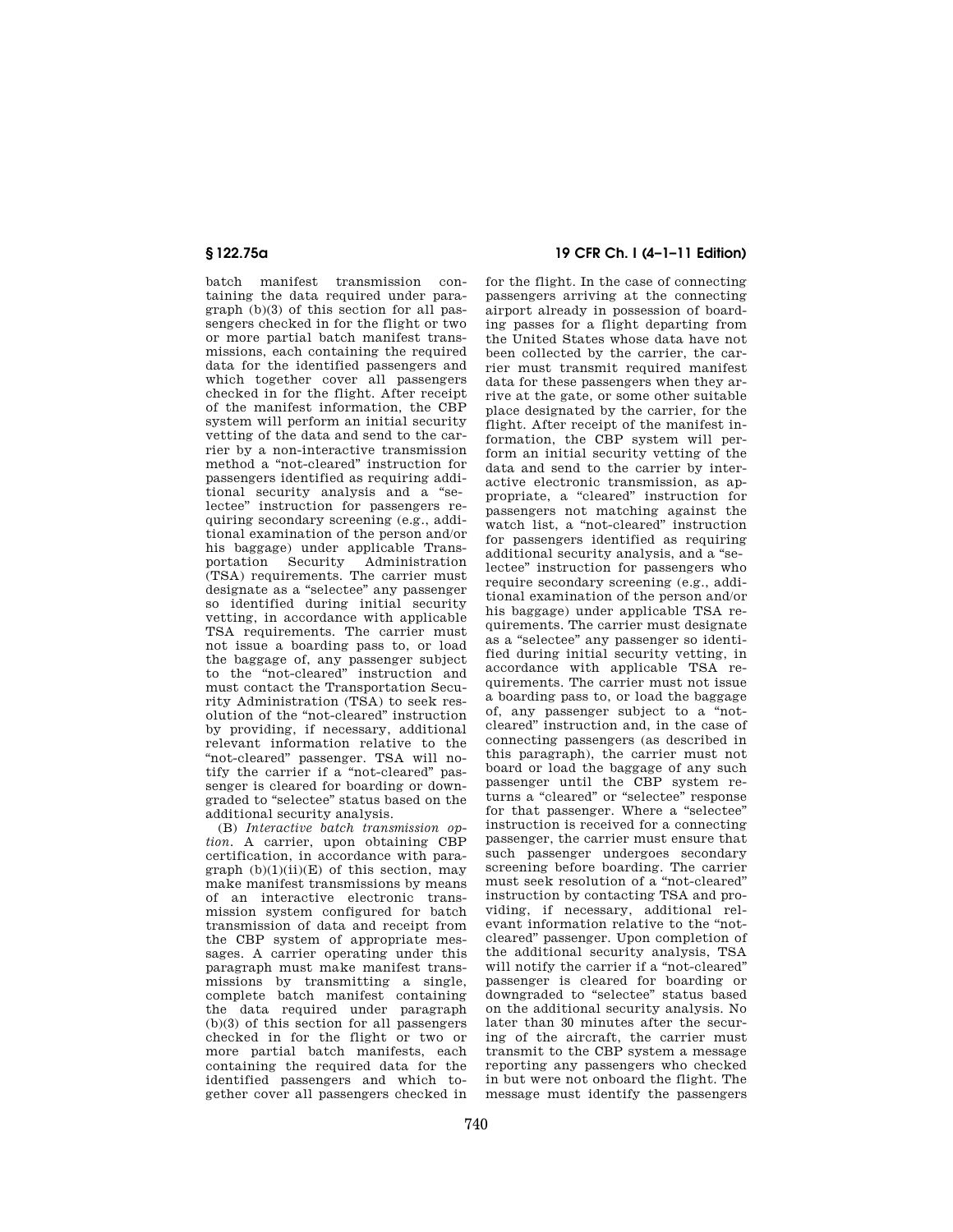by a unique identifier selected or devised by the carrier or by specific passenger data (name) and may contain the unique identifiers or data for all passengers onboard the flight or for only those passengers who checked in but were not onboard the flight.

(C) *Interactive individual passenger information transmission option.* A carrier, upon obtaining CBP certification, in accordance with paragraph  $(b)(1)(ii)(E)$ of this section, may make manifest transmissions by means of an interactive electronic transmission system configured for transmitting individual passenger data for each passenger and for receiving from the CBP system appropriate messages. A carrier operating under this paragraph must make such transmissions as individual passengers check in for the flight or, in the case of connecting passengers arriving at the connecting airport already in possession of boarding passes for a flight departing from the United States whose data have not been collected by the carrier, as these connecting passengers arrive at the gate, or some other suitable place designated by the carrier for the flight. With each transmission of manifest information by the carrier, the CBP system will perform an initial security vetting of the data and send to the carrier by interactive electronic<br>transmission, as appropriate, a as appropriate, a ''cleared'' instruction for passengers not matching against the watch list, a ''not-cleared'' instruction for passengers identified during initial security vetting as requiring additional security analysis, and a ''selectee'' instruction for passengers requiring secondary screening (e.g., additional examination of the person and/or his baggage) under applicable TSA requirements. The carrier must designate as a ''selectee'' any passenger so identified during initial security vetting, in accordance with applicable TSA requirements. The carrier must not issue a boarding pass to, or load the baggage of, any passenger subject to a "not-cleared" instruction and, in the case of connecting passengers (as described in this paragraph), must not board or load the baggage of any such passenger until the CBP system returns a "cleared" or "selectee'' response for that passenger. Where a "selectee" instruction is received for a connecting passenger, the carrier must ensure that such passenger undergoes secondary screening before boarding. The carrier must seek resolution of a "not-cleared" instruction by contacting TSA and providing, if necessary, additional relevant information relative to the ''not-cleared'' passenger. Upon completion of the additional security analysis, TSA will notify the carrier if a "not-cleared" passenger is cleared for boarding or downgraded to ''selectee'' status based on the additional security analysis. No later than 30 minutes after the securing of the aircraft, the carrier must transmit to the CBP system a message reporting any passengers who checked in but were not onboard the flight. The message must identify the passengers by a unique identifier selected or devised by the carrier or by specific passenger data (name) and may contain the unique identifiers or data for all passengers onboard the flight or for only those passengers who checked in but were not onboard the flight.

(D) *Combined use of interactive methods.* If certified to do so, a carrier may make transmissions under both paragraphs  $(b)(1)(ii)(B)$  and  $(C)$  of this section for a particular flight or for different flights.

(E) *Certification.* Before making any required manifest transmissions under paragraph  $(b)(1)(ii)(B)$  or  $(C)$  of this section, a carrier must subject its electronic transmission system to CBP testing, and CBP must certify that the carrier's system is then presently capable of interactively communicating with the CBP system for effective transmission of manifest data and receipt of appropriate messages under those paragraphs.

(2) *Place and time for submission.* The appropriate official specified in para $graph (b)(1)(i)$  of this section (carrier) must transmit the departure manifest or manifest data as required under paragraphs  $(b)(1)(i)$  and  $(ii)$  of this section to the CBP system (CBP Data Center, CBP Headquarters), in accordance with the following:

(i) For manifests transmitted under paragraph  $(b)(1)(ii)(A)$  and  $(B)$  of this section, no later than 30 minutes prior to the securing of the aircraft;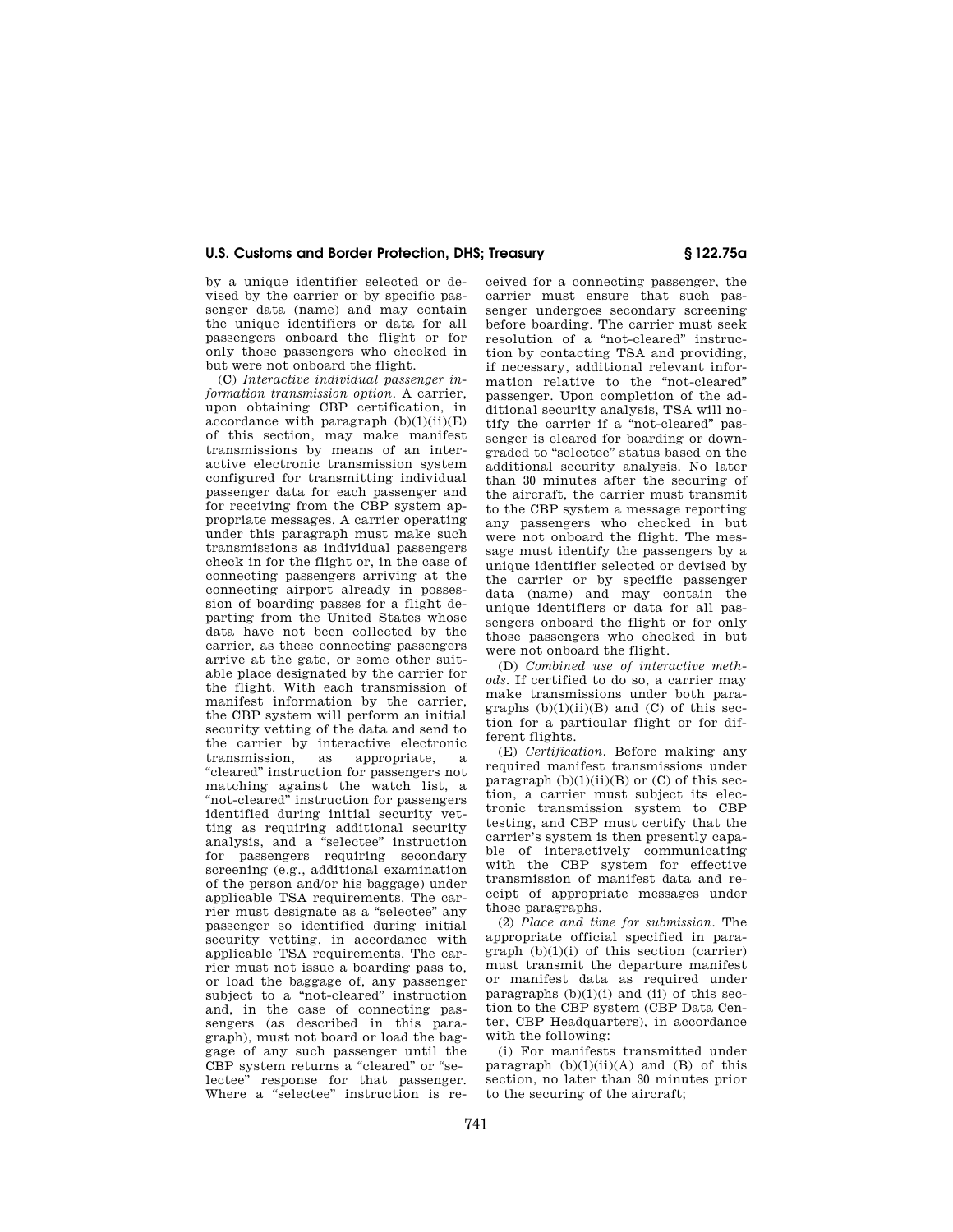(ii) For manifest information transmitted under paragraph  $(b)(1)(ii)(C)$  of this section, no later than the securing of the aircraft; and

(iii) For an aircraft operating as an air ambulance in service of a medical emergency, no later than 30 minutes after departure.

(3) *Information required.* The electronic passenger departure manifest required under paragraph (b)(1) of this section must contain the following information for all passengers, except that the information specified in paragraphs  $(b)(3)(iv)$ ,  $(ix)$ , and  $(xi)$  of this section must be included on the manifest only on or after October 4, 2005:

(i) Full name (last, first, and, if available, middle);

(ii) Date of birth;

(iii) Gender ( $F = female$ ;  $M = male$ );

(iv) Citizenship;

(v) Status on board the aircraft;

(vi) Travel document type (*e.g.*, P =

 $passport$ ;  $A = alien registration card$ ; (vii) Passport number, if a passport is

required; (viii) Passport country of issuance, if

a passport is required;

(ix) Passport expiration date, if a passport is required;

(x) Alien registration number, where applicable:

(xi) Passenger Name Record locator, if available;

(xii) International Air Transport Association (IATA) departure port code;

(xiii) IATA code of port/place of final arrival (foreign port code);

(xiv) Airline carrier code;

(xv) Flight number; and

(xvi) Date of aircraft departure.

(c) *Exception.* The electronic passenger departure manifest specified in paragraph (b)(1) of this section is not required for active duty military personnel traveling as passengers on board a departing Department of Defense commercial chartered aircraft.

(d) *Carrier responsibility for comparing information collected with travel document.* The carrier collecting the information described in paragraph (b)(3) of this section is responsible for comparing the travel document presented by the passenger with the travel document information it is transmitting to CBP in accordance with this section in order to ensure that the information is

**§ 122.75b 19 CFR Ch. I (4–1–11 Edition)** 

correct, the document appears to be valid for travel purposes, and the passenger is the person to whom the travel document was issued.

(e) *Sharing of manifest information.* Information contained in the passenger manifest required under this section that is received by CBP electronically may, upon request, be shared with other Federal agencies for the purpose of protecting national security. CBP may also share such information as otherwise authorized by law.

[CBP Dec. 05–12, 70 FR 17855, Apr. 7, 2005, as amended by CBP Dec. 07–64, 72 FR 48344, Aug. 23, 2007]

#### **§ 122.75b Electronic manifest requirement for crew members and noncrew members onboard commercial aircraft departing from the United States.**

(a) *Definitions.* The definitions set forth in  $$122.49a(a)$  also apply for purposes of this section, except that the definitions of "all-cargo flight," "carrier," "crew member," and "non-crew member'' applicable to this section are found in §122.49b(a).

(b) *Electronic departure manifest*—(1) *General requirement.* Except as provided in paragraph (c) of this section, an appropriate official of each commercial aircraft departing from the United States to any port or place outside the United States must transmit to Customs and Border Protection (CBP) an electronic crew member departure manifest and, for all-cargo flights only, an electronic non-crew member departure manifest covering any crew members and non-crew members onboard. Each manifest must be transmitted to CBP at the place and time specified in paragraph (b)(2) of this section by means of an electronic data interchange system approved by CBP and must set forth the information specified in paragraph (b)(3) of this section. Where both a crew member departure manifest and a non-crew member departure manifest are required for an all-cargo flight, they must be combined in one departure manifest covering both crew members and non-crew members. Where a passenger departure manifest under §122.75a and a crew member departure manifest under this section are required, they must be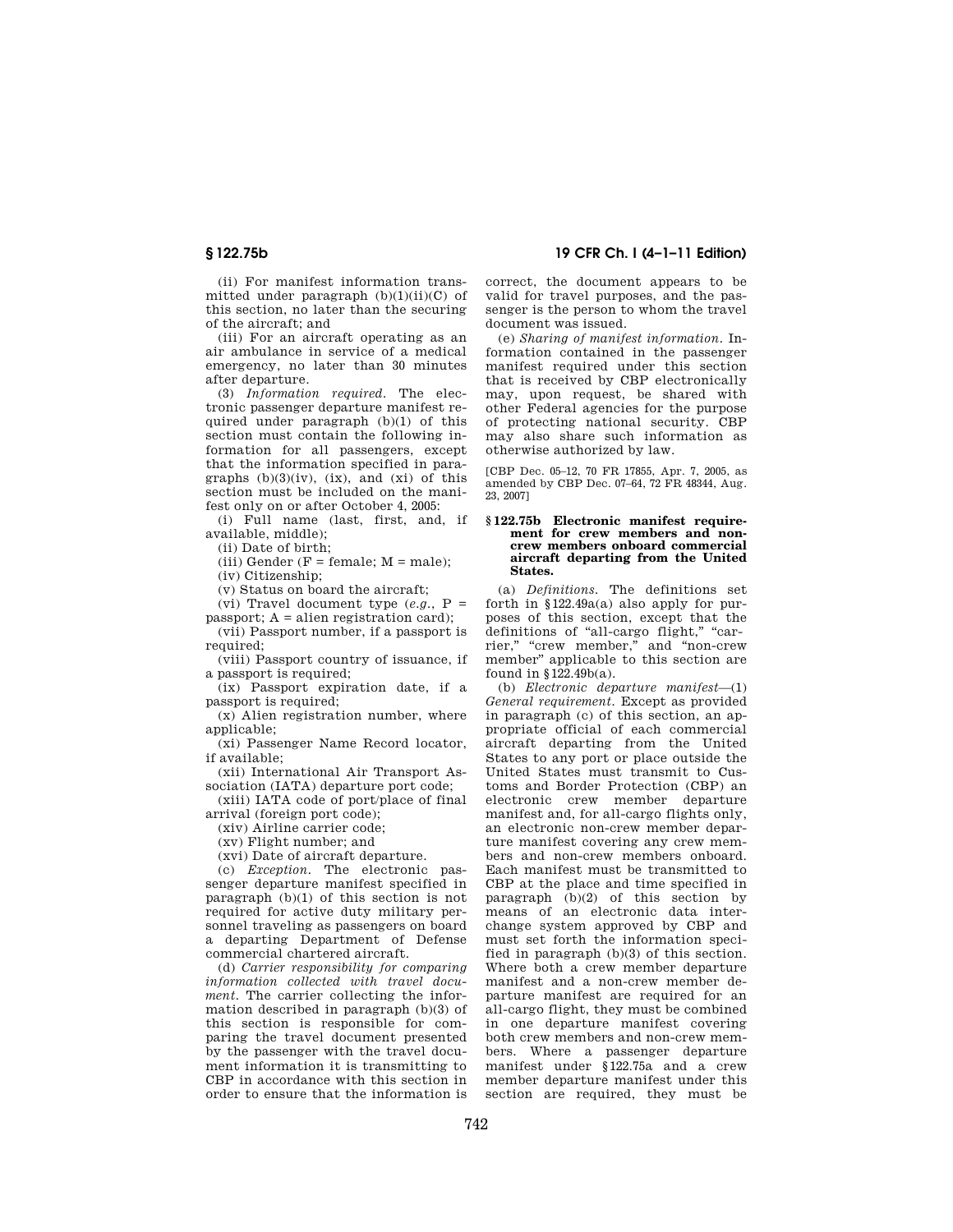transmitted separately if the transmission is in US EDIFACT format.

(2) *Place and time for submission; certification; change to manifest.* (i) *Place and time for submission.* The appropriate official specified in paragraph (b)(1) of this section must transmit the electronic departure manifest required under paragraph (b)(1) of this section to the CBP Data Center, CBP Headquarters, no later than 60 minutes prior to departure of the aircraft, except that for an air ambulance in service of a medical emergency, the manifest must be transmitted to CBP no later than 30 minutes after departure.

(ii) *Certification.* Except as provided in paragraph (c) of this section, the appropriate official, by transmitting the manifest as required under paragraph (b)(1) of this section, certifies that the flight's crew members and non-crew members are included, respectively, on the master crew member list or master non-crew member list previously submitted to CBP in accordance with §122.49c. If a crew member or non-crew member on the manifest is not also included on the appropriate master list, the flight may be denied clearance to depart.

(iii) *Changes to manifest.* The appropriate official is obligated to make necessary changes to the crew member or non-crew member departure manifest after transmission of the manifest to CBP. Necessary changes include adding a name, with other required information, to the manifest or amending previously submitted information. If changes are submitted less than 60 minutes before scheduled flight departure, the air carrier must receive approval from TSA before allowing the flight to depart or the flight may be denied clearance to depart.

(3) *Information required.* The electronic crew member and non-crew member departure manifests required under paragraph (b)(1) of this section must contain the following information for all crew members and non-crew members, except that the information specified in paragraphs  $(b)(iii)$ ,  $(v)$ ,  $(vi)$ (xii), and (xiv) of this section must be included on the manifest only on or after October 4, 2005:

(i) Full name (last, first, and, if available, middle);

(ii) Date of birth;

(iii) Place of birth (city, state—if applicable, country);

(iv) Gender ( $F = \text{female}$ ;  $M = \text{male}$ );

(v) Citizenship;

(vi) Address of permanent residence; (vii) Status on board the aircraft;

(viii) Pilot certificate number and

country of issuance (if applicable); (ix) Travel document type  $(e.g., P =$ 

passport; A = alien registration card);

(x) Passport number, if a passport is required;

(xi) Passport country of issuance, if a passport is required;

(xii) Passport expiration date, if a passport is required;

(xiii) Alien registration number, where applicable;

(xiv) Passenger Name Record locator, if available;

(xv) International Air Transport Association (IATA) departure port code;

(xvi) IATA code of port/place of final arrival (foreign port code);

(xvii) Airline carrier code;

(xviii) Flight number; and

(xix) Date of aircraft departure.

(c) *Exceptions.* The electronic departure manifest requirement specified in paragraph (b)(1) of this section is subject to the following conditions:

(1) Federal Aviation Administration (FAA) Aviation Safety Inspectors with valid credentials and authorization are not subject to the requirement, but the manifest requirement of §122.75a applies to these inspectors, as they are considered passengers on departing flights;

(2) For crew members traveling onboard departing aircraft chartered by the U.S. Department of Defense, the provisions of this section apply regarding electronic transmission of the manifest, except that:

(i) The manifest certification provision of paragraph  $(b)(2)(ii)$  of this section is inapplicable; and

(ii) The TSA manifest change approval requirement of paragraph  $(b)(2)(iii)$  of this section is inapplicable; and

(3) For non-crew members traveling onboard a departing all-cargo flight chartered by the U.S. Department of Defense, the manifest is not required, but the manifest requirement of §122.75a applies to these persons, as, in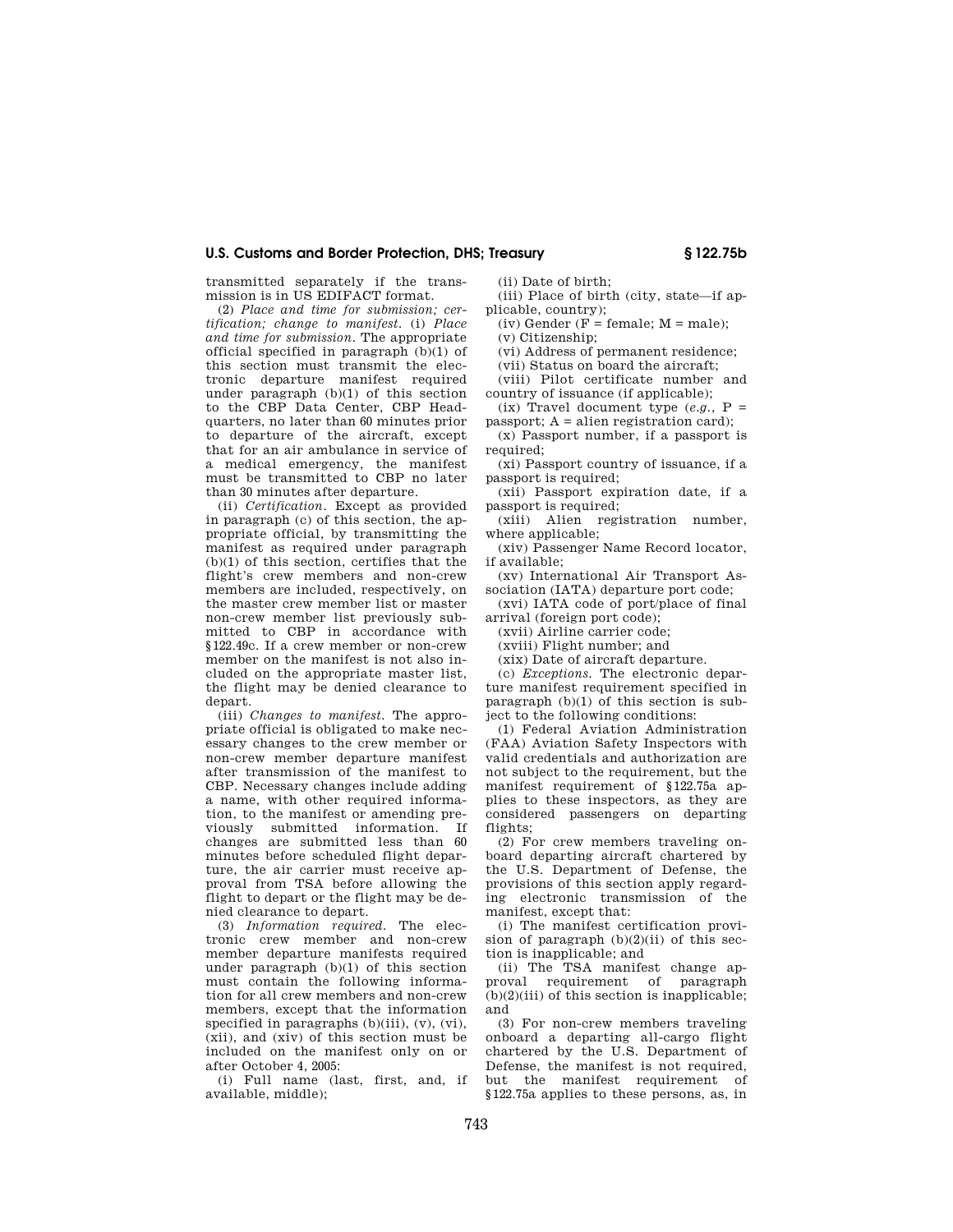this instance, they are considered passengers on departing flights.

(d) *Carrier responsibility for comparing information collected with travel document.* The carrier collecting the information described in paragraph (b)(3) of this section is responsible for comparing the travel document presented by the crew member or non-crew member with the travel document information it is transmitting to CBP in accordance with this section in order to ensure that the information is correct, the document appears to be valid for travel, and the crew member or noncrew member is the person to whom the travel document was issued.

(e) *Sharing of manifest information.* Information contained in the crew member and non-crew member manifests required under this section that is received by CBP electronically may, upon request, be shared with other Federal agencies for the purpose of protecting national security. CBP may also share such information as otherwise authorized by law.

(f) *Master crew member and non-crew member lists.* Air carriers subject to the requirements of this section must also comply with the requirements of §122.49c pertaining to the electronic transmission of a master crew member list and a master non-crew member list as applied to flights departing from the United States.

(g) *Superseding amendments issued by TSA.* One or more of the requirements of this section may be superseded by provisions of, amendments to, or alternative procedures authorized by TSA for compliance with an aviation security program, emergency amendment, or security directive issued by the TSA to an air carrier subject to the provisions of 49 CFR part 1544, 1546, or 1550. The amendments will have superseding effect only for the airline to which issued and only for the period of time they remain in effect.

[CBP Dec. 05–12, 70 FR 17855, Apr. 7, 2005]

#### **§ 122.76 Shipper's Export Declarations and inspection certificates.**

(a) *Shipper's Export Declarations*—(1) *Other than shipments to Puerto Rico.* For shipments other than to Puerto Rico, at the time of clearance, the aircraft commander or agent shall file with the

## **§ 122.76 19 CFR Ch. I (4–1–11 Edition)**

port director of the departure airport any Shipper's Export Declarations required by the Bureau of the Census (see 15 CFR part 30).

(2) *Shipments to Puerto Rico.* For flights carrying shipments to Puerto Rico from the U.S., the aircraft commander or agent shall file any Shipper's Export Declarations required by the Bureau of the Census (see 15 CFR part 30) upon arrival in Puerto Rico with the port director there.

(b) *Inspection certificates.* The aircraft commander or authorized agent shall deliver a proper export inspection certificate issued by the Veterinary Service, Animal and Plant Inspection Service, Department of Agriculture (9 CFR part 91), to the Customs officer in charge at the time of departure of any aircraft carrying horses, mules, asses, cattle, sheep, swine, or goats.

[T.D. 93–61, 58 FR 41426, Aug. 4, 1993]

#### **§ 122.77 Clearance certificate.**

(a) *Aircraft departing from the U.S.* One copy of the air cargo manifest shall be used as a clearance certificate when endorsed by the port director to show that clearance is granted.

(b) *Scheduled aircraft.* If a scheduled aircraft clears at an airport which is not the airport at or nearest the place of final take-off from the U.S., two copies of the air cargo manifest shall be filed. One copy shall be used as a clearance certificate when endorsed by the director of the port where clearance is obtained, and the second copy shall be attached to the first for use at subsequent U.S. ports.

#### **§ 122.78 Entry or withdrawal for exportation or for transportation and exportation.**

If a shipment is exported under an entry or withdrawal for exportation, or for transportation and exportation, the air cargo manifest, the air waybill, or the consignment note attached to the manifest shall clearly show the following information for each entry or withdrawal:

- (a) Number;
- (b) Date; and
- (c) Class of entry or withdrawal, as follows:
- (1) Transportation and exportation;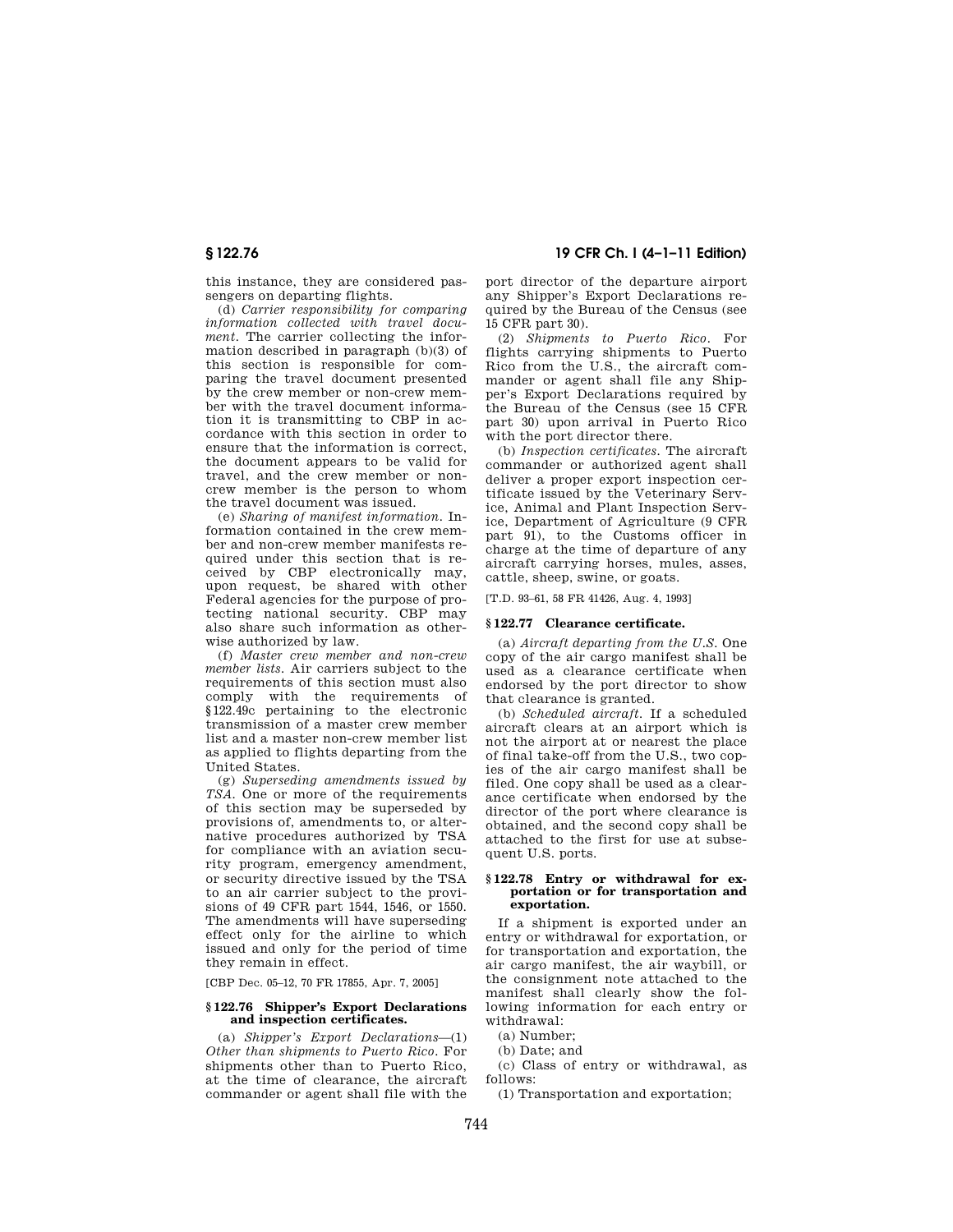(2) Withdrawal for transportation and exportation;

(3) Immediate exportation;

(4) Withdrawal for exportation; or

(5) Withdrawal for transportation.

The name of the port where the entry or withdrawal was filed, if not the port where the merchandise is laden for exportation, shall also appear on the air cargo manifest.

#### **§ 122.79 Shipments to U.S. possessions.**

(a) *Other than Puerto Rico.* An air cargo manifest shall be filed for aircraft transporting cargo between the U.S. and U.S. possessions. Shipper's Export Declarations are not required for shipments from the U.S. or Puerto Rico to the U.S. possessions, except to the U.S. Virgin Islands or from a U.S. possession and destined to the U.S., Puerto Rico, or another U.S. possession.

(b) *Puerto Rico.* When an aircraft carries merchandise on a direct flight from the U.S. to Puerto Rico, any required air cargo manifest or Shipper's Export Declarations shall be filed with the appropriate port director at Puerto Rico.

[T.D. 88–12, 53 FR 9292, Mar. 22, 1988, as amended by T.D. 93–61, 58 FR 41426, Aug. 4, 1993]

## **§ 122.80 Verification of statement.**

Customs officers may verify any of the statements required under this subpart by examining the shipping records of the airline involved.

## **Subpart I—Procedures for Residue Cargo and Stopover Passengers**

#### **§ 122.81 Application.**

(a) *Aircraft arriving with cargo.* Aircraft arriving in the U.S. from a foreign area with cargo shown on the manifest to be traveling to other airports in the U.S. or to foreign areas may proceed under the provisions of this subpart.

(b) *Aircraft arriving with no cargo.* Aircraft arriving in the U.S. from a foreign area with no cargo on board, and requesting immediate examination and release, may proceed if a bond on Customs Form 301, containing the bond conditions set forth in subpart G of part 113 of this chapter, has been filed and covers the aircraft.

#### **§ 122.82 Bond requirements.**

A bond on Customs Form 301, containing the bond provisions set forth in subpart G of part 113 of this chapter, shall be filed before an aircraft is given a permit to proceed with residue cargo under this subpart. The bond shall be filed in the correct amount with the director of the entry airport.

#### **§ 122.83 Forms required.**

(a) *Traveling general declaration and manifest.* When applying for examination and release from an airport or place of entry in the U.S., the aircraft commander or agent shall file a traveling general declaration and manifest. The traveling general declaration and manifest is one certified copy of the original inward general declaration, and each air cargo manifest required when the aircraft entered. This includes air waybills that were part of the manifest.

(b) *Attachments to traveling general declaration and manifest*—(1) *Crew purchase and stores list.* The crew purchase and stores list, if required when the aircraft enters under §§122.46 and 122.47, shall be attached to the traveling general declaration and manifest.

(2) *Crew purchases not listed on a crew purchase list.* A crew member's declaration shall be attached to the traveling general declaration and manifest if:

(i) Crew purchases are listed on a crew declaration, Customs Form 5129, instead of on the crew purchase list, under §122.46(c)(2); and

(ii) The crew member has not left the aircraft with his or her purchase at the first entry port.

The crew member's declaration must be attached at the port where the articles listed on the declaration receive clearance.

(c) *Abstract general declaration and manifest.* The abstract general declaration and manifest shall consist of one copy of the general declaration, and one copy of each manifest (including air waybills) covering residue cargo:

(1) Not yet examined and released by Customs or any other Federal agency; and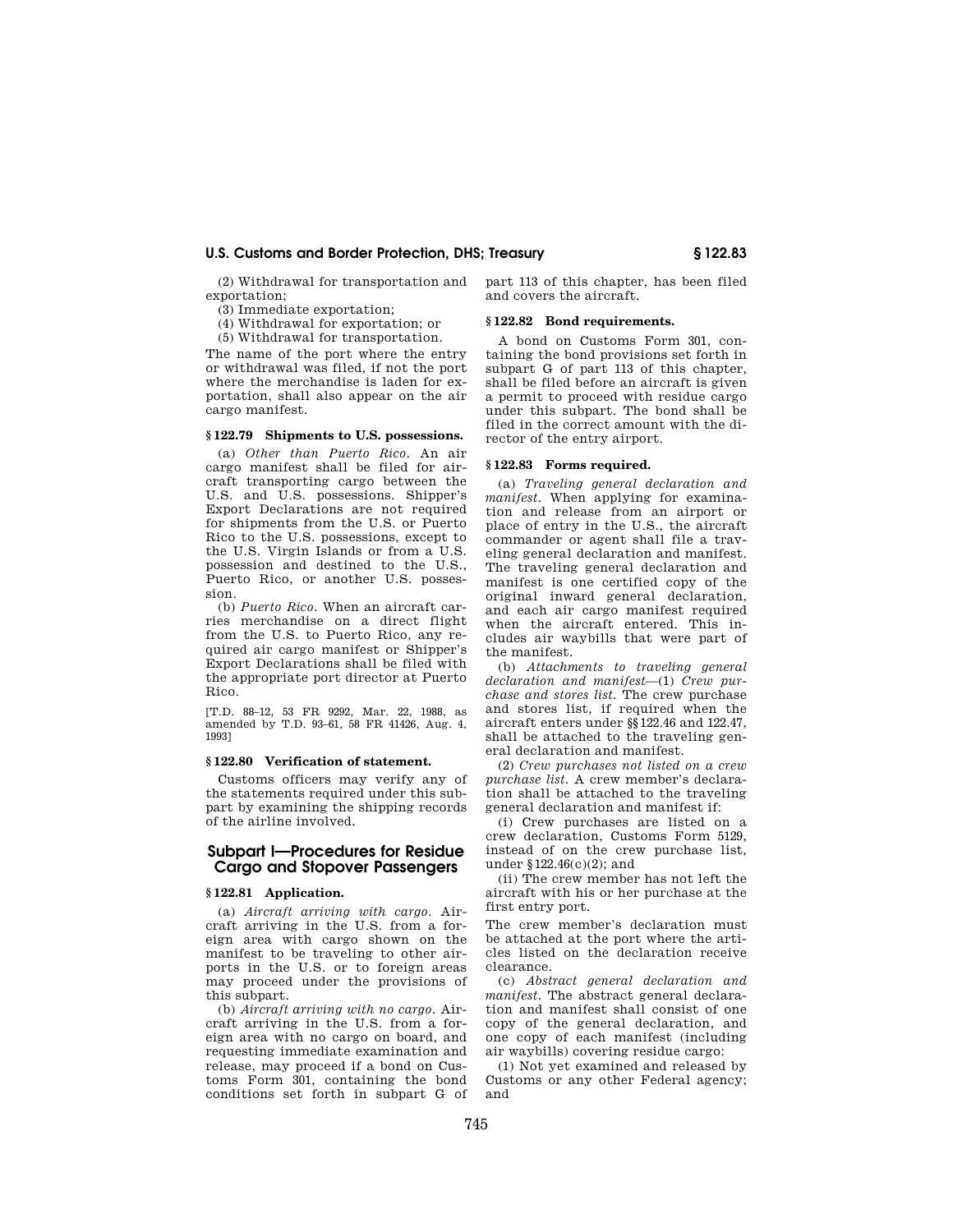(2) To be discharged at another domestic or foreign airport.

An abstract general declaration and manifest need not be filed at the last domestic port of discharge.

(d) *Permit to proceed.* A permit to proceed from one domestic airport to another shall be filed by the aircraft commander or agent with the Customs officer in charge at the clearance airport. The permit to proceed shall include a declaration by the aircraft commander or agent, which shall be signed on entry at the next domestic airport. The permit to proceed and declaration shall state substantially the following:

#### PERMIT TO PROCEED FROM ONE AIRPORT TO ANOTHER

# Airport of Departure<br>Date

Date<br>Permission is hereby given aircraft  $\frac{1}{\text{(Next Domestic Airport)}}$ 

The aircraft which has arrived from and is destined to the places shown in the general declaration, is proceeding to such places of destination to discharge residue cargo, passengers, or crew members and their purchases, as listed in the attached manifest. Bond was given at the airport of arrival for the cargo retained on board. Items of cargo manifested for delivery at this airport appear to have been landed.

Number of crew members not cleared by Customs llll. Number of passengers not cleared by Cus-

toms \_\_\_\_\_\_\_.<br>Number of pages of the traveling

manifest

(Customs Officer and Title)

DECLARATION ON ENTRY OF AIRCRAFT AT FOLLOWING AIRPORT

Airport of Arrival<br>Date

I. commander or authorized I, commander or authorized agent of the aircraft identified in this document, declare and guarantee that there were not, when such aircraft departed from the airport of \_\_\_\_\_\_\_, nor have been since, nor airport of \_\_\_\_\_\_, nor have been since, nor<br>now are, any more or other goods, wares, or merchandise on board than was stated in the attached manifests.

## (Signature and Title)

The permit to proceed and declaration must be stamped, mimeographed or printed on:

(1) The abstract general declaration;

## **§ 122.84 19 CFR Ch. I (4–1–11 Edition)**

(2) The traveling general declaration when an abstract general declaration is not required; or

(3) A separate sheet of paper.

(e) *Permit to proceed for nonscheduled aircraft.* For each permit to proceed issued to a nonscheduled aircraft carrying residue cargo the transit air cargo manifest procedures shall be followed. When the aircraft arrives at the final port, the aircraft commander shall deliver the permit to proceed to Customs.

(f) *Use of form.* When all of the documents required by this section are in order, the permit to proceed shall be dated and signed by the Customs officer in charge at the clearance airport. One copy of the permit to proceed shall be delivered to the aircraft commander or agent with the other required documents, for filing at the next international airport.

[T.D. 88–12, 53 FR 9292, Mar. 22, 1988; T.D. 00– 22, 65 FR 16518, Mar. 29, 2000]

#### **§ 122.84 Intermediate airport.**

(a) *Application.* The provisions of this section apply at any U.S. airport to which an aircraft proceeds with residue cargo, and passengers, or crewmembers and their purchases not cleared by Customs. They do not apply to aircraft arriving at the last domestic port of discharge.

(b) *Entry.* When an aircraft arrives at the next airport, the aircraft commander or agent shall make entry by filing the:

(1) Abstract general declaration and manifest;

(2) Traveling general declaration and manifest; and

(3) Permit to proceed.

The *Declaration on Entry of Aircraft at Following Airport,* found on the permit to proceed, shall be properly signed before filing for entry.

(c) *Crew declarations.* The declarations and entries, Customs Form 5129, of any crewmembers who leave the aircraft with their purchases at the intermediate airport shall be detached from the traveling general manifest. The declaration and entries are to be detached by the Customs officer in charge and are kept at the airport.

(d) *Departure.* When the aircraft leaves an intermediate airport carrying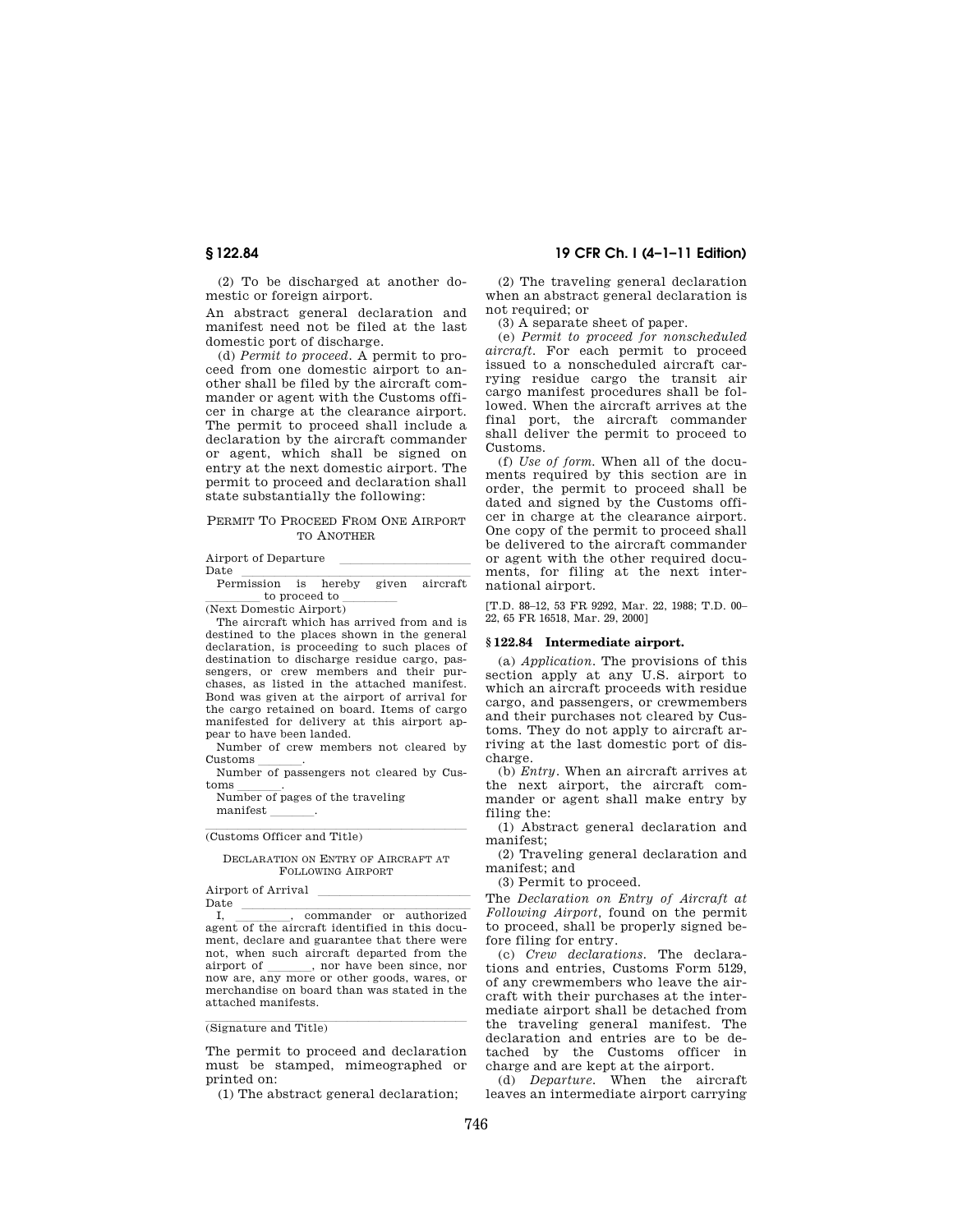residue cargo, and passengers or crewmembers and their purchases are not yet cleared by Customs or another interested Federal agency, the procedure is the same as at the first arrival airport. All documents required by this section, except those detached under paragraph (c) of this secticn, shall be returned to the aircraft commander or agent for filing at the next entry airport.

## **§ 122.85 Final airport.**

When an aircraft enters at the last domestic airport of discharge, the traveling general declaration and manifest shall be filed with Customs and kept at the airport. No abstract general declaration and manifest is required.

#### **§ 122.86 Substitution of aircraft.**

(a) *Application.* The residue cargo procedure applies when an airline must substitute aircraft to reach a destination due to weather conditions or operational factors which prevent an aircraft on arrival of the flight at the first port from continuing inbound to interior ports scheduled for that flight.

(b) *Clearance and entry.* Clearance and entry of substitute aircraft is required as provided in this subpart for other aircraft.

(c) *Identification.* An identification of all substitute aircraft shall be clearly made on all clearance and entry documents.

(d) *Transporting cargo*—(1) *Forwarding.* The carrier may forward all cargo which arrived on one aircraft by transferring it to another aircraft of the same airline to complete the inbound flight. The transfer shall be done under Customs supervision.

(2) *Conditions.* All of the residue cargo from more than one inbound flight of an airline may be laden on one substitute aircraft of the airline. The substitute aircraft shall finish the inbound transport of the residue cargo.

#### **§ 122.87 Other requirements.**

Section 4.85 of this chapter, relating to vessels with residue cargo for domestic ports, applies to aircraft residue cargo, except as stated in this subpart.

#### **§ 122.88 Aircraft carrying domestic (stopover) passengers.**

Airlines that commingle domestic (stopover) passengers (that is, passengers who have already cleared Customs at their port of arrival and are continuing on another aircraft to a second U.S. destination) with international passengers who are continuing on the flight to their port of arrival and have not yet cleared Customs, must comply with certain requirements before being issued a permit to proceed. The carriers requirements are as follows:

(a) The domestic (stopover) passengers must be transported on U.S. registered aircraft, or foreign-registered aircraft of the same foreign airline that brought them into the U.S.

(b) A \$2.00 charge must be paid for each revenue producing domestic (stopover) passenger reinspected in the U.S. (see §24.12 of this chapter).

(c) Arrangements must be made for the checked baggage of all passengers requiring inspection on the previously described flights to be off-loaded and made available for examination in the Federal inspection area at the destination port (intermediate or final) where an inspection is to take place.

(d) All stopover passengers shall be notified in writing, prior to boarding, that they will be subject to full reinspection by Customs. This written notification shall contain the following language: "Notice to all boarding passengers: You are boarding an aircraft on which passengers will be arriving in the U.S. from foreign destinations. These passengers have not yet cleared U.S. Customs. Accordingly, you will be subject to a full reinspection by Customs at your final U.S. port of entry.''

(e) Domestic (stopover) passengers shall be provided a Customs declaration identified by the words ''Domestic Flight''. The domestic (stopover) passenger is only required to complete items 1–4 on that declaration.

(f) The carrier shall present to Customs, as otherwise required by law, the permit to proceed and/or the general declaration, clearly stating the number of domestic (stopover) passengers to be reinspected upon arrival at the destination port (intermediate or final) where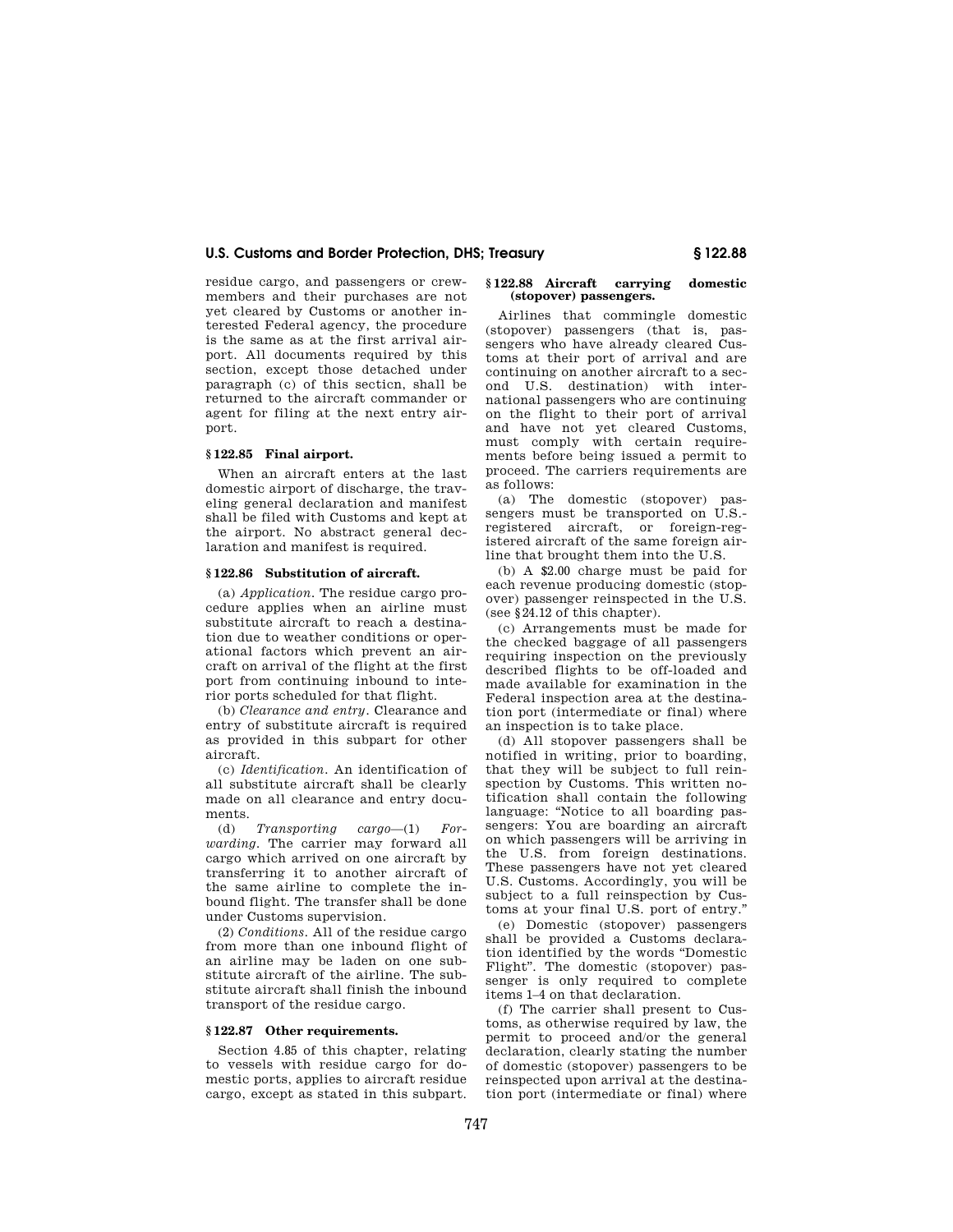an inspection of passengers is to take place.

## **Subpart J—Transportation in Bond and Merchandise in Transit**

### **§ 122.91 Application.**

This subpart applies to the transportation in bond of merchandise arriving in the U.S. by aircraft and entered:

(a) For immediate transportation to another airport without appraisement; or

(b) For transportation through the U.S. and later exportation by aircraft.

## **§ 122.92 Procedure at port of origin.**

(a) *Forms required*—(1) *Customs Form 7512 or other document.* Customs Form 7512 or other Customs approved documents, such as an air waybill (see paragraph (a)(3) of this section), shall be used for both entry and manifest. Three copies of the form or other document are required to be filed with Customs at the port of origin for merchandise for immediate transportation without appraisement. Four copies of the form or other document are required when merchandise for transportation and exportation is entered. (See also, §§18.11 and 18.20(a) of this chapter). Each copy shall be signed by the carrier or its authorized agent.

(2) *Air Waybill.* An air waybill may be used for both entry and manifest. Three copies of the air waybill are required unless the port director deems additional copies necessary. Photocopies of the original air waybill are acceptable. Either preprinted stock air waybills or electronically generated air waybills may be used. The air waybill must:

(i) Contain the information required of a universal air waybill as recognized and accepted by the International Air Transport Association (IATA), be legible and in the English language;

(ii) Display a unique 11-digit number, the first three digits being the air carrier's identification code;

(iii) Display the number of packages based on the smallest external packaging unit (*e.g.,* 14 packages is acceptable, 1 pallet is unacceptable);

(iv) Display the name of the final port of destination in the U.S. or the name of the ultimate country of des-

## **§ 122.91 19 CFR Ch. I (4–1–11 Edition)**

tination of the cargo indicated by available air carrier shipping documents. The ultimate destination must be shown even though the air transportation may be scheduled to terminate in a country prior to the cargo's final destination;

(v) Be modified to contain the following information which should appear in a block or attachment in the upper right-hand corner as in this example. The numbers 1–8 correspond to the descriptions that follow; the numbers do not have to appear on the AWB:

| Ē |                |  |  |  |  |
|---|----------------|--|--|--|--|
|   | Origin<br>0.15 |  |  |  |  |

(3) llllllllllllllllllllll

Destination

(4)<br>Importing Carrier/Flight Number/Arrival Date

(5) llllllllllllllllllllll Bonded Carrier/Exporter

 $\frac{1}{\sqrt{\frac{0.16}{2}}}$ Date

(7)<br>Signature of Carrier's Agent

(or Exporter)

(8) llllllllllllllllllllll Customs Officer Date

The item numbers correspond to the following information:

*Item 1—Origin—* The numeric port code as listed in Schedule D of the Harmonized Tariff Schedules of the United States, or the port where the in-bond entry is presented.

*Item 2—Entry type—* The appropriate in-bond code number such as I.T./61 for Immediate Transportation, T&E/62 for Transportation and Exportation, and I.E./63 for Immediate Exportation.

*Item 3—Destination—* The numeric port code for the intended port of destination for entry or exportation.

*Item 4—Importing Carrier/Flight Number/Arrival Date—* This information serves to identify the shipment in terms of the inward foreign manifest of the importing carrier. The "Arrival Date'' is the date of arrival of the importing conveyance in the U.S. The information must be supplied in all instances.

*Item 5—Bonded Carrier/Exporter—* The bonded carrier or exporter who will be

<sup>(2)</sup>  $\frac{1}{\text{Entry Type}}$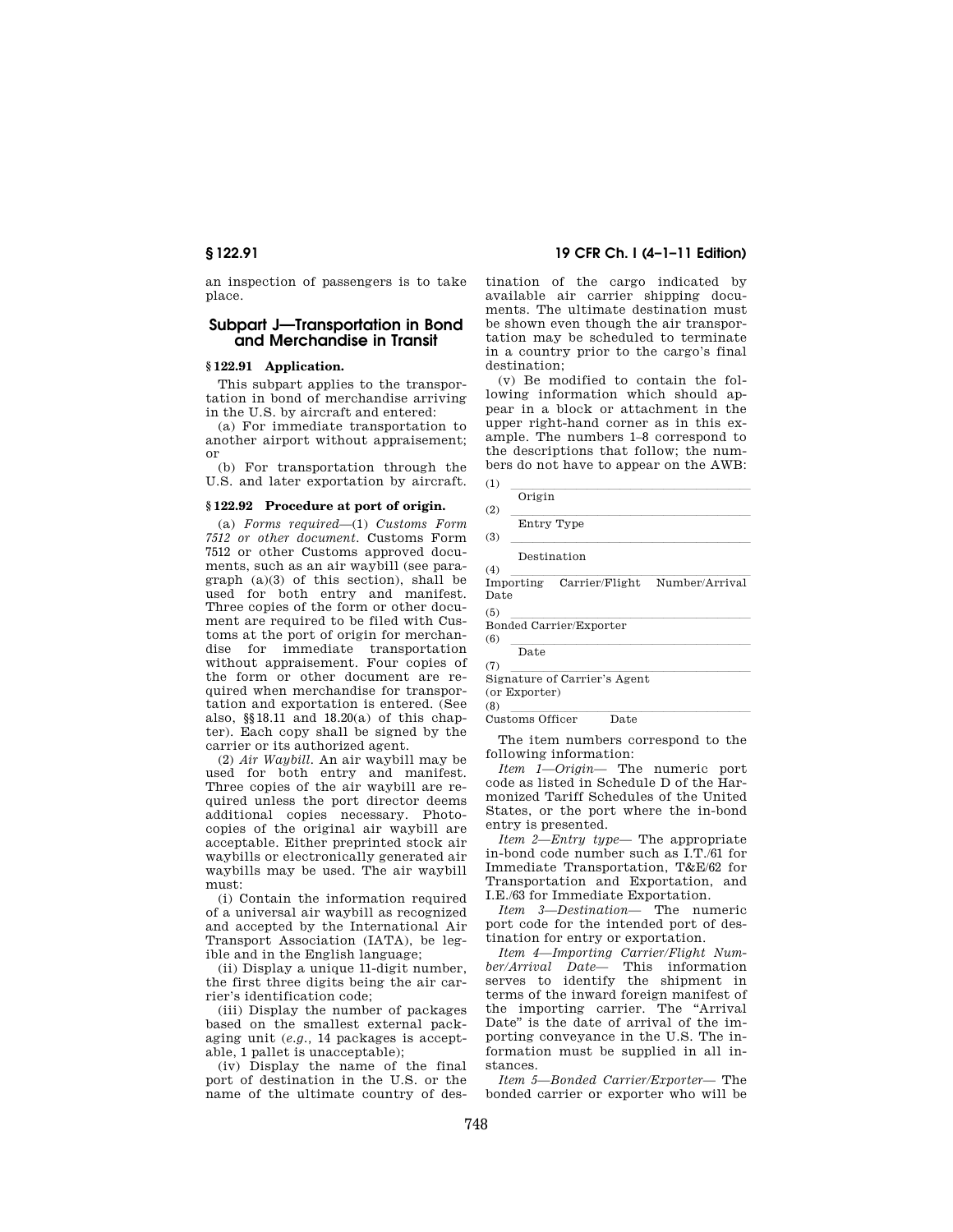liable for the proper movement, handling, and safekeeping of the merchandise once the in-bond movement is authorized by Customs. If this information is not supplied, the in-bond movement will be carried out under the bond of the importing carrier. (See Item 7 for further information on transfer of liability.)

*Item 6—Date—* The date of the inbond entry preparation. Since an inbond entry can be prepared before the date of entry presentation and/or acceptance, and prior to the actual arrival of the importing conveyance, this date should only be used for duty assessment purposes when the date in Item 8 is left blank. If a date is not present, the date of in-bond preparation will be deemed to be the date of arrival.

*Item 7—Signature of Carrier's Agent (or Exporter)—* This signature of the authorized agent of the bonded carrier or exporter identified previously (See Item 5) constitutes acceptance of the liability for the in-bond shipment by the party signing. A signature is required except when the in-bond movement is under the bond of the importing carrier. If unsigned, the submission to Customs of an AWB requesting such a movement is evidence of the acceptance of liability if the AWB is approved by Customs.

*Item 8—Customs Officer/Date—* Signature of the Customs officer who authorizes the initiation of the in-bond movement and the date of such authorization. Customs will check to make sure merchandise is released only to a bonded carrier. The date is used to start the time limit for completion of the inbond movement and for consumption entry purposes in accord with §141.69(b) of this chapter. Customs authorization procedures which use a perforation device are acceptable in lieu of the appropriate Customs signature. The port director will determine whether a signature will be required in this block prior to the time that the cargo is allowed to move.

(b) *Delivery of Customs form to carrier*—(1) *Merchandise entered for immediate transportation without appraisement.* When merchandise is entered for immediate transportation without appraisement, two copies of Customs Form 7512 or other Customs approved document shall be delivered to the carrier.

(2) *Merchandise entered for transportation and exportation.* When merchandise is entered for transportation and exportation, one copy of Customs For 7512 and any other Customs approved document shall be delivered to the carrier.

(3) *After delivery.* After delivery, the forms or other document shall accompany the merchandise to the port of destination or exportation.

(c) *Receipt and supervision.* The agent of a bonded air carrier shall give a receipt for any merchandise delivered to it for transportation in bond, and no supervision of the lading of the merchandise on the transporting aircraft shall be required.

(d) *Split shipment*—(1) *Departure within 24 hours.* Merchandise covered by a single entry and manifest (Customs Form 7512 or other Customs approved document) may be sent to the destination airport on one or more aircraft. A separate manifest for each aircraft is not required if the whole shipment is sent within a single 24-hour period.

(2) *Departure not within 24 hours.* If any part of a shipment is sent more than 24 hours after the first part was sent, the entry and manifest copy which accompanies the first shipment shall state that the rest of the shipment will follow by separate aircraft. A single manifest shall be prepared for each part of the shipment sent by separate aircraft. The manifest shall be used as notice of each arrival at the destination airport.

(e) *Transhipment.* Merchandise sent under bond may be transferred at an intermediate airport to one or more aircraft of the same airline. This may be done without Customs supervision and notice of the transfer is not required. If merchandise covered by one entry and manifest is transferred to more than one aircraft, paragraph (d) of this section applies.

(f) *Sealing not required.* The sealing of aircraft, aircraft compartments carrying bonded merchandise, or the cording and sealing of bonded packages carried by the aircraft, is not required.

(g) *Warning labels.* The carrier shall supply and attach the warning label, as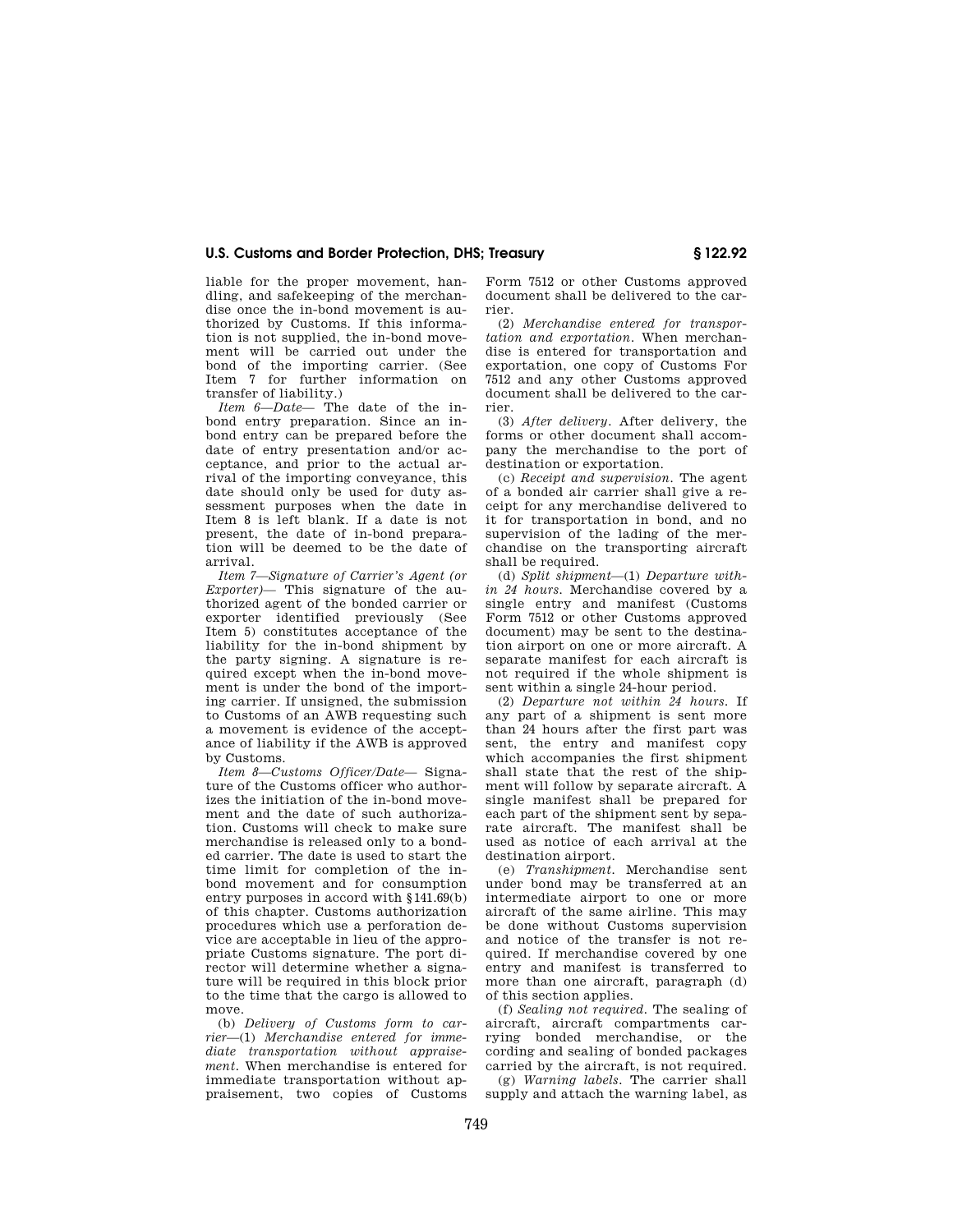described in §18.4(e) of this chapter, to each bonded package.

[T.D. 88–12, 53 FR 9292, Mar. 22, 1988, as amended by T.D. 92–82, 57 FR 38276, Aug. 24, 1992; T.D. 00–22, 65 FR 16518, Mar. 29, 2000]

#### **§ 122.93 Procedure at destination or exportation airport.**

(a) *Delivery to port director.* When a bonded shipment arrives at the destination or exportation airport, the aircraft commander or agent shall deliver one copy of the entry and manifest (Customs Form 7512 or other Customs approved document) covering the shipment to the port director of that airport as notice of arrival. If the shipment was sent by separate aircraft more than 24 hours after the first part of the shipment was sent, then a manifest for each part of the shipment shall be delivered to the port director.

(b) *Delivery to consignee.* When the merchandise is sent under an entry for immediate transportation without appraisal, one copy of the manifest covering the merchandise shall be delivered by the carrier to the consignee. This copy is used to make entry, and may also be used as a carrier certificate as provided in  $$141.11(a)(4)$  of this chapter.

[T.D. 88–12, 53 FR 9292, Mar. 22, 1988; T.D. 00– 22, 65 FR 16518, Mar. 29, 2000]

#### **§ 122.94 Certificate of lading for exportation.**

(a) *Required filing.* This section applies to merchandise entered for transportation and exportation by aircraft. A certificate of lading for exportation and a Customs Form 7512 or other Customs approved document (see §122.93 of this subpart) shall be filed when the merchandise reaches the final departure airport. The form shall be filled out and signed at the place where aircraft clearance for the merchandise is given.

(b) *Clearance not at place of final departure.* If an aircraft is cleared at a place other than the place of final departure from the U.S., the aircraft commander or its authorized agent shall:

(1) Promptly report arrival of any bonded merchandise for export to the Customs officer in charge at that place; and

## **§ 122.93 19 CFR Ch. I (4–1–11 Edition)**

(2) Submit to the Customs officer in charge the certificate received at the place the merchandise was taken on board. The clearance certificate is kept by the Customs officer in charge until departure.

This procedure shall be followed at each place of landing before final departure.

[T.D. 88–12, 53 FR 9292, Mar. 22, 1988; T.D. 00– 22, 65 FR 15618, Mar. 29, 2000]

### **§ 122.95 Other provisions.**

Part 18 of this chapter (Transportation in Bond and Merchandise in Transit) applies to the transportation of merchandise under this subpart unless stated otherwise.

## **Subpart K—Accompanied Baggage in Transit**

#### **§ 122.101 Entry of accompanied baggage.**

Passengers who enter the U.S. on one aircraft and depart to a foreign area on another aircraft with accompanying baggage shall either:

(a) Submit their baggage to Customs for inspection; or

(b) Arrange with the importing carrier for the baggage to be processed under regular in-transit procedures.

When passengers choose not to have access to their baggage while in the U.S., the baggage shall be listed on the Air Cargo Manifest as provided in §122.48.

#### **§ 122.102 Inspection of baggage in transit.**

(a) General baggage in transit may be inspected upon arrival, while in transit, and upon exportation. Carriers shall present in-transit baggage for inspection at any time found necessary by the port director.

(b) In-transit baggage shall be presented to a Customs officer for inspection and clearance before the baggage can be delivered to a passenger while in the U.S.

## **Subpart L—Transit Air Cargo Manifest (TACM) Procedures**

## **§ 122.111 Application.**

Cargo (including manifested baggage) which arrives and is transported under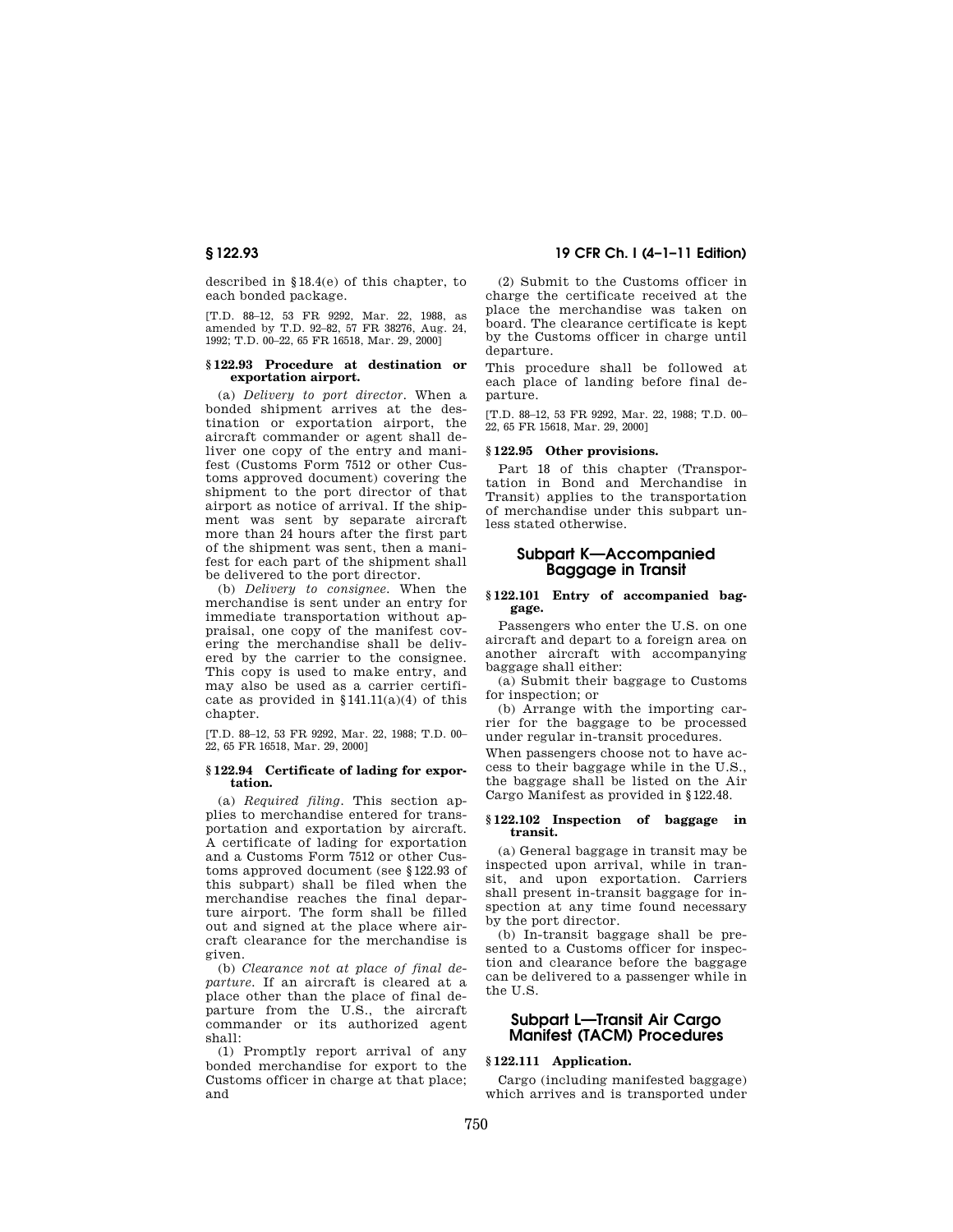Customs control in, through, or from, the U.S. may be transported in bond under this subpart. If cargo is not transported under this subpart, it shall be transported under other provisions of this chapter. (See subparts I and J of this part, and parts 18 and 123 of this chapter.)

#### **§ 122.112 Definitions.**

The following definitions apply in this subpart:

(a) *Transit air cargo.* ''Transit air cargo'' is cargo, including manifested baggage, transported under the requirements of this subpart.

(b) *Port of arrival.* The ''port of arrival'' is the port in the U.S. where imported cargo must be documented for further transportation under this subpart.

(c) *Transfer or transferred.* ''Transfer or transferred'' means the change of documentation of cargo to transit air cargo for transportation. The terms also include the physical movement of the cargo from one carrier to another, and thereafter by air or surface movement to the port of destination.

(d) *Transit air cargo manifest.* ''Transit air cargo manifest'' is used in this subpart as the shortened title for the transportation entry and transit air cargo manifest.

#### **§ 122.113 Form for transit air cargo manifest procedures.**

A manifest on Customs Form 7509 is required for transit air cargo, as provided in §122.48(c) of this part. The words ''Transportation Entry and Transit Air Cargo Manifest'' shall be printed, stamped or marked on the form and on all copies of the form required for transit air cargo movement.

### **§ 122.114 Contents.**

(a) *Form duplicates original manifest.*  Each transit air cargo manifest shall be a duplicate of the sheet presented as part of the cargo manifest for the aircraft on which the cargo arrived in the U.S.

(b) *Shipments shown on manifest*—(1) *Country of exportation.* Each transit air cargo manifest sheet may list:

(i) Only air cargo shipments from one exporting country, with the name of the country shown in the heading; or

(ii) Air cargo shipments from several exporting countries, with the name of the exporting country shown in the ''Nature of Goods'' column.

(2) *Shipment to same port.* Each transit air manifest sheet may list only those shipments manifested by way of the port of arrival for:

(i) The same Customs port of destination;

(ii) The same Customs port for later exportation; or

(iii) Direct exportation from the port of arrival.

(c) *Information required.* Each air cargo manifest sheet shall show:

(1) The foreign port of lading;

(2) The date the aircraft arrived at the port of arrival;

(3) Each U.S. port where Customs services will be necessary due to transit air cargo procedures; and

(4) The final port of destination in the U.S., or the foreign country of destination, for each shipment. The foreign country destination shown on the manifest must be the final destination, as shown by airline shipping documents, even though airline transport may be scheduled to end before the shipment arrives at the final destination.

(d) *Corrections.* If corrections in the route shown on the original manifest for the cargo are required at the port of arrival to make a manifest sheet workable as a transit air cargo manifest, the director of the port of arrival may allow the corrections.

#### **§ 122.115 Labeling of cargo.**

A warning label, as required by §18.4(e) of this chapter, shall be attached to all transit air cargo not directly exported from the port of arrival before the cargo leaves the port of arrival.

#### **§ 122.116 Identification of manifest sheets.**

When the original cargo manifest for the aircraft on which the cargo arrives is presented by the aircraft commander or its authorized agent at the port of arrival, a manifest number will be given to the aircraft entry documents by Customs. The number given shall be used by the airline to identify all copies of the transit air cargo manifest.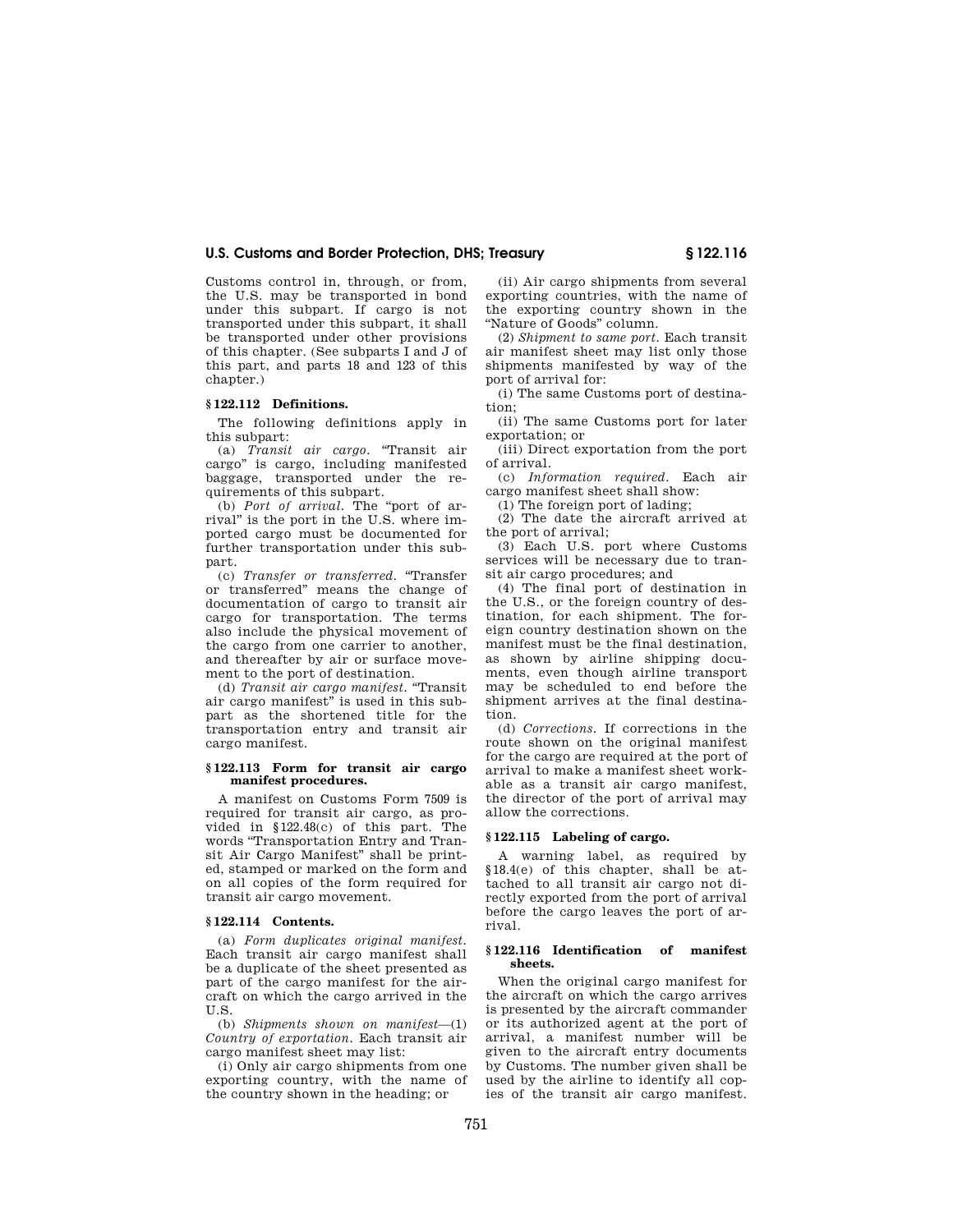All copies of the manifest shall be correctly numbered before cargo will be released from the port of arrival as transit air cargo.

#### **§ 122.117 Requirements for transit air cargo transport.**

(a) *Transportation*—(1) *Port to port.*  Transit air cargo may be carried to another port only when a receipt is given, as provided in paragraph (b) of this section. The receipt may be given only to an airline which:

(i) Is a common carrier for the transportation of bonded merchandise; and

(ii) Has the required Customs bond on file.

(2) *Exportation from port of arrival.*  Transit air cargo may be exported from the port of arrival only if covered by a bond on Customs Form 301, containing the bond conditions set forth in subpart G of part 113 of this chapter, as provided in §18.25 of this chapter.

(b) *Receipt*—(1) *Requirements.* When air cargo is to move from the port of arrival as transit air cargo, a receipt shall be given. The receipt shall be made by the airline responsible for transport or export within the general order period (see §122.50).

(2) *Contents.* The receipt shall appear on each copy of the transit air cargo manifest, clearly signed and dated if required, in the following form:

Received the cargo listed herein for delivery to Customs at the port of destination or exportation shown above, or for direct exportation.

Name of carrier (or exporter)

Attorney or agent of carrier (or exporter)

**Date** Date

(c) *Responsibility for transit air cargo*— (1) *Direct exportation.* The responsibility of the airline exporting transit air cargo for direct exportation begins when a receipt, as provided in paragraph (b) of this section, is presented to Customs.

(2) *Other than direct exportation.* When the transit air cargo is not for direct exportation, the responsibility of the airline receiving the cargo begins when a receipt, as provided in paragraph (b) of this section, is presented to Customs.

## **§ 122.117 19 CFR Ch. I (4–1–11 Edition)**

(3) *Carting.* When carting is used to deliver transit air cargo to receiving airlines, the importing airline is responsible for the cargo under its own bond until a receipt is filed by the receiving airline. This does not apply when the carting is done under part 112 of this chapter, at the expense of the parties involved.

(4) *Importing airlines.* An importing airline which has qualified as a carrier of bonded merchandise, whether registered in the U.S. or a foreign area, may:

(i) Give a receipt for the air cargo;

(ii) File an appropriate bond; and

(iii) Deliver the cargo to an authorized domestic carrier for in-bond transportation from the port of arrival. The importing carrier's bond covers the transportation.

(d) *Split shipments.* A receipt shall be given by one airline for all of the cargo shipments listed on one transit air cargo manifest sheet. Cargo shipments so listed shall be transported from the port of arrival on one aircraft or carrier unless the use of more than one aircraft or carrier would be allowed:

(1) By §122.92(d) under a single combined entry and manifest;

(2) By §122.118(d); or

(3) By  $$122.119(e)$ , permitting the use of a surface carrier for transport.

Otherwise, all shipments on the transit air cargo manifest shall be separately documented and transported under the regular procedures for transportation of merchandise in bond (See subpart J).

[T.D. 88–12, 53 FR 9292, Mar. 22, 1988, as amended by T.D. 98–74, 63 FR 51289, Sept. 25, 1998]

#### **§ 122.118 Exportation from port of arrival.**

(a) *Application.* Transit air cargo may be transferred for exportation from any port of arrival under this section. The port director may require any supervision necessary to enforce the regulations of other Federal agencies.

(b) *Time.* Transit air cargo shall be exported from the port of arrival within 10 days from the date the exporting airline receives the cargo. After the 10 day period, the individual cargo shipments must be made the subject of individual entries, as appropriate.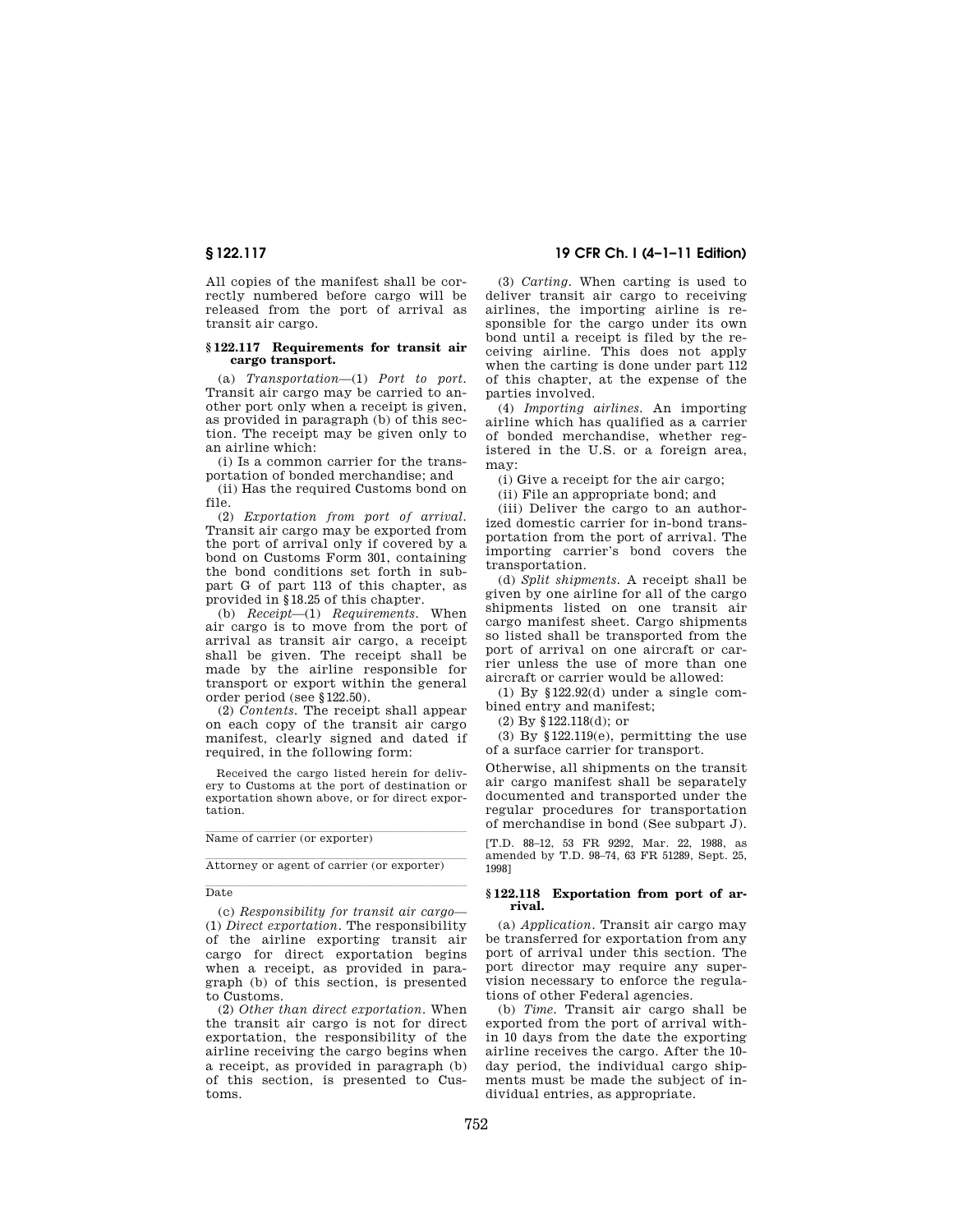(c) *Transit air cargo manifest copies.*  Three copies of the transit air cargo manifest shall be filed with Customs.

(1) *Review copy.* The importing airline shall file a copy of each transit air cargo manifest sheet covering any cargo shipment that will be transferred for direct exportation. This filing shall be made as soon as the exporting airline has been chosen. The exporting airline need not give receipt on the review copy for the cargo to be transferred, but the name of the exporting airline shall be placed on the copy.

(2) *Exportation copy.* The exportation copy shall be filed by the exporting airline when clearance documents are presented to Customs.

(3) *Clearance copy.* The clearance copy shall be filed with the exporting aircraft's clearance documents.

The exportation and clearance copies shall show the exporting airline's receipt for the cargo, aircraft number, flight number, and the date.

(d) *Direct export on different aircraft.*  Transit air cargo shipments which are listed on one aircraft transit air cargo manifest sheet may be directly exported on different aircraft of the exporting airline. If this occurs, two additional copies of the transit air cargo manifest shall be filed for each shipment or group of shipments transported in other aircraft. Each copy of the transit air cargo manifest shall be clearly marked to show which shipment or shipments listed are covered by the manifest copy.

(e) *Direct export by another airline.* If shipments listed on one transit air cargo manifest sheet are not exported from the same port on the same airline, separate export entries on Customs Form 7512, as required by §18.25 of this chapter, shall be filed.

(f) *Post entered air cargo.* Air cargo not listed on the manifest (i.e., overages) which has been post entered under §122.49(b) may be exported from the port of origin under this subpart. If this occurs, four copies of the air cargo manifest, Customs Form 7509, marked ''Post Entry'', shall be provided. All requirements of §122.44(b) shall be followed in using this procedure.

(g) *Review.* The review copy of the transit air cargo manifest sheets must be reviewed by Customs as required for

the carrier manifest copy in §122.120(g). The reviewing officer shall take the proper action if a license is necessary for any cargo. The exporting airline shall be notified that any transit air cargo which is not covered by the required license must be placed under constructive Customs custody in a special area of the airline's terminal until the license is obtained.

#### **§ 122.119 Transportation to another U.S. port.**

(a) *Application.* Air cargo shipments may be transferred for transportation as transit air cargo from the port of arrival to another port in the U.S. under this section. The director of the port of arrival may require Customs supervision of the transfer.

(b) *Time.* Transit air cargo traveling to a final port of destination in the U.S. shall be delivered to Customs at its destination within 15 days from the date the receiving airline gives the receipt for the cargo at the port of arrival.

(c) *Transit air cargo manifest copies.*  Four copies of the transit air cargo manifest, including a carrier manifest copy, shall be filed by the airline giving a receipt for moving the cargo shipments to their destination. The permit copy is used and kept by Customs at the port of arrival.

(d) *Failure to deliver on time*—(1) *Procedure.* If transit air cargo does not arrive at the destination port on time, the director of the port of arrival shall take action as provided in §§18.6 and 18.8 of this chapter. The amount of duty and tax shall be decided at the port of arrival on the basis of information:

(i) On the permit copy kept at the port of arrival; and

(ii) Obtained from the carriers as necessary.

The director of the port of arrival shall notify the airline that presented a receipt for the cargo that there has been a failure to deliver.

(2) *Responsibility of airline.* When the airline that presented a receipt for the cargo receives notice of discrepancies, the airline shall answer within 90 days of the date of such notice to the director of the port of arrival. The answer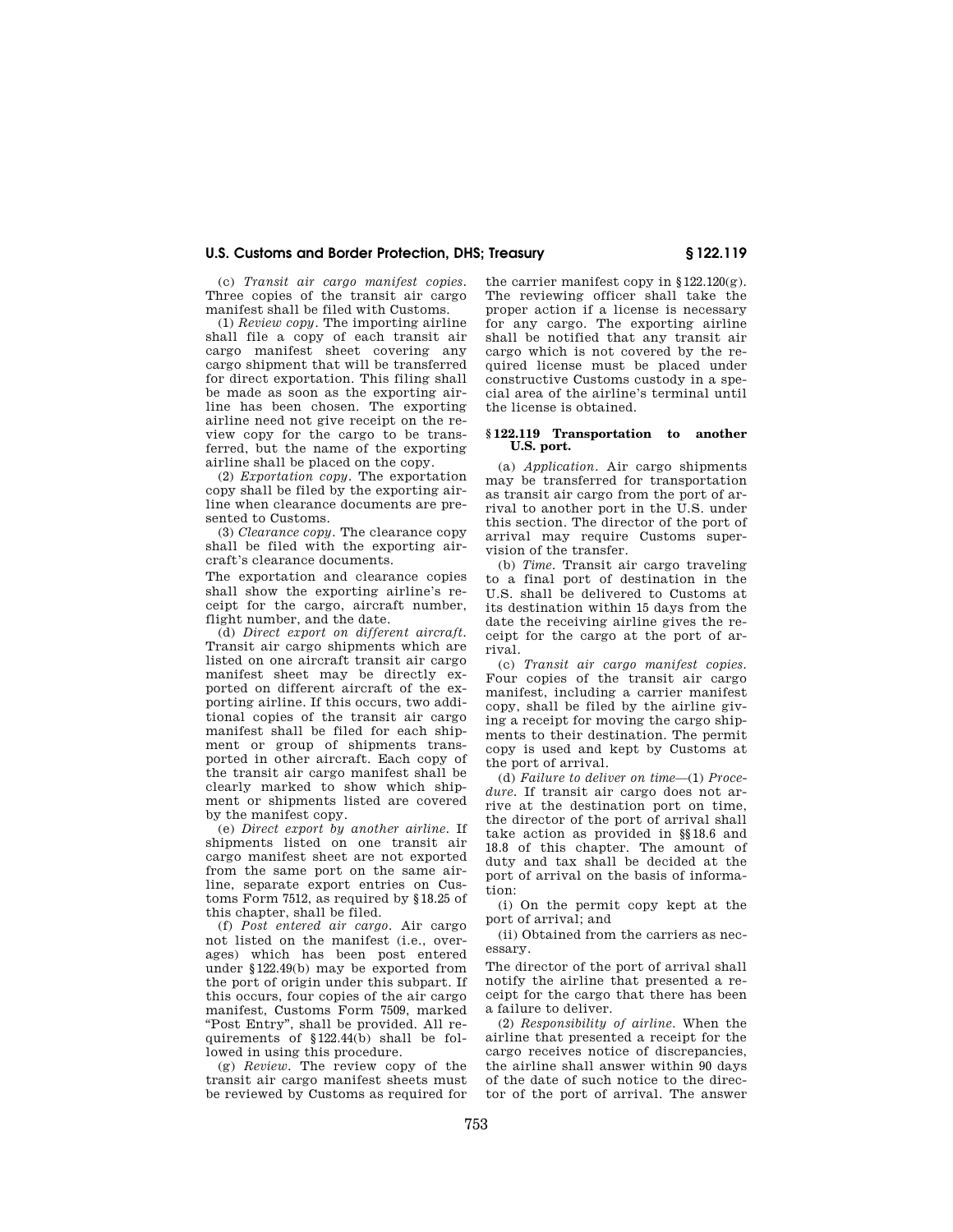shall provide any information or documents related to the value and description of the cargo involved that the receipting airline and the importing airline can produce.

(e) *Surface movement to port of destination.* If an aircraft arrives at the port of arrival with cargo to be carried as transit air cargo, the cargo may be transferred to another carrier for surface movement to the port of destination. The transfer is allowed under the following conditions:

(1) The bond of the party receiving the cargo for surface movement must cover the transfer and surface movement;

(2) The description of the cargo on the transit air cargo manifest must be complete;

(3) The entire shipment listed in the transit air cargo manifest must be shipped from the port of arrival to the port of destination by the same surface carrier; and

(4) The requirements of §122.114(b) must be followed.

[T.D. 88–12, 54 FR 9292, Mar. 22, 1988; T.D. 00– 22, 65 FR 16518, Mar. 29, 2000]

## **§ 122.120 Transportation to another port for exportation.**

(a) *Application.* Air cargo may be transferred as transit air cargo at the port of arrival for transportation to another port in the U.S. and later exportation under this section.

(b) *Supervision*—(1) *From port of arrival to exportation port.* The director of the port of arrival shall order any supervision found necessary for the transfer of transit air cargo for transportation to another port for export.

(2) *At exportation port.* Customs shall be notified far enough in advance to be able to make any required supervision of the lading of cargo, and to enforce any other Federal agency requirements, when transit air cargo is ready for lading on the exporting aircraft.

(c) *Time.* Transit air cargo covered by this section shall be delivered to Customs at the port of exportation within 15 days from the date of receipt by the forwarding airline.

(d) *Transit air cargo manifest copies.*  Five copies of the transit air cargo manifest shall be filed with Customs.

## **§ 122.120 19 CFR Ch. I (4–1–11 Edition)**

(1) *Port of arrival.* Two copies of the transit air cargo manifest, marked separately as "permit" and "control" copies, shall be filed with Customs at the port of arrival. Filing shall be made when the arriving aircraft enters, or before the general order period ends, by the airline which presents a receipt to transport the cargo from the port of arrival to the port of destination.

(2) *Port of exportation.* Three copies of the transit air cargo manifest shall be filed at the port of exportation.

(i) *Carrier manifest copy.* The carrier manifest copy shall be attached to the listing of cargo shipments and submitted when the cargo arrives at the exportation port.

(ii) *Exportation and clearance copies.*  Two copies, marked separately as "exportation'' and ''clearance'' copies, shall be filed with Customs at the exportation port.

(e) *Delivery to exporting airline.* When the transit air cargo arrives at the exportation port, it may be delivered directly to the exporting carrier, together with the exportation and clearance copies. The name of the exporting carrier shall be clearly noted on the carrier manifest copy, which shall then be delivered to Customs.

(f) *Storage by exporting airline.* The exporting carrier shall keep all cargo listed on the transit air cargo manifest in one storage space. This storage space shall be separate from the area in which special shipments which require a license under paragraph (g) of this section are stored.

(g) *Export license*—(1) *Review.* A Customs officer shall review the carrier manifest copy of the transit air cargo manifest to make sure that the export licensing requirements of other Federal agencies have been followed.

(2) *Information inadequate.* If the manifest information is not enough for Customs to determine that a license or other requirement applies, then the transit air cargo shall be checked by examination, or by inspection of the air waybills or attached invoices.

(3) *When license or other requirement applies.* The exporting airline shall be notified at once if Customs finds that the shipment cannot be exported without a license or other approval. The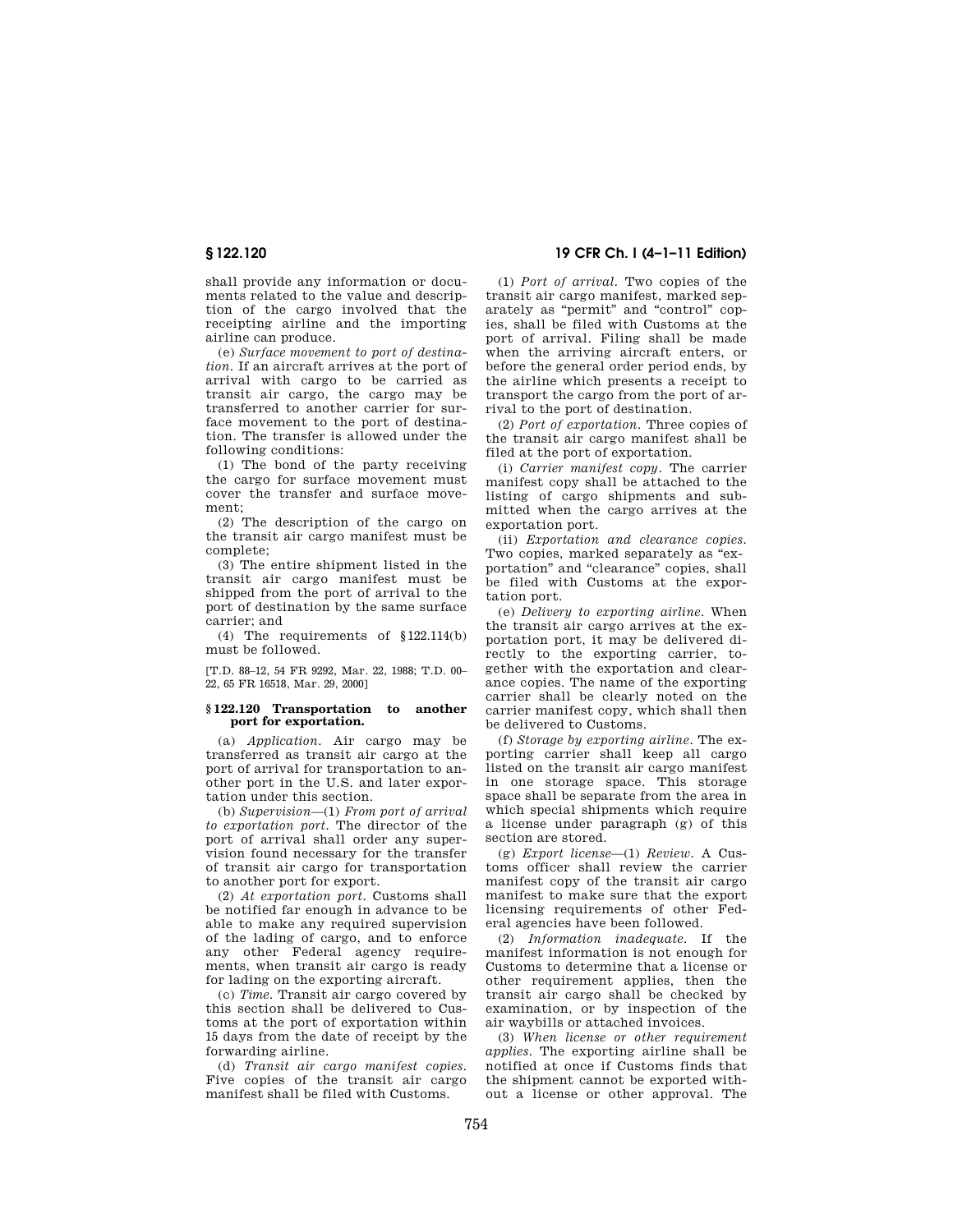shipment shall then be put under constructive Customs custody in a special area set aside for the shipment in the exporting airline's cargo terminal.

(h) *Filing of exportation and clearance copies*—(1) *Information.* When filed with Customs, the exportation and clearance copies of the transit air cargo manifest shall each show:

(i) The aircraft number;

(ii) The aircraft flight number; and (iii) The date.

(2) *Filing.* The exporting airline shall file the exportation and clearance copies before the aircraft that carries the transit air cargo departs. The clearance copies shall be grouped together and not mixed in with other outward

manifest sheets. The exportation copies shall be grouped together, and kept separate from the outward clearance documents. (i) *Cargo not laden at same airport by same airline.* If all the cargo listed on one transit air cargo manifest sheet is

not laden for exportation from the same U.S. airport by the same airline, then separate entries on Customs Form 7512 are required for each cargo shipment listed:

(1) For transportation and exportation under subpart J of this part; or

(2) For direct exportation under §18.25 of this chapter.

(j) *Cargo laden on more than one aircraft of same airline.* When any cargo shipment listed on the same transit air cargo manifest must be exported on more than one aircraft of the same airline, §122.118(d) applies.

(k) *Failure to deliver.* If all or part of the cargo listed on the transit air cargo manifest is not accounted for with an exportation copy within 40 days, the director of the port of arrival shall take action as provided in §122.119(d).

[T.D. 88–12, 53 FR 9292, Mar. 25, 1988, as amended by T.D. 98–74, 63 FR 51289, Sept. 25, 1998; T.D. 00–22, 65 FR 16518, Mar. 29, 2000]

## **Subpart M—Aircraft Liquor Kits**

## **§ 122.131 Application.**

(a) *Liquor and tobacco.* Subpart M applies to:

(1) Duty-free and tax-free liquor and tobacco; and

(2) Duty-paid and tax-paid liquor and tobacco which has been placed in the same liquor kit as duty-free and taxfree liquor and tobacco.

(b) *Aircraft.* Subpart M applies to all commercial aircraft on domestic or foreign flights operating into, from and between U.S. airports, which are carrying:

(1) Duty-free and tax-free liquor and tobacco withdrawn from bond under section 309, Tariff Act of 1930, as amended (19 U.S.C. 1309); or

(2) Other liquor or tobacco on which duty or taxes have not been paid.

This includes any aircraft carrying duty-free and tax-free liquor under 19 U.S.C. 1309, or other Federal law, although the aircraft is not required to enter, clear or report arrival.

#### **§ 122.132 Sealing of aircraft liquor kits.**

(a) *Sealing required.* Aircraft liquor kits shall be sealed on board the aircraft by crewmembers before the aircraft lands in the U.S. The liquor kits shall be kept under seal while on the ground unless taken to an authorized airline in-bond liquor storeroom.

(b) *Exception.* When an aircraft is traveling between airports in the U.S., in a trade for which duty-free and taxfree liquor is used during flight, sealing the liquor kits on board during transporting stopovers is not required if:

(1) The liquor kits are kept on board the aircraft; and

(2) The port director finds that sealing is not required for revenue protection.

(c) *Seals to be used.* Aircraft liquor kits shall be sealed with serially numbered, Customs approved seals. The airline shall use seals supplied by an approved manufacturer, as provided in part 24 of this chapter. A small number of seals may be obtained from the port director.

(d) *Removing seals.* When sealed liquor kits are on the ground, the Customs seals may be broken only by:

(1) A Customs officer; or

(2) Authorized airline personnel, in an authorized airline in-bond liquor storeroom.

(e) *Resealing.* When a Customs officer breaks the seal of a liquor kit to check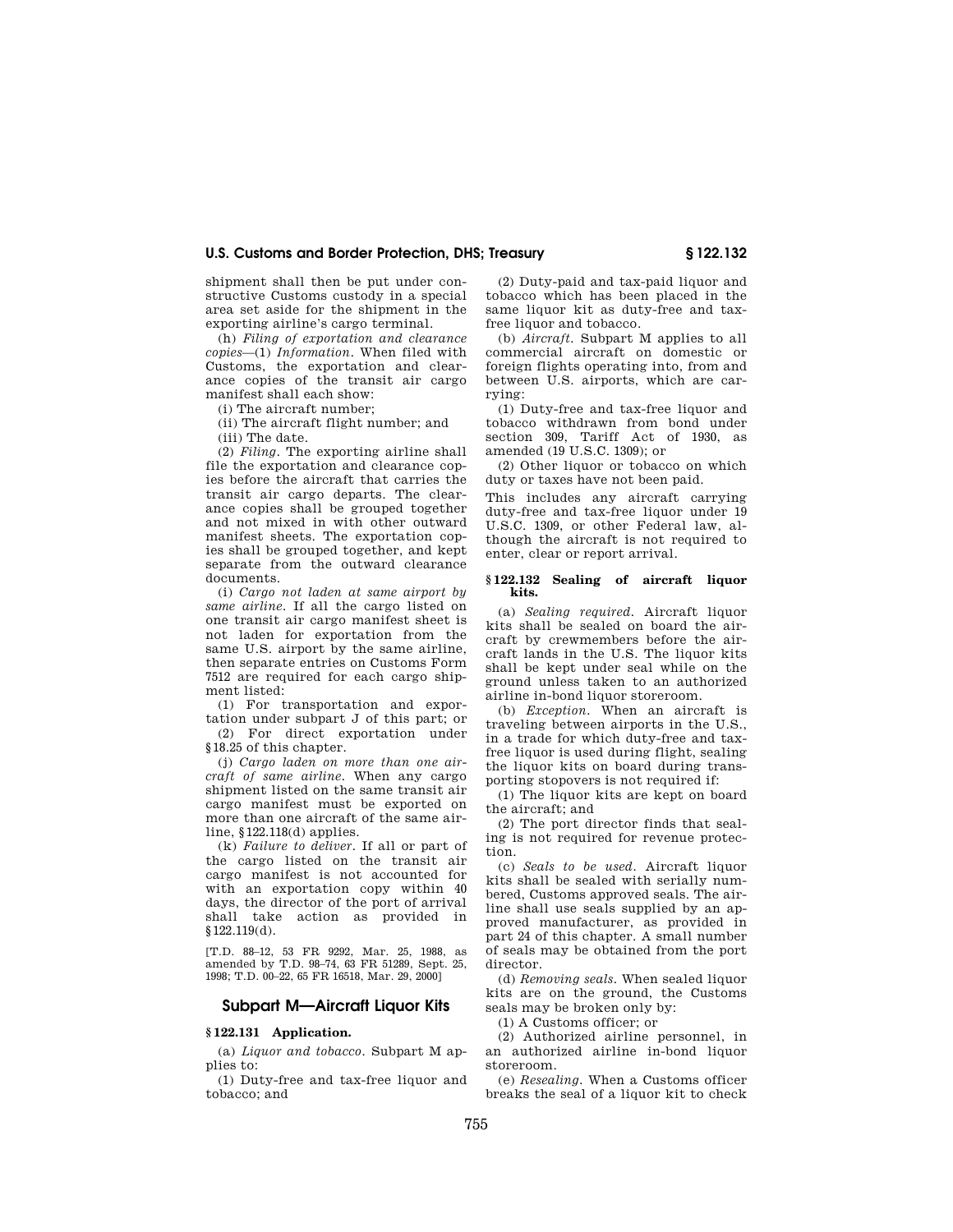the contents, the action shall be recorded on the liquor kit stores list, and the liquor kit must be resealed with an approved seal.

#### **§ 122.133 Stores list required on arrival.**

(a) *When required, contents.* Three copies of an incoming stores list shall be prepared for each liquor kit on board before an aircraft lands. The incoming stores list shall state for each type of liquor and bottle size:

(1) Number of full bottles;

(2) Number of partially filled bottles; and

(3) Total number of bottles.

If the carrier chooses not to state the type of liquor for each size bottle, any duty or taxes assessed for any shortage shall be set at the highest rate available for the alcoholic beverages in the kit.

(b) *Disposition of stores list copies.* One copy of the incoming stores list shall be placed in the liquor kit before it is sealed. The remaining two copies shall be used as follows:

(1) One copy shall be filed with the inward cargo manifest; and

(2) One copy shall be kept for filing with the outward cargo manifest if the liquor kit was laden for export.

(c) *For aircraft not required to enter and/or clear.* If an aircraft is not required to enter and/or clear:

(1) One copy shall be given to the Customs officer upon arrival; and

(2) One copy shall be kept to be given to the Customs officer before departure of the aircraft.

(d) *When stores list not prepared.* When a complete stores list is not prepared before landing, liquor kits must be sealed on board, and the seal number shall be recorded on the stores list. When the aircraft lands, the liquor shall be taken at once to the Customs office and the stores list shall be completed by crew members under Customs supervision.

#### **§ 122.134 When airline does not have in-bond liquor storeroom.**

(a) *Handling of liquor kits.* An aircraft may land at an airport where the airline involved does not have an authorized in-bond liquor storeroom. When this occurs, the liquor kits, under any

**§ 122.133 19 CFR Ch. I (4–1–11 Edition)** 

supervision found necessary by the port director, may be:

(1) Kept on board the aircraft;

(2) Removed and replaced upon the aircraft; or

(3) Removed and replaced aboard another aircraft.

(b) *Sealing of kits.* Aircraft liquor kits covered by this section shall remain sealed until departure. Customs officers may remove the seal to check the contents of the liquor kits, but shall reseal the kits as provided in §122.132(e).

(c) *Restocking.* Additional amounts of duty-free and tax-free liquor and tobacco obtained in the U.S. shall be laden in a separate container on any aircraft covered by this section. The lading shall be done under any supervision the port director finds necessary. The additional liquor and tobacco shall be shown on separate outward stores lists.

#### **§ 122.135 When airline has in-bond liquor storeroom.**

(a) *Restocking.* Liquor kits on board an aircraft landing at an airport where the airline involved has an authorized in-bond liquor storeroom may be removed and restocked in the storeroom.

(b) *Inventory record.* Each authorized airline in-bond liquor storeroom shall keep an inventory record in a form that satisfies the port director. The inventory record shall account for the receipt and use of all aircraft liquor and tobacco stores on which duty and/or tax has not been paid.

(c) *Airline employees.* Any airline which has an authorized in-bond liquor store room at an airport shall give the port director:

(1) A list of names of all airline employees authorized to break Customs seals on liquor kits in the in-bond liquor storeroom; and

(2) Signature samples of the authorized employees.

(d) *Opening of aircraft liquor kits.* Aircraft liquor kits received in an authorized storeroom shall be opened only by authorized airline employees, or by Customs officers.

(e) *Contents of liquor kits.* The employees who break the seals on aircraft liquor kits shall check the contents at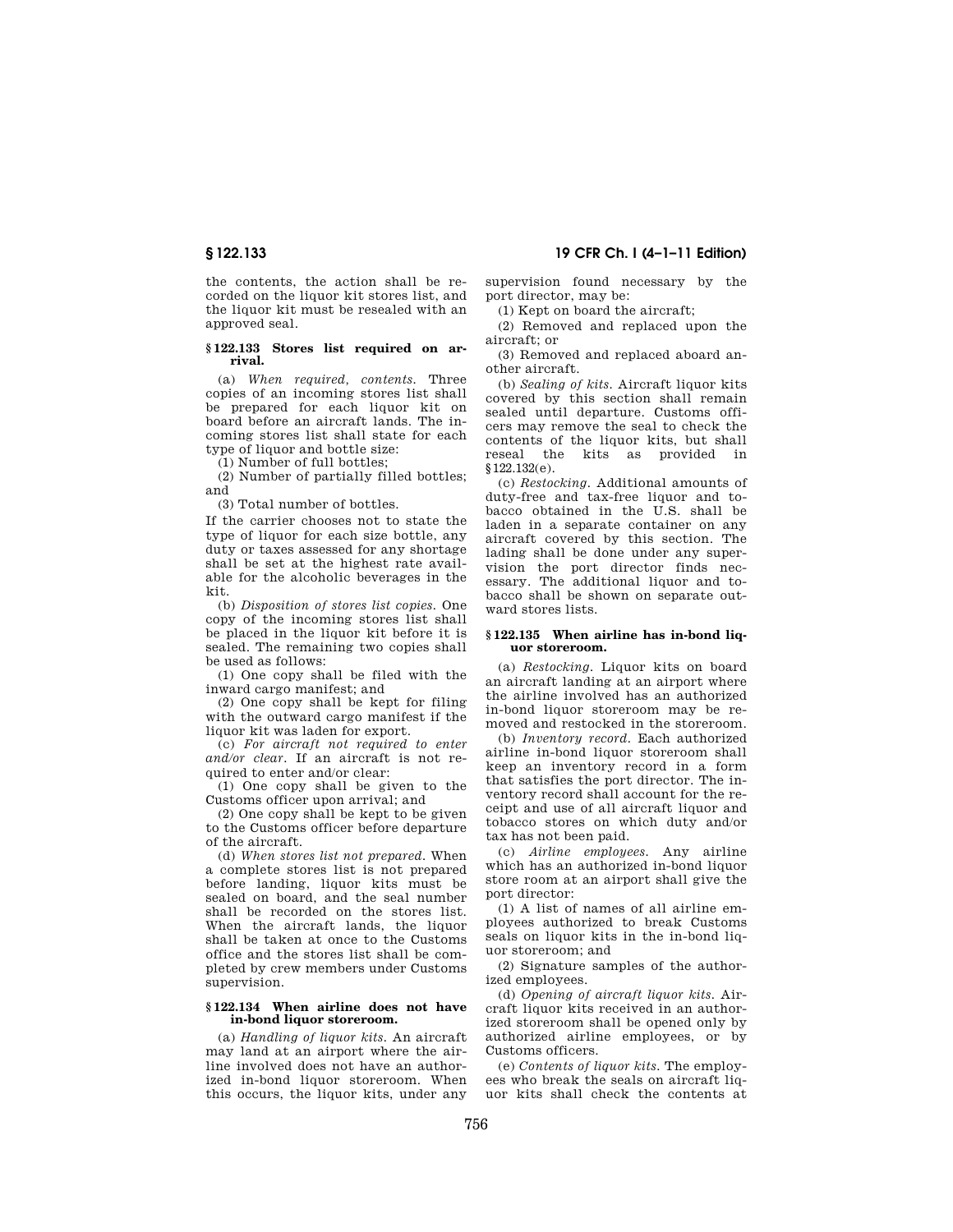once. The employees shall immediately report to the port director any:

(1) Evidence of seal tampering;

(2) Difference between the seal numbers on the liquor kits and those recorded on the stores list; and

(3) Differences in quantity as shown on the stores list.

(f) *Handling the liquor kits*—(1) *Partial bottles.* Partial bottles of liquor may be removed from incoming liquor kits and kept in the in-bond liquor storeroom to be destroyed or combined with other partial bottles. This may be done only under Customs supervision. The costs of Customs supervision shall be paid by the airline.

(2) *Exportation.* The contents of incoming liquor kits may be commingled to restock outbound liquor kits. The commingling must take place in the airline in-bond liquor storeroom, using liquor bottles on which the seal has not been broken.

(3) *Sealing.* All liquor kits shall be sealed as provided in §122.132(a) before removal from the in-bond liquor storeroom. All seal numbers shall be listed on an outgoing stores list.

### **§ 122.136 Outgoing stores list.**

(a) *Preparation.* Two copies of a serially numbered outgoing stores list shall be prepared by the airline for all liquor and tobacco withdrawn from bonded or non-tax-paid stock and added to liquor kits. The outgoing stores list shall show the total number of bottles for each type liquor, the brand, and the size of each bottle.

(b) *Use of copies.* The two copies of the outgoing stores list shall be used as follows:

(1) One copy shall be placed and kept in the outgoing kits until the aircraft leaves the U.S.; and

(2) One copy must be filed either with the outgoing cargo manifest (for aircraft required to clear) or with Customs before departing, as provided in §122.133(c).

In both cases, the third copy of the inward stores list shall be filed with the outgoing stores list. (See §122.133(c)).

#### **§ 122.137 Certificate of use.**

Any liquor or tobacco withdrawn from the in-bond storeroom and shown on the outgoing stores list shall be recorded, when exported, on a certificate of use prepared by the airline.

## **Subpart N—Flights to and From the U.S. Virgin Islands**

#### **§ 122.141 Definitions.**

Under subpart N, the following definitions apply:

(a) *United States.* The term ''U.S.'' includes the several States, the District of Columbia and Puerto Rico.

(b) *Foreign area.* The term ''foreign area'' means any area other than the several States, the District of Columbia and Puerto Rico.

#### **§ 122.142 Flights between the U.S. Virgin Islands and a foreign area.**

(a) *Aircraft arriving in the U.S. Virgin Islands.* Aircraft arriving in the U.S. Virgin Islands from a place other than the U.S. are governed by the provisions of this part which apply to aircraft arriving in the U.S. from a foreign area.

(b) *Aircraft leaving the U.S. Virgin Islands.* Aircraft leaving the U.S. Virgin Islands for a place other than the U.S. are governed by the provisions of this part that apply to aircraft leaving the U.S. for a foreign area.

#### **§ 122.143 Flights from the U.S. to the U.S. Virgin Islands.**

(a) *In general.* Aircraft on flights from the U.S. to the U.S. Virgin Islands are governed by the provisions of this part that apply to aircraft on a flight within the U.S.

(b) *Bureau of the Census.* When Bureau of the Census regulations (15 CFR part 30) apply to aircraft carrying merchandise to the U.S. Virgin Islands from the U.S., permission to depart must be obtained from the port director. Permission to depart shall not be given unless:

(1) A complete manifest and Shipper's Export Declarations as required by 15 CFR part 30 are filed; or

(2) An incomplete manifest under 15 CFR 30.24 is filed and the complete manifest and Shipper's Export Declarations are filed within 7 business days after departure.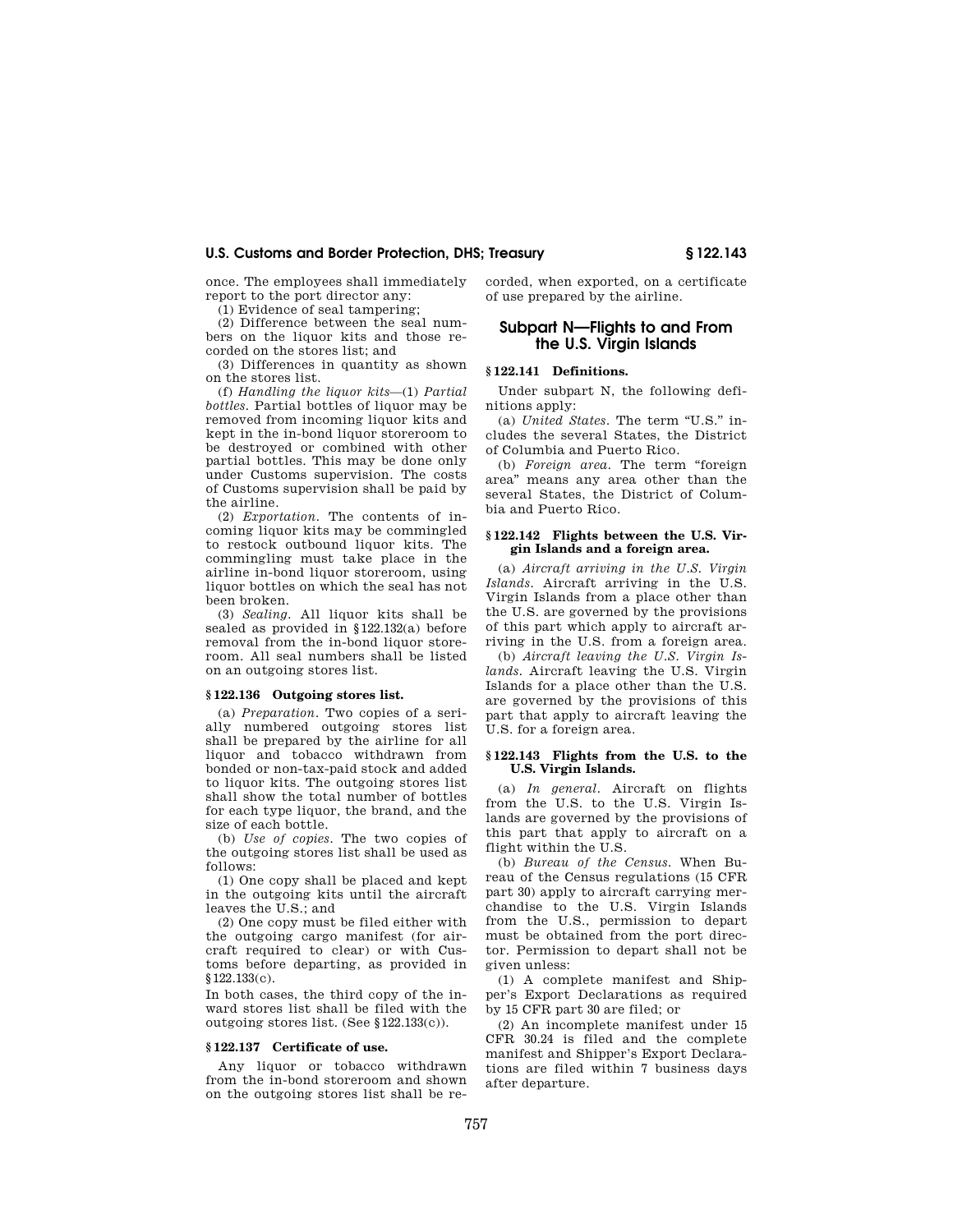#### **§ 122.144 Flights from the U.S. Virgin Islands to the U.S.**

(a) *Aircraft not inspected.* This paragraph applies to aircraft departing from the U.S. Virgin Islands and arriving in the U.S., without having been inspected prior to departure.

(1) *On departure.* Aircraft leaving the U.S. Virgin Islands for the U.S. are governed by the provisions of this part that apply to aircraft leaving the U.S. for a foreign area.

(2) *On arrival.* Aircraft departing from the U.S. Virgin Islands and arriving in the U.S. are governed by the provisions of this part that apply to aircraft arriving in the U.S. from a foreign area.

(b) *Supervision.* When aircraft are inspected by Customs in the U.S. Virgin Islands, the port director may order any supervision found necessary to protect the revenue and enforce the laws administered by Customs. This includes the collection of duty and taxes on articles bought in the U.S. Virgin Islands.

(c) *Procedure.* When an aircraft that was inspected in the U.S. Virgin Islands arrives in the U.S. from the U.S. Virgin Islands, the aircraft commander must be able to give evidence of the inspection to Customs on request. Evidence of the inspection shall be given in the following manner:

(1) A certificate on Customs Form 7507 shall be presented for aircraft registered in the U.S.:

(i) Of domestic origin; or

(ii) Of foreign origin, if duty has been paid and the aircraft is proceeding carrying neither passengers nor cargo, or with cargo and/or passengers solely from the U.S. Virgin Islands.

Two copies of the certificate shall be given to the inspecting Customs officers in the U.S. Virgin Islands by the aircraft commander. The certificate shall be marked with the port and date of inspection, and must be signed by the inspecting officer. The original of the certificate must be returned to the aircraft commander, who must keep the certificate for a reasonable time after the end of the flight to the U.S. If requested, the certificate shall be presented to Customs. The certificate may be destroyed or disposed of after a rea-

**§ 122.144 19 CFR Ch. I (4–1–11 Edition)** 

sonable time at the discretion of the aircraft commander or agent.

(2) A permit to proceed on Customs Form 7507 shall be presented for aircraft registered in the U.S. which are:

(i) Of foreign origin; (ii) Not duty paid; and

(iii) Proceeding carrying neither passengers nor cargo.

The permit to proceed, as required by subpart F of this part, shall be marked with the port and date of inspection, and shall be signed by the inspecting officer in the U.S. Virgin Islands.

(3) A permit to proceed on Customs Form 7507 shall be presented for aircraft registered in a foreign country and proceeding carrying neither passengers nor cargo. The permit to proceed, as required under subpart F of this part, shall be marked with the port and date of inspection, and shall be signed by the inspecting officer in the U.S. Virgin Islands.

(4) A permit to proceed, or other document, shall be filed as required under subpart I of this part for an aircraft carrying residue cargo and/or passengers. The permit to proceed shall be marked with the port and date of inspection, and it must be signed by the inspecting officer in the U.S. Virgin Islands.

## **Subpart O—Flights to and From Cuba**

#### **§ 122.151 Definitions.**

Under this subpart, the following definitions apply:

(a) *United States.* The term ''U.S.'' includes the several States, the District of Columbia, the U.S. Virgin Islands, and Puerto Rico.

(b) *Cuba*. The term "Cuba" does not include the Guantanamo Bay Naval Station.

#### **§ 122.152 Application.**

This subpart applies to all aircraft entering or departing the U.S. to or from Cuba except public aircraft.

[T.D. 88–12, 53 FR 9292, Mar. 22, 1988, as amended by T.D. 97–82, 62 FR 51770, Oct. 3, 1997]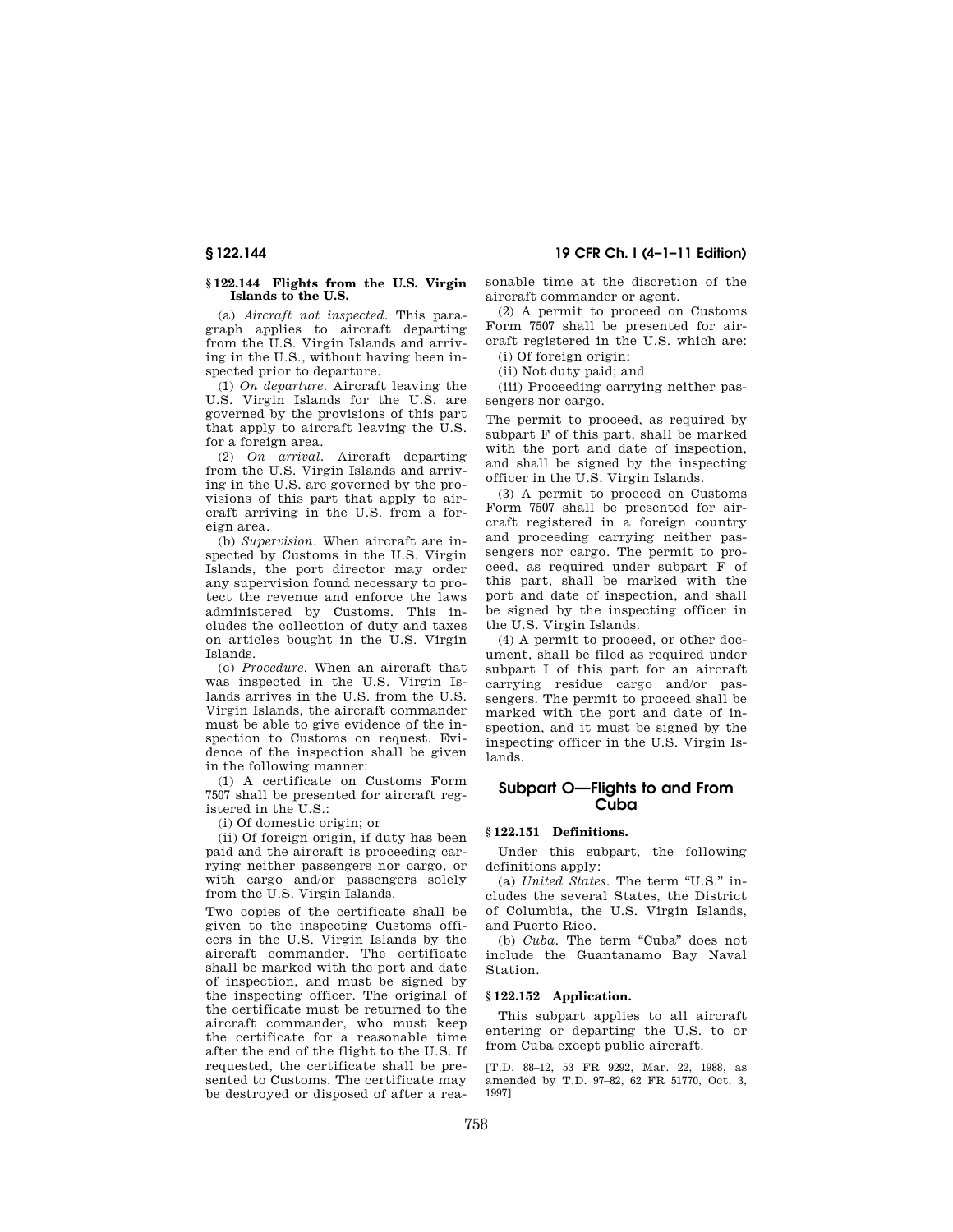#### **§ 122.153 Limitations on airport of entry or departure.**

(a) *Aircraft arrival and departure.* The owner or person in command of any aircraft clearing the United States for or entering the United States from Cuba, whether the aircraft is departing on a temporary sojourn or for export, must clear or obtain permission to depart from, or enter at, the Miami International Airport, Miami, Florida; the John F. Kennedy International Airport, Jamaica, New York; the Los Angeles International Airport, Los Angeles, California; or any other airport that has been approved by CBP pursuant to paragraph (b) of this section, and must comply with the requirements in this part unless otherwise authorized by the Assistant Commissioner, Office of Field Operations, CBP Headquarters.

(b) *CBP approval of airports of entry and departure.* 

(1) *Airports eligible to apply.* An international airport, landing rights airport, or user fee airport (as defined in §122.1 and described in subpart B of this part) that is equipped to facilitate passport control and baggage inspection, and otherwise process international flights and has an Office of Foreign Assets Control (OFAC) licensed carrier service provider that is prepared to provide flights between the airport and Cuba, may request CBP approval to become an airport of entry and departure for aircraft traveling to or from Cuba.

(2) *Application and approval procedure.*  The director of the port authority governing the airport must send a written request to the Assistant Commissioner, Office of Field Operations, CBP Headquarters, requesting approval for the airport to be able to accept aircraft traveling to or from Cuba. Upon determination that the airport is suitable to provide such services, CBP will notify the requestor that the airport has been approved to accept aircraft traveling to or from Cuba, and that it may immediately begin to accept such aircraft. For reference purposes, approved airports will be listed on the CBP Web site and in updates to paragraph (c) of this section.

(c) *List of airports authorized to accept aircraft traveling to or from Cuba.* For reference purposes, the following is a list of airports that have been authorized by CBP to accept aircraft traveling between Cuba and the United States.

| Location | Name                                                                                                                         |
|----------|------------------------------------------------------------------------------------------------------------------------------|
|          | Jamaica, New York  John F. Kennedy International Air-                                                                        |
|          | Los Angeles, California   port<br>Los Angeles, California   Los Angeles International Airport<br>Miami International Airport |

[CBP Dec 11–05, 76 FR 5060, Jan. 28, 2011]

## **§ 122.154 Notice of arrival.**

(a) *Application.* All aircraft entering the U.S. from Cuba must give advance notice of arrival, unless it is an Office of Foreign Assets Control (OFAC) approved scheduled commercial aircraft of a scheduled airline.

(b) *Procedure for giving advance notice of arrival.* The commander of an aircraft covered by this section shall give the advance notice of arrival not less than one (1) hour before crossing the U.S. coast or border. Notice shall be given either:

(1) Through Federal Aviation Administration flight notification procedure (see International Flight Information Manual, Federal Aviation Administration); or

(2) Directly to the CBP officer in charge at the applicable airport authorized pursuant to §122.153.

(c) *Contents of notice.* The advance notice of arrival shall state:

(1) Type of aircraft and registration number;

(2) Name of aircraft commander;

(3) Number of U.S. citizen passengers;

(4) Number of alien passengers;

(5) Place of last foreign departure;

(6) Estimated time and location of crossing the U.S. coast or border; and

(7) Estimated time of arrival.

(d) *Private Aircraft.* In addition to these requirements, private aircraft must also give notice of arrival pursuant to §122.22 of this part.

[T.D. 88–12, 53 FR 9292, Mar. 22, 1988, as amended by T.D. 99–71, 64 FR 53628, Oct. 4, 1999; CBP Dec. 08-43, 73 FR 68313, Nov. 18, 2008; CBP Dec 11–05, 76 FR 5061, Jan. 28, 2011]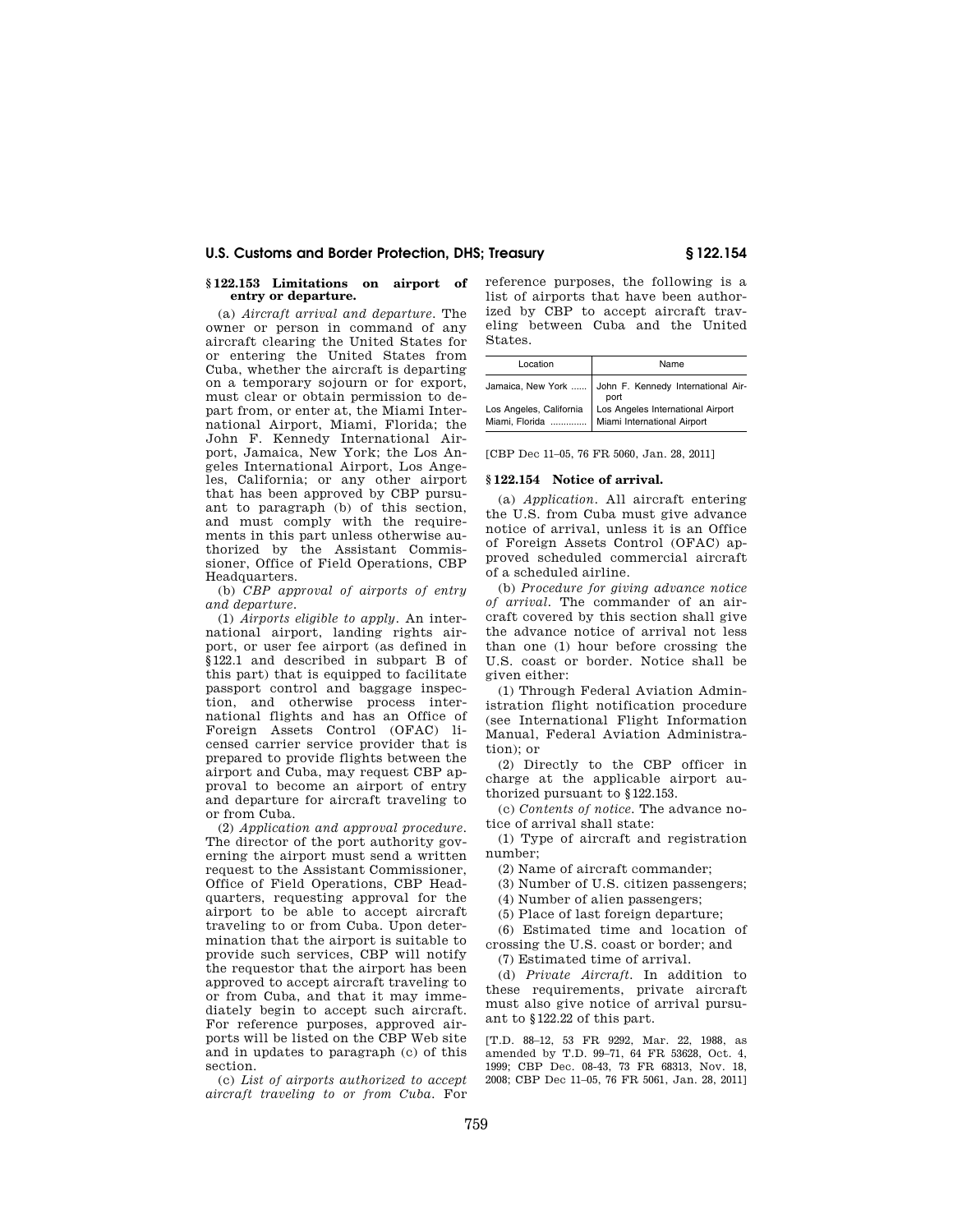#### **§ 122.155 Document to be presented upon arrival.**

Upon arrival, the aircraft commander shall present:

(a) A manifest of all passengers on board, as required by the U.S. Immigration and Naturalization Service pursuant to 8 CFR 231.1(b), to an officer of the U.S. Immigration and Naturalization Service or to a Customs officer acting as an Immigration officer;

(b) The documents required by subpart E of this part.

#### **§ 122.156 Release of passengers.**

No passengers arriving from Cuba by aircraft will be released by Customs, nor will the aircraft be cleared or permitted to depart before the passengers are released by an officer of the Immigration and Naturalization Service or by a Customs officer acting on behalf of that agency.

#### **§ 122.157 Documents required for clearance.**

As a condition precedent to clearance, the aircraft commander shall present to Customs:

(a) The documents required by Subpart H of this part; and

(b) A validated license issued by the Department of Commerce, as provided for in 15 CFR 371.19 or a license issued by the Department of State, as provided in 22 CFR part 123.

#### **§ 122.158 Other entry and clearance requirements.**

All other provisions of this part relating to entry and clearance of aircraft are applicable to aircraft subject to this subpart.

## **Subpart P—Public Aircraft [Reserved]**

## **Subpart Q—Penalties**

## **§ 122.161 In general.**

Except as provided in subpart S of this part, any person who violates any Customs requirements stated in this part, or any regulation that applies to aircraft under §122.2, is, in addition to any other applicable penalty, subject to civil penalty of \$5,000 as provided by 19 U.S.C. 1644 and 1644a, except for

**§ 122.155 19 CFR Ch. I (4–1–11 Edition)** 

overages, and failure to manifest narcotics or marihuana, in which cases the penalties set forth in section 584, Tariff Act of 1930, as amended (19 U.S.C. 1584) apply, or for failure to report arrival or to present the documents required by §122.27(c) of this part in which cases the penalties set forth in section 436, Tariff Act of 1930, as amended (19 U.S.C. 1436) apply, and any aircraft used in connection with any such violation shall be subject to seizure and forfeiture, as provided for in the Customs laws. A penalty or forfeiture may be mitigated under part 171 of this chapter.

[T.D. 91–61, 56 FR 32086, July 15, 1991, as amended by T.D. 98–74, 63 FR 51289, Sept. 25, 1998]

#### **§ 122.162 Failure to notify and explain differences in air cargo manifest.**

(a) *Application.* Penalties shall be assessed if differences in an air cargo manifest (overages or shortages) are discovered and:

(1) The required notice and explanation are not made in time;

(2) The port director is not satisfied that the differences were caused by clerical error or other mistake;

(3) There has been a loss of revenue to the U.S.; or

(4) The port director is not satisfied that there was a valid reason for delay in reporting any differences.

(b) *Definition.* Under this section, ''clerical error or other mistake'' means a non-negligent, inadvertant, or typographical mistake in the preparation, assembly, or submission (electronically or otherwise) of the manifest.

(c) *Repeated differences.* If repeated differences are found in manifests filed by the same person, it may be determined that the differences were a result of negligence and not clerical error or other mistake.

(d) *Knowledge.* A penalty may be assessed for differences in a manifest that are unknown to the aircraft commander or owner.

[T.D. 88–12, 53 FR 9292, Mar. 22, 1988, as amended by T.D. 99–64, 64 FR 43266, Aug. 10, 1999]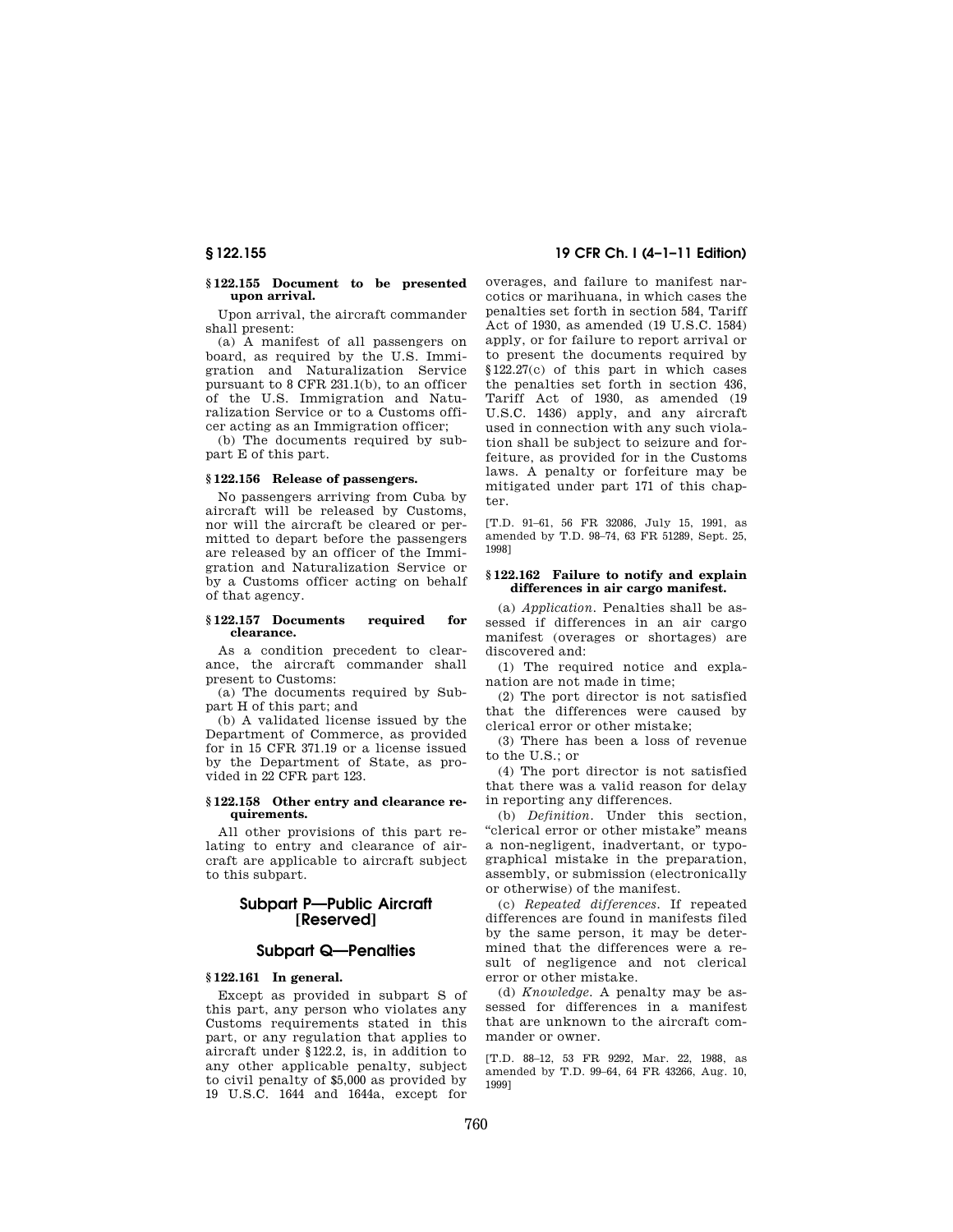#### **§ 122.163 Transit air cargo traveling to U.S. ports.**

(a) *Application.* If transit air cargo is traveling from the port of arrival to another U.S. port under §122.119, a liability shall be assessed, as set out in §18.8 of this chapter if there has been:

(1) Shortage in delivery;

(2) Irregular delivery; or

(3) Non-delivery.

(b) *Liabilities assessed.* The liabilities assessed under this section are imposed as liquidated damages under a carrier's bond.

(c) *Value of merchandise.* The port director shall determine the value of merchandise for assessment purposes based on the following factors:

(1) Any data or documents available to the airline which presented a receipt for the transit air cargo, and available to the importing airline relating to the description and value of the cargo; and

(2) Other information available to the port director relating to the same or similar merchandise. If the data or documents required by this section are not submitted within 90 days of the date requested, the port director shall determine value on the basis of other available information. The transit air cargo manifest does not reflect value.

#### **§ 122.164 Transportation to another port for exportation.**

If transit air cargo is traveling from the port of arrival to another U.S. port for later exportation, any liquidated damages for shortages or irregular delivery shall be assessed as provided in §122.163.

#### **§ 122.165 Air cabotage.**

(a) The air cabotage law (49 U.S.C. 41703) prohibits the transportation of persons, property, or mail for compensation or hire between points of the U.S. in a foreign civil aircraft. The term "foreign civil aircraft" includes all aircraft that are not of U.S. registration except those foreign-registered aircraft leased or chartered to a U.S. air carrier and operated under the authority of regulations issued by the Department of Transportation, as provided for in 14 CFR 121.153, and those aircraft used exclusively in the service of any government.

(b) Customs officers detecting possible violations shall report the matter to Headquarters, Attention: Entry Procedures and Carriers Branch. Liability should not be assessed under 49 U.S.C. Chapter 463 pending instructions from Headquarters since certain limited domestic transportation by foreign civil aircraft is permitted under regulations issued by the Department of Transportation.

[T.D. 88–12, 53 FR 9292, Mar. 22, 1988, as amended by T.D. 98–74, 63 FR 51289, Sept. 25, 1998; T.D. 99–27, 64 FR 13675, Mar. 22, 1999]

#### **§ 122.166 Arrival, departure, discharge, and documentation.**

(a) *Liability for civil penalties.* Except as otherwise provided, any aircraft pilot violation of the requirements of section 433, Tariff Act of 1930, as amended, (19 U.S.C. 1433), with respect to the following actions shall be liable for civil penalties as provided by section 436, Tariff Act of 1930, as amended (19 U.S.C. 1436), and described in paragraph (c) of this section:

(1) Advance notification of arrival;

(2) Report of arrival;

(3) Landing of aircraft;

(4) Presentation of documentation;

(5) Departure from the port, place, or airport of arrival without authorization; or

(6) Discharge of passenger, or merchandise (to include baggage) without authorization.

(b) *Liability for criminal penalties.*  Upon conviction, any aircraft pilot violating any of the Customs requirements described in paragraph (a) of this section shall, in addition to civil penalties be subject to criminal penalties as set forth in section 436, Tariff Act of 1930, as amended, (19 U.S.C. 1436), and described in paragraph (c) of this section. If the aircraft has or is discovered to have had on board any merchandise (other than the equivalent, for a vessel, of sea stores) the importation of which into the U.S. is prohibited, that person shall be subject to an additional fine as set forth in 19 U.S.C. 1436 and described in paragraph (c) of this section.

(c) *Civil and criminal penalties described*—(1) *Civil penalty.* The pilot of any aircraft who fails to comply with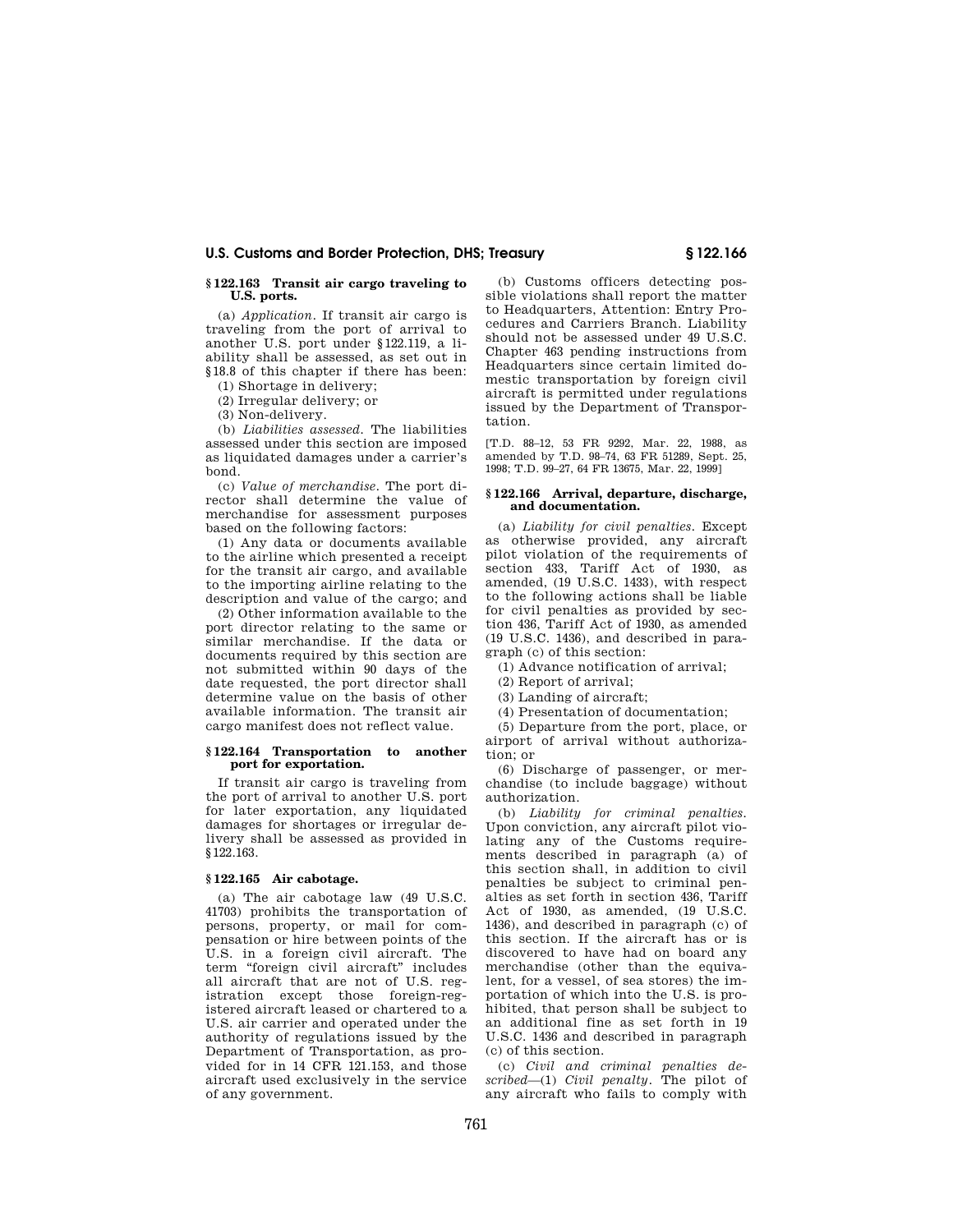the requirements of this section is liable for a civil penalty of \$5,000 for the first violation, and \$10,000 for each subsequent violation. Any aircraft used in connection with any such violation is subject to seizure and forfeiture.

(2) *Criminal penalty.* In addition to the civil penalty prescribed for violation of this section, the pilot of any aircraft who intentionally fails to comply with the requirements of this section is liable, upon conviction, for a fine of not more than \$2,000 or imprisonment for 1 year, or both. If the aircraft is found to have, or to have had, on board any merchandise the importation of which is prohibited, such individual is liable for an additional fine of not more than \$10,000 or imprisonment for not more than 5 years, or both.

(3) *Additional civil penalty.* If any merchandise, other than the equivalent of vessel sea stores, is imported or brought into the U.S. aboard an aircraft which has failed to comply with the requirements prescribed by this section, the pilot of the aircraft shall be liable for a civil penalty equal to the value of the merchandise, and the merchandise may be seized and forfeited, unless properly entered by the importer or consignee.

#### **§ 122.167 Aviation smuggling.**

(a) *Civil penalties.* Any aircraft pilot who transports, or any person on board any aircraft who possesses prohibited or restricted merchandise knowing, or intending, that the merchandise will be introduced into the U.S. contrary to law shall be subject to a civil penalty of twice the value of the merchandise involved, but not less than \$10,000, as prescribed in section 590, Tariff Act of 1930, as amended (19 U.S.C. 1590). Any aircraft used in connection with, or in aiding or facilitating, any violation of 19 U.S.C. 1590, whether or not any person is charged in connection with such violation, may be seized and forfeited in accordance with Customs laws.

(b) *Criminal penalties.* Any aircraft pilot or person who intentionally violates 19 U.S.C. 1590 is, upon conviction, subject to the criminal penalties of a fine of not more than \$10,000 or imprisonment for not more than 5 years, or both, if none of the merchandise involved is a controlled substance. More

**§ 122.167 19 CFR Ch. I (4–1–11 Edition)** 

severe penalties are provided in 19 U.S.C. 1590 if the smuggled merchandise is a controlled substance. In such case, a violator is liable for a fine of not more than \$250,000 or imprisonment for not more than 20 years, or both.

(c) For purposes of imposing civil penalties under this section, any of the following acts, when performed within 250 miles of the territorial sea of the United States, shall be evidence that the transportation or possession of merchandise was unlawful and shall indicate that the purpose of the transfer was to make it possible for such merchandise, or any part of it, to be introduced into the U.S. unlawfully. For purposes of seizure and forfeiture, the following acts shall be evidence that an aircraft was used in connection with, or to aid or facilitate, a violation of this section;

(1) The operation of an aircraft without lights during such times as lights are required to be displayed under applicable law.

(2) The presence on an aircraft of an auxiliary fuel tank which is not installed in accordance with applicable law.

(3) The failure to correctly identify the aircraft by registration number and country of registration, when requested to do so by a customs officer or other government authority.

(4) The external display of false registration numbers or false country of registration.

(5) The presence on board of unmanifested merchandise, the importation of which is prohibited or restricted.

(6) The presence on board of controlled substances which are not manifested or which are not accompanied by the permits or licenses required under Single Convention on Narcotic Drugs or other international treaty.

(7) The presence of any compartment or equipment which is built or fitted out for smuggling.

## **Subpart R—Air Carrier Smuggling Prevention Program**

SOURCE: T.D. 91–25, 56 FR 12347, Mar. 25, 1991, unless otherwise noted.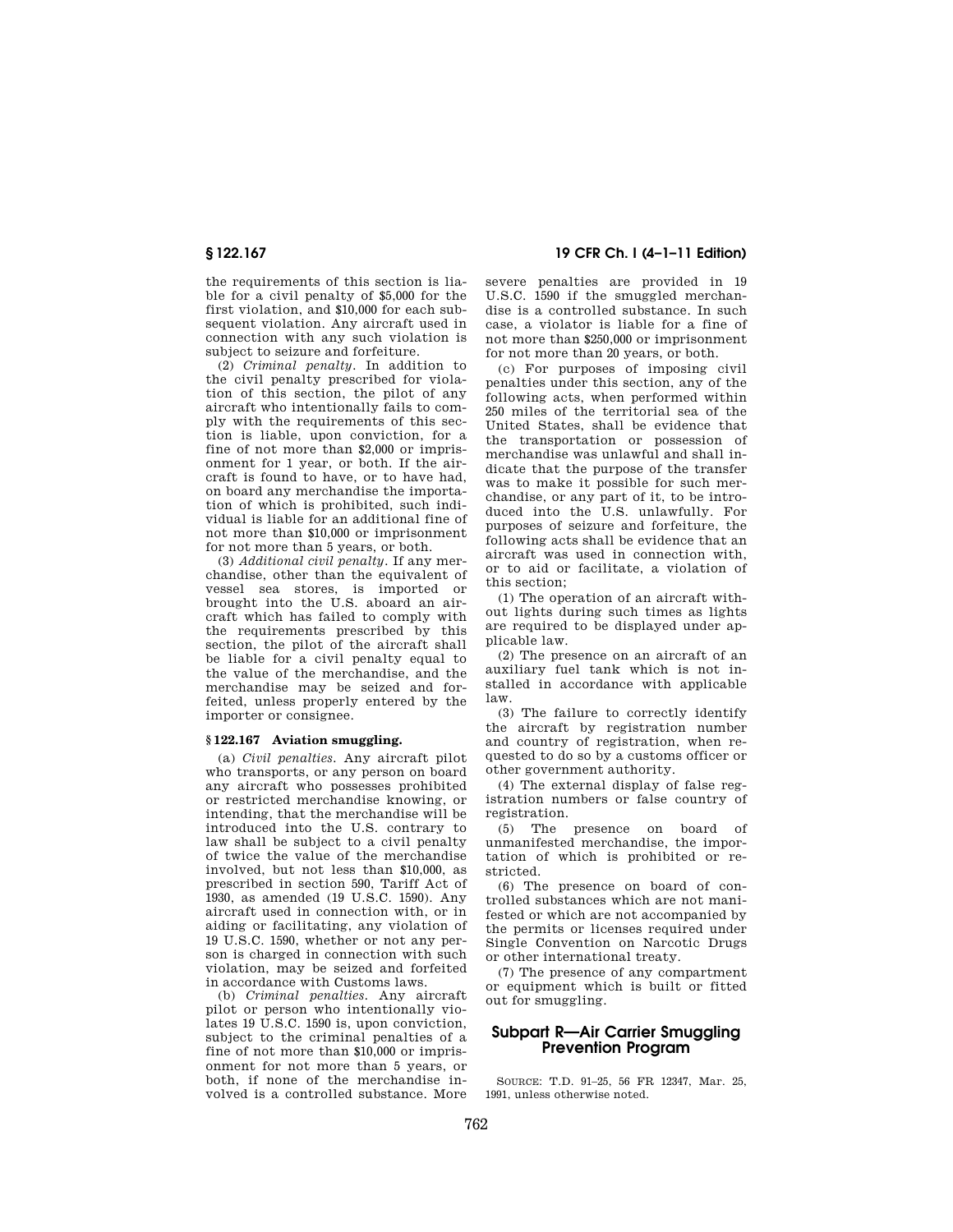## **§ 122.171 Description of program.**

The Air Carrier Smuggling Prevention Program (ACSPP) is designed to enlist the cooperation of the air carriers, as defined in 19 U.S.C. 1584 note, in Customs efforts to prevent the smuggling of controlled substances. If carriers develop and implement thorough and complete internal security procedures at ACSPP designated terminals and foreign departure and intermediate points, the opportunity for their conveyances being used for transportation of controlled substances will be greatly reduced. Participation in the program is voluntary, and may be limited to specific routes. Should a controlled substance be introduced into the United States on a conveyance owned or operated by a participating carrier however, the carrier will be exempt from seizure and penalties should it satisfy the provisions of §122.175 of this part. The program will be operational for a period of 2 years from December 18, 1989, pursuant to 19 U.S.C. 1584 note.

### **§ 122.172 Eligibility.**

Any air carrier whose international flights arrive at, or depart from, any of the designated test airports, Miami International Worth International Airport, or Los Angeles International Airport, is eligible for participation in the ACSPP.

#### **§ 122.173 Application procedures.**

(a) *Application.* An air carrier which wishes to participate in the ACSPP shall submit an application to the Assistant Commissioner, Office of Field Operations, in which it:

(1) Identifies specific routes and designated departure points and ACSPP airports for which application is made;

(2) Certifies that it has developed and will continue to maintain standard operating procedures (SOP) which are designed to safeguard the integrity of its employees, cargo and conveyances. The application shall be accompanied by three (3) copies of the SOP developed by the air carrier.

(b) *Approval criteria.* Upon receipt, each application will be reviewed to determine whether the procedures contained therein meet the requirements of the ACSPP. In determining whether a SOP submitted by an applicant carrier contains sufficient detail to assure the proper level of care and diligence required under the provisions of the ACSPP, the Assistant Commissioner, Office of Field Operations, will apply uniform standards and verify that, at a minimum, procedures are in place which:

(1) Assure positive security background checks are performed on all carrier employees, both those employed within the United States and without, who have access to baggage, cargo or secure areas on participating routes, to the extent permitted by law;

(2) Assure a system of positive baggage and cargo identification is employed at all terminals used by the carrier;

(3) Assure the carrier employs a system to assure that no unmanifested cargo is placed on board the conveyance or brought into the United States on any of their conveyances;

(4) Assure the carrier has specific procedures through which it will notify Customs should it discover any unmanifested or improperly manifested cargo on any of its conveyances or in any area subject to its control;

(5) Assure the carrier has an effective and practical employee awareness training program in place; and

(6) Assure thorough security measures are implemented at all foreign departure points on ACSPP participating routes which will assure that the carrier has control and knowledge of the baggage, cargo, passenger and other materials placed on board its aircraft.

(c) *Acceptance and notification.* Upon verification by Customs that a carrier's SOP meets all the criteria outlined in §122.173(b) of this part, the carrier will be notified that its application to the ACSPP has been accepted. Acceptance into the ACSPP is made with the understanding and expectation that the carrier will continue to act with the highest degree of care and diligence required under law and that it will abide by and perform all elements of its approved SOP.

[T.D. 91–25, 56 FR 12347, Mar. 25, 1991, as amended by T.D. 91–77, 56 FR 46115, Sept. 10, 1991]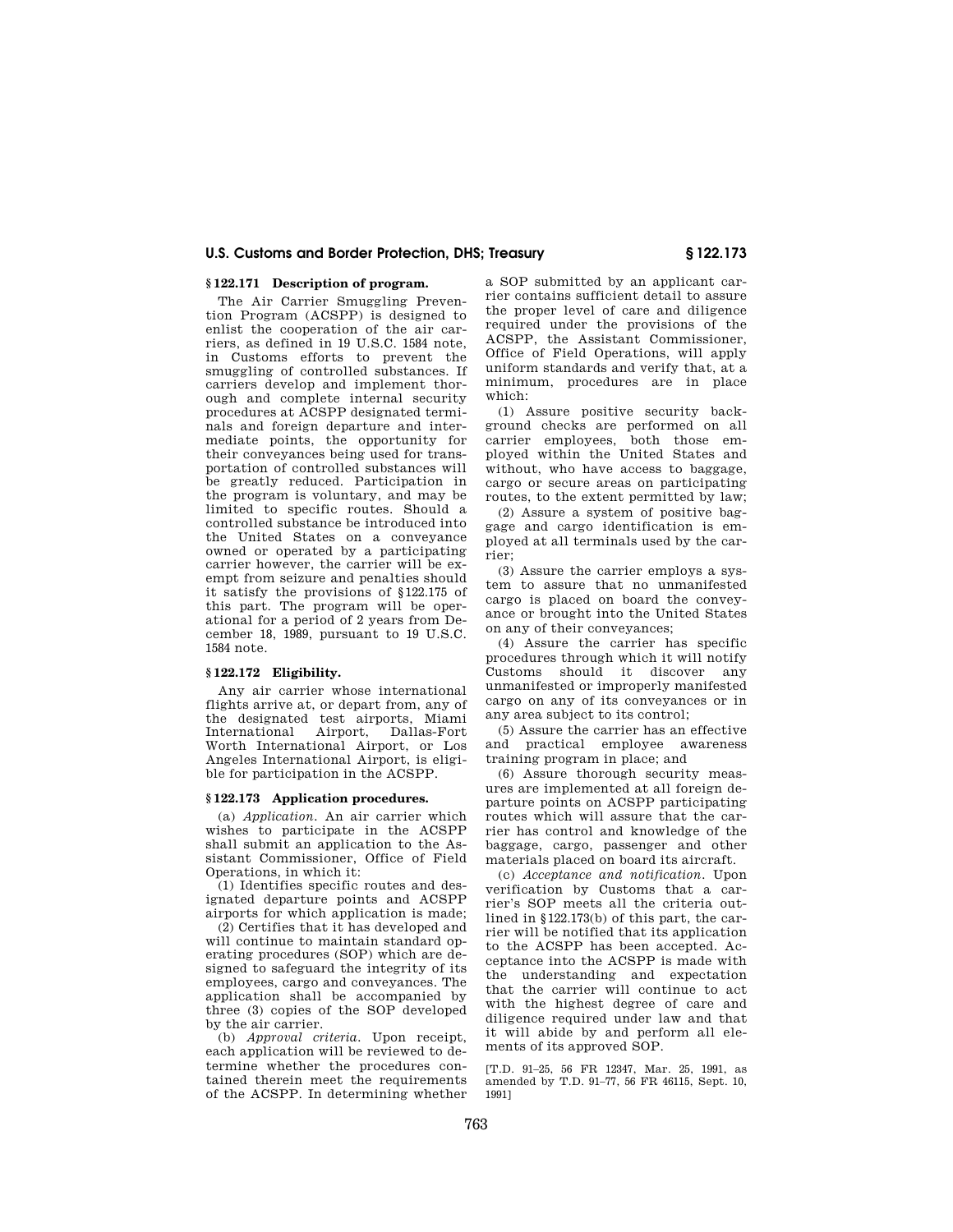## **§ 122.174 Operational procedures.**

(a) *Participating carriers.* Participating carriers are required to develop and adhere to procedures whereby they will:

(1) Provide security personnel for every international arrival participating in the ACSPP to conduct the following procedures:

(i) Perform a thorough internal and external search of the arriving aircraft;

(ii) Maintain total control of all passengers and cargo being discharged from the aircraft to either the Customs passenger hall or to the carrier's cargo facility;

(iii) Verify that all cargo on aircraft is properly manifested, marked and weighed and that piece counts are properly performed; and

(iv) Maintain physical security of the aircraft and ramp access to the aircraft while it is being offloaded.

(2) Provide security personnel at the foreign point of departure for every international departure which is participating in ACSPP to conduct the following procedures:

(i) Perform a thorough internal and external search of the departing aircraft;

(ii) Maintain total control of all passengers and cargo being loaded on the aircraft from either the passenger terminal or the carrier's cargo facility;

(iii) Verify that all cargo placed on the aircraft is properly manifested, marked and weighed and that piece counts are properly performed;

(iv) Maintain physical security of the aircraft and ramp access to the aircraft while it is being loaded; and

(v) Maintain similar positive security measures at all foreign intermediate airports prior to the arrival of the aircraft at an ACSPP designated airport.

(b) *U.S. Customs.* U.S. Customs will:

(1) Retain all current options available regarding the search and inspection of any and all passengers, cargo and conveyances; and

(2) Provide training to carrier personnel to assist the development of proper operational procedures.

#### **§ 122.175 Exemption from penalties.**

Should a controlled substance be introduced into the United States or discovered aboard an aircraft owned or op-

**§ 122.174 19 CFR Ch. I (4–1–11 Edition)** 

erated by a participating carrier, or in cargo carried by a participating carrier, on a route identified by the carrier as one participating in the ACSPP and which has been approved by Customs, the participating air carrier shall be considered to have met the test of highest degree of care and diligence required under law, and shall not be subject to the penalty or seizure provisions of the Tariff Act of 1930, as amended, if the carrier establishes at an oral presentation before the port director or his designee, that the carrier was not grossly negligent nor engaged in willful misconduct, and that it had complied with all the provisions of these regulations.

#### **§ 122.176 Removal from ACSPP.**

(a) *Grounds for removal from ACSSPP.*  The Assistant Commissioner, Office of Field Operations, may revoke or supend the privilege of operating as a member of the ACSPP if:

(1) Acceptance into the program was<br>gained through fraud or the through fraud or the misstatement of a material fact;

(2) The carrier refuses or neglects to obey any proper order of a Customs officer or any Customs order, rule, or regulation relative to its cooperation within the program;

(3) An officer of the carrier or corporation which has been accepted into the program is convicted of a felony or misdemeanor involving theft, smuggling, or other theft-connected crime which was committed in his or her official capacity as an officer of the carrier, or is convicted of any Customs-related crime;

(4) The carrier fails to retain merchandise which has been designated for examination;

(5) The carrier does not provide secure facilities or properly safeguard merchandise within its area of control; or

(6) The carrier fails to observe any of the procedures which it had set forth in the SOP which served as the basis for the carrier's acceptance into the program; and

(7) The carrier has been notified in writing that it has been found in noncompliance with a provision of the program and has failed to correct such noncompliance after having been given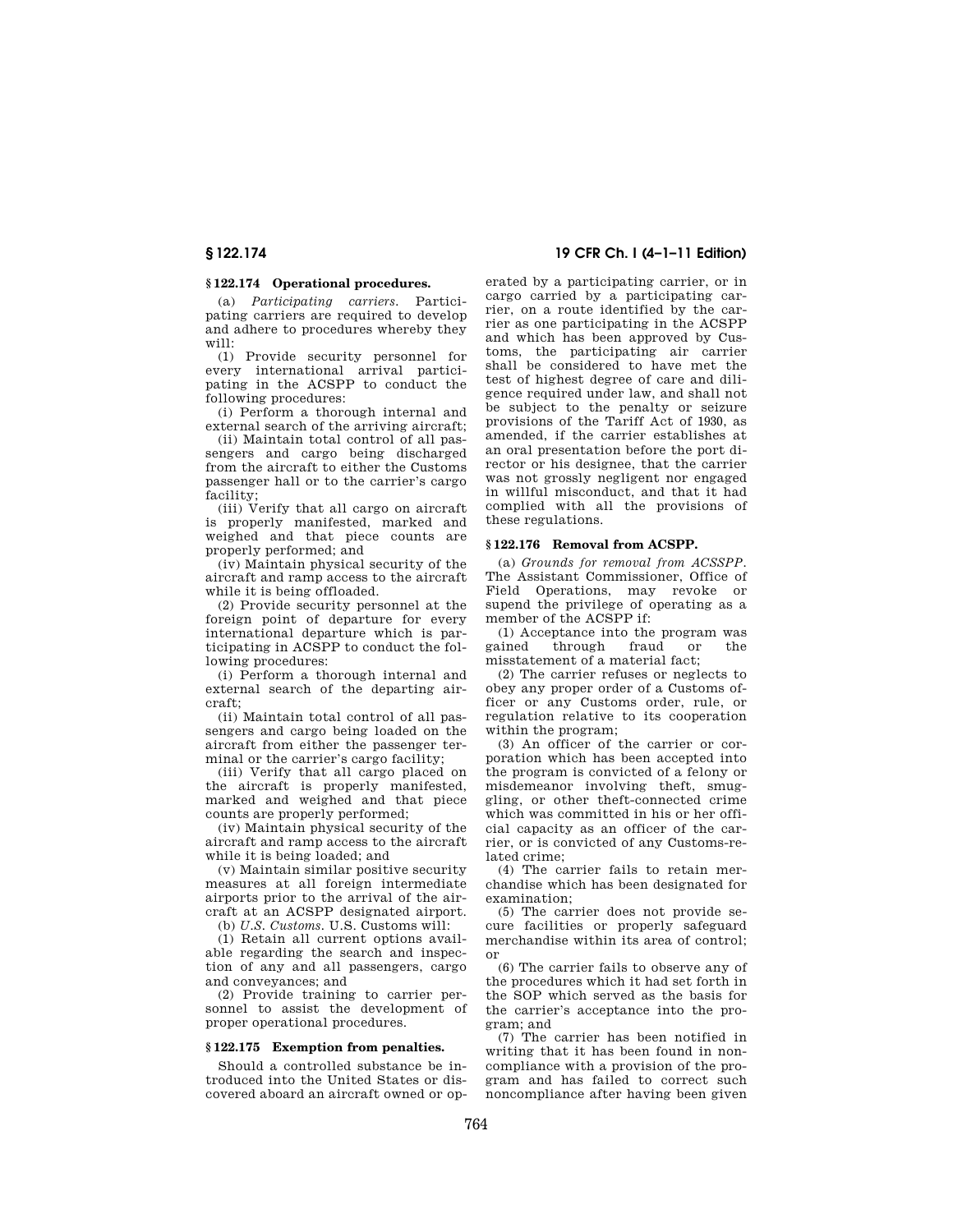a reasonable opportunity to correct such noncompliance.

(b) *Notice and appeal.* The Assistant Commissioner, Office of Field Operations, shall suspend or remove participants from the ACSPP by serving notice of the proposed action upon the carrier in writing. The notice shall be in the form of a statement specifically setting forth the grounds for suspension or removal and shall provide the carrier with notice that it may file a written notice of appeal from suspension or revocation within 10 days following receipt of the notice of revocation or suspension. The notice of appeal shall be filed in duplicate to the office of the Assistant Commissioner, Field Operations, and shall set forth response of the carrier to the statement of the Assistant Commissioner.

(c) *Notice of decision.* The Assistant Commissioner, Office of Field Operations, shall notify the participating carrier in writing of the decision concerning continued participation in the program.

(d) *Use of uniform criteria.* When making any determination regarding a carrier's participation or continuation in the ACSPP, the Assistant Commissioner, Office of Field Operations, shall employ a uniform standard of performance and evaluation.

[T.D. 91–25, 56 FR 12347, Mar. 25, 1991, as amended by T.D. 91–77, 56 FR 46115, Sept. 10, 1991; T.D. 99–27, 64 FR 13675, Mar. 22, 1999]

## **Subpart S—Access to Customs Security Areas**

SOURCE: T.D. 90–82, 55 FR 42557, Oct. 22, 1990, unless otherwise noted.

### **§ 122.181 Definition of Customs security area.**

For purposes of this section, the term ''Customs security area'' means the Federal inspection services area at any airport accommodating international air commerce designated for processing passengers, crew, their baggage and effects arriving from, or departing to, foreign countries, as well as the aircraft deplaning and ramp area and other restricted areas designated by the port director. These areas will be posted as restricted to the extent possible and are established for the purpose of prohibiting unauthorized entries or contact with persons or objects.

[T.D. 90–82, 55 FR 42557, Oct. 22, 1990, as amended by T.D. 02–40, 67 FR 48984, July 29, 2002]

#### **§ 122.182 Security provisions.**

(a) *Customs access seal required.* With the exception of all Federal and uniformed State and local law enforcement personnel and aircraft passengers and crew, all persons located at, operating out of, or employed by any airport accommodating international air commerce or its tenants or contractors, including air carriers, who have unescorted access to the Customs security area, must openly display or produce upon demand an approved access seal issued by Customs. The approved Customs access seal must be in the possession of the person in whose name it is issued whenever the person is in the Customs security area and must be used only in furtherance of that person's employment in accordance with the description of duties submitted by the employer under paragraph (c)(1) of this section. The Customs access seal remains the property of Customs, and any bearer must immediately surrender it as provided in paragraph (g) of this section or upon demand by any authorized Customs officer for any cause referred to in §122.187(a). Unless surrendered pursuant to paragraph (g) of this section or §122.187, each approved Customs access seal issued under paragraph (c)(1) of this section will remain valid for 2 years from January 1, 2002, in the case of a Customs access seal issued prior to that date and for 2 years from the date of issuance in all other cases. Retention of an approved Customs access seal beyond the applicable 2-year period will be subject to the reapplication provisions of paragraph (c)(2) of this section.

(b) *Employers responsibility.* Employers operating in Customs airport security areas shall advise all employees of the provisions of the Customs regulations relative to those areas, require employees to familiarize themselves with those provisions and insure employee compliance. The employer shall also advise the port director of any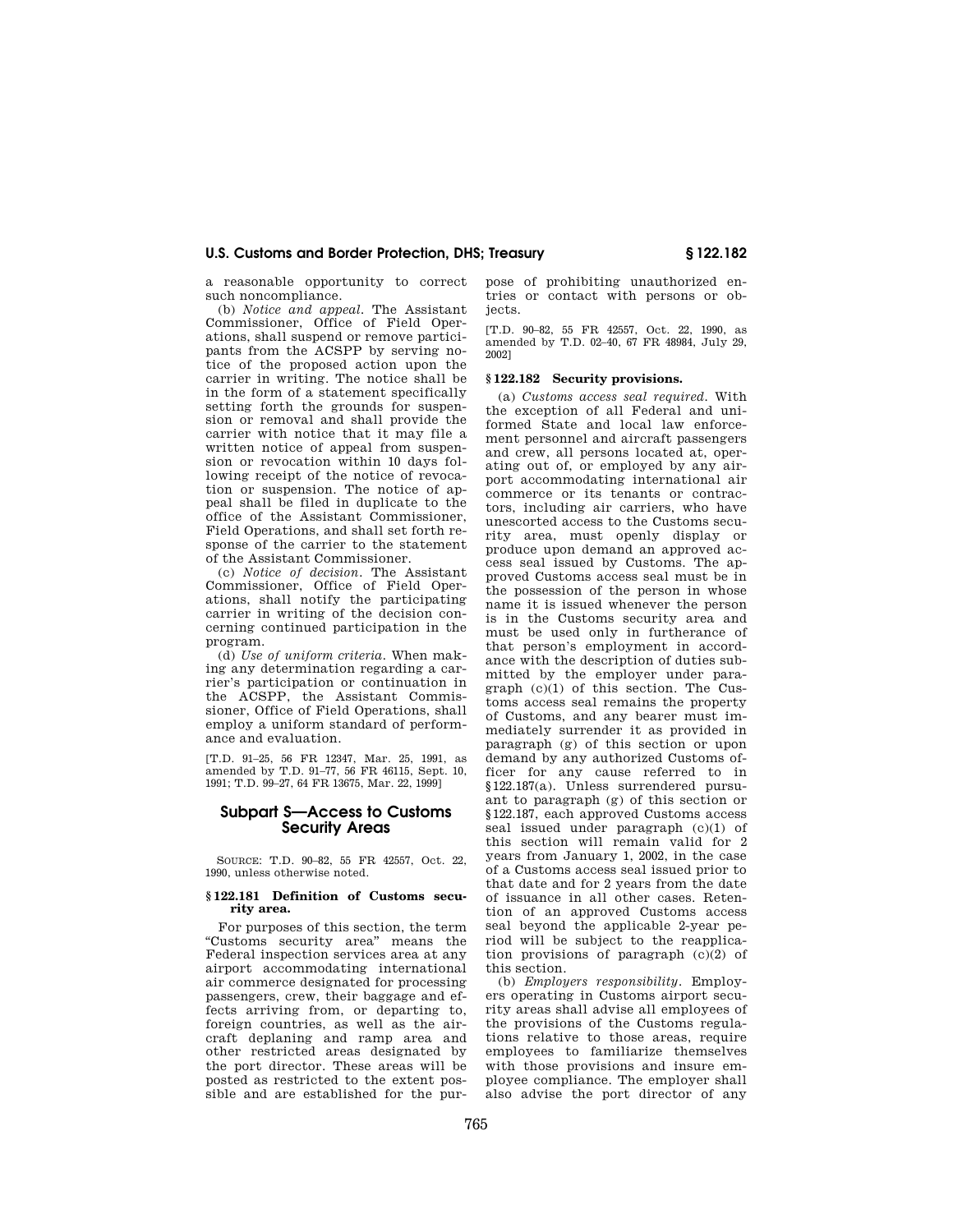changes of employment pursuant to §122.182(g).

(c) *Application requirements*—(1) *Initial application.* An application for an approved Customs access seal, as required by this section, must be filed by the applicant with the port director on Customs Form 3078 and must be supported by a written request and justification for issuance prepared by the applicant's employer that describes the duties that the applicant will perform while in the Customs security area. The application requirement applies to all employees required to display an approved Customs access seal by this section, regardless of the length of their employment. The application must be supported by the bond of the applicant's employer or principal on Customs Form 301 containing the bond conditions set forth in §113.62, §113.63, or §113.64 of this chapter, relating to importers or brokers, custodians of bonded merchandise, or international carriers. If the applicant's employer is not the principal on a Customs bond on Customs Form 301 for one or more of the activities to which the bond conditions set forth in §113.62, §113.63, or §113.64 relate, the application must be supported by an Airport Customs Security Area Bond, as set forth in appendix A of part 113 of this chapter. The latter bond may be waived, however, for State or local government-related agencies in the discretion of the port director. Waiver of this bond does not relieve the agency in question or its employees from compliance with all other provisions of this subpart. In addition, in connection with an application for an approved Customs access seal under this section:

(i) The port director may require the applicant to submit fingerprints on form FD–258 or on any other approved medium either at the time of, or following, the filing of the application. If required, the port director will inform the applicant of the current Federal Bureau of Investigation user fee for conducting fingerprint checks and the Customs administrative processing fee, the total of which must be tendered by, or on behalf of, the applicant with the application; and

## **§ 122.182 19 CFR Ch. I (4–1–11 Edition)**

(ii) Proof of citizenship or authorized residency and a photograph may also be required.

(2) *Reapplication.* If a person wishes to retain an approved Customs access seal for one or more additional 2-year periods beyond the 2-year period referred to in paragraph (a) of this section, that person must submit a new application no later than 30 calendar days prior to the start of each additional period. The new application must be filed in the manner specified in paragraph (c)(1) of this section for an initial application, and the port director may also require the submission of fingerprints as provided in paragraph  $(c)(1)(i)$  of this section. The new application will be subject to review on a de novo basis as if it were an initial application except that the written attestation referred to in paragraph (d) of this section will not be required if there has been no change in the employment of the applicant since the last attestation was submitted to Customs.

(d) *Background check.* An authorized official of the employer must attest in writing that a background check has been conducted on the applicant, to the extent allowable by law. The background check must include, at a minimum, references and employment history, to the extent necessary to verify representations made by the applicant relating to employment in the preceding 5 years. The authorized official of the employer must attest that, to the best of his knowledge, the applicant meets the conditions necessary to perform functions associated with employment in the Customs security area. Additionally, the application may be investigated by Customs and a report prepared concerning the character of the applicant. Records of background investigations conducted by employers must be retained for a period of one year following cessation of employment and made available upon request of the port director.

(e) *Law Enforcement officers and other governmental officials.* Law enforcement officers and other Federal, State, or local officials whose official duties require access to the Customs security area may request from the port director the issuance of an approved Customs access seal. They need not make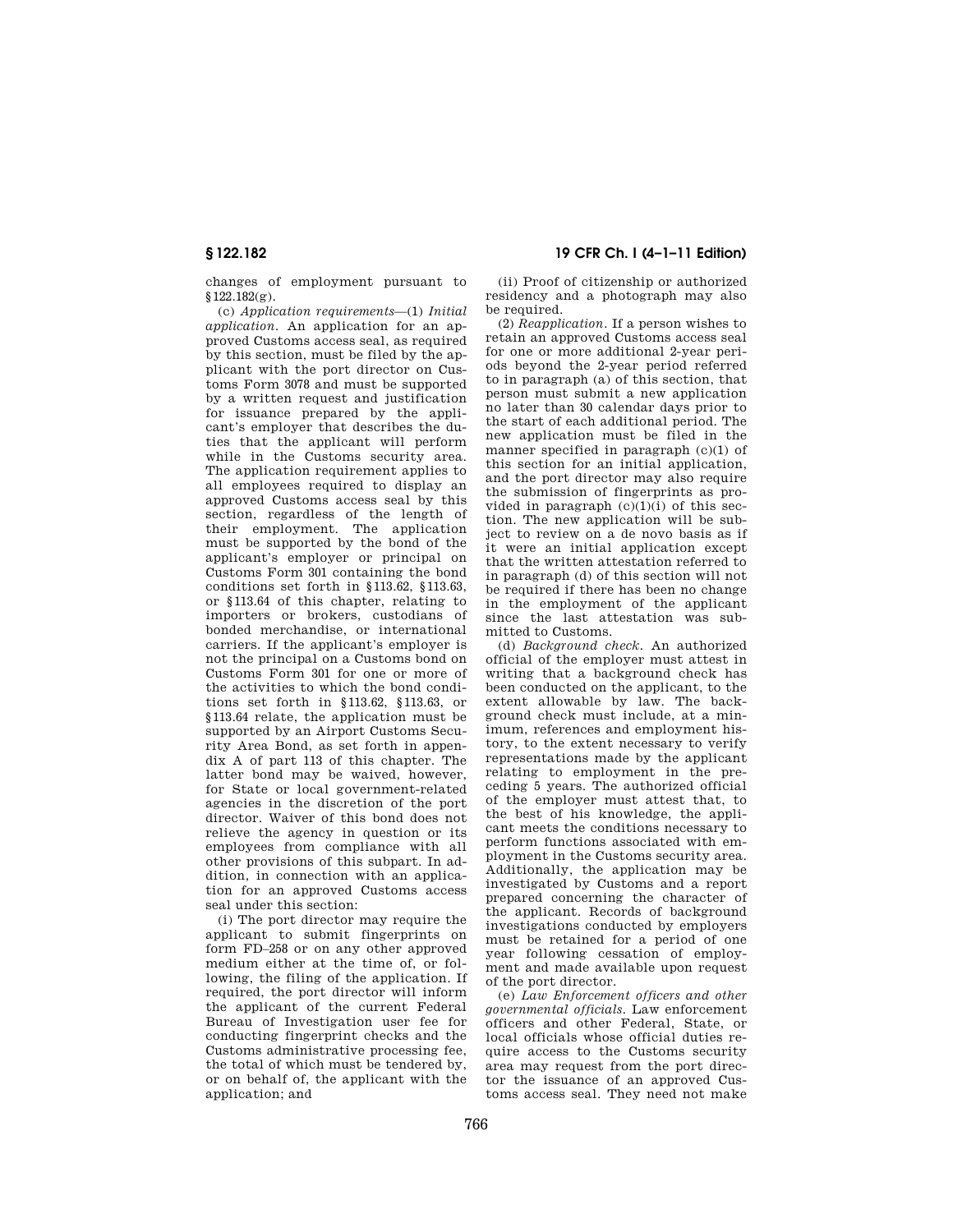application nor submit to background checks for security area access. An Airport Customs Security Area Bond is not required.

(f) *Replacement access seal.* A new Custom access seal may be obtained from the port director in the following circumstances, without the completion of an additional application, except as determined by the port director in his discretion:

(1) A change in employee name or address;

(2) A change in the name or ownership of the employing company;

(3) A change in employer or airport authority identification card format; or

(4) Loss or theft of the Customs access seal (see §122.185 of this part).

(g) *Surrender of access seal.* Where the employee no longer requires access to the Customs security area for an extended period of time at the airport of issuance due to a change in duties, termination of employment, or other reason, or where the 2-year period referred to in paragraph (a) of this section expires and a new application under paragraph (c)(2) of this section has not been approved, the employer shall notify the port director in writing, at the time of such change, and shall return the Customs access seal to Customs. The notification shall include information regarding the disposition of the approved Customs access seal of the employee.

[T.D. 90–82, 55 FR 42557, Oct. 22, 1990, as amended by T.D. 93–18, 58 FR 15773, Mar. 24, 1993; T.D. 02–40, 67 FR 48984, July 29, 2002; 67 FR 51928, Aug. 9, 2002]

#### **§ 122.183 Denial of access.**

(a) *Grounds for denial.* Access to the Customs security area will not be granted, and therefore an approved Customs access seal will not be issued, to any person whose access to the Customs security area will, in the judgment of the port director, endanger the revenue or the security of the area or pose an unacceptable risk to public health, interest or safety, national security, or aviation safety. Specific grounds for denial of access to the Customs security area include, but are not limited to, the following:

(1) Any cause which would justify a demand for surrender of a Customs access seal or the revocation or suspension of access under §122.182(g) or §122.187;

(2) Evidence of a pending or past investigation establishing probable cause to believe that the applicant has engaged in any conduct which relates to, or which could lead to a conviction for, a disqualifying offense listed under paragraph  $(a)(4)$  of this section:

(3) The arrest of the applicant for, or the charging of the applicant with, a disqualifying offense listed under paragraph (a)(4) of this section on which prosecution or other disposition is pending;

(4) A disqualifying offense committed by the applicant. For purposes of this paragraph, an applicant commits a disqualifying offense if the applicant has been convicted of, or found not guilty of by reason of insanity, or has committed any act or omission involving, any of the following in any jurisdiction during the 5-year period, or any longer period that the port director deems appropriate for the offense in question, prior to the date of the application submitted under §122.182 or at any time while in possession of an approved Customs access seal:

(i) Forgery of certificates, false marking of aircraft, and other aircraft registration violation (49 U.S.C. 46306);

(ii) Interference with air navigation (49 U.S.C. 46308);

(iii) Improper transportation of a hazardous material (49 U.S.C. 46312);

(iv) Aircraft piracy in the special aircraft jurisdiction of the United States (49 U.S.C. 46502(a));

(v) Interference with flight crew members or flight attendants (49 U.S.C. 46504);

(vi) Commission of certain crimes aboard aircraft in flight (49 U.S.C. 46506);

(vii) Carrying a weapon or explosive aboard aircraft (49 U.S.C. 46505);

(viii) Conveying false information and threats (49 U.S.C. 46507);

(ix) Aircraft piracy outside the special aircraft jurisdiction of the United States (49 U.S.C. 46502(b));

(x) Lighting violations involving transportation of controlled substances (49 U.S.C. 46315);

(xi) Unlawful entry into an aircraft or airport area that serves air carriers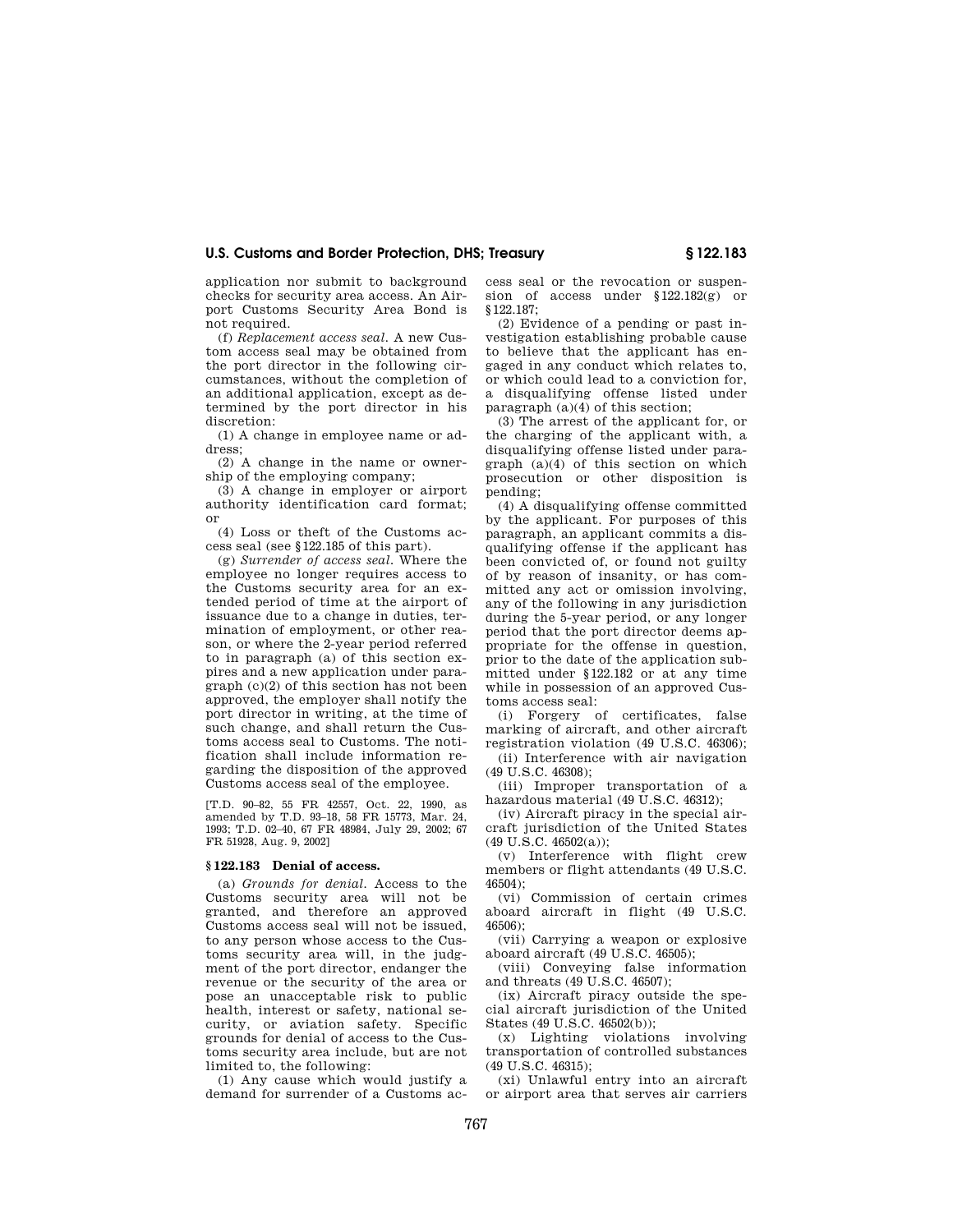or foreign air carriers contrary to established security requirements (49 U.S.C. 46314);

(xii) Destruction of an aircraft or aircraft facility (18 U.S.C. 32);

(xiii) Murder;

(xiv) Assault with intent to murder;

(xv) Espionage;

(xvi) Sedition;

(xvii) Kidnapping or hostage taking;

(xviii) Treason;

(xix) Rape or aggravated sexual abuse;

(xx) Unlawful possession, use, sale, distribution, or manufacture of an explosive or weapon;

(xxi) Extortion;

(xxii) Armed or felony unarmed robbery;

(xxiii) Distribution of, or intent to distribute, a controlled substance;

(xxiv) Felony arson;

(xxv) Felony involving:

(A) A threat;

(B) Willful destruction of property;

(C) Importation or manufacture of a controlled substance;

(D) Burglary;

(E) Theft;

(F) Dishonesty, fraud, or misrepresentation;

(G) Possession or distribution of stolen property;

(H) Aggravated assault;

(I) Bribery; or

(J) Illegal possession of a controlled substance punishable by a maximum term of imprisonment of more than one year;

(xxvi) Violence at an airport serving international civil aviation (18 U.S.C. 37);

(xxvii) Embezzlement;

(xxviii) Perjury;

(xxix) Robbery;

(xxx) Crimes associated with terrorist activities;

(xxxi) Sabotage;

(xxxii) Assault with a deadly weapon; (xxxiii) Illegal use or possession of firearms or explosives;

(xxxiv) Any violation of a U.S. immigration law;

(xxxv) Any violation of a Customs law or any other law administered or enforced by Customs involving narcotics or controlled substances, commercial fraud, currency or financial transactions, smuggling, failure to report, or failure to declare;

## **§ 122.183 19 CFR Ch. I (4–1–11 Edition)**

(xxxvi) Airport security violations; or

(xxxvii) Conspiracy or attempt to commit any of the offenses or acts referred to in paragraphs (a)(4)(i) through  $(a)(4)(xxxx)$  of this section;

(5) Denial or suspension of the applicant's unescorted access authority to a Security Identification Display Area (SIDA) pursuant to regulations promulgated by the U.S. Federal Aviation Administration or other appropriate government agency; or

(6) Inability of the applicant's employer or Customs to complete a meaningful background check or investigation of the applicant.

(b) *Notification of denial.* The port director shall give written notification to any person whose application for access to the Customs security area has been denied, fully stating the reasons for denial and setting forth specific appeal procedures. The employer shall be notified in writing that the applicant has been denied access to the area and that the detailed reasons for the denial have been furnished to the applicant. Detailed reasons regarding the denial, however, shall not be furnished to the employer by Customs.

(c) *Appeal of denial.* The denial will be final unless the applicant files with the port director a written notice of appeal within 10 days following receipt of the notice of denial. The notice of appeal shall be filed in duplicate and shall set forth the response of the applicant to the statement of the port director. The port director will render his decision on the appeal to the applicant in writing within 30 calendar days of receipt of the notice of appeal and, if the application is denied on appeal, the decision will advise the applicant of the procedures for filing a further appeal pursuant to paragraph (d) of this section.

(d) *Further appeal of denial.* Where the application on appeal is denied by the port director, the applicant may file a further written notice of appeal with the director of field operations at the Customs Management Center having jurisdiction over the office of the port director within 10 calendar days of receipt of the port director's decision on the appeal. The further notice of appeal must be filed in duplicate and must set forth the response of the applicant to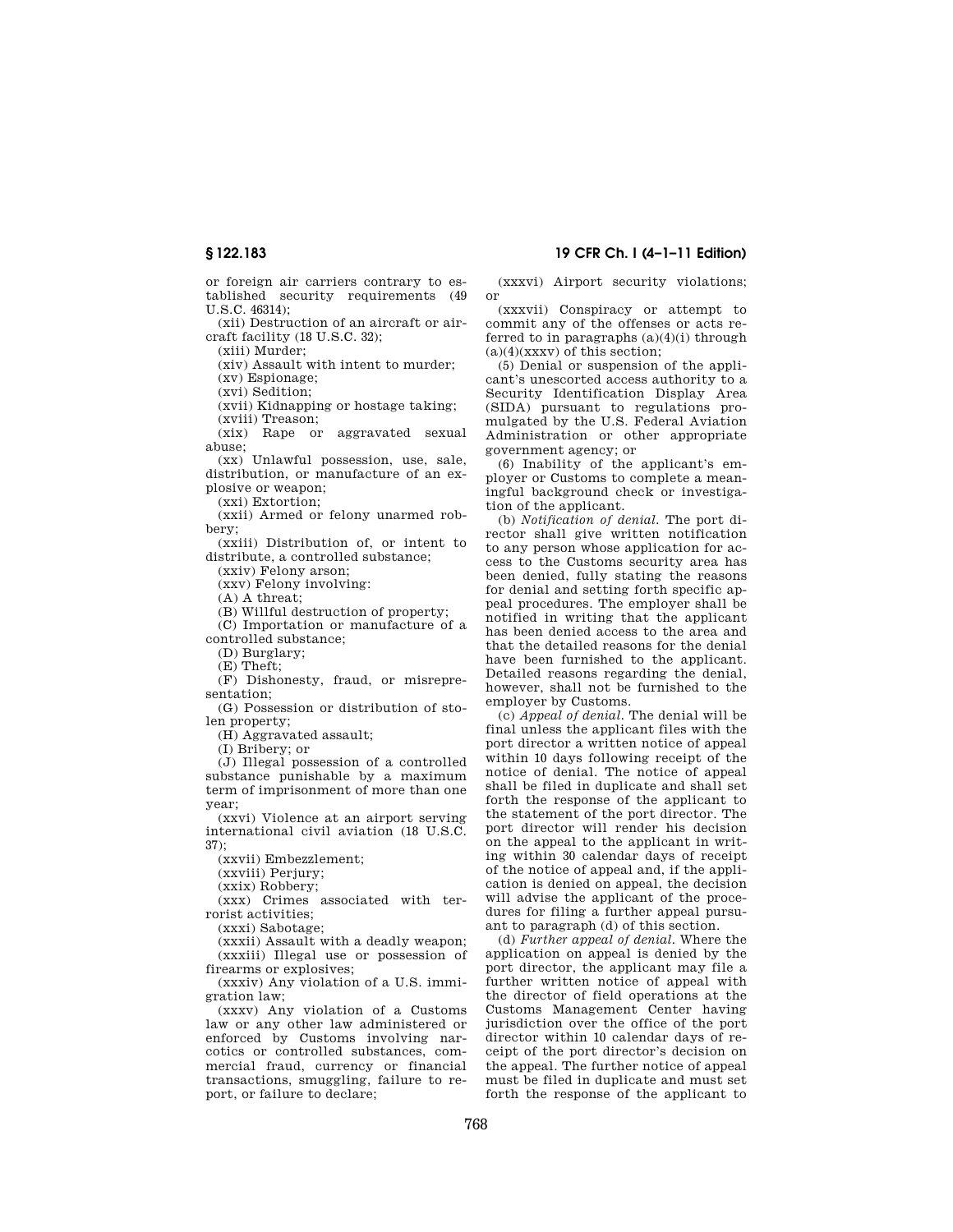the decision of the port director. The director of field operations will review the appeal and render a written decision. The final decision will be transmitted to the port director and served by him on the applicant.

[T.D. 90–82, 55 FR 42557, Oct. 22, 1990, as amended by T.D. 02–40, 67 FR 48985, July 29, 2002]

#### **§ 122.184 Change of identification; change in circumstances of employee; additional employer responsibilities.**

(a) *Change of identification.* The Customs access seal may be removed from the employee by the port director where, for security reasons, a change in the nature of the identification card or other medium on which it appears is necessary.

(b) *Change in circumstances of employee.* If, after issuance of a Customs access seal to an employee, any circumstance arises (for example, an arrest or conviction for a disqualifying offense) that constitutes a ground for denial of access to the Customs security area under §122.183(a) or for revocation or suspension of access to the Customs security area and surrender of<br>the Customs access seal under Customs access seal under §122.187(a), the employee must within 24 hours advise the port director in writing of that change in circumstance. In the case of an arrest or prosecution for a disqualifying offense listed in  $$122.183(a)(4)$ , the employee also must within 5 calendar days advise the port director in writing of the final disposition of that arrest or prosecution. In addition, if an airport operator or an aircraft operator suspends an employee's unescorted access authority to a Security Identification Display Area pursuant to regulations promulgated by the U.S. Federal Aviation Administration or other appropriate government agency and the employee also has an approved Customs access seal, the employee must within 24 hours advise the port director in writing of the fact of, and basis for, the suspension.

(c) *Additional employer responsibilities.*  If an employer becomes aware of any change in the circumstances of its employee as described in paragraph (b) of this section, the employer must immediately advise the port director of that fact even though the employee may have separately reported that fact to the port director under paragraph (b) of this section. In addition, each employer must submit to the port director during the first month of each calendar quarter a report setting forth a current list of all its employees who have an approved Customs access seal. The quarterly report must list separately all additions to, and deletions from, the previous quarterly report. Moreover, each employer must take appropriate steps to ensure that an employee uses an approved Customs access seal only in connection with activities relating to his employment.

[T.D. 02–40, 67 FR 48986, July 29, 2002; 67 FR 51928, Aug. 9, 2002]

#### **§ 122.185 Report of loss or theft of Customs access seal.**

The loss or theft of an approved Customs access seal must be promptly reported in writing by the employee to the port director. The Customs access seal may be replaced, as provided in §122.182(f).

[T.D. 02–40, 67 FR 48986, July 29, 2002]

#### **§ 122.186 Presentation of Customs access seal by other person.**

If an approved Customs access seal is presented by a person other than the one to whom it was issued, the Customs access seal will be removed and destroyed. An approved Customs access seal may be removed from an employee by any Customs officer designated by the port director.

[T.D. 02–40, 67 FR 48986, July 29, 2002]

#### **§ 122.187 Revocation or suspension of access.**

(a) *Grounds for revocation or suspension of access*—(1) *General.* The port director:

(i) Must immediately revoke or suspend an employee's access to the Customs security area and demand the immediate surrender of the employee's approved Customs access seal for any ground specified in paragraph (a)(2) of this section; or

(ii) May propose the revocation or suspension of an employee's access to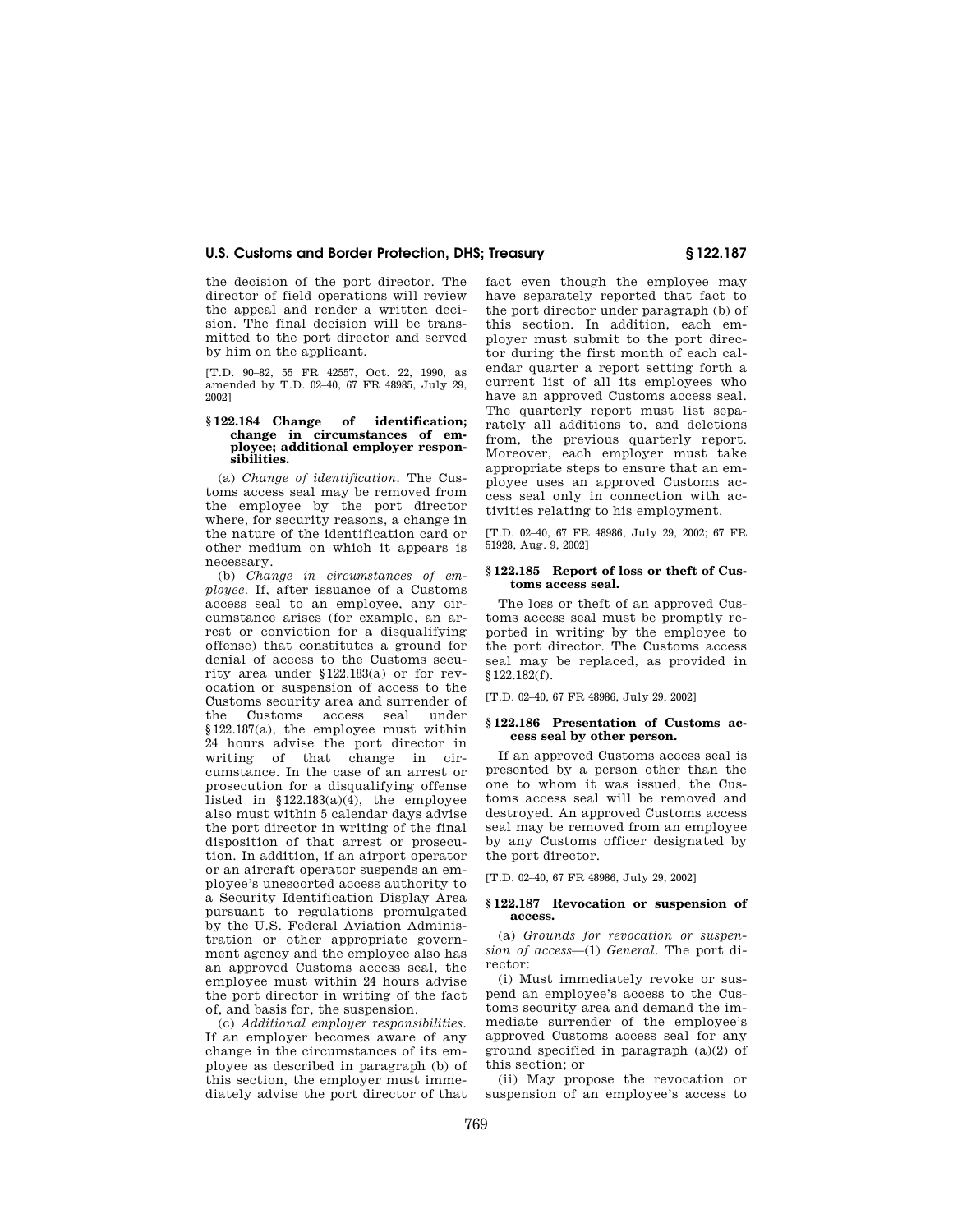the Customs security area and the surrender of the employee's approved Customs access seal whenever, in the judgment of the port director, it appears for any ground not specified in paragraph (a)(2) of this section that continued access might pose an unacceptable risk to public health, interest or safety, national security, aviation safety, the revenue, or the security of the area. In this case the port director will provide the employee with an opportunity to respond to the notice of proposed action.

(2) *Specific grounds.* Access to the Customs security area will be revoked or suspended, and surrender of an approved Customs access seal will be demanded, in any of the following circumstances:

(i) There is probable cause to believe that an approved Customs access seal was obtained through fraud, a material omission, or the misstatement of a material fact;

(ii) The employee is or has been convicted of, or found not guilty of by reason of insanity, or there is probable cause to believe that the employee has committed any act or omission involving, an offense listed in §122.183(a)(4);

(iii) The employee has been arrested for, or charged with, an offense listed in §122.183(a)(4) and prosecution or other disposition of the arrest or charge is pending;

(iv) The employee has engaged in any other conduct that would constitute a ground for denial of access to the Customs security area under §122.183;

(v) The employee permits the approved Customs access seal to be used by any other person or refuses to openly display or produce it upon the proper demand of a Customs officer;

(vi) The employee uses the approved Customs access seal in connection with a matter not related to his employment or not constituting a duty described in the written justification required by §122.182(c)(1);

(vii) The employee refuses or neglects to obey any proper order of a Customs officer, or any Customs order, rule, or regulation;

(viii) For all employees of the bond holder, if the bond required by §122.182(c) is determined to be insufficient in amount or lacking sufficient

**§ 122.187 19 CFR Ch. I (4–1–11 Edition)** 

sureties, and a satisfactory new bond with good and sufficient sureties is not furnished within a reasonable time;

(ix) The employee no longer requires access to the Customs security area for an extended period of time at the airport of issuance because of a change in duties, termination of employment, or other reason; or

(x) The employee or employer fails to provide the notification of a change in circumstances as required under §122.184(b) or (c) or the employee fails to report the loss or theft of a Customs access seal as required under §122.185.

(b) *Notice of revocation or* suspension. The port director will revoke or suspend access to the Customs security area and demand surrender of the Customs access seal by giving notice of the revocation or suspension and demand in writing to the employee, with a copy of the notice to the employer. The notice will indicate whether the revocation or suspension is effective immediately or is proposed.

(1) *Immediate revocation or suspension.*  When the revocation or suspension of access and the surrender of the Customs access seal are effective immediately, the port director will issue a final notice of revocation or suspension. The port director or his designee may deny physical access to the Customs security area and may demand surrender of an approved Customs access seal at any time on an emergency basis prior to issuance of a final notice of revocation or suspension whenever in the judgment of the port director or his designee an emergency situation involving public health, safety, or security is involved and, in such a case, a final notice of revocation or suspension will be issued to the affected employee within 10 calendar days of the emergency action. A final notice of revocation or suspension will state the specific grounds for the immediate revocation or suspension, direct the employee to immediately surrender the Customs access seal if that Customs access seal has not already been surrendered, and advise the employee that he may choose to pursue one of the following two options:

(i) Submit a new application for an approved Customs access seal, in accordance with the provisions of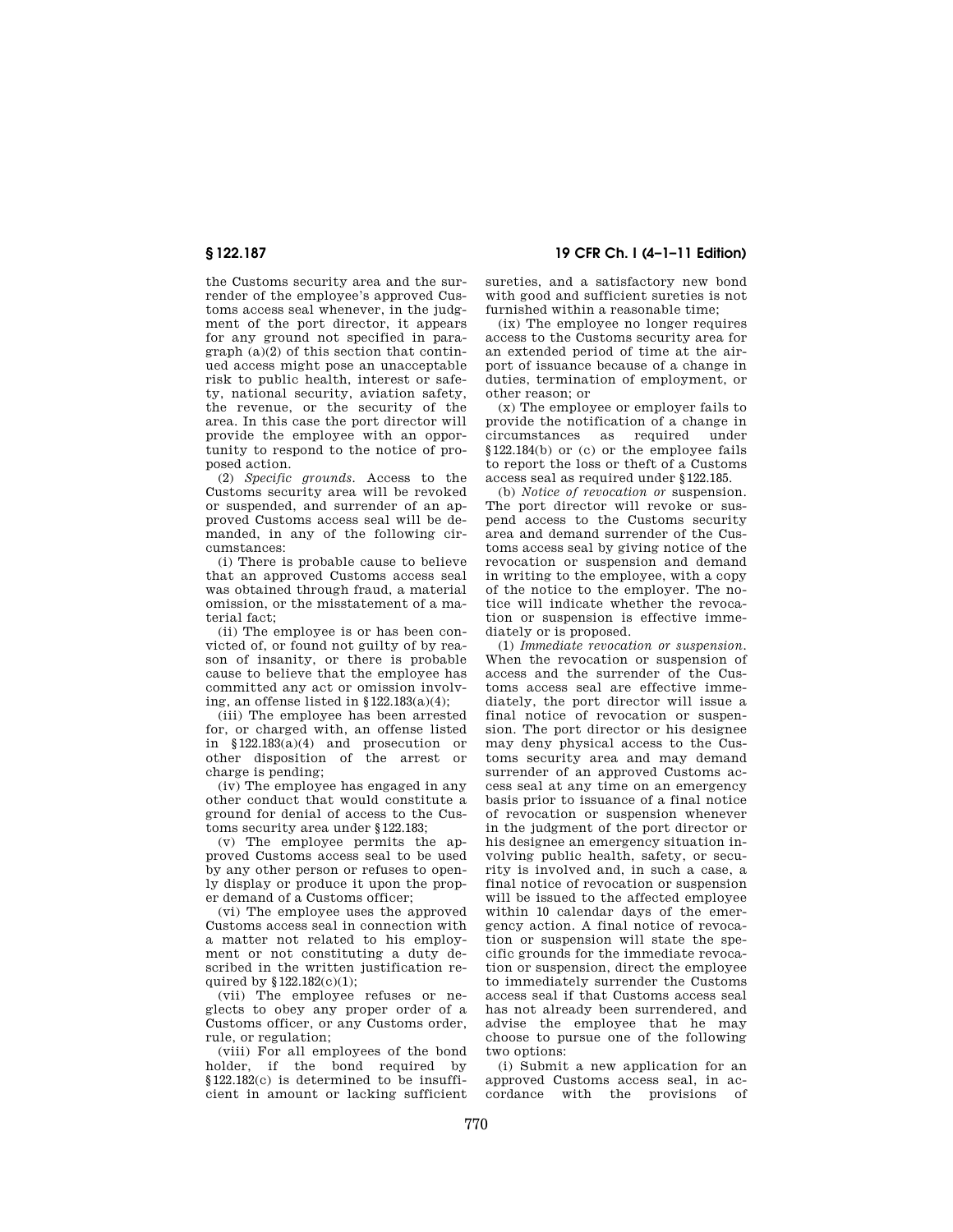# **U.S. Customs and Border Protection, DHS; Treasury § 122.187**

§122.182(c), on or after the 180th calendar day following the date of the final notice of revocation or suspension; or

(ii) File a written administrative appeal of the final notice of revocation or suspension with the port director in accordance with paragraph (c) of this section within 30 calendar days of the date of the final notice of revocation or suspension. The appeal may request that a hearing be held in accordance with paragraph (d) of this section, and in that case the appeal also must demonstrate that there is a genuine issue of fact that is material to the revocation or suspension action.

(2) *Proposed revocation or suspension*— (i) *Issuance of notice.* When the revocation or suspension of access and the surrender of the Customs access seal is proposed, the port director will issue a notice of proposed revocation or suspension. The notice of proposed revocation or suspension will state the specific grounds for the proposed action, inform the employee that he may continue to have access to the Customs security area and may retain the Customs access seal pending issuance of a final notice under paragraph  $(b)(2)(ii)$ of this section, and advise the employee that he may file with the port director a written response addressing the grounds for the proposed action within 10 calendar days of the date the notice of proposed action was received by the employee. The employee may respond by accepting responsibility, explaining extenuating circumstances, and/or providing rebuttal evidence. The employee also may ask for a meeting with the port director or his designee to discuss the proposed action.

(ii) *Final notice*—(A) *Based on nonresponse.* If the employee does not respond to the notice of proposed action, the port director will issue a final notice of revocation or suspension within 30 calendar days of the date the notice of proposed action was received by the employee. The final notice of revocation or suspension will state the specific grounds for the revocation or suspension, direct the employee to immediately surrender the Customs access seal, and advise the employee that he may choose to pursue one of the two

options specified in paragraphs  $(b)(1)(i)$ and (ii) of this section.

(B) *Based on response.* If the employee files a timely response, the port director will issue a final determination regarding the status of the employee's right of access to the Customs security area within 30 calendar days of the date the employee's response was received by the port director. If this final determination is adverse to the employee, then the final notice of revocation or suspension will state the specific grounds for the revocation or suspension, direct the employee to immediately surrender the Customs access seal, and advise the employee that he may choose to pursue one of the two options specified in paragraphs  $(b)(1)(i)$ and (ii) of this section.

(c) *Appeal procedures*—(1) *Filing of appeal.* The employee may file a written appeal of the final notice of revocation or suspension with the port director within 10 calendar days following receipt of the final notice of revocation or suspension. The appeal must be filed in duplicate and must set forth the response of the employee to the statement of the port director. The port director may, in his discretion, allow the employee additional time to submit documentation or other information in support of the appeal.

(2) *Action by port director*—(i) *If a hearing is requested.* If the appeal requests that a hearing be held, the port director will first review the appeal to determine whether there is a genuine issue of fact that is material to the revocation or suspension action. If a hearing is required because the port director finds that there is a genuine issue of fact that is material to the revocation or suspension action, a hearing will be held, and a decision on the appeal will be rendered, in accordance with paragraphs (d) through (f) of this section. If the port director finds that there is no genuine issue of fact that is material to the revocation or suspension action, no hearing will be held and the port director will forward the administrative record as provided in paragraph  $(c)(2)(ii)$  of this section for the rendering of a decision on the appeal under paragraph (c)(3) of this section.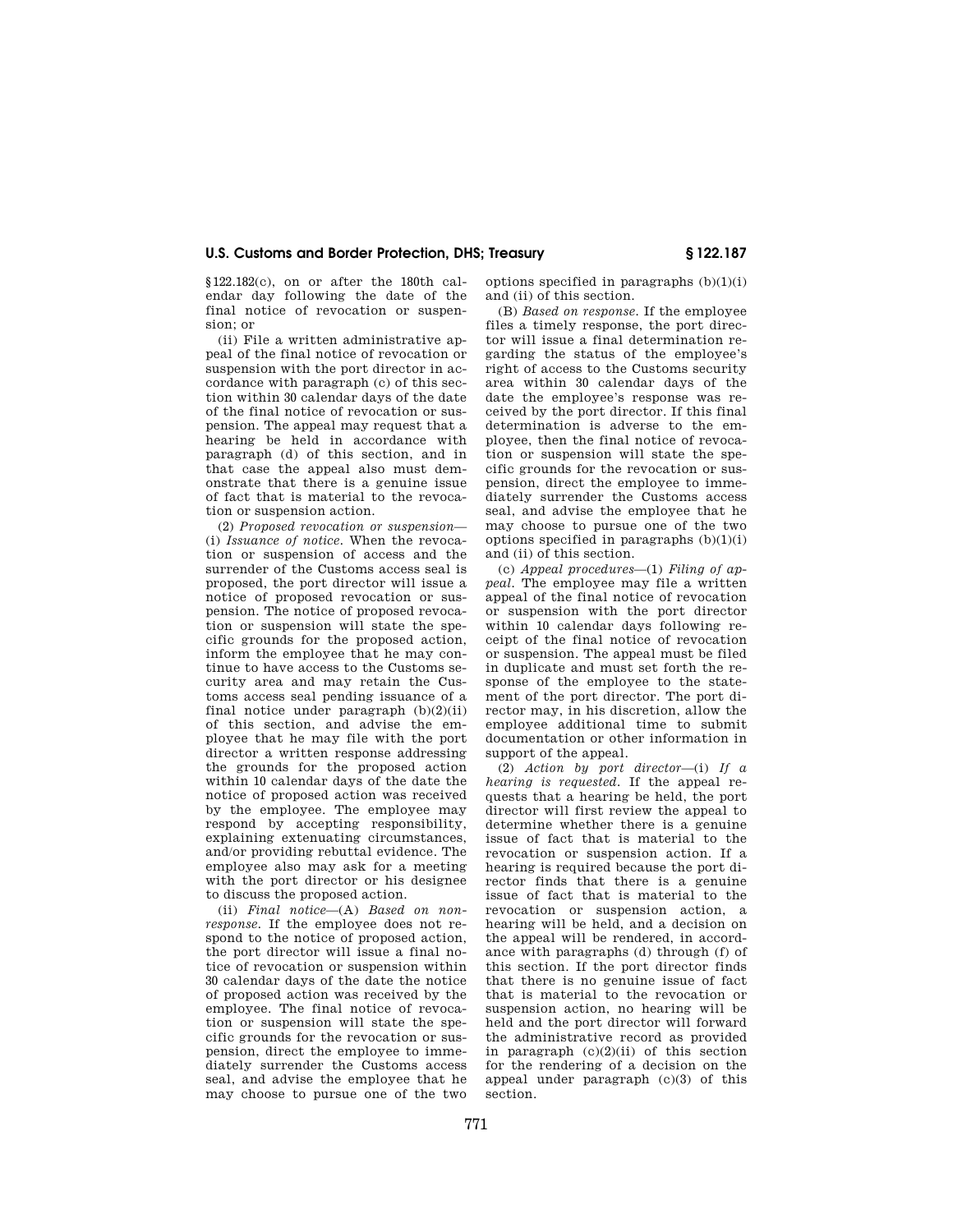(ii) *CMC review.* If no hearing is requested or if the port director finds that a requested hearing is not required, following receipt of the appeal the port director will forward the administrative record to the director of field operations at the Customs Management Center having jurisdiction over the office of the port director for a decision on the appeal. The transmittal of the port director must include a response to any disputed issues raised in the appeal.

(3) *Action by the director.* Following receipt of the administrative record from the port director, the director of field operations will render a written decision on the appeal based on the record forwarded by the port director. The decision will be rendered within 30 calendar days of receipt of the record and will be transmitted to the port director and served by the port director on the employee. A decision on an appeal rendered under this paragraph will constitute the final administrative action on the matter.

(d) *Hearing.* A hearing will be conducted in connection with an appeal of a final notice of revocation or suspension of access to the Customs security area only if the affected employee in writing requests a hearing and demonstrates that there is a genuine issue of fact that is material to the revocation or suspension action. If a hearing is required, it must be held before a hearing officer designated by the Commissioner, or his designee. The employee will be notified of the time and place of the hearing at least 5 calendar days before the hearing. The employee may be represented by counsel at the revocation or suspension hearing. All evidence and testimony of witnesses in the proceeding, including substantiation of charges and the answer to the charges, must be presented. Both parties will have the right of cross'examination. A stenographic record of the proceedings will be made upon request and a copy furnished to the employee. At the conclusion of the proceedings or review of a written appeal, the hearing officer must promptly transmit all papers and the stenographic record to the director of field operations, together with the recommendation for final action. If nei-

**§ 122.188 19 CFR Ch. I (4–1–11 Edition)** 

ther the employee nor his attorney appears for a scheduled hearing, the hearing officer must record that fact, accept any appropriate testimony, and conclude the hearing. The hearing officer must promptly transmit all papers, together with his recommendations, to the director of field operations.

(e) *Additional written views.* Within 10 calendar days after delivery of a copy of the stenographic record of the hearing to the director of field operations, either party may submit to the director of field operations additional written views and arguments on matters in the record. A copy of any submission will be provided to the other party. Within 10 calendar days of receipt of the copy of the submission, the other party may file a reply with the director of field operations, and a copy of the reply will be provided to the other party. No further submissions will be accepted.

(f) *Decision.* After consideration of the recommendation of the hearing officer and any additional written submissions and replies made under paragraph (e) of this section, the director of field operations will render a written decision. The decision will be transmitted to the port director and served by the port director on the employee. A decision on an appeal rendered under this paragraph will constitute the final administrative action on the matter.

[T.D. 02–40, 67 FR 48986, July 29, 2002; 67 FR 51928, Aug. 9, 2002; 67 FR 54023, Aug. 20, 2002]

#### **§ 122.188 Issuance of temporary Customs access seal.**

(a) *Conditions for issuance.* When an approved Customs access seal is required under §122.182(a) of this part and the port director determines that the application cannot be administratively processed in a reasonable period of time, an employer may, upon written request, be issued a temporary Customs access seal for his employee. The employer must satisfy the port director that a hardship would result if the request is not granted. Surety on the bond, as required by §122.182(c), may be waived in the discretion of the port director but only for the period of the temporary Customs access seal and its renewal period.